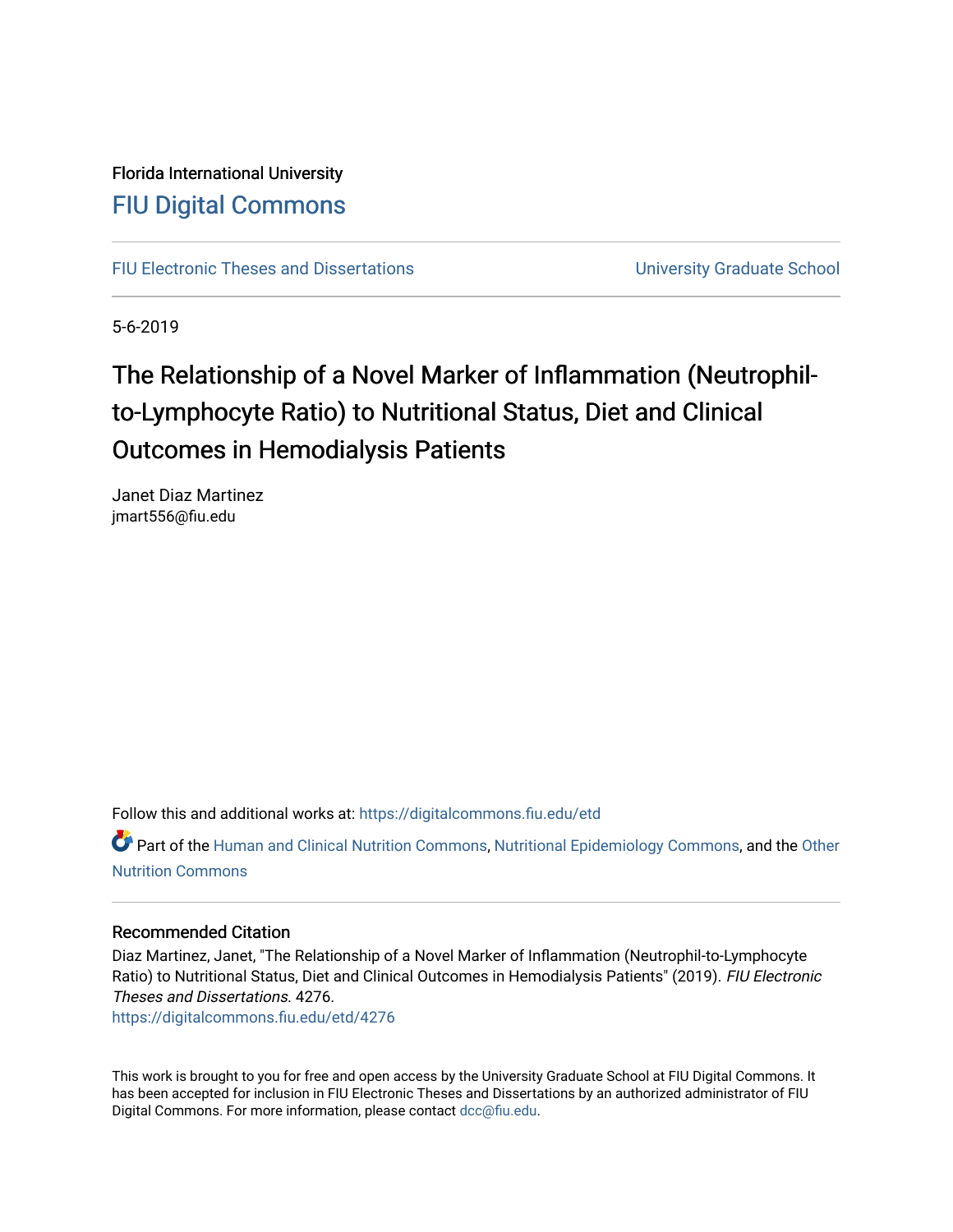#### FLORIDA INTERNATIONAL UNIVERSITY

Miami, Florida

## THE RELATIONSHIP OF A NOVEL MARKER OF INFLAMMATION (NEUTROPHIL-TO-LYMPHOCYTE RATIO) TO NUTRITIONAL STATUS, DIET AND CLINICAL OUTCOMES IN HEMODIALYSIS PATIENTS

A dissertation submitted in partial fulfillment of

the requirements for the degree of

#### DOCTOR OF PHILOSOPHY

in

#### DIETETICS AND NUTRITON

by

Janet Diaz Martinez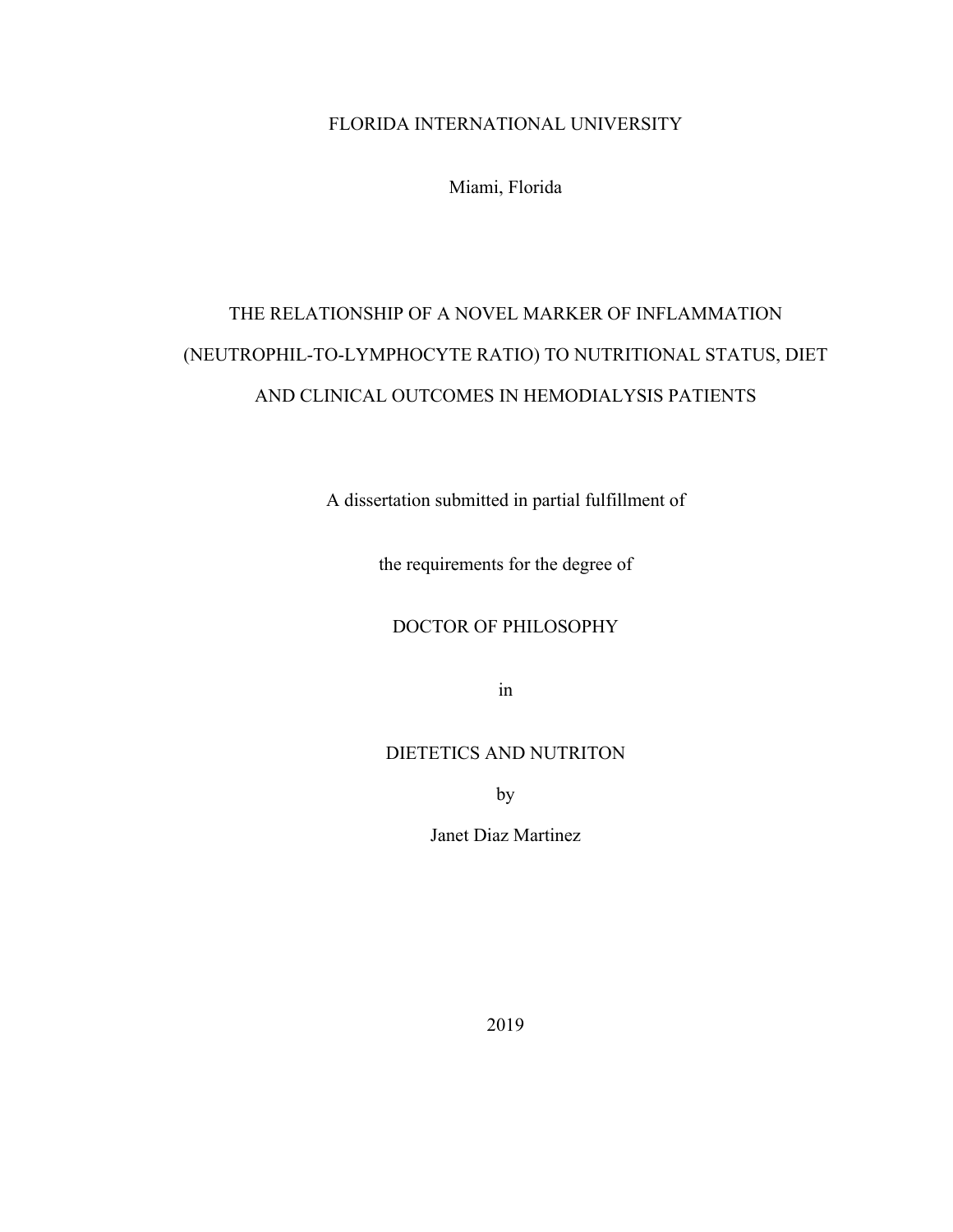To: Dean Tomas Guilarte R. Stempel College of Public Health and Social Work

This dissertation, written by Janet Diaz Martinez, and entitled The Relationship of a Novel Marker of Inflammation (Neutrophil-to-Lymphocyte Ratio) to Nutritional Status, Diet and Clinical Outcomes in Hemodialysis Patients, having been approved in respect to style and intellectual content, is referred to you for judgment.

We have read this dissertation and recommend that it be approved

Marianna K. Baum

Fatma G. Huffman

Florence George

Adriana Campa, Major Professor

Date of Defense: May 6, 2019

The dissertation by Janet Diaz Martinez is approved.

Dean Tomás Guilarte R. Stempel College of Public Health and Social Work

Andrés G. Gil Vice President for Research and Economic Development and Dean of the University Graduate School

Florida International University, 2019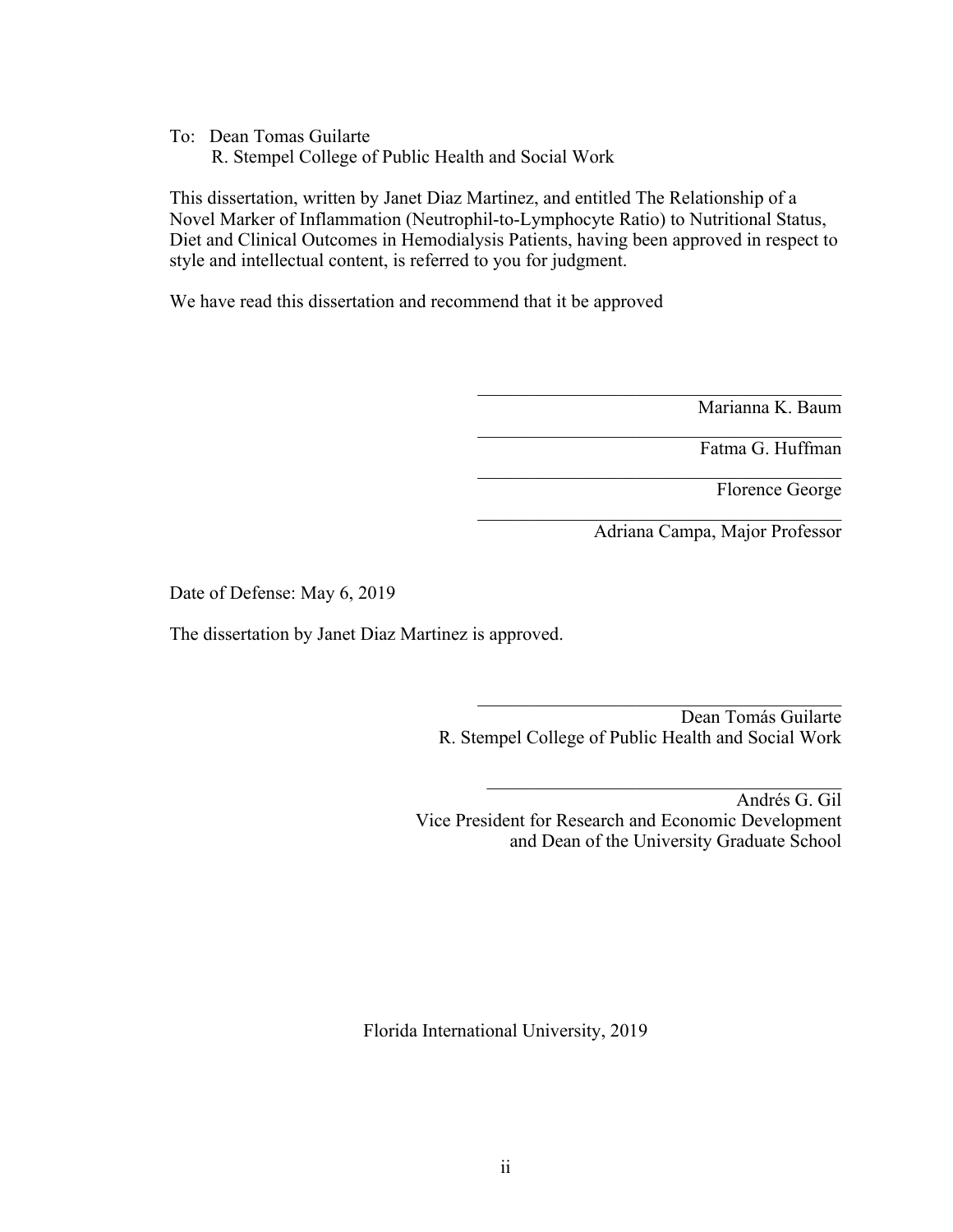#### DEDICATION

First I recognize my children, the essence of my life, for their constant support, patience and love: Ana Karla, Janet, Carlos and Ana Sofia. I hope to inspire them to always believe in the power of knowledge.

To my roots: my parents and grandmother, Eucaris, Carlos and Lucy, whose unconditional love and sacrifice fed my life and career.

And to my husband, Friedman, whose support makes me feel valued and respected.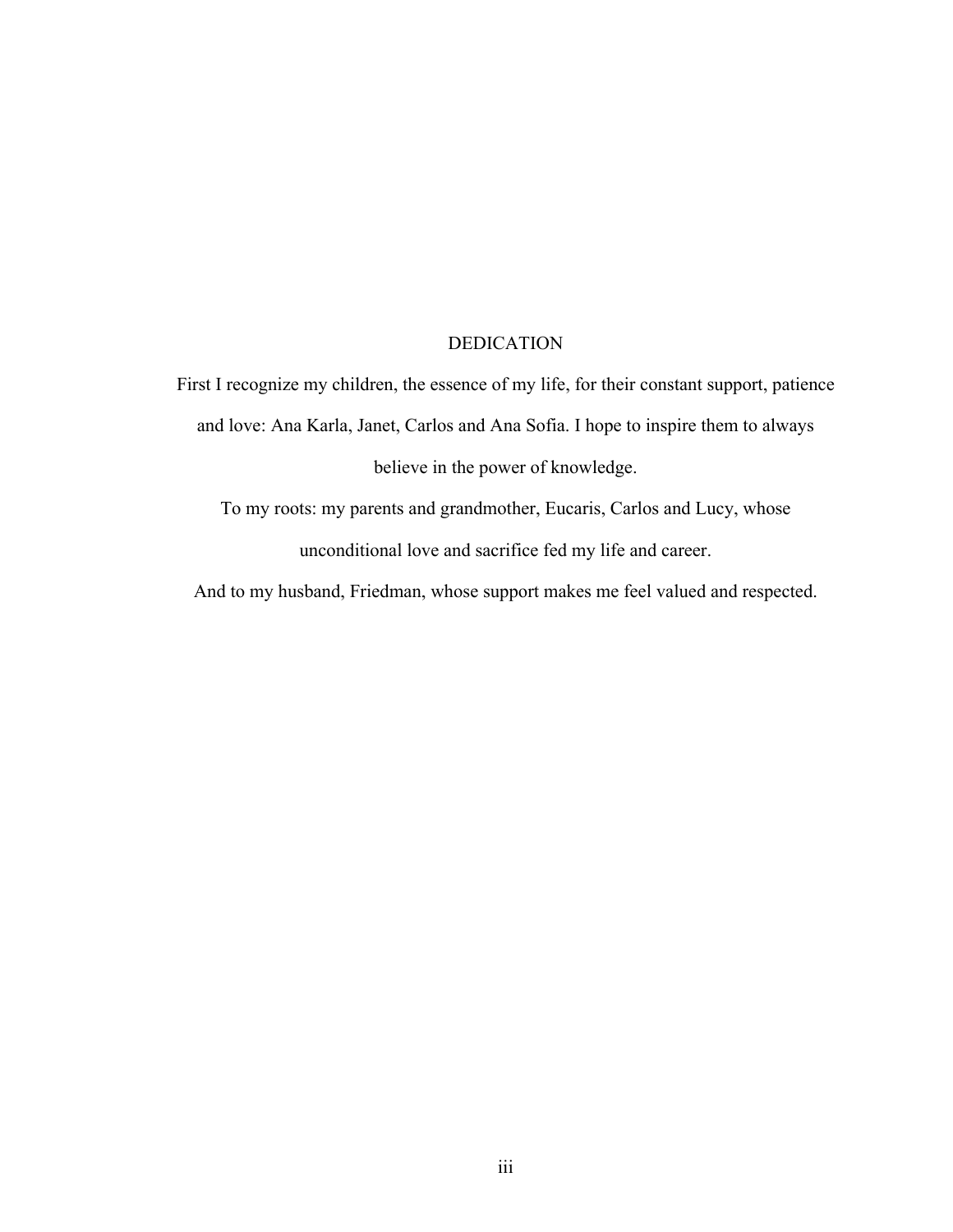#### ACKNOWLEDGMENTS

This dissertation would not have been possible without the active participation of my professors: Dr. Marianna Baum, her brilliant and sagacious ideas have illuminated this research since the very beginning; Dr. Fatma Huffman, her career commitment to her students and to the art of teaching nourished this project to completion; Dr. Florence George, who is the friendliest statistics expert wanted by any Ph.D. student, her frequent advice was key to translating numbers into findings. In addition, I am very grateful to Dr. Ivan Delgado-Enciso of the University of Colima, Mexico for his collaboration, advice and research partnership.

My gratitude and acknowledgement for my Major Professor, my mentor, my inspiration, my role model, Dr. Adriana Campa, is infinite. She laid the foundations for my career development and gave me her support since I entered our Department of Dietetics and Nutrition with the dream of becoming a dietitian. She was inspiring and in everything she did she showed integrity, commitment and greatness. She unselfishly invested time and energy in this ambitious project, leaving an indelible footprint in my life, and wherever I may go from here, I shall forever be her proud pupil.

Special thanks to Julia Gonzalez, who has a magic touch for student guidance. She was always gracious, timely, and never stopped smiling, even on the busiest days, and to Laurie Holmes, whose logistic and coordination efforts make a difference in all our academic events. I am also very grateful to the Caridad Clinic Center, and especially to Jetsabel Maisonet for connecting me to the community served by the Clinic.

iv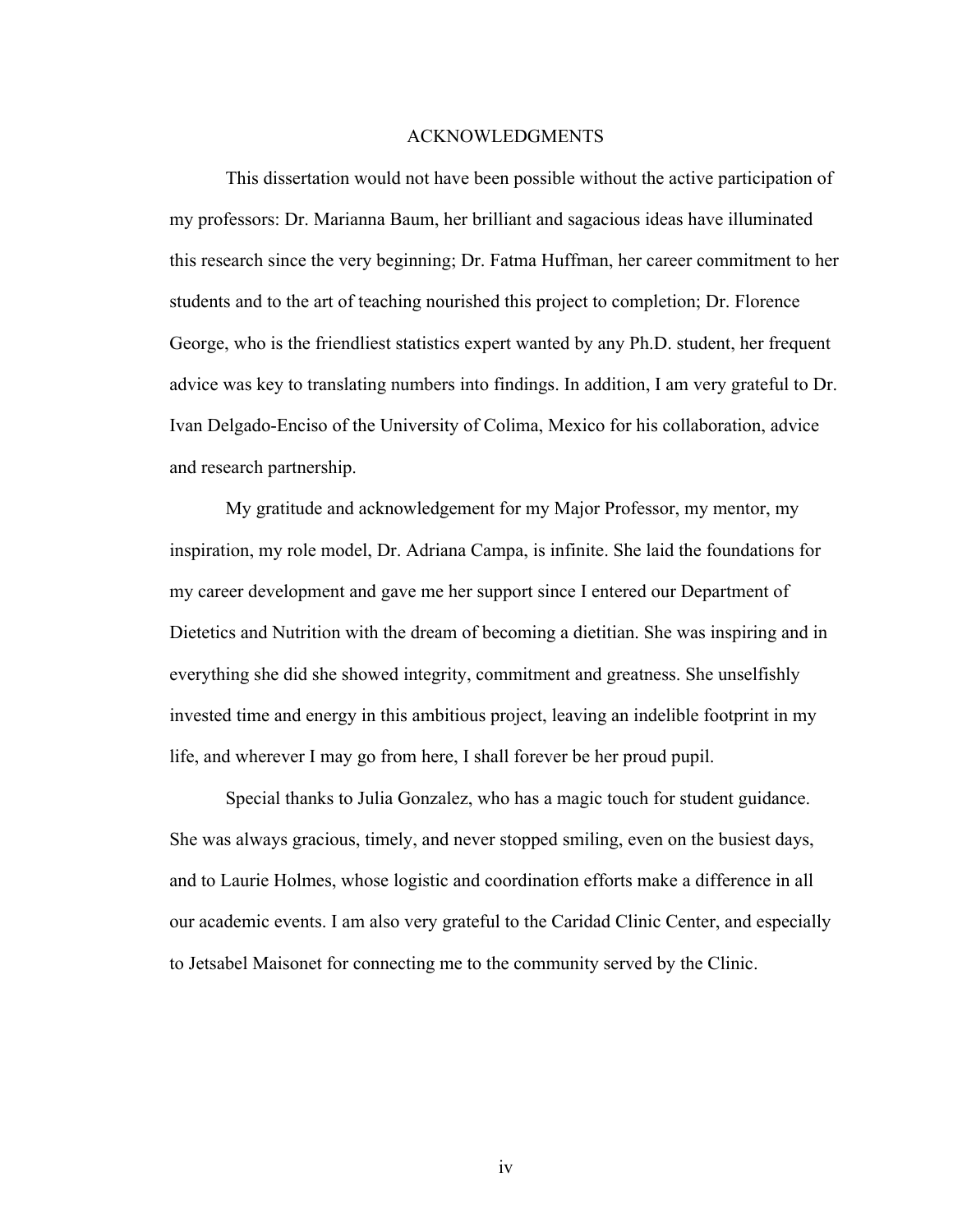I need to especially recognize all my DaVita Tamarac dialysis patients for their encouragement and trust, and for allowing me to be their dietitian; as well as to my all dear teammates, for being patient and supportive.

I am grateful to my fellow doctoral student friends, for bringing laughs and joy to my life. Finally, I would like to extend my acknowledgment to the CV Start Scholarship awards for providing funding to complete my research study and expanding my connections with my Hispanic community, which I am committed to serve until the end of my career.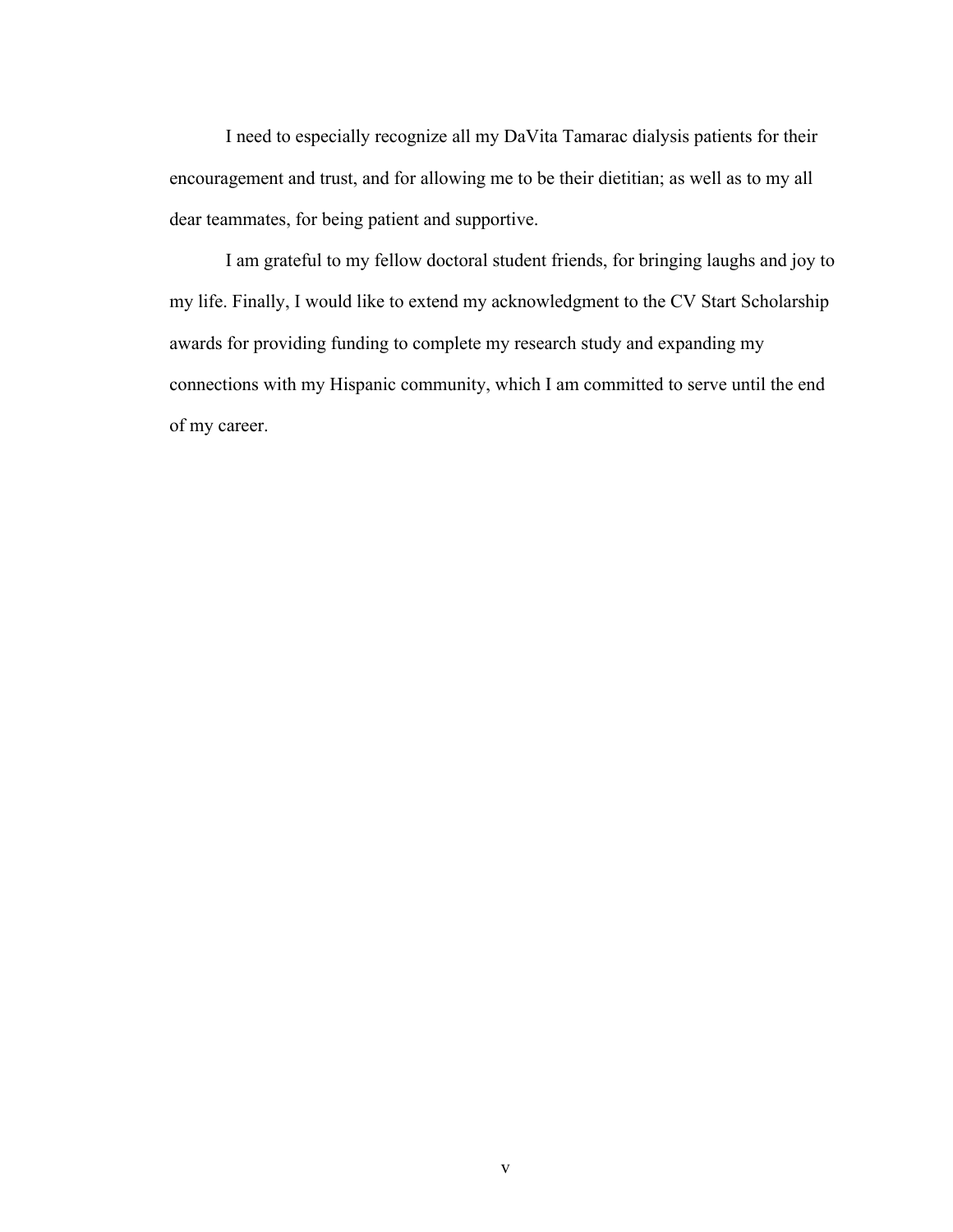# ABSTRACT OF THE DISSERTATION THE RELATIONSHIP OF A NOVEL MARKER OF INFLAMMATION (NEUTROPHIL-TO-LYMPHOCYTE RATIO) TO NUTRITIONAL STATUS, DIET AND CLINICAL OUTCOMES IN HEMODIALYSIS PATIENTS

by

Janet Diaz Martinez

Florida International University, 2019

Miami, Florida

Professor Adriana Campa, Major Professor

The aim of this dissertation was to examine prospectively the relationship of a novel marker of inflammation (neutrophil-to-lymphocyte ratio) with nutrition markers, diet and clinical outcomes in a cohort study that included 77 patients from one hemodialysis (HD) center located in South Florida. Demographics and clinical parameters were obtained from patients' medical charts. Nutritional status was determined at baseline, six and 12 months using the Malnutrition Inflammation Score (MIS) and the 7-point Subjective Global Assessment (SGA) scale consisting of two categories: medical history and physical examination. Dietary assessments were performed, and 24-hour diet recalls were collected at each assessment visit.

Neutrophil-to-Lymphocyte Ratio (NLR) at baseline was associated with nutritional markers (albumin and body mass index) and was a predictor of hospitalizations only for diabetics (HR=0.27, 95% CI 0.07-0.96, P=0.044). Participants with moderate-to-severe malnutrition based on SGA had a 2.67 higher risk for hospitalization events. MIS > 5 was associated with hospitalization (HR=2.11, 95%

vi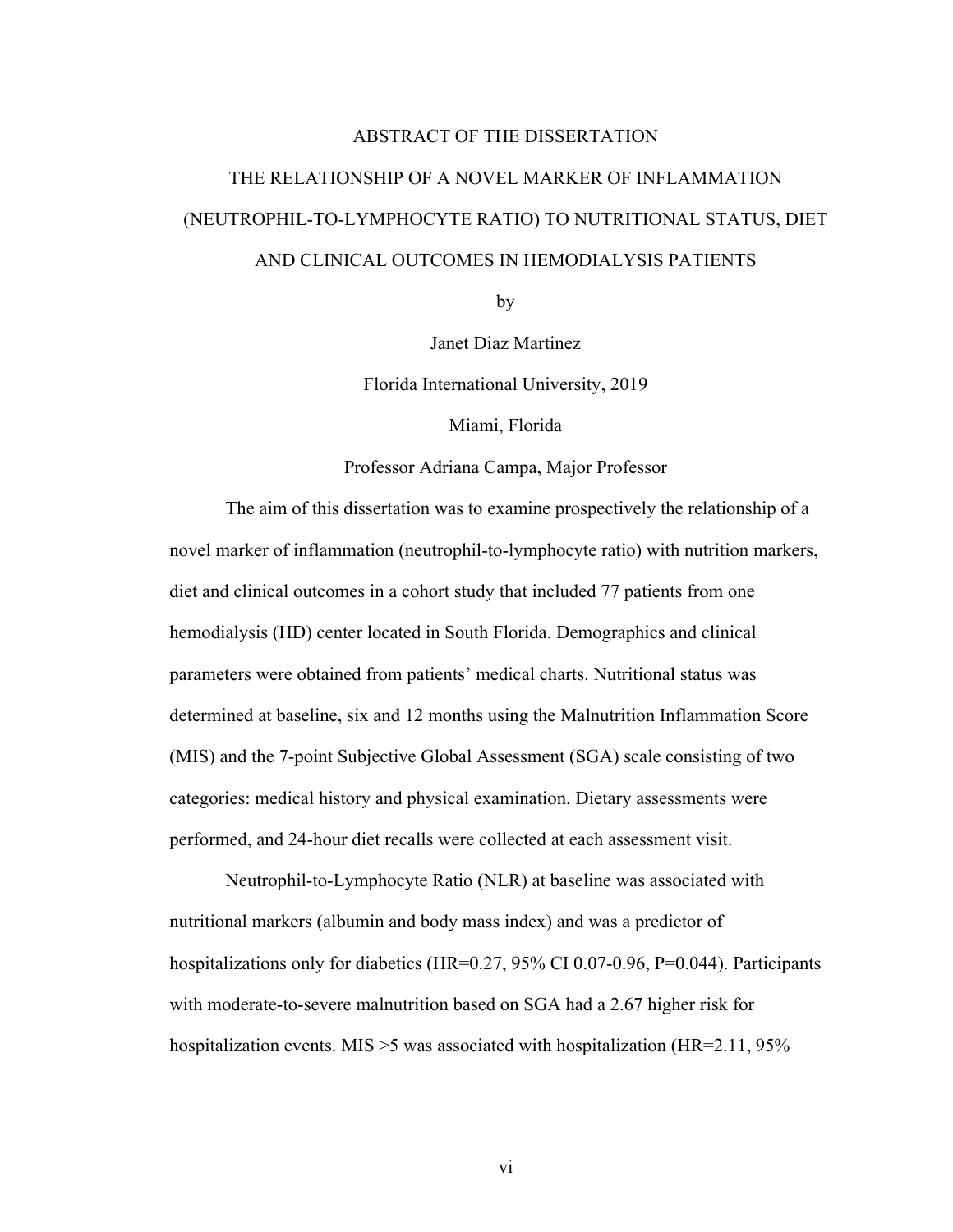CI:1.12-3.97, P=0.019) and with mortality (HR=13.87, 95% CI:1.56-123.045, P= 0.018) even after adjustments.

Meeting energy recommendations reduced the chances of hospitalization by 59% (HR=0.41 95% CI:0.21-0.79, P=0.008), and mortality was reduced by 81% (HR=0.19, 95% CI:0.03-0.98, P=0.049). The intake of two or more fruit servings per day was associated with lowering mortality risk by 75% (HR=0.246, 95%CI: 0.069- 0.880, P=0.031); and intake of at least 7 grams of cereal fiber per day lowered mortality risk by 81% (HR= 0.187; 95.0% CI:0.05-0.693, P=0.012).

Our findings support the use of NLR, an inexpensive and convenient inflammation marker, as strong predictor of outcomes in hemodialysis patients, and provide preliminary data on the protective effect that a low NLR might have on the risk of hospitalizations in HD patients. Our study also provided observational evidence for nutrition interventions that aim at improving nutrition-inflammation status and promoting adequate energy, protein and fiber intakes in patients living with hemodialysis.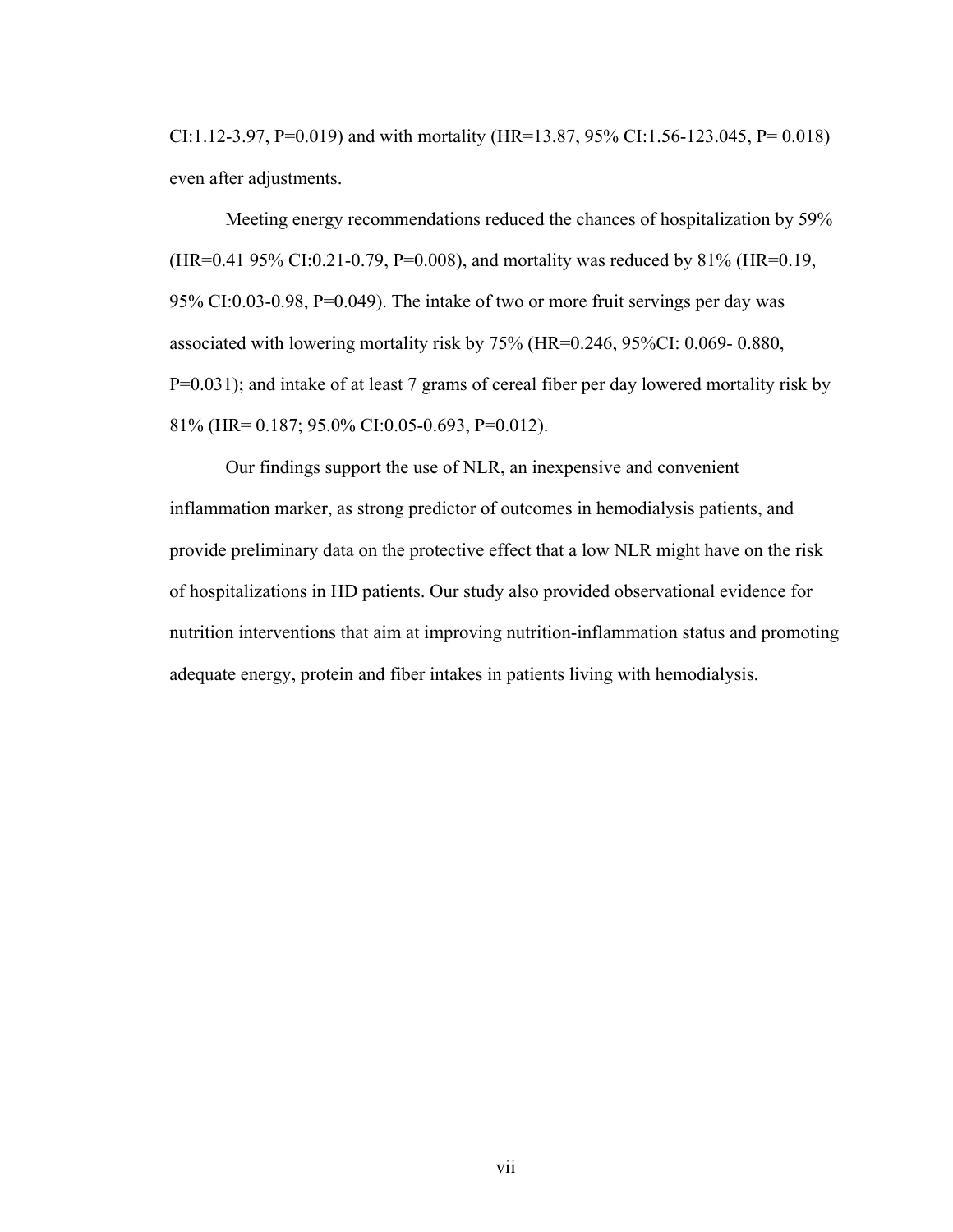| <b>CHAPTER</b><br><b>PAGE</b>                                                          |  |
|----------------------------------------------------------------------------------------|--|
|                                                                                        |  |
|                                                                                        |  |
|                                                                                        |  |
|                                                                                        |  |
|                                                                                        |  |
|                                                                                        |  |
|                                                                                        |  |
| Nutritional status of patients living with CKD and ESRD 14                             |  |
|                                                                                        |  |
| The impact of inadequate nutritional status of patients with CKD-ESRD on morbidity     |  |
|                                                                                        |  |
|                                                                                        |  |
| Neutrophil-to-lymphocyte ratio (NLR) as a useful marker of inflammation and            |  |
|                                                                                        |  |
|                                                                                        |  |
|                                                                                        |  |
| Impact of quantitative nutrition deficiencies in outcomes of CKD-ESRD patients 32      |  |
|                                                                                        |  |
|                                                                                        |  |
| Consequences of qualitative deficiencies in nutritional intake in CKD-ESRD patients 36 |  |
|                                                                                        |  |
|                                                                                        |  |
| CHAPTER III: ASSOCIATION BETWEEN NEUTROPHIL-TO-LYMPHOCYTE                              |  |
| RATIO, NUTRITION PARAMETERS AND HEALTH OUTCOMES IN                                     |  |
|                                                                                        |  |
|                                                                                        |  |
|                                                                                        |  |
|                                                                                        |  |
|                                                                                        |  |
|                                                                                        |  |
|                                                                                        |  |
| CHAPTER IV: NUTRITIONAL STATUS AND DIETARY INTAKE AS                                   |  |
| PREDICTORS OF POOR OUTCOMES IN HEMODIALYSIS PATIENT74                                  |  |
|                                                                                        |  |
|                                                                                        |  |
|                                                                                        |  |
|                                                                                        |  |
|                                                                                        |  |
|                                                                                        |  |

### TABLE OF CONTENT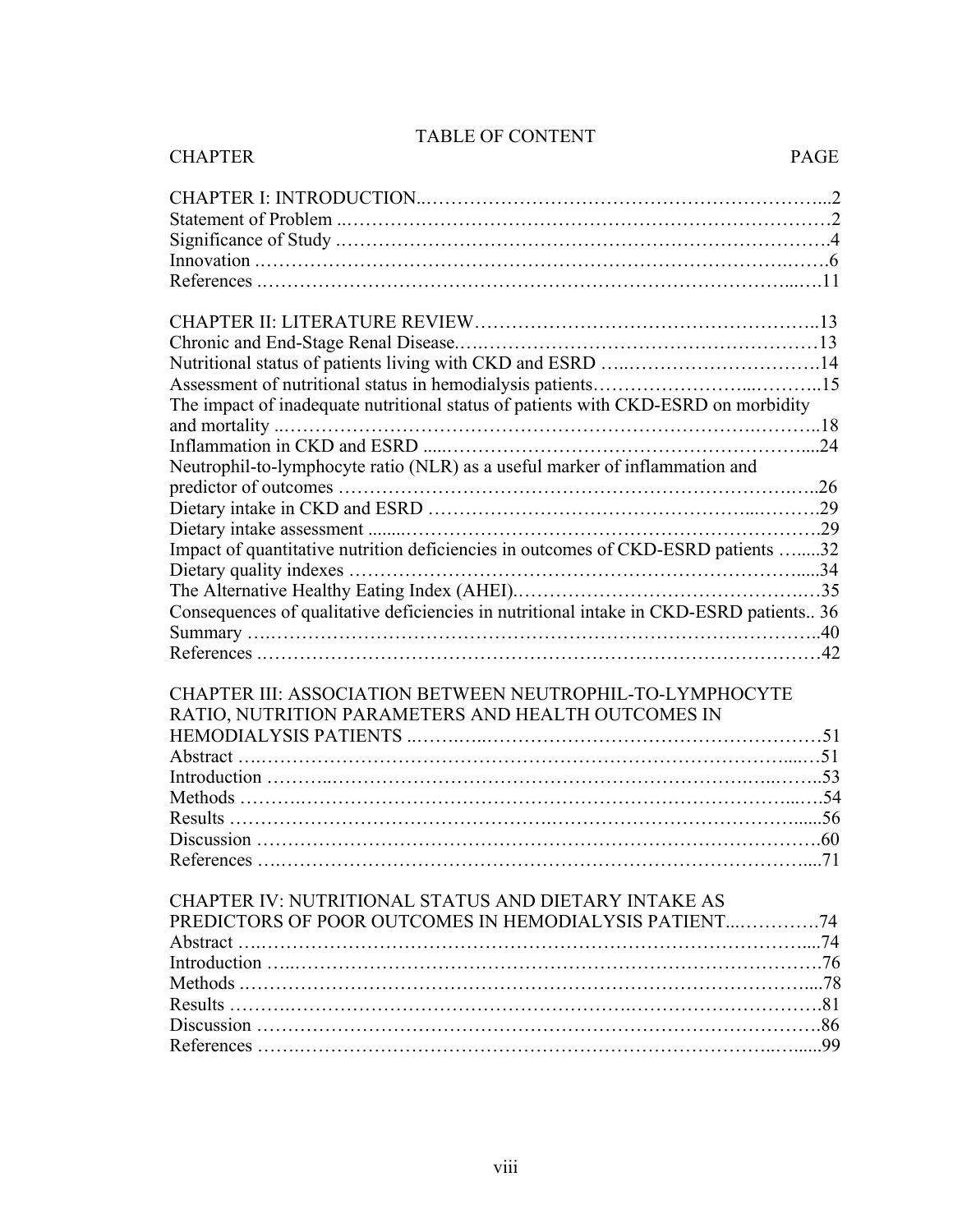| CHAPTER V: DIET QUALITY AS A PREDICTOR OF POOR OUTCOMES IN<br>HEMODIALYSIS PATIENTS AND ITS RELATIONSHIP WITH |  |
|---------------------------------------------------------------------------------------------------------------|--|
|                                                                                                               |  |
|                                                                                                               |  |
|                                                                                                               |  |
|                                                                                                               |  |
|                                                                                                               |  |
|                                                                                                               |  |
|                                                                                                               |  |
| CHAPTER VI: SUMMARY OF CONCLUSIONS AND IMPACT ON PRACTICE125                                                  |  |
|                                                                                                               |  |
|                                                                                                               |  |
|                                                                                                               |  |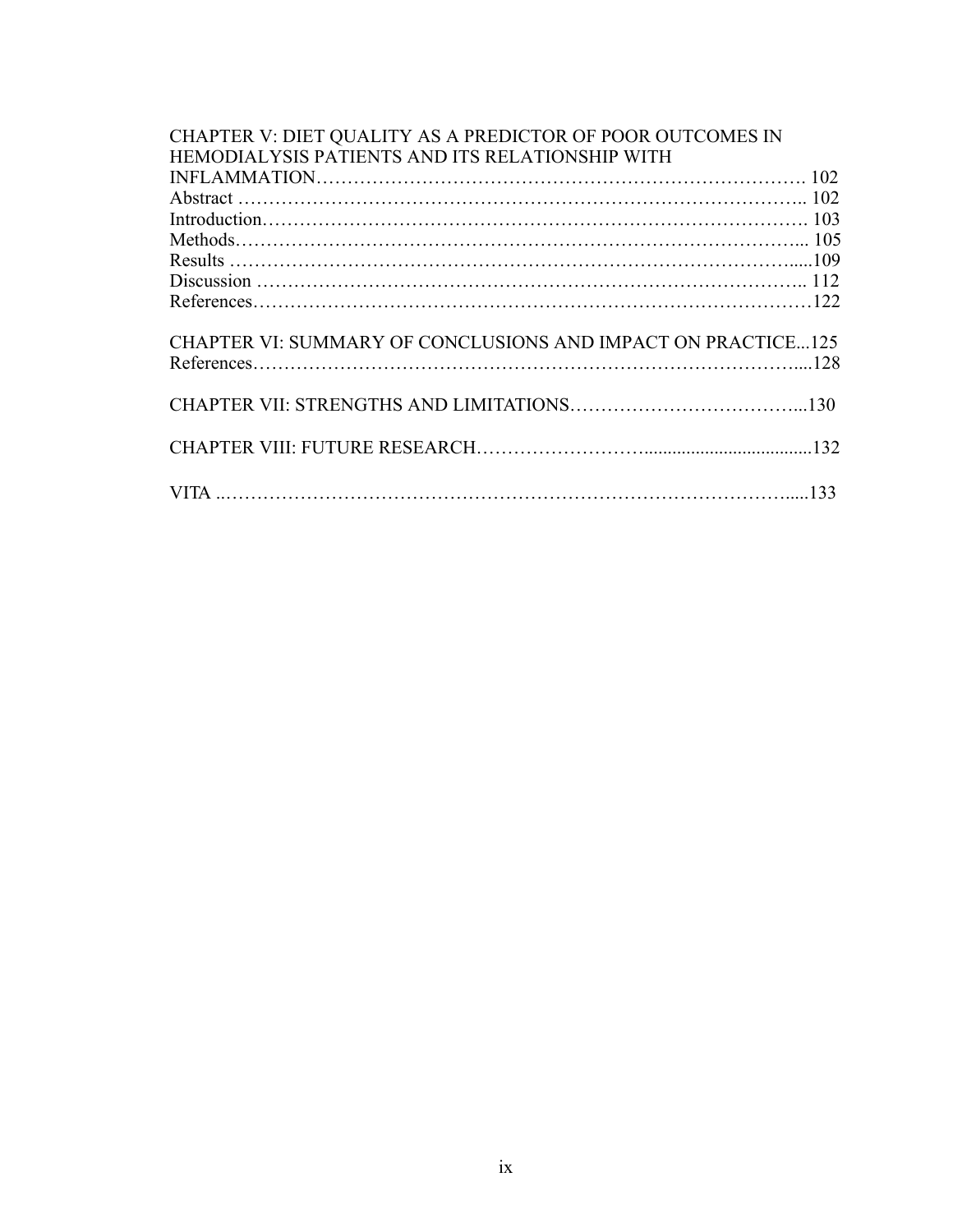### LIST OF THE TABLES

| <b>TABLES</b>                                                                                                                                                                                                                                                                                                                                                           | PAGE   |
|-------------------------------------------------------------------------------------------------------------------------------------------------------------------------------------------------------------------------------------------------------------------------------------------------------------------------------------------------------------------------|--------|
| <b>CHAPTER I</b>                                                                                                                                                                                                                                                                                                                                                        |        |
| <b>CHAPTER III</b><br>Table 1. Baseline characteristics of the overall participants and comparing<br>Table 2. Table of characteristic comparing not hospitalized versus hospitalized67<br>Table 3. Multivariate Cox regression model for all-cause of hospitalization in all<br>Table 4. Multivariate Cox regression model for all-cause of hospitalization in diabetic |        |
| <b>CHAPTER IV</b><br>Table 1. Classification of participants in well-nourished and moderate-to-severe<br>Table 2. Table of characteristic comparing not hospitalized versus hospitalized and<br>Table 3. Multivariate Cox regression models analyzing SGA (year-average) for<br>Table 4. Multivariate Cox regression models analyzing MIS (year-average) for            |        |
| Table 5. Multivariate Cox regression models analyzing participants that met<br>KDOQI/energy recommendations for mortality and hospitalizations95<br>Table 6. Multivariate Cox regression models analyzing participants that met<br>KDOQI/protein recommendations for mortality and hospitalizations96                                                                   |        |
| <b>CHAPTER V</b><br>Table 1. Cohort's demographics characteristics and 12 month-endpoints118<br>Table 2. Comparing diet components between survivors versus non-survivors and<br>Table 3. Multivariate Cox regression model analyzing Fruit intake for mortality and                                                                                                    | . 1 19 |
| Table 4. Multivariable Cox regression analysis analyzing Cereal-fiber intake for<br>Table 5. Comparing AHEI total score and its components between hospitalized<br>versus not-hospitalized and survivors versus non-survivors120<br>Table 6. Total AHEI score, sub-scores and diet components by comparing                                                              |        |
| Table 7. Total AHEI score, sub-scores and diet components by comparing<br>participants in the lowest quartile of inflammation versus the rest122                                                                                                                                                                                                                        |        |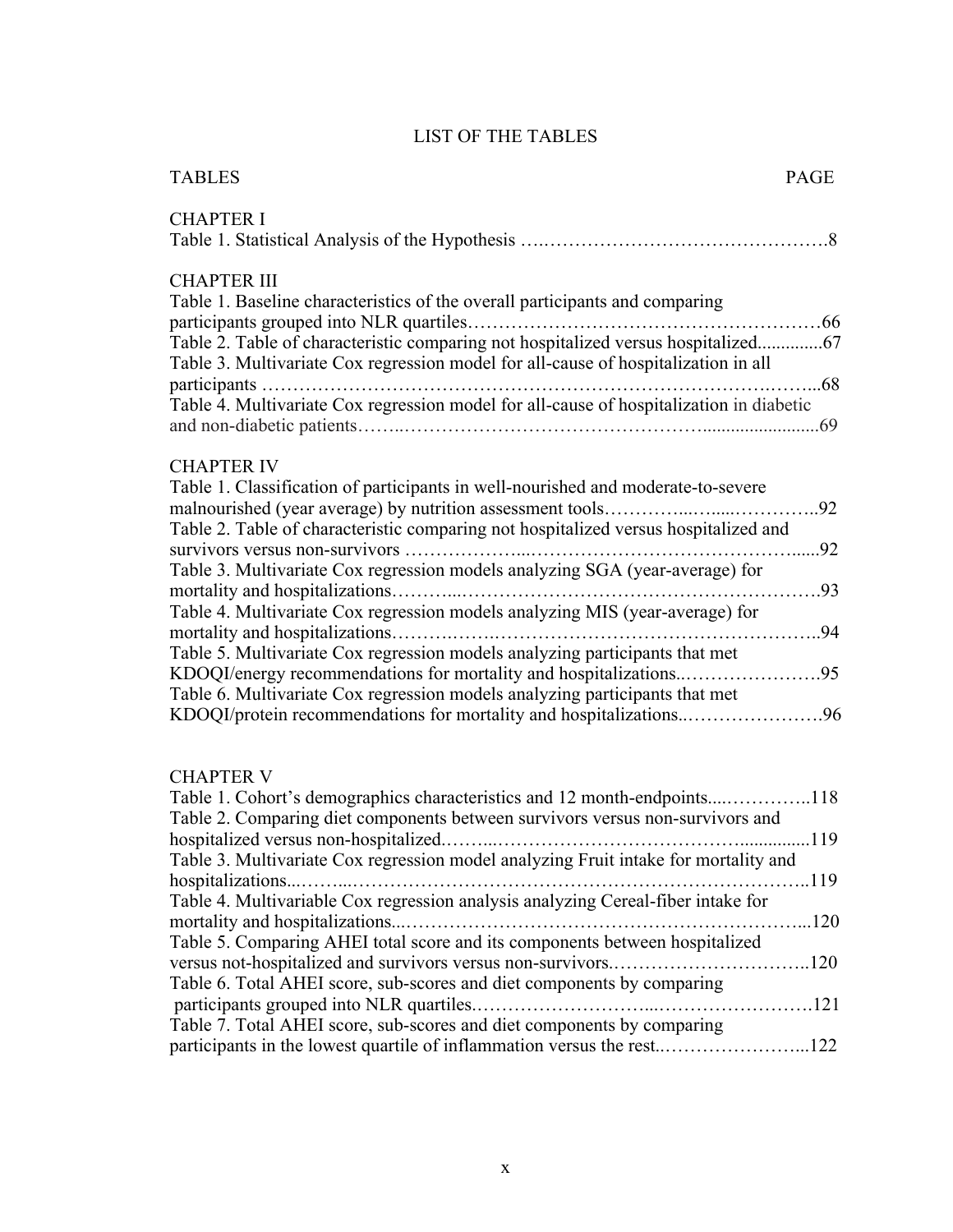### LIST OF FIGURES

| <b>FIGURES</b>                                                               | PAGE |
|------------------------------------------------------------------------------|------|
| <b>CHAPTER III</b>                                                           |      |
|                                                                              |      |
| Figure B. Kaplan–Meier estimates of hospitalization for overall participants |      |
| Figure C. Kaplan–Meier estimates of hospitalization for participants         |      |
|                                                                              |      |
|                                                                              |      |
| <b>CHAPTER IV</b>                                                            |      |
|                                                                              |      |
|                                                                              |      |
|                                                                              |      |
| Figure D. Kaplan-Meier curve for Hospitalization and MIS (year average)98    |      |
|                                                                              |      |
| Figure F. Kaplan-Meier curve for Hospitalization and energy intake99         |      |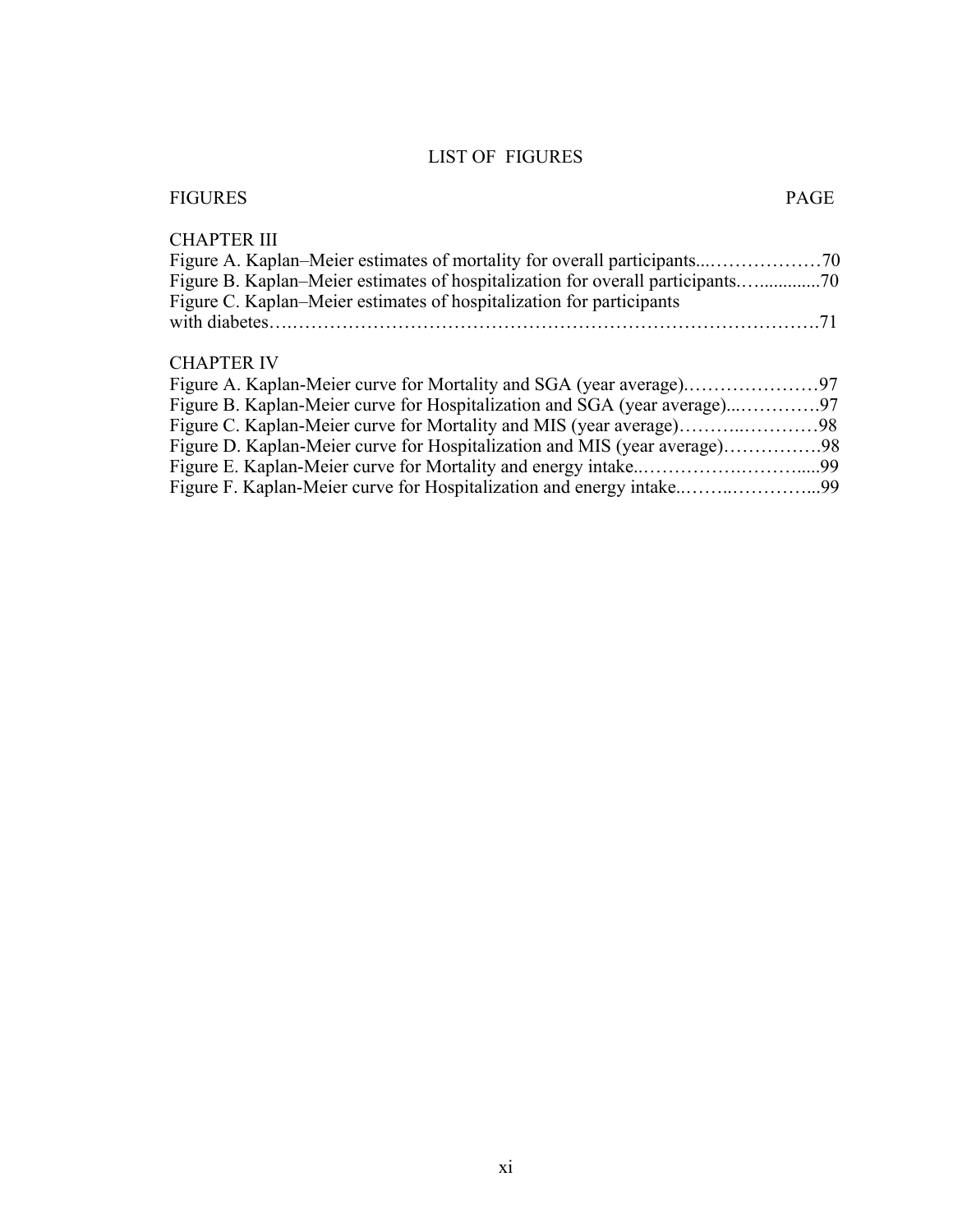## THE RELATIONSHIP OF A NOVEL MARKER OF INFLAMMATION (NEUTROPHIL-TO-LYMPHOCYTE RATIO) TO NUTRITIONAL STATUS, DIET AND CLINICAL OUTCOMES IN HEMODIALYSIS PATIENTS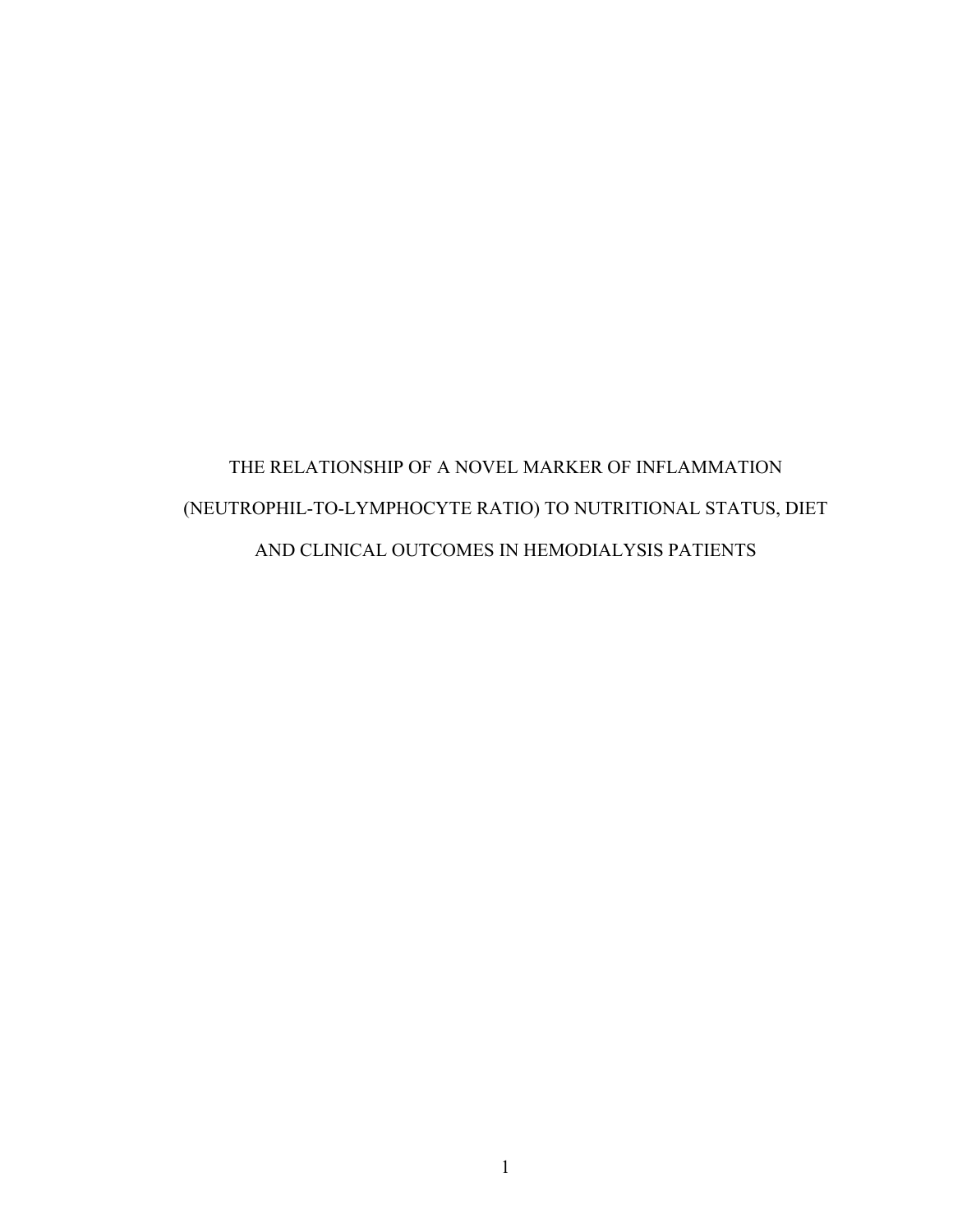#### **CHAPTER I: INTRODUCTION**

#### **Statement of Problem**

The United States Renal Data System (USRDS) reported in its 2018 Annual Data Report that in 2016 there were more than 720,000 patients afflicted by end stage renal disease (ESRD) in the country and the number of prevalent cases rises by about 20,000 per year. <sup>1</sup> Over two-thirds of patients with ESRD who are receiving dialysis have been hospitalized annually, experiencing an average of nearly two hospital admissions and a  $20-25%$  mortality rate per year,<sup>1</sup> and a 5-year survival rate of 35%. For these patients, cardiovascular and infective diseases account for approximately 50% and 20% of deaths respectively. 1

Malnutrition also bestows a considerable socioeconomic challenge in today's U.S. hemodialysis healthcare settings, with an estimated prevalence from approximately 20% to over 90%, depending on the assessment tool been used.<sup>2</sup> Large epidemiological studies have evidently demonstrated a significant relationship between malnutrition and mortality in patients with renal failure.<sup> $3-5$ </sup> For example, the Netherlands Cooperative Study on Chronic Kidney Disease<sup>4</sup> and the Dialysis Outcome and Practice Study  $(DOPPS)^5$  both revealed that malnourished patients had higher mortality risk when compared to those who had adequate nutrition status.4,5 Furthermore, nutrition parameters from anthropometrics, biochemical measurements, and daily dietary intake can strongly predict mortality.6,7

Patients receiving hemodialysis suffer from lack of appetite and energy, gastrointestinal impairment, fatigue, nutrient imbalances, emotional stress and other multiple comorbidities, which all can lead to malnutrition.<sup>7,8</sup> These factors, however,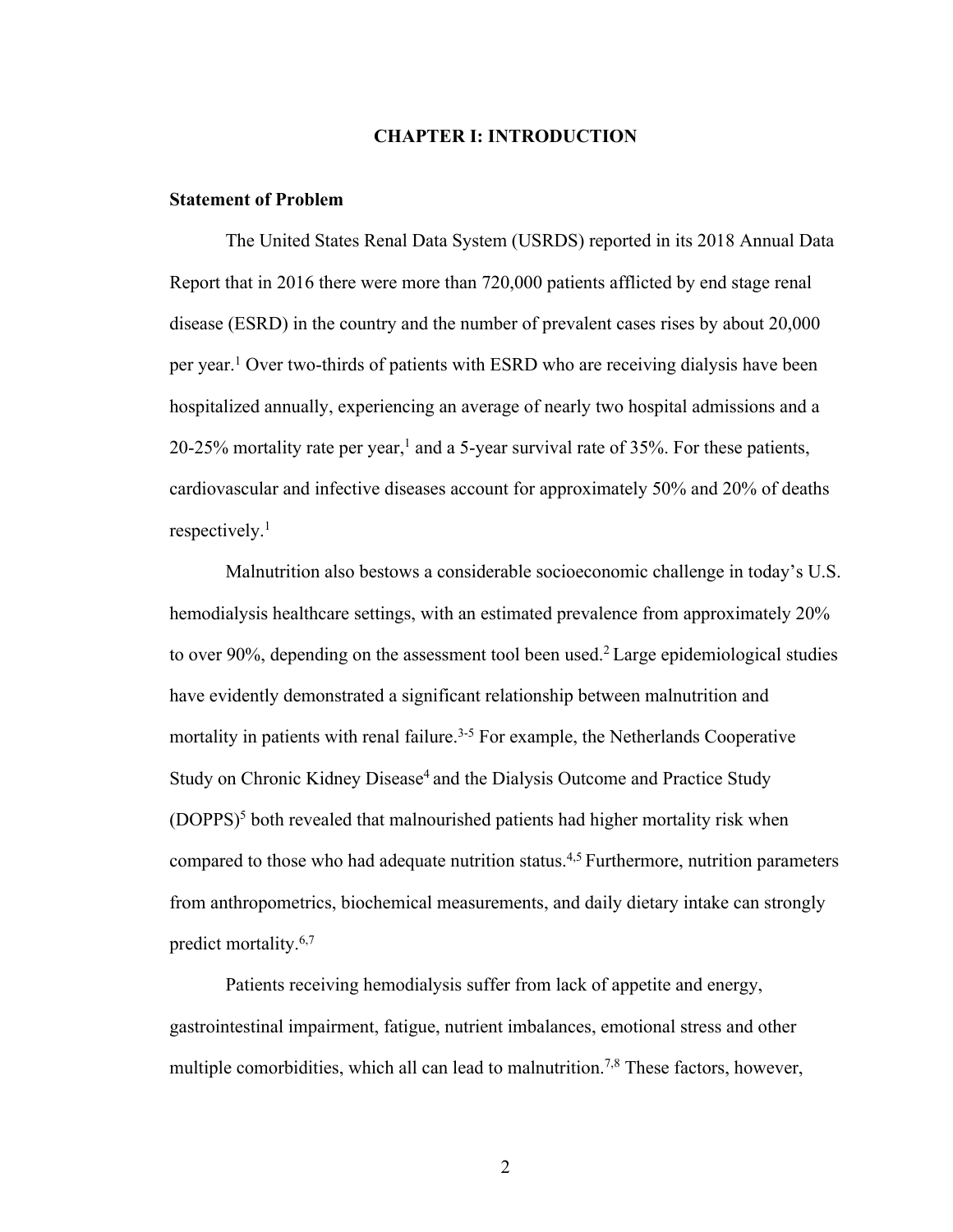cannot completely explain the signs of malnutrition seen in this population, and additional mechanisms have been studied to better understand the etiology of this phenomenon, including nutrient deficiencies, diet patterns and inflammation.<sup>8-10,14.</sup>

The impact of inflammation, as a risk factor for malnutrition, has been recently recognized.11 Multiple markers of inflammation have been shown to be strongly associated with adverse clinical outcomes and nutrition parameters in the hemodialysis population. 12-14 Therefore, chronic inflammation may be a crucial factor that causally links malnutrition to increased morbidity and mortality among dialysis patients.14 Although there are many studies that have investigated specific nutrient intakes of hemodialysis patients, <sup>15-17</sup> there is limited information evaluating overall diet quality using diet quality indices and correlating them with outcomes in hemodialysis patients, including inflammation. This potential relationship warrants further investigation, as the acting mechanisms are not clearly delineated.

This study proposes to examine major contributors to adequate nutritional status in hemodialysis patients by examining their dietary quantitative and qualitative intake and the relationships with a novel marker of inflammation and with dialysis outcomes. If a relationship is uncovered, it will provide new tools for medical professionals to alleviate and prevent the damage that chronic inflammation inflicts on these patients, and that may be linked to malnutrition, mortality and hospitalizations. To the best of our knowledge, this is the first prospective study to examine the association between a novel biomarker of inflammation (NLR) with diet quality, diet quantity and dialysis outcomes in patients receiving maintenance hemodialysis.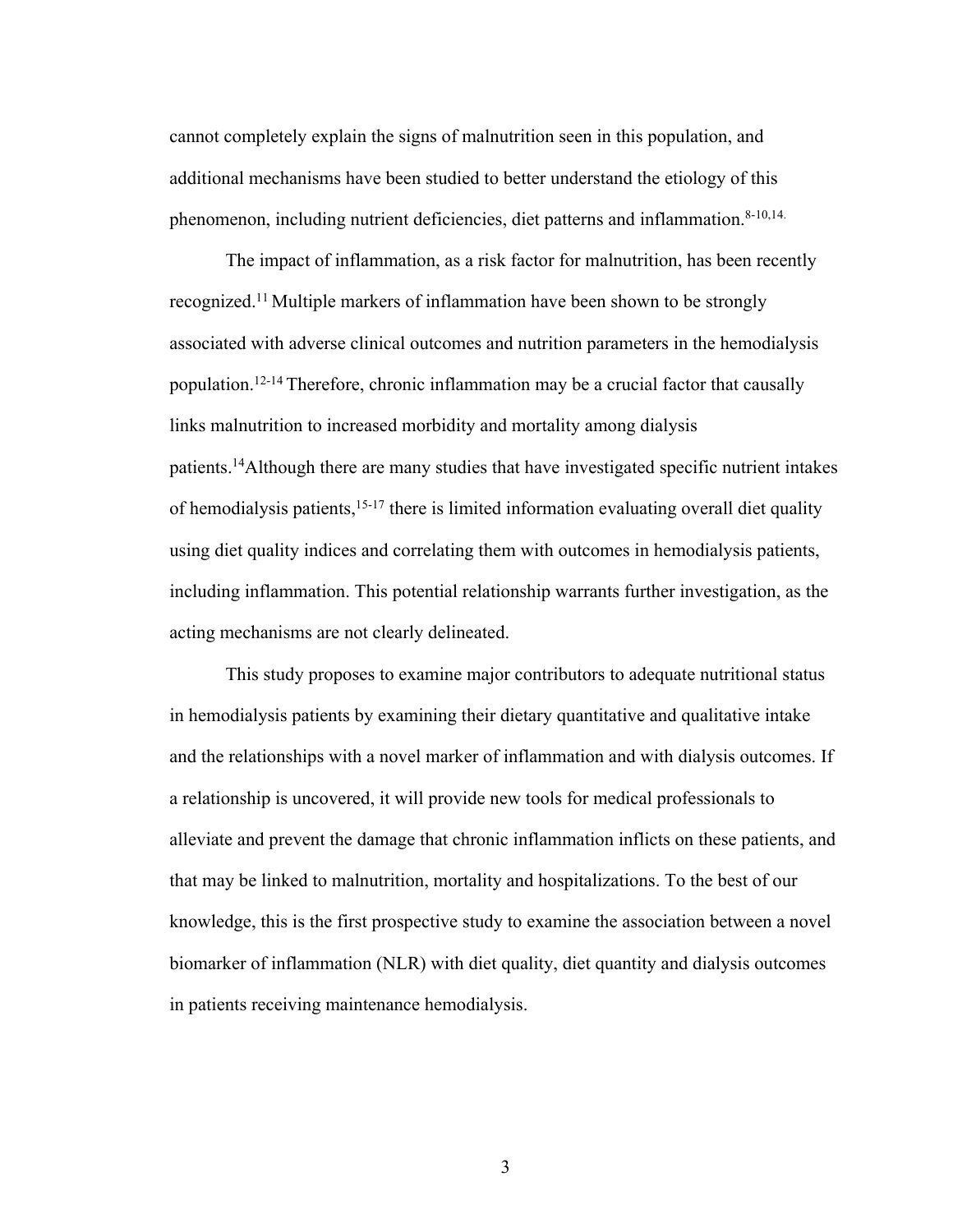Moreover, promoting and facilitating healthy diet patterns that increase the overall nutritional quality of the diet could be an effective intervention to reduce hospitalizations and mortality and improve the well- being of people living with ESRD.

#### **Significance of Study**

Currently, over 400,000 patients are receiving hemodialysis in the United States and Medicare has been spending nearly \$90,000 per patient per year.<sup>1</sup> The ultimate goal of receiving hemodialysis is to reverse the uremia associated with CKD stage 5, while minimizing complications and improving length and quality of life for these patients. Unfortunately, two-thirds of hemodialysis patients are hospitalized annually, experiencing an average of nearly two hospital admissions per year, $\frac{1}{2}$  which represents a significant financial burden for society and accounts for approximately 40% of total Medicare expenditures for dialysis patients.<sup>1</sup> Compared to the general population, the mortality rate of these patients continues to be very high.<sup>1</sup> Although malnutrition and proinflammatory states are very common among ESRD patients and are considered risk factors for mortality, they cannot totally explain the high rates of mortality and hospitalization of hemodialysis patients. The relationship between nutrition-inflammation status and hemodialysis patient's diet (quantity and quality) and their associations with mortality and hospitalization are not fully understood. If a relationship is indicated, it will provide new tools for medical professionals to identify, alleviate and prevent the damage that chronic inflammation inflicts on these patients, and that may be linked to adverse dialysis outcomes.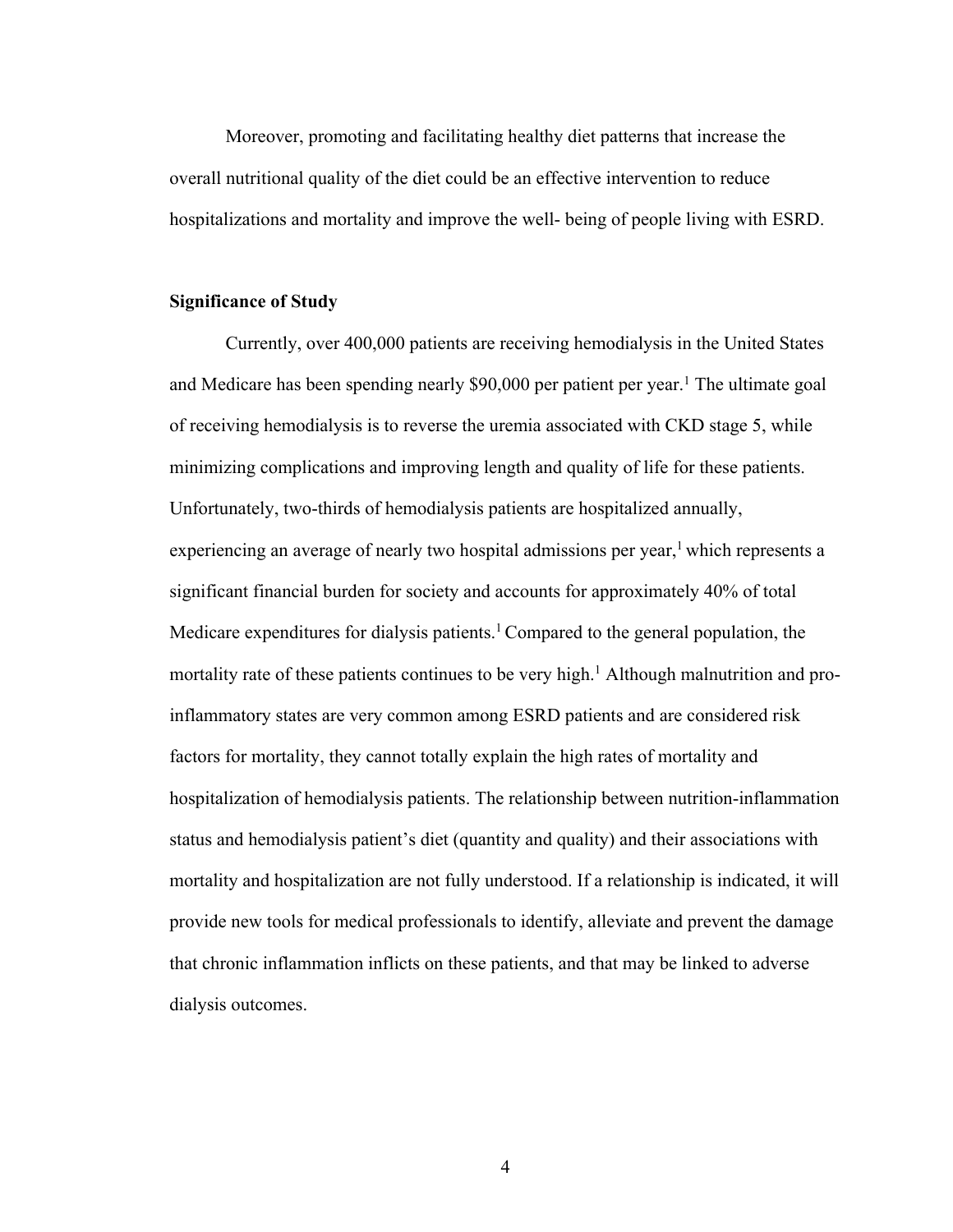The evidence from the literature generates to the following questions:

- Does the neutrophil-to lymphocyte ratio (NLR), as a marker of inflammation, has a prognostic value for hospitalization and mortality in hemodialysis patients? What are the NLR 's threshold levels that optimally distinguish non-inflamed versus inflamed patients?
- Which available assessment tool for HD patients, the Subjective Global Assessment (SGA) or the Malnutrition-Inflammation Score (MIS), is a more marker to detect protein energy wasting (PEW), and more strongly associated with dietary intake and dialysis outcomes?
- Are diet quality indices associated with the number of hospitalizations and deaths in this population?
- Is there a relationship between the components of the diet, NLR as a marker of inflammation and dialysis outcomes?

This study's aims were to examining major contributors to adequate nutritional status in hemodialysis patients by examining their inflammation status using a novel marker of inflammation NLR, an index of diet quality (AHEI) and quantity (food records), malnutrition scores (SGA and MIS) and the relationship of these markers with clinical outcomes (hospitalization events and mortality).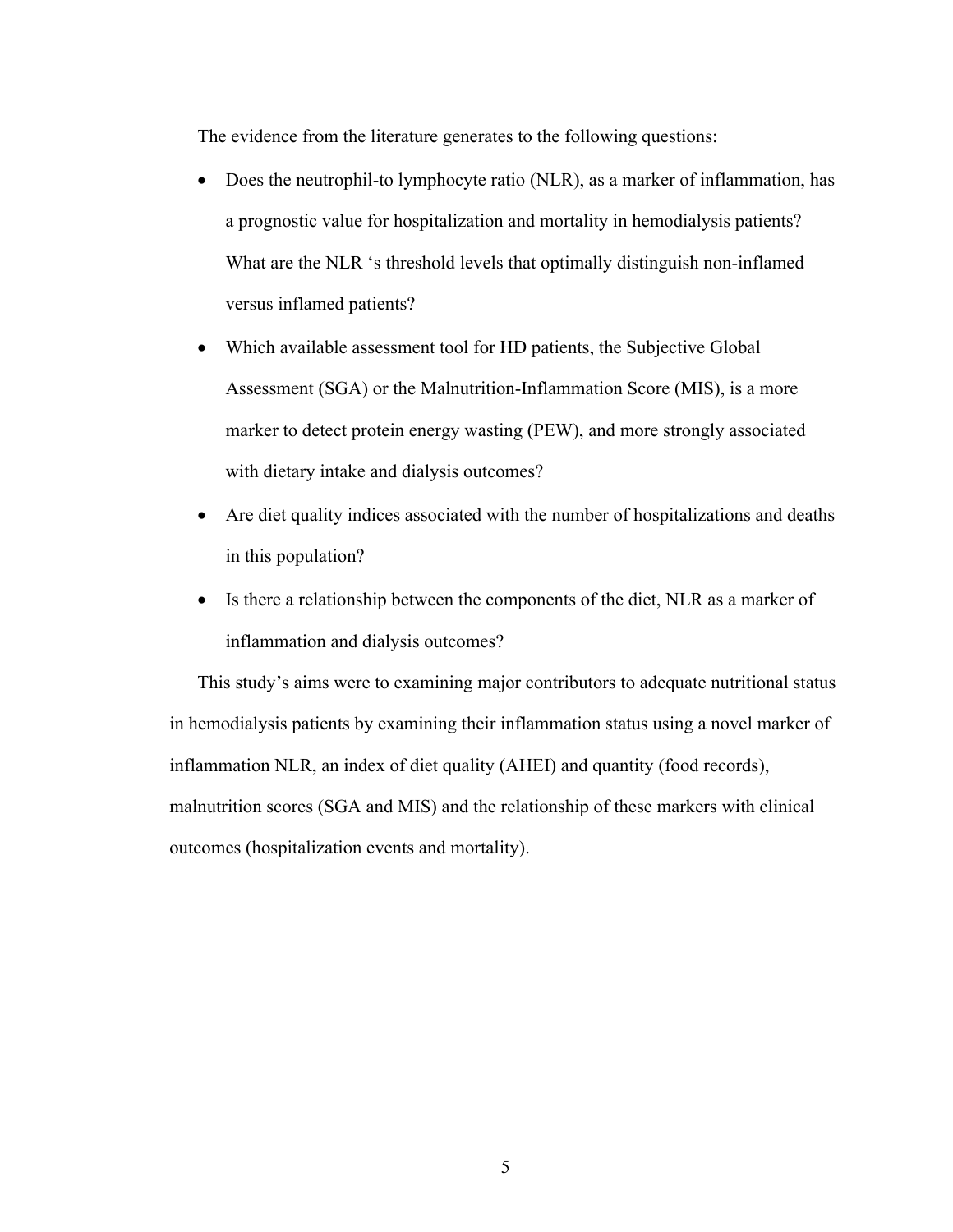#### **Innovation**

To the best of our knowledge, this is the first prospective study to examine the association of inflammation status, measured by NLR a novel marker of inflammation, with nutritional status, quality and quantity of dietary intake, hospitalization and mortality in patients receiving hemodialysis. A new immunological-based marker, NLR, constructed from accessible and inexpensive blood counts used for cancer patients and other conditions, is used for the first time in a cohort of hemodialysis participants to test its relationship with diet and nutrition status and its potential as a predictor of hospitalization and mortality.

#### **Specific Aims and Hypothesis**

#### **CHAPTER III: ASSOCIATION BETWEEN NEUTROPHIL-TO-LYMPHOCYTE RATIO, NUTRITION PARAMETERS AND HEALTH OUTCOMES IN HEMODIALYSIS PATIENTS**

**Specific Aim 1**: To investigate the relationship of inflammation with measures of nutritional status and health outcomes in patients undergoing hemodialysis over a oneyear period.

> *Hypothesis 1a:* In patients undergoing hemodialysis, the presence of proinflammatory status (increased neutrophil-to-lymphocyte ratio) is associated with higher number of hospitalizations and deaths over a oneyear period.

> *Hypothesis 1b*: In patients undergoing hemodialysis, the presence of proinflammatory status (increased neutrophil-to-lymphocyte ratio) is associated with poorer measures of nutritional status indicated by BMI, albumin, net protein catabolic rate, cross-sectionally and over a one-year period.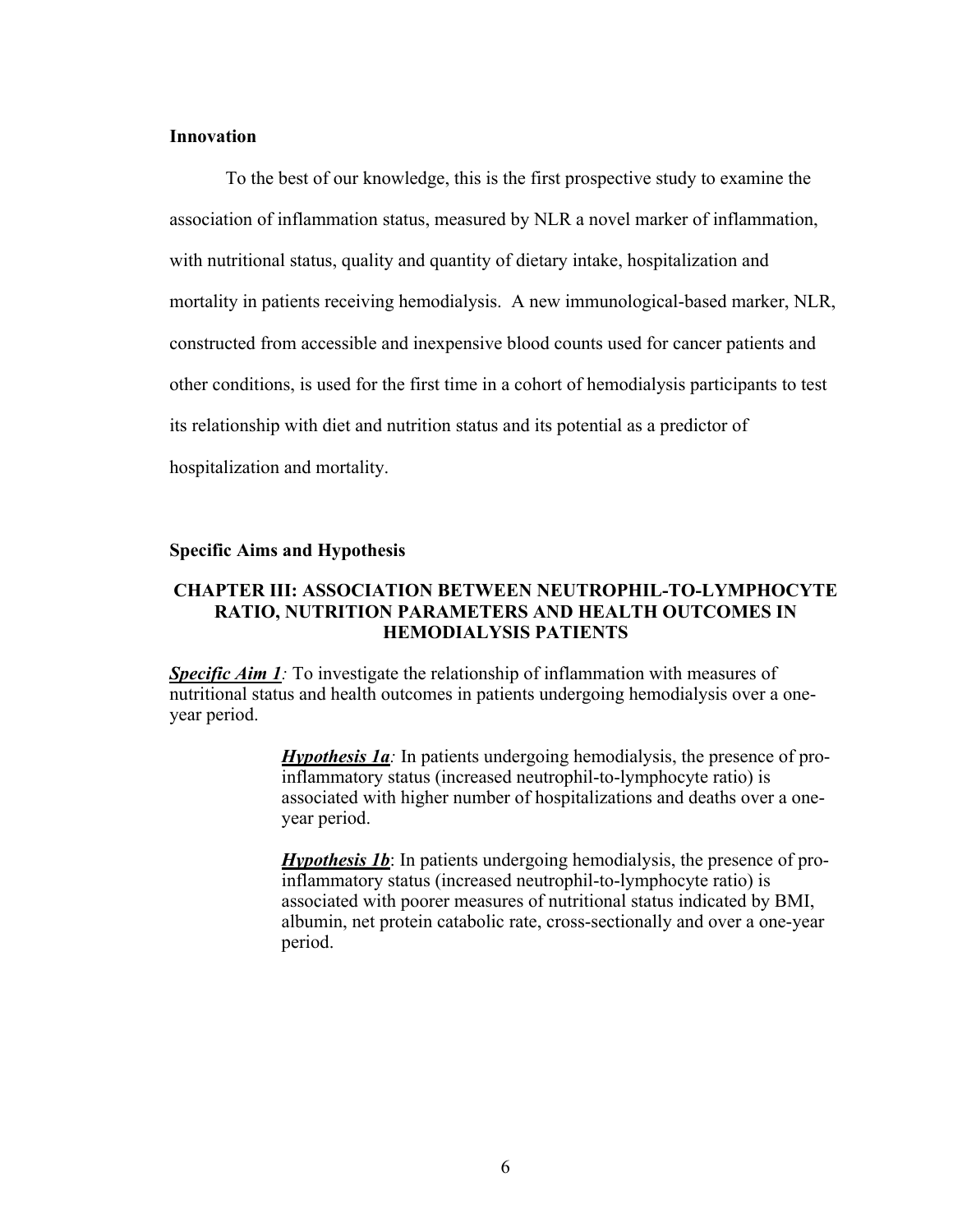#### **CHAPTER IV: NUTRITIONAL STATUS AND DIETARY INTAKE AS PREDICTORS OF POOR OUTCOMES IN HEMODIALYSIS PATIENTS**

**Specific Aim 2:** To assess the nutritional status by the Subjective Global Assessment (SGA) and malnutrition-inflammation score (MIS), dietary intake and to examine the relationship of these variables with health outcomes in patients undergoing hemodialysis over a one-year period.

> *Hypothesis 2a:* In patients undergoing hemodialysis, the presence of malnutrition determined by MIS and SGA scores are associated with higher number of hospitalizations and deaths over a one-year period.

*Hypothesis 2b:* In patients undergoing hemodialysis, those meeting the renal dietary guidelines for protein and energy intake have lower number of hospitalizations and deaths over a one-year period compared with those who are not meeting renal dietary guidelines.

#### **CHAPTER V: DIET QUALITY AS PREDICTOR OF POOR OUTCOMES IN HEMODIALYSIS PATIENTS AND ITS RELATIONSHIP TO INFLAMMATION**

**Specific Aim 3:** To investigate the relationship of diet quality (AHEI) with inflammation and health outcomes in patients undergoing hemodialysis over a one-year period.

> *Hypothesis 3a*: In patients undergoing hemodialysis, higher AHEI score are associated with lower number of hospitalizations and deaths over a one-year period when compared with those with lower AHEI score.

*Hypothesis 3b:* In patients undergoing hemodialysis, those with higher AHEI score will be have lower inflammation (lower neutrophil– lymphocyte ratio) when compared with those with lower AHEI score.

#### **Sample Size**

The study recruited a convenience sample of 77 participants from one single dialysis units of DaVita Kidney Care in the State of Florida. DaVita International serves 10 countries, including the United States and approximately 1.7 million patients.<sup>18</sup>

#### **Statistical Analyses**

Table 1 describes the dependent and independent variables tested in each chapter for each hypothesis and the statistical analyses used for each of the hypotheses.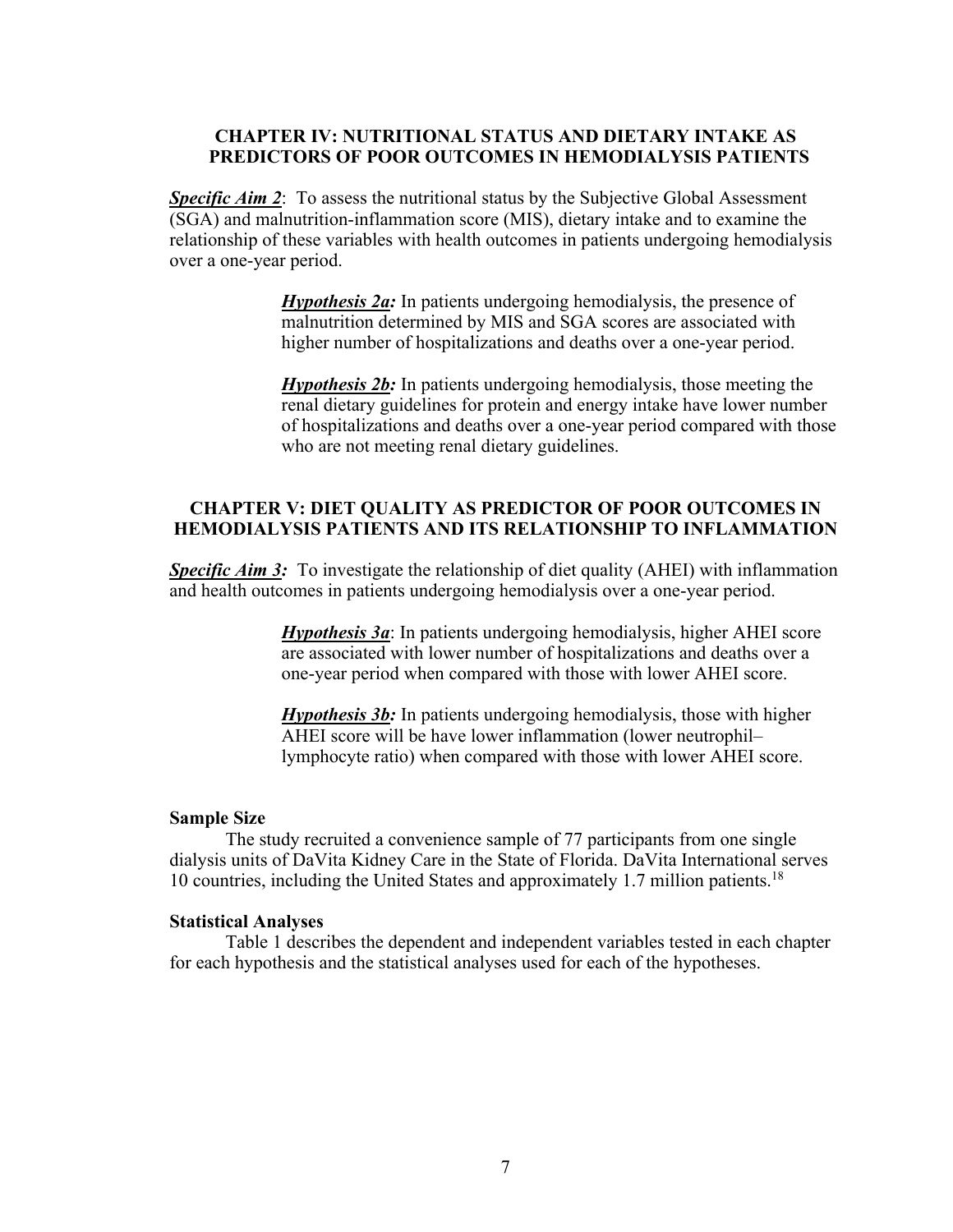| Hypotheses                                  | Dependent Variable                                                                                                                | Independent Variable                                                                                                                                                                                                                             | <b>Statistical Analysis</b>                                                                                                                                                                                                                                                                                                                                                                                                                                                                                                                                                                                            |
|---------------------------------------------|-----------------------------------------------------------------------------------------------------------------------------------|--------------------------------------------------------------------------------------------------------------------------------------------------------------------------------------------------------------------------------------------------|------------------------------------------------------------------------------------------------------------------------------------------------------------------------------------------------------------------------------------------------------------------------------------------------------------------------------------------------------------------------------------------------------------------------------------------------------------------------------------------------------------------------------------------------------------------------------------------------------------------------|
| Chapter III<br>Hypothesis<br>1a             | Mortality:<br>Dichotomous<br>variables Y/N<br>Hospitalization:<br>Dichotomous<br>variables Y/N<br>*Obtained from<br>Medical chart | NLR and NLR<br>quartiles<br>Continuous and<br>ordinal variable<br>*Obtained from<br>Neutrophil% and<br>Lymphocyte % in<br>blood                                                                                                                  | Multivariate and<br>stepwise cox regression<br>analysis to identify<br>outcome's predictors.<br>Proportional Hazard<br><b>Survival Models were</b><br>performed to compare<br>hazard ratios on time to<br>event (death and<br>hospitalizations for<br>NLR. Survival and<br>hospitalization curves<br>for NLR were estimated<br>by Kaplan-Meier<br>analysis. One-way<br>Anova, student's t tests,<br>chi-square tests, or<br>Mann-Whitney tests<br>were used to compare<br>variables between<br>hospitalized and not<br>hospitalized; survivors<br>and non-survivors, and<br>inflammation quartiles,<br>as appropriate. |
| Chapter III<br>Hypothesis<br>1 <sub>b</sub> | NLR and NLR<br>quartiles<br>Continuous and<br>ordinal variable<br>*Obtained from<br>Neutrophil% and<br>Lymphocyte % in<br>blood   | <b>BMI</b><br>Continuous variable<br>measured as weight in<br>kg/ height in meters<br>squared<br>Albumin<br>Continuous variable<br>nPCR<br>Continuous variable<br><b>TIBC</b><br>Continuous variable<br>*The three values<br>obtained from blood | Pearson and Spearman<br>correlations, as deemed<br>appropriate were<br>performed to evaluate<br>the relationship between<br>NLR and BMI,<br>Albumin, nPCR and<br>TIBC.                                                                                                                                                                                                                                                                                                                                                                                                                                                 |
| Chapter IV<br><b>Hypothesis</b><br>2a       | Mortality:<br>Dichotomous<br>variables Y/N                                                                                        | SGA, MIS<br>Dichotomous<br>variables:<br>0-wellnourished                                                                                                                                                                                         | Proportional Hazard<br><b>Survival Models were</b><br>performed to compare<br>hazard ratios on time to                                                                                                                                                                                                                                                                                                                                                                                                                                                                                                                 |

Table 1: Statistical Analysis of the Hypotheses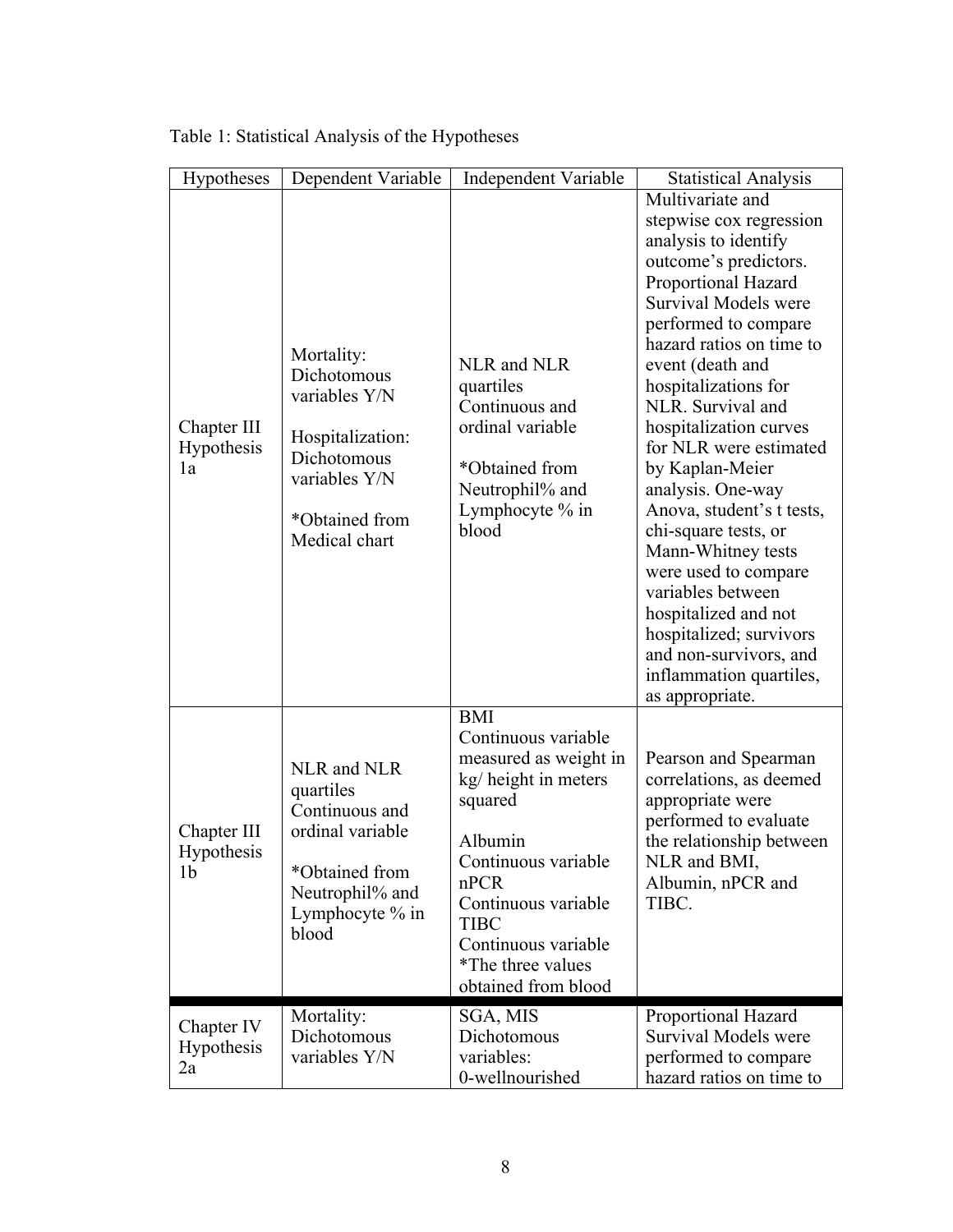|                                       | Hospitalization:<br>Dichotomous<br>variables Y/N<br>*Obtained from<br>Medical chart                                               | 1-malnourished<br>*From nutrition<br>assessment by RD                                                                                                                  | event death and<br>hospitalizations for SGA<br>and MIS. Survival and<br>hospitalization curves<br>for MIS and SGA were<br>estimated by Kaplan-<br>Meier analysis.<br>Student's t tests, chi-<br>square tests, or Mann-<br>Whitney tests were used<br>to compare variables<br>between malnourished<br>and well-nourished as<br>appropriate,                                                                                                                                         |
|---------------------------------------|-----------------------------------------------------------------------------------------------------------------------------------|------------------------------------------------------------------------------------------------------------------------------------------------------------------------|------------------------------------------------------------------------------------------------------------------------------------------------------------------------------------------------------------------------------------------------------------------------------------------------------------------------------------------------------------------------------------------------------------------------------------------------------------------------------------|
| Chapter IV<br><b>Hypothesis</b><br>2b | Mortality:<br>Dichotomous<br>variables Y/N<br>Hospitalization:<br>Dichotomous<br>variables Y/N<br>*Obtained from<br>Medical chart | Energy and protein<br>intake<br>Dichotomous<br>variables:<br>0-did not meet<br>recommendations<br>1-meet<br>recommendations<br>*Obtained from 24-<br>hour recall by RD | Proportional Hazard<br>Survival Models were<br>performed to compare<br>hazard ratios on time to<br>event (death and<br>hospitalizations for Met<br>recommendations or not<br>Student's t tests, chi-<br>square tests, or Mann-<br>Whitney tests were used<br>to compare variables<br>between patients that<br>meet nutrition<br>recommendations and<br>not, Survival and<br>hospitalization curves<br>for energy<br>recommendations were<br>estimated by Kaplan-<br>Meier analysis |
| Chapter V<br><b>Hypothesis</b><br>3a  | Mortality:<br>Dichotomous<br>variables Y/N<br>Hospitalization:<br>Dichotomous<br>variables Y/N<br>*Obtained from<br>Medical chart | <b>AHEI</b><br>Continuous and<br>ordinal variable.<br>Quartiles compare<br>low quartile vs high<br>quartile<br>*Calculated index<br>based on 24-hour<br>recall by RD   | Proportional Hazard<br>Survival Models were<br>performed to compare<br>hazard ratios on time to<br>event (death and<br>hospitalizations. One-<br>way ANOVA, student's<br>t tests, chi-square tests,<br>or Mann-Whitney tests<br>were used to compare<br>variables between low                                                                                                                                                                                                      |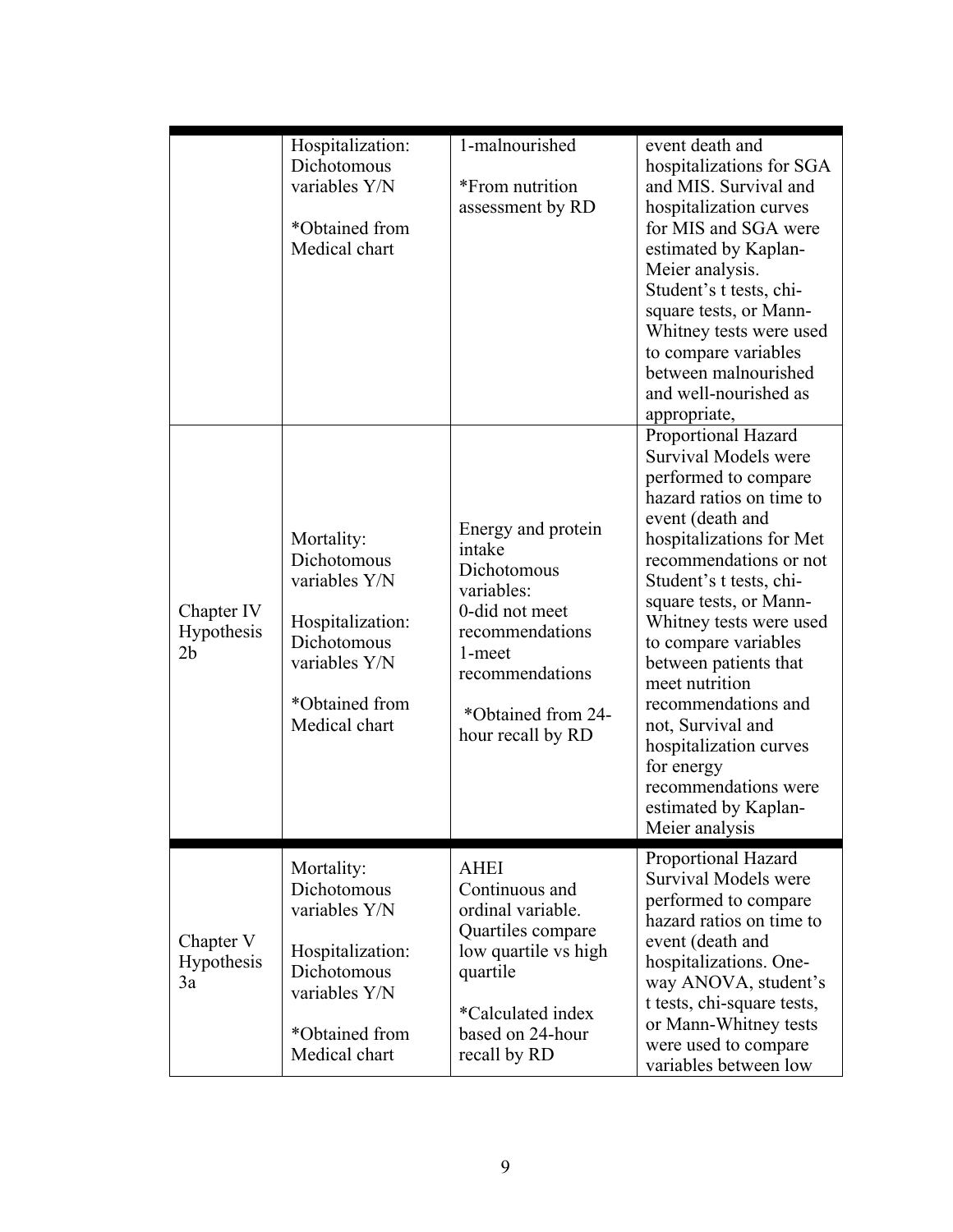|                                      |                                                                                                                                   |                                                                                                                                                                      | quartile versus high<br>quartile of AHEI as<br>appropriate.              |
|--------------------------------------|-----------------------------------------------------------------------------------------------------------------------------------|----------------------------------------------------------------------------------------------------------------------------------------------------------------------|--------------------------------------------------------------------------|
| Chapter V<br><b>Hypothesis</b><br>3b | NLR and NLR<br>quartiles<br>Continuous and<br>ordinal variable<br>*Obtained from<br>Neutrophil% and<br>Lymphocyte $%$ in<br>blood | <b>AHEI</b><br>Continuous and<br>ordinal variable.<br>Quartiles compare<br>low quartile vs high<br>quartile<br>*Calculated index<br>based on 24-hour<br>recall by RD | Proportional Hazard<br>Models were performed<br>to compare hazard ratio. |

\*Sources of variables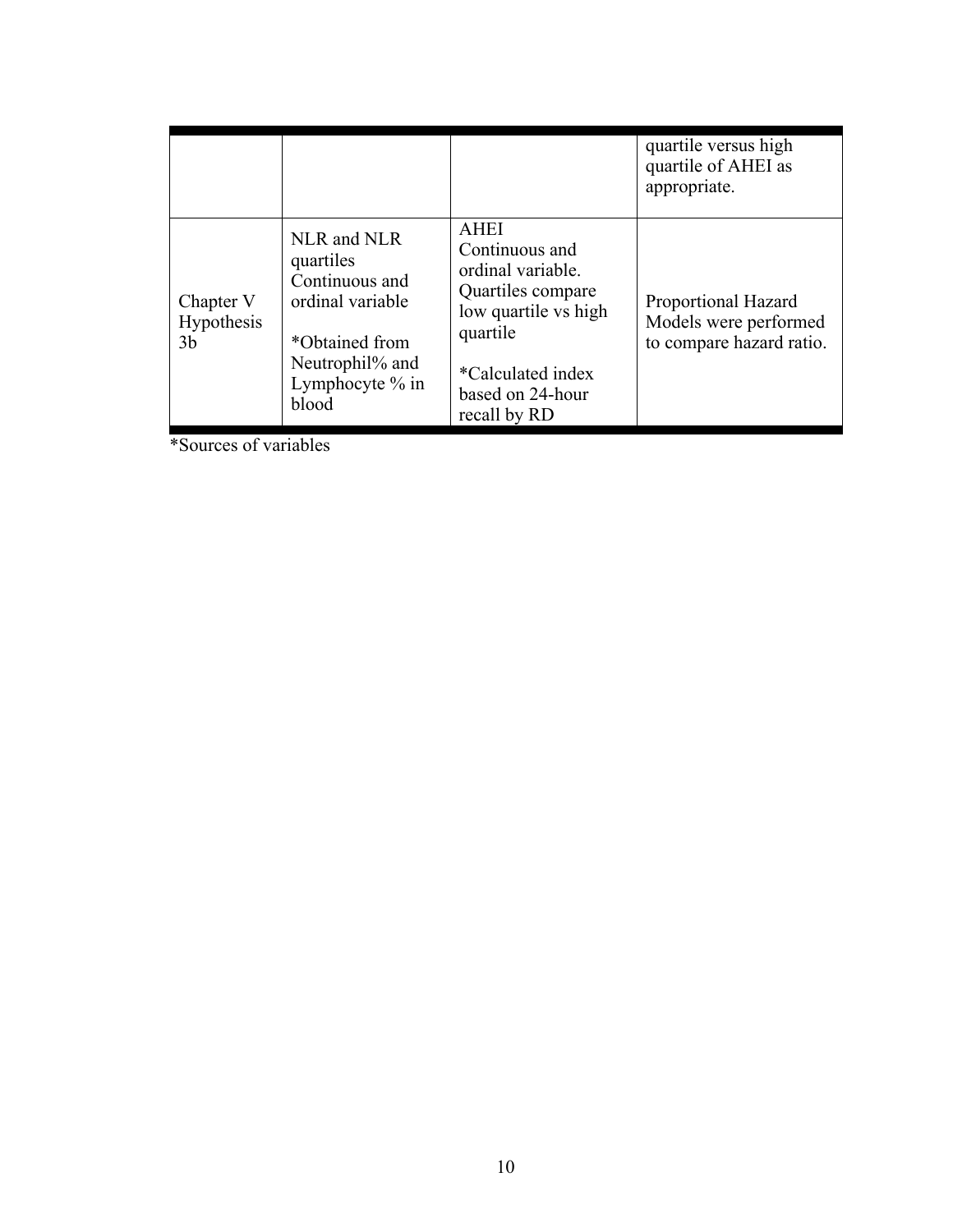#### References

- 1. U.S. Renal Data System, USRDS 2013 Annual Data Report: Atlas of End-Stage Renal Disease in the United States, National Institutes of Health, National Institute of Diabetes and Digestive and Kidney Diseases, Bethesda, MD 2018.
- 2. Harvinder GS, Chee Wss, Karupaiah T. et al. Comparison of malnutrition prevalence between hemodialysis and continuous ambulatory peritoneal dialysis patients: a cross-sectional study. Malays J Nutr 2013;19:271–283.
- 3. Carrero JJ, Thomas F, Nagy K., et al. Global Prevalence of Protein-Energy Wasting in Kidney Disease: A meta-analysis of contemporary observational studies from the international society of renal nutrition and metabolism. J Ren Nutr 2018 Nov;28(6):380-92.
- 4. De Mutsert R, Grootendorst DC, Boeschoten EW, et al. Subjective global assessment of nutritional status is strongly associated with mortality in chronic dialysis patients. Am J Clin Nutr 2009;89:787-793.
- 5. Lopes AA, Bragg-Gresham JL, Elder SJ, et al. Independent and joint associations of nutritional status indicators with mortality risk among chronic hemodialysis patients in the Dialysis Outcomes and Practice Patterns Study (DOPPS). J Ren Nutr 2010 Jul;20(4):224-234.
- 6. Kang SS, Chang JW, Park Y. Nutritional status predicts 10-year mortality in patients with end-stage renal disease on hemodialysis. Nutrients 2017 Apr;9(4):399.
- 7. Kovesdy CP, Shinaberger CS, Kalantar-Zadeh K. Epidemiology of dietary nutrient intake in ESRD. Semin Dial 2010;23: 353–258.
- 8. Kopple JD. Pathophysiology of protein-energy wasting in chronic renal failure. J Nutr 1999;129(Suppl):247S-251S.
- 9. Carrero JJ, Stenvinkel P, Cuppari L, et al. Etiology of the Protein-Energy Wasting Syndrome in Chronic Kidney Disease: A Consensus Statement from the International Society of Renal Nutrition and Metabolism (ISRNM).J Ren Nutr 2013(2):77-90.
- 10. Fouque D, Kalantar-Zadeh K, Kopple J, et al. A proposed nomenclature and diagnostic criteria for protein-energy wasting in acute and chronic kidney disease. Kidney Int 2008 Feb;73(4):391-398.
- 11. Ikizler TA. Nutrition, inflammation and chronic kidney disease. Curr Opin Nephrol Hypertens 2008;17:162–167.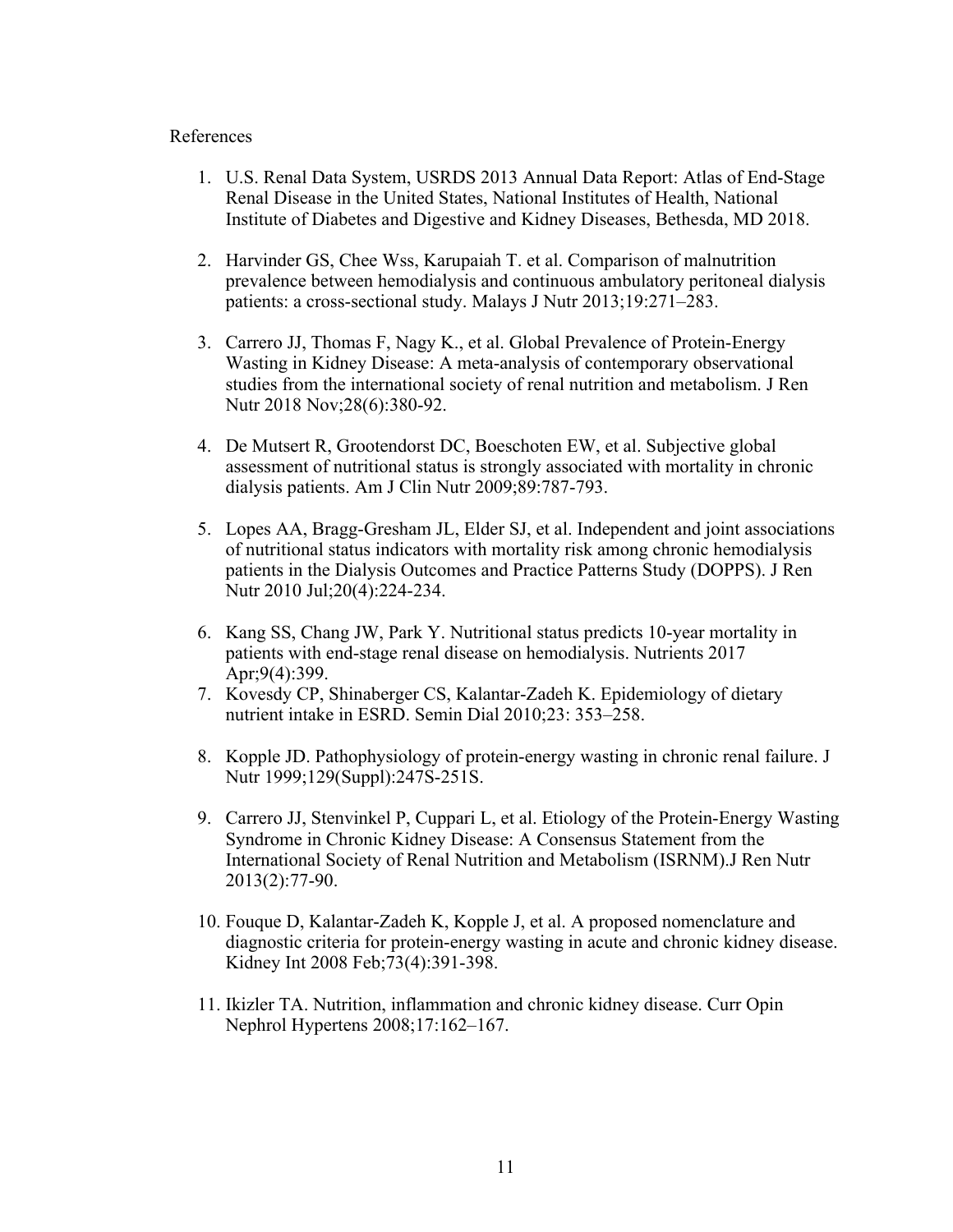- 12. Kalantar-Zadeh K, Block G, McAllister CJ, et al. Appetite and inflammation, nutrition, anemia, and clinical outcome in hemodialysis patients. Am J Clin Nutr 2004 Aug;80(2):299-307.
- 13. Stenvinkel P, Ketteler M, Johnson RJ, et al. IL-10, IL-6, and TNF- alpha: Central factors in the altered cytokine network of uremia-the good, the bad, and the ugly. Kidney Int 2005;67:1216-1233.
- 14. Kaizu Y, Kimura M, Yoneyama T, et al. Interleukin-6 may mediate malnutrition in chronic hemodialysis patients. Am J Kidney Dis 1998 Jan;31 (1):93-100.
- 15. Gutiérrez OM, Muntner P, Rizk DV, et al. Dietary Patterns and Risk of Death and Progression to ESRD in Individuals with CKD: A Cohort Study. Am J Kidney Dis 2014 Aug;64(2):204–213.
- 16. Kelly J, Palmer SC, Wai, Ruospo M, Carrero JJ. Healthy Dietary Patterns and Risk of Mortality and ESRD in CKD: A Meta-Analysis of Cohort Studies. Clin J Am Soc Nephrol 2017 Feb;12(2):272-279.
- 17. Tsuruya K, Fukuma S. Dietary patterns and clinical outcomes in hemodialysis patients in Japan: a cohort study. PLOS One 2015 Jan; 21(10):1.
- 18. DaVita Kidney Care Overview. https://www.davita.com/about.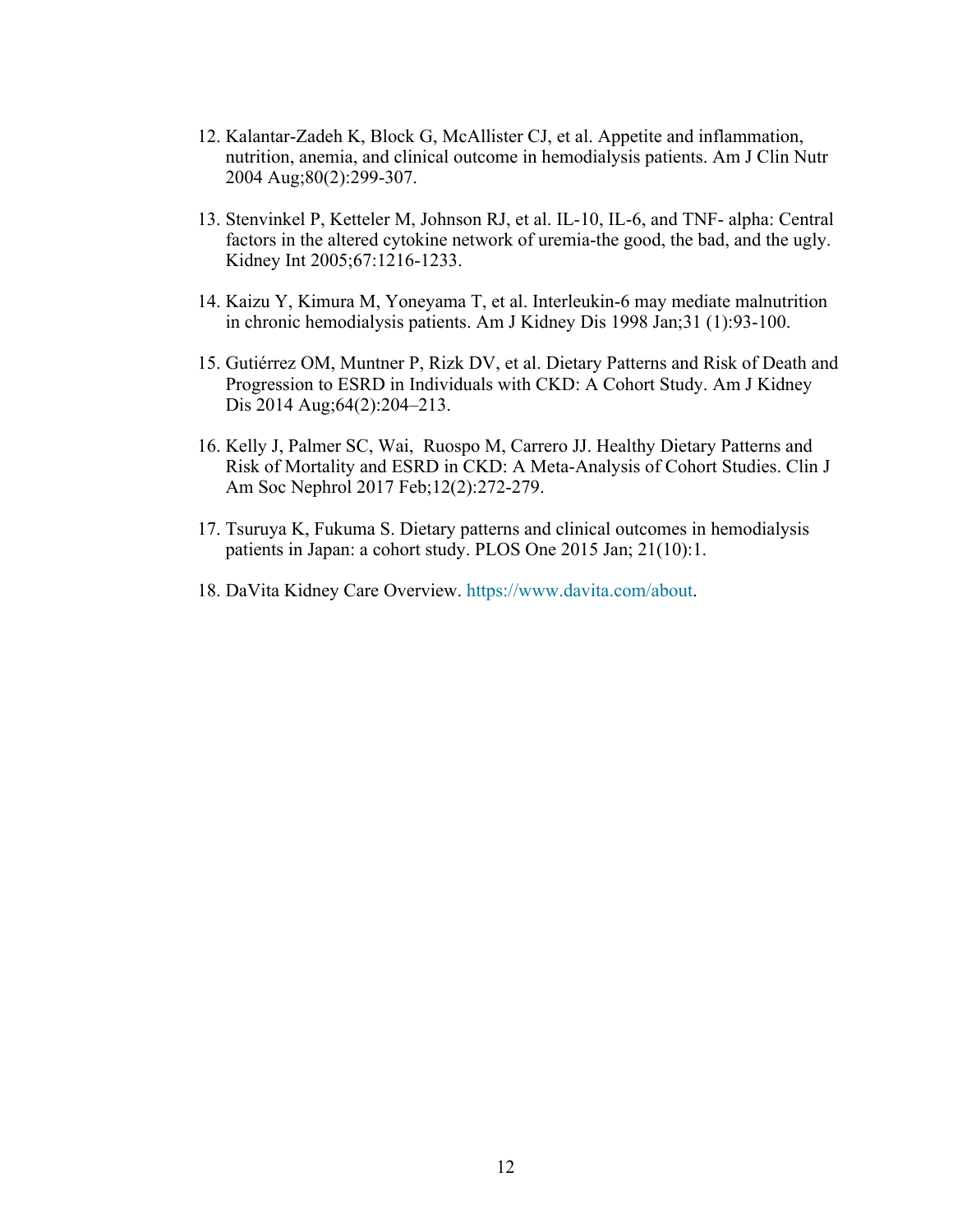#### **CHAPTER II: LITERATURE REVIEW**

#### **Chronic and End-Stage Renal Disease**

In 2002, the National Kidney Foundation (NKF), through the Kidney Disease Outcomes Quality Initiative (KDOQI) defined the most salient characteristics of chronic and end-stage renal disease.<sup>1</sup> Later in 2004, the International Kidney Disease Improving Global Outcomes adopted these guidelines that defined a variety of disorders categorized by alterations in both kidney structure and function, with diverse causes and disease stages.2 Many risk factors have been recognized for renal failure, which includes genetic, socio-demographic and underlying conditions that may initiate and progress kidney disease.3

End-stage renal disease (ESRD) refers to a condition of chronic kidney failure that is treated by replacement renal therapy (RRT), mostly chronic dialysis or transplantation.1,2 The United States Renal Data System (USRDS) estimated in the 2018 Annual Data Report<sup>4</sup> that approximately 726, 331 patients are identified with ESRD annually with an estimated 5% increase per year.<sup>4</sup> Dialysis, in its two chronic modalities, hemodialysis and peritoneal dialysis, are life-saving and costly therapies for patients with ESRD. In the United States over 450,000 people are currently receiving hemodialysis, costing Medicare approximately \$90,000 per person annually in 2012,<sup>5</sup> part of this heavy economic burden comes from the high prevalence of hospitalization that affect this population.3,5

Chronic Dialysis prevents death from uremia of patients with ESRD and even though during the past decade, an uptrend has been observed toward an earlier initiation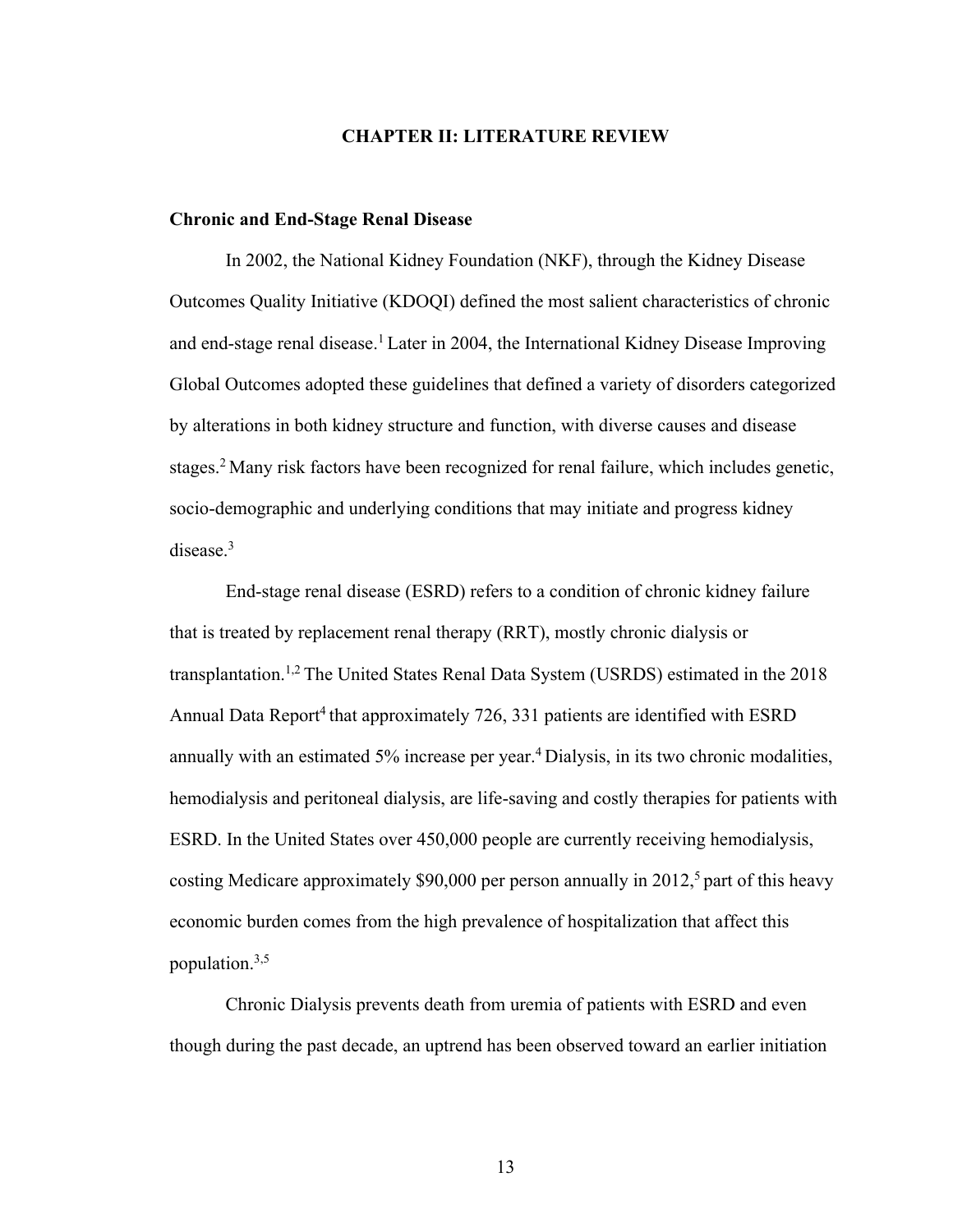of RRT, patient survival remains a critical matter.6 Mortality rates for dialysis patients are seven times higher than the rates of people with similar age in the general population.<sup>7</sup> Once hemodialysis starts, the expected remaining lifespan was approximately eight years in the 2018 USRDS report, 7 with an approximate mortality rates between 20% and 25% and a 35-40% five-year survival rate, including differences on race and age.<sup>8</sup>

There are several prevalent causes of mortality in dialysis patients, but the most frequent causes of death among ESRD patients are cardiovascular disease (~50% mortality), infections, which are related frequently to the HD vascular access  $\langle \sim 20\%$ mortality), and removal from dialysis which accounts from  $15\%$  to 25 % of deaths.<sup>8</sup>

#### **Nutritional status of patients living with CKD and ESRD**

Dialysis, as a form of renal replacement therapy, has been implemented for almost 60 years in United States, and the number is currently approaching half-a-million patients living with dialysis.<sup>4</sup> Despite major advances in protocols, dialysis technology, medical and pharmaceutical interventions, hemodialysis patients suffer from a high prevalence of several nutrition imbalances and malnutrition.<sup>9,10,13</sup>

The estimation of the Glomerular filtration Rate (GFR) is a marker of kidney function and an indicator of stage of kidney disease. It is calculated by measuring the rate of the blood-flow through the kidneys.1 As GFR decreases, kidney disease progresses to advanced stages. Parallel to this renal function's decline, patients start facing nutritional challenges represented by a number of nutrient imbalances and altered nutrition-related markers.<sup>9,11,13</sup> The Third United States NHANES found that a decrease in GFR under 30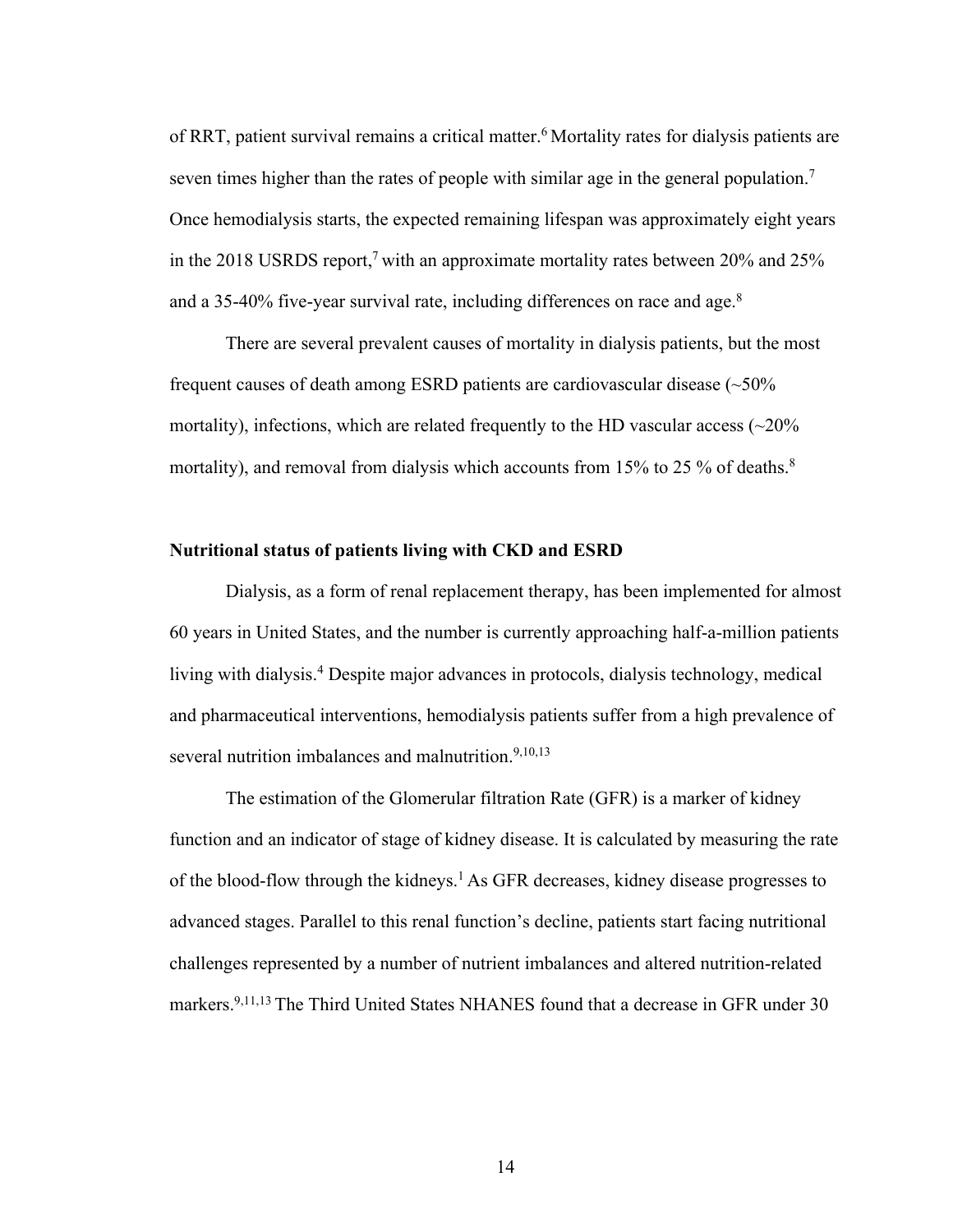$mL/min/1.73$  m<sup>2</sup> had an independent association with malnutrition among participants 60-year-old and older. $11$ 

#### **Assessment of nutritional status in HD patients**

Kidney disease progression and its chronic therapy may lead to a variety of metabolic and nutritional alterations.9,13A recent publication, which discussed from historical perspective the evolution of the nutritional assessment tools in patients receiving HD, from basic anthropometrics measurements to more sophisticated nutrition scores, highlighted the usefulness of a great deal of nutritional tools in assessing the nutritional status of HD patients.<sup>9</sup>

Many different tools and parameters are utilized to assess, treat and monitor the characteristics of malnutrition.12 Several biomarkers and multiple risk-factors have been used to elucidate the reasons behind the excessive mortality, infections and cardiovascular events prevalent among ESRD patients.13 Specifically in hemodialysis patients, several nutrition indicators and indexes are used to attain patient's nutritional status, including anthropometrics (BMI, skinfold thickness, waist circumference), biochemical markers (albumin, net protein catabolic rate, transferrin, lymphocyte count) and composite nutritional indexes such Subjective Global Assessment (SGA), Geriatric Nutritional Risk Index (GNRI) and Malnutrition Inflammation Score (MIS) among others.9,12,13 Most of the studies that have examined the nutritional status of patients living with dialysis, regardless of the assessment tool used, report some degree of malnutrition and its relation to adverse disease outcomes.<sup>9</sup>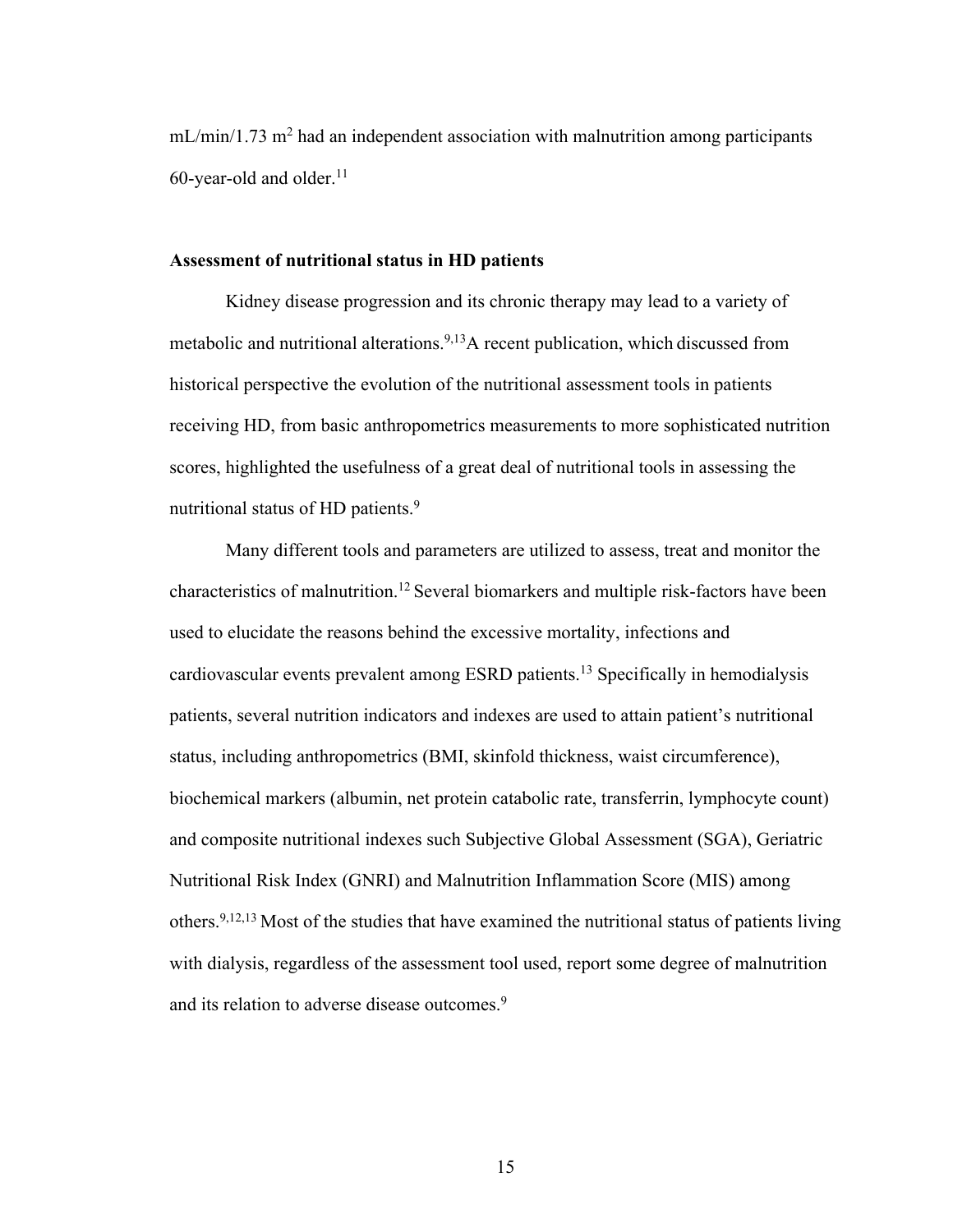Unfortunately, the current reported global prevalence of protein-energy wasting (PEW) in CKD patients varies widely, from 10% to 90%.10 In a recent meta-analysis of contemporary observational studies published in November 2018 on behalf the International Society of Renal Nutrition and Metabolism (ISRNM), the reasons identified for this wide margin of prevalence were (1) the great variety of tools utilized in the different studies to assess nutritional status, (2) the differences in the criteria to diagnose malnutrition, and (3) the environmental circumstances surrounding the patient. This meta-analysis advocated for increased medical attention and resources allocation for PEW evaluation and treatment.<sup>10</sup>

Frequent and timely nutrition assessment constitutes an essential part of the routine care of maintenance dialysis patients, and it has paramount importance as it allows early recognition and treatment of malnutrition.<sup>9-13</sup> Nutrition status and diet are of such consequences, that the United States government has mandated that every dialysis patient should be assigned a renal dietitian.<sup>14</sup>

The malnutrition that afflicts patients with renal disease has been described as a syndrome of adverse changes in nutrition rather than a single condition.<sup>15</sup> This syndrome shares many etiologic factors with those seen in the cachexia syndrome experienced by non-CKD populations; including the presence of multiple underlying comorbid conditions, decreased physical activity, deterioration of functional status, decreased appetite, frailty, and aging.<sup>15</sup> Making things more complicated, patients living with dialysis have increased metabolic demands for protein and energy, which are mobilized by the catabolic-inducing dialysis treatment itself.15,16 A constellation of metabolic alterations, including metabolic acidosis, increased resting energy expenditure (REE),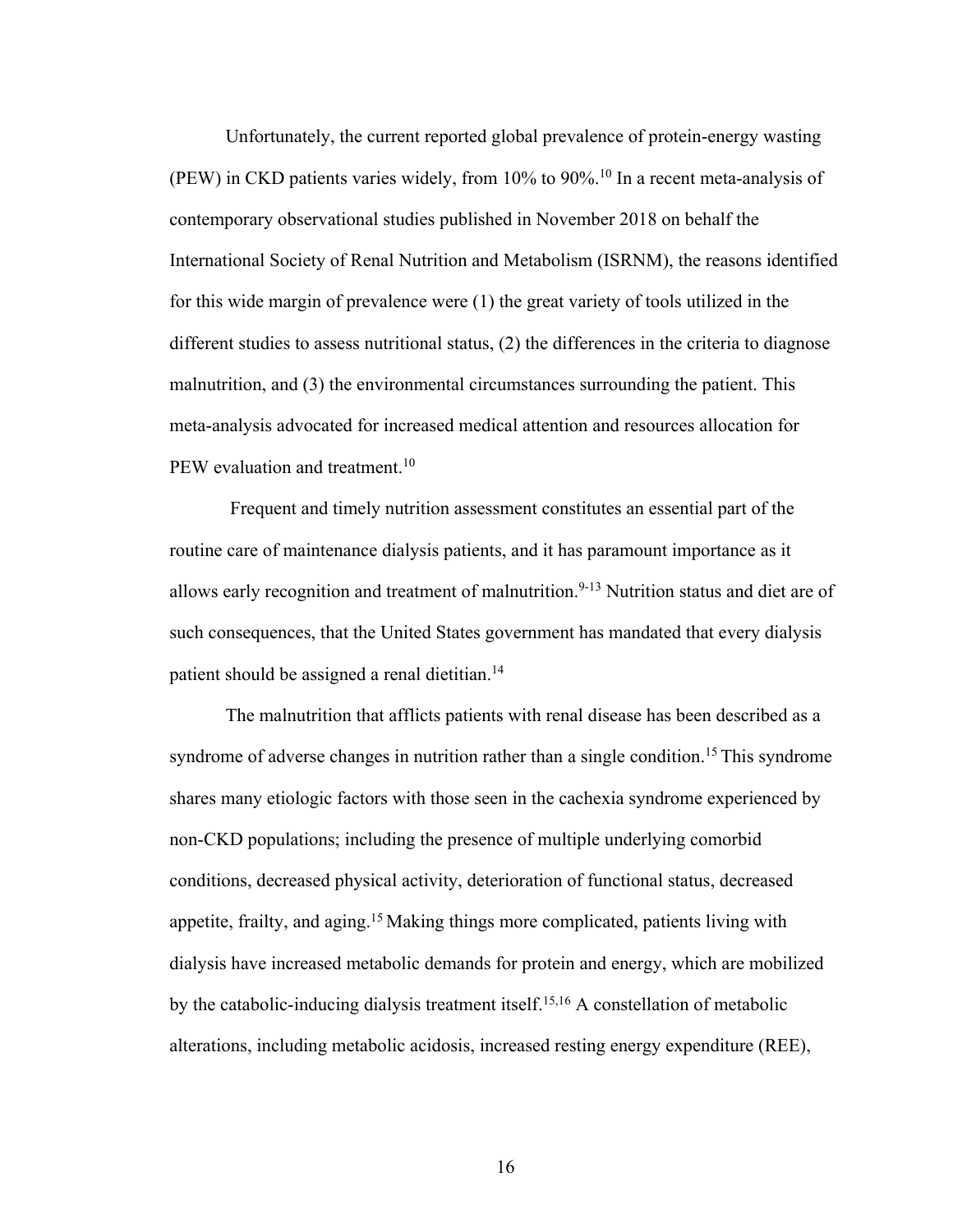multiple gastrointestinal and endocrine disorders and the well-known dialysis-associated inflammatory response, all together, add to these increased requirements for protein and enery.<sup>15,16</sup> It has been recommended that all patients with a history of decreased protein and energy intake and/or with a sustained decrease in body reserves manifested as decrease in BMI, albumin, net protein catabolic rate (nPCR), among other markers, should be carefully assessed for malnutrition.<sup>13,15,16</sup> In 2008, Fouque et al.,<sup>15</sup> recommended to call protein-energy wasting (PEW) to the syndrome that describes loss of body protein mass and reserves of energy in patients with CKD and ESRD, in addition, the authors proposed a diagnosis criteria. Later in 2013, ISRNM provided a consensus statement<sup>16</sup> with the multiple purpose of  $(1)$  raising more awareness around the high prevalence of malnutrition, (2) alleviate terminology confusion and (3) better identify research needs that, ultimately, could provide a better understanding of this syndrome.<sup>16</sup> In this consensus statement, it is highlighted that insufficient dietary intake, diminished appetite, and multiple dietary restrictions imposed upon renal patients were not the only contributors to PEW syndrome.16 It was proposed that other highly prevalent factors among patients with kidney disease were also involved in the PEW development. This statement denotes the multifactorial and complex nature of the PEW syndrome. Hence, regardless of the tool being used to attain the nutrition assessment of renal patients, it is critically important that these evaluations are clinically meaningful. The assessment tool should be sensitive enough to identify, stratify and classify patients based on presence, degree and/or risk to develop PEW. In accordance with the standard of care for the development of the Nutrition Care Process of these patients, $12$  the ultimate goal of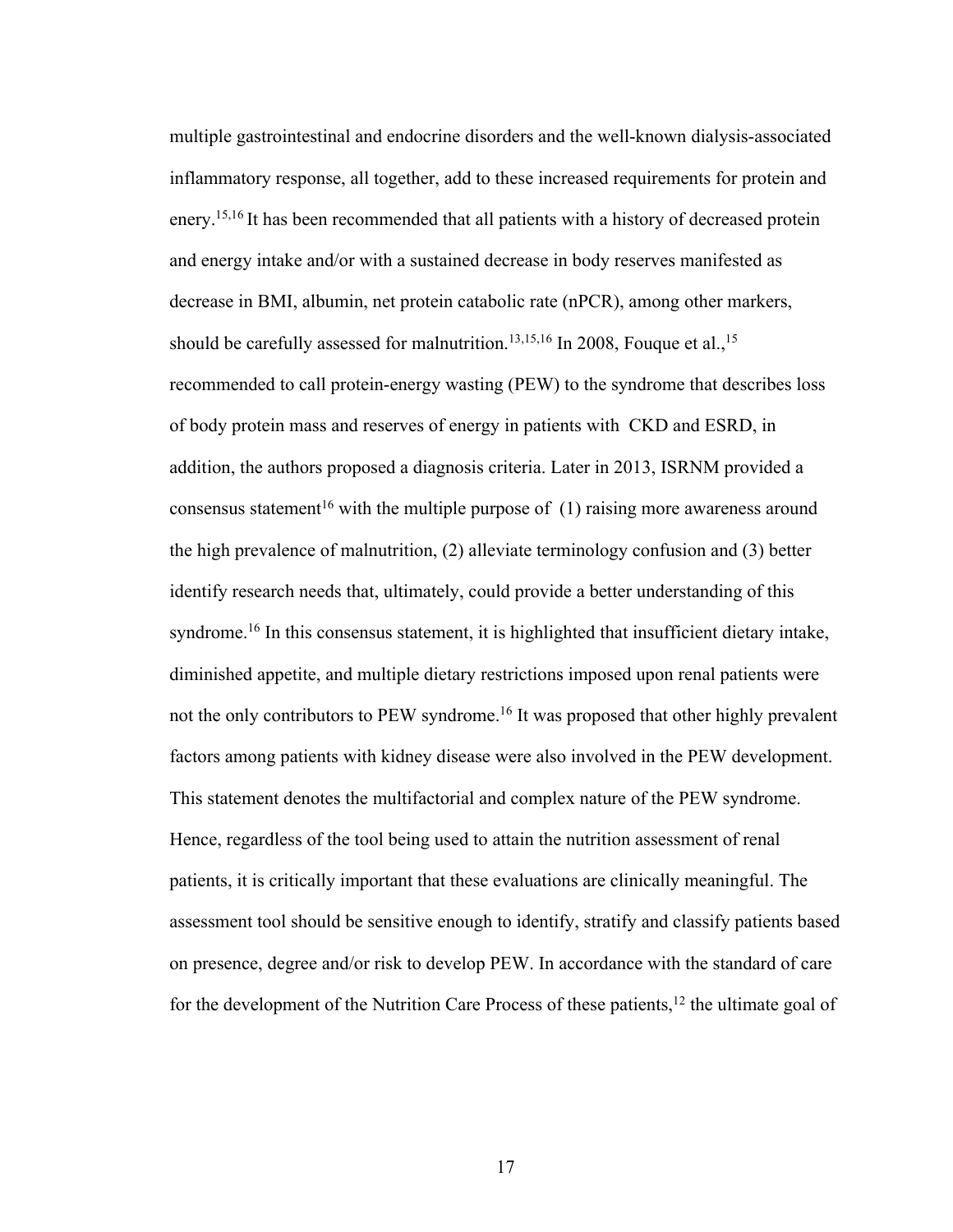any nutrition assessment is to design a nutrition intervention to alleviate PEW's sign and symptoms.10, 12,13, 15,16

## **The impact of inadequate nutritional status of patients with renal disease on morbidity and mortality.**

Malnutrition presents a considerable socioeconomic challenge in today's U.S. hemodialysis healthcare setting.<sup>4-9</sup> Nutritional status parameters are consistently found to be the strongest predictors of morbidity and mortality in this population.<sup>17-23</sup> Small and large observational studies conducted in patients with different stages of renal failure have provided sound epidemiological evidence about the significant relationship between malnutrition and mortality.<sup>17-21</sup> For example, Acchiardo and colleagues,<sup>17</sup> examined the nutritional status of 120 patients receiving hemodialysis by indirectly measuring dietary protein intake. This small, but remarkable study, reported that malnutrition was a crucial predicting factor that influences morbidity and mortality. The authors suggested that patients who have abnormal measurements of nutritional status must be stratified as patients at high nutritional risk, and be treated aggressively, according to their degree of malnutrition. In another study with larger study sample size, Dwyer et al,  $18$  examined the association of nutrition markers measured prior to randomization to the well-known HEMO study with mortality.<sup>19</sup> The nutrition markers included by the authors were biochemical markers, anthropometric and direct dietary indicators that were collected routinely. Biochemical indicators included serum albumin, nPCR, serum creatine, and cholesterol. Anthropometric indicators included post-dialysis weight, BMI, calf circumference, middle arm circumference and skinfolds.18 The authors obtained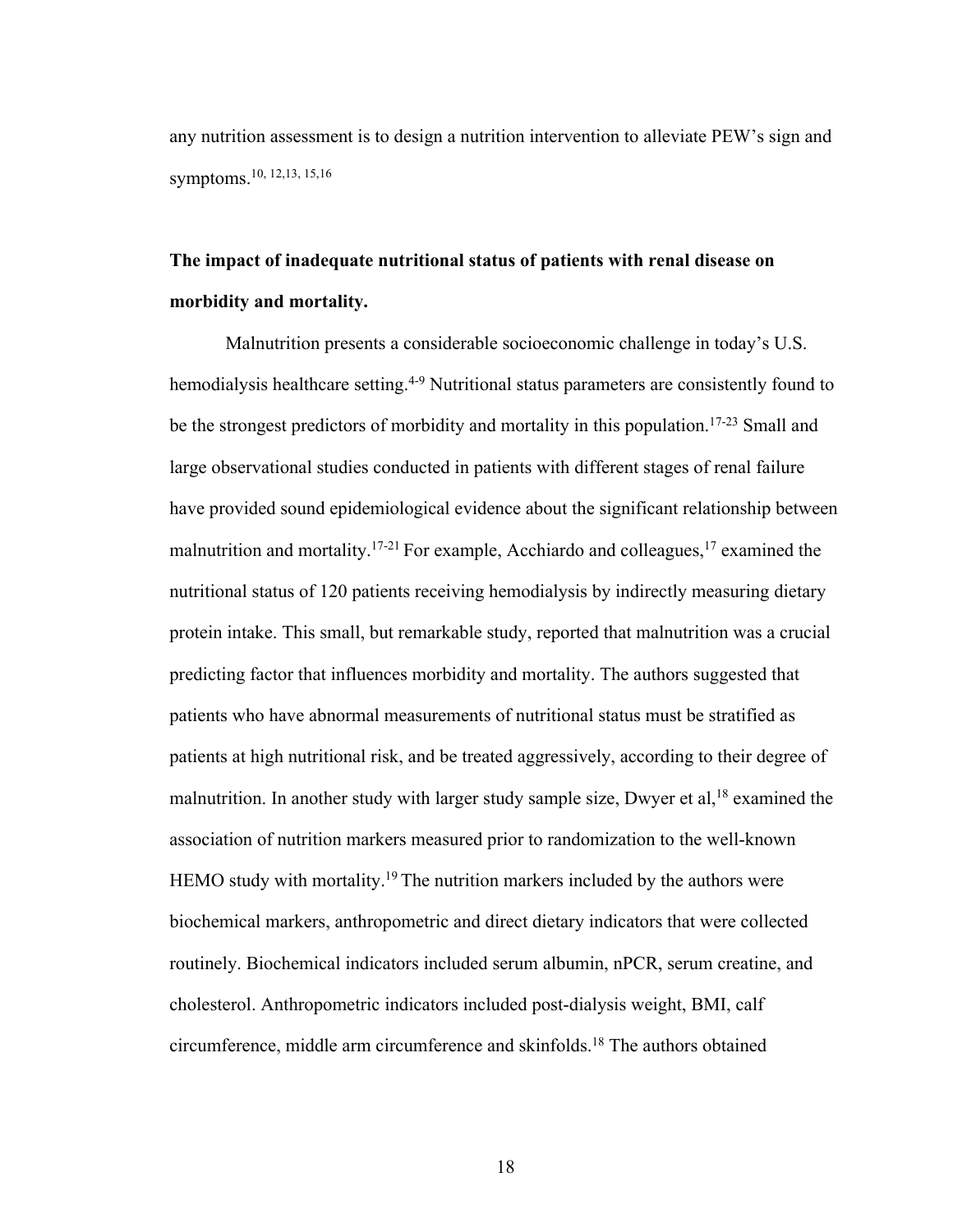measurements of dietary energy and protein intake from 24-hour diet recalls collected in two different days. The study showed that abnormal nutrition indicators, including anthropometrics, biochemical and dietary intake, increased the relative risk for mortality. The association between nutrition indicators and outcomes was found to be timedependent with greater effects within 6 months.18 In another highly cited large prospective epidemiological analysis, Pifer et al.20 included 7719 adult patients on hemodialysis from United States who were enrolled in the international Dialysis Outcomes and Practice Patterns Study (DOPPS), which is a study designed to evaluate dialysis practice patterns in random samples of patients across different countries. The authors examined the changes in commonly used nutritional parameters such as BMI, albumin, serum creatinine, and lymphocyte count, and the SGA score. This report examined the relationship of these nutritional parameters with mortality and found that low levels of albumin and creatinine at baseline were independently associated with higher risk for mortality. This remarkable study is cited very often as a reference by the renal research community, since it was the one that first proposed SGA as a clinical meaningful tool to attain the nutritional status of this population. Those patients with lower SGA scores exhibited a higher mortality risk. In agreement with the findings of the DOPPS, the authors highlighted the usefulness of employing several measurements of nutritional indicators to predict mortality among hemodialysis patients.

The usefulness of SGA as a predictor of mortality was confirmed by another frequently referenced study, The Netherlands Cooperative Study on the Adequacy of Dialysis-2 Study Group. De Mutsert et al.<sup>21</sup> clearly demonstrated, through a longitudinal multicenter analysis that included over 1600 chronic dialysis patients, that malnutrition,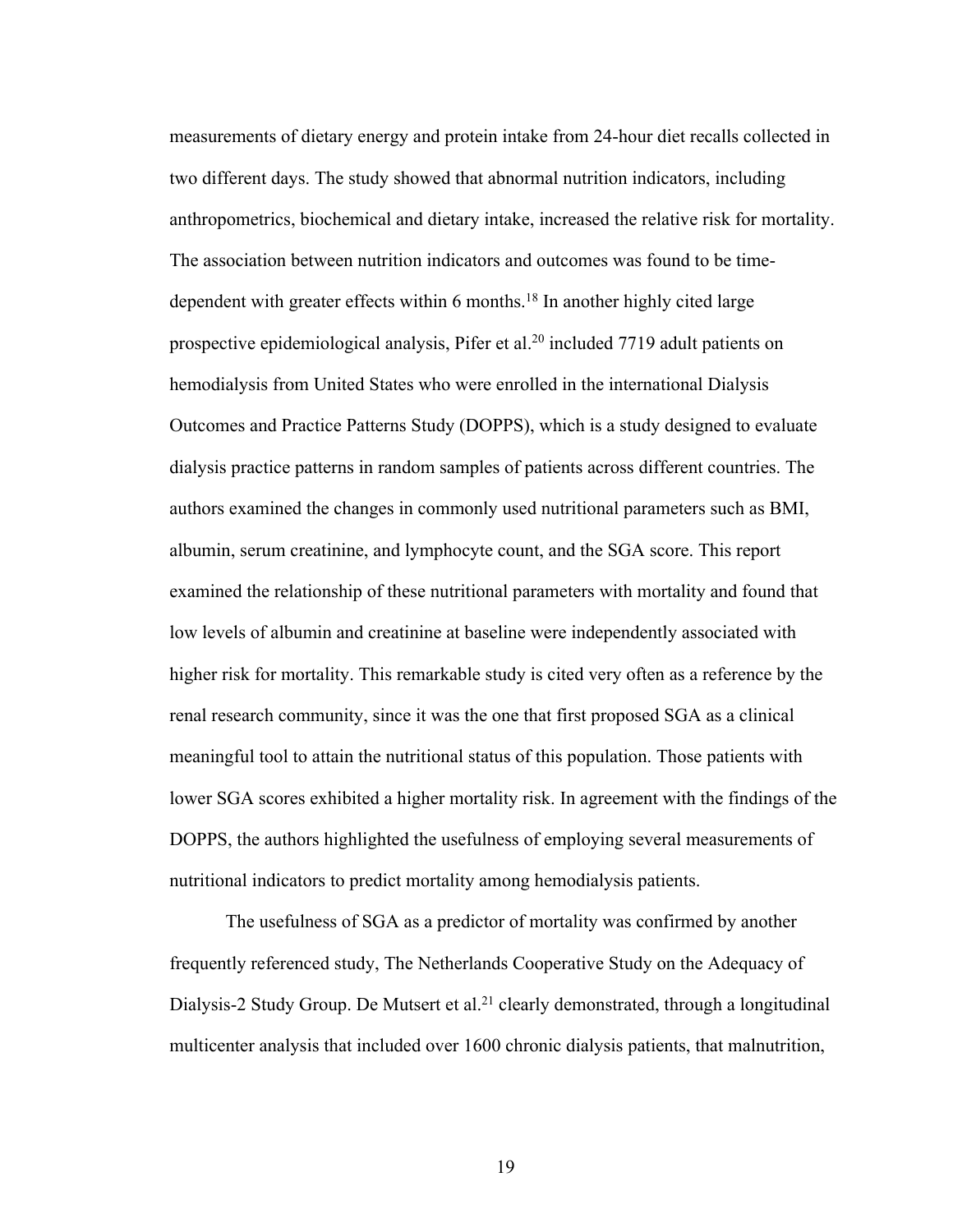measured at baseline by SGA, increased mortality risk by two-fold in seven years of follow-up. This study also demonstrated that the association between malnutrition and mortality is time-dependent. Interestingly, the association became stronger after adjustments by pre-determined covariates.<sup>21</sup>

Other authors have examined the association of malnutrition and dialysis outcomes, including inflammation, hospitalization and mortality, by using different composite nutrition scores, which share some similarities with SGA. Kalantar and colleageues22 designed a composite score named the Malnutrition Inflammation Score (MIS), which is a modified version of SGA. This composite score, specifically designed and validated for its use in maintenance hemodialysis (HD) patients, showed significant correlations with common measurements of inflammation, nutrition and anemia. Patients with higher MIS score, as an indicator of the presence of malnutrition-inflammation status, had greater rate of hospitalization and mortality. The author concluded that MIS was a strong predictor for adverse outcomes in HD patients.<sup>22</sup>

In a different prospective analysis of the outcomes from the DOPPS, which encompassed data from 1996 to 2008, Lopes et al.<sup>23</sup> included random samples of maintenance hemodialysis (MHD) patients from the United States, seven European countries, Canada, Australia, New Zealand, and Japan. The authors investigated the individual effect of nutrition indicators and their joint effect on mortality rate in a cohort of 40,950 MHD patients. The authors examined the individual and joint effects of a battery of biochemical and anthropometric measurements, including creatinine, albumin, nPCR, and BMI, on mortality risk. They also reported that nutritional indicators significantly differed by country and by patient characteristics and exhibited high degree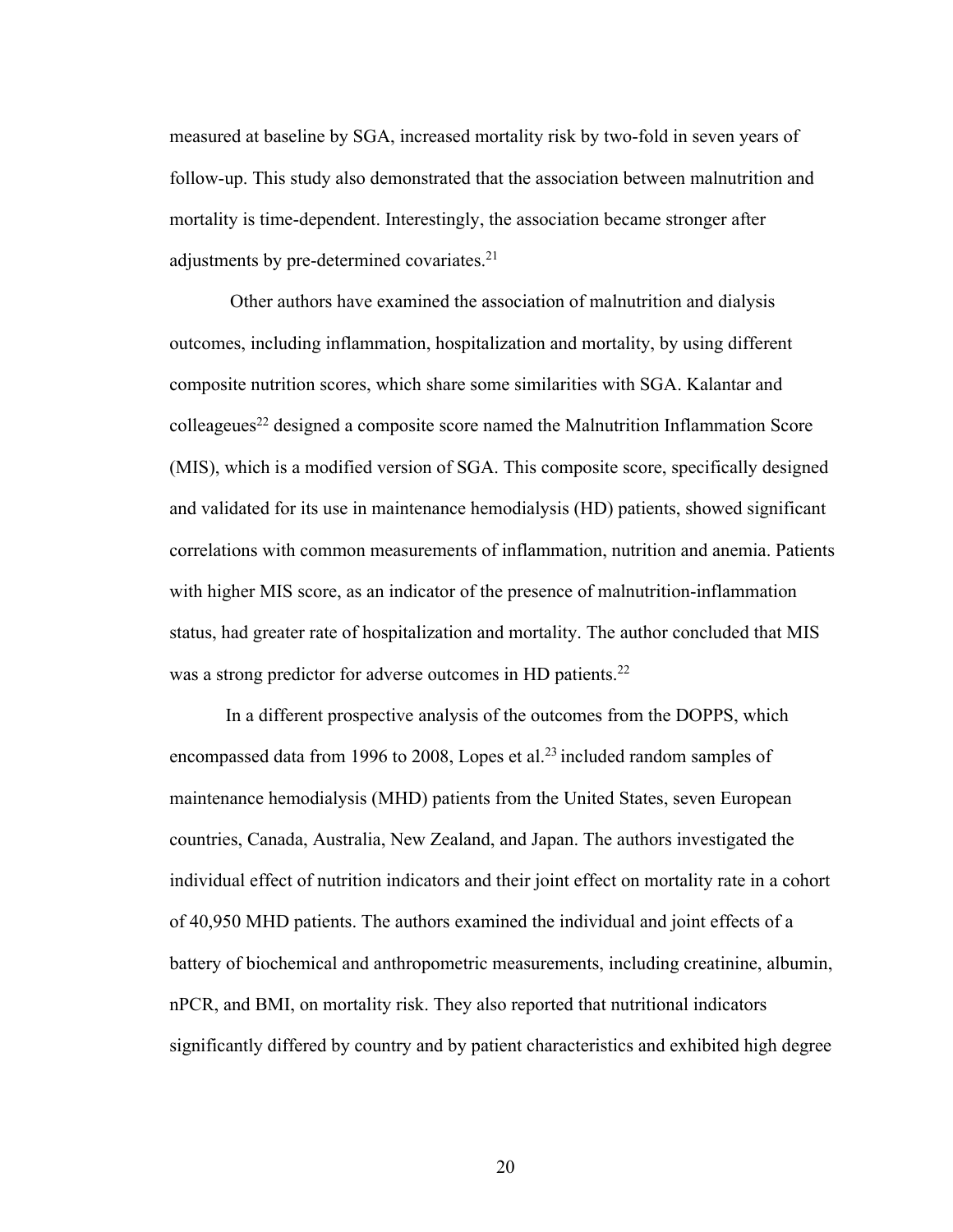of variabilities. An impoverished nutritional status indicated by each nutrition parameter was independently associated with an increased mortality risk across the different regions. Interestingly, the specific correlation between low albumin and high mortality risk was found to be stronger for patients with lower body mass, as indicated by lower BMI and/or lower serum creatinine.<sup>23</sup> These revealing facts clearly illustrated the multifactorial and complex characteristics of the malnutrition seen in this population, which was previously proposed.<sup>13,15</sup> Therefore, the conclusions from this study confirmed the usefulness and the need of utilizing multiple tools to assess and monitor the nutritional status of patients receiving hemodialysis.20,23

Similarly, results that emerged from studies conducted in patients receiving another dialysis treatment modality, continuous ambulatory peritoneal dialysis (CAPD), have also shown a strong relationship between malnutrition and morbidity and mortality. For example, Harvinder et al.<sup>24</sup> compared protein-energy malnutrition (PEM) prevalence and the risk for developing it between patients receiving hemodialysis (HD) and CAPD. The authors compared a total of 155 HD versus 90 CAPD. For assessing PEM, another composite nutrition score was used that was specifically designed for dialysis patients and was called Dialysis Malnutrition Score (DMS). The study compared individual nutrition parameters (albumin and BMI), DMS and indirect measurements of dietary intake, and concluded that PEM was more prevalent in patients receiving PD compared to those receiving HD, as 97% of patients on PD had an albumin lower than 40 g/L compared with 81% in the group of patients on HD. Low dietary protein intake < 1.2 g/kg/day was also more prevalent among PD patients with a 79% compared with 67% in HD modality. In contrast, when comparing the prevalence of PEM by using the criteria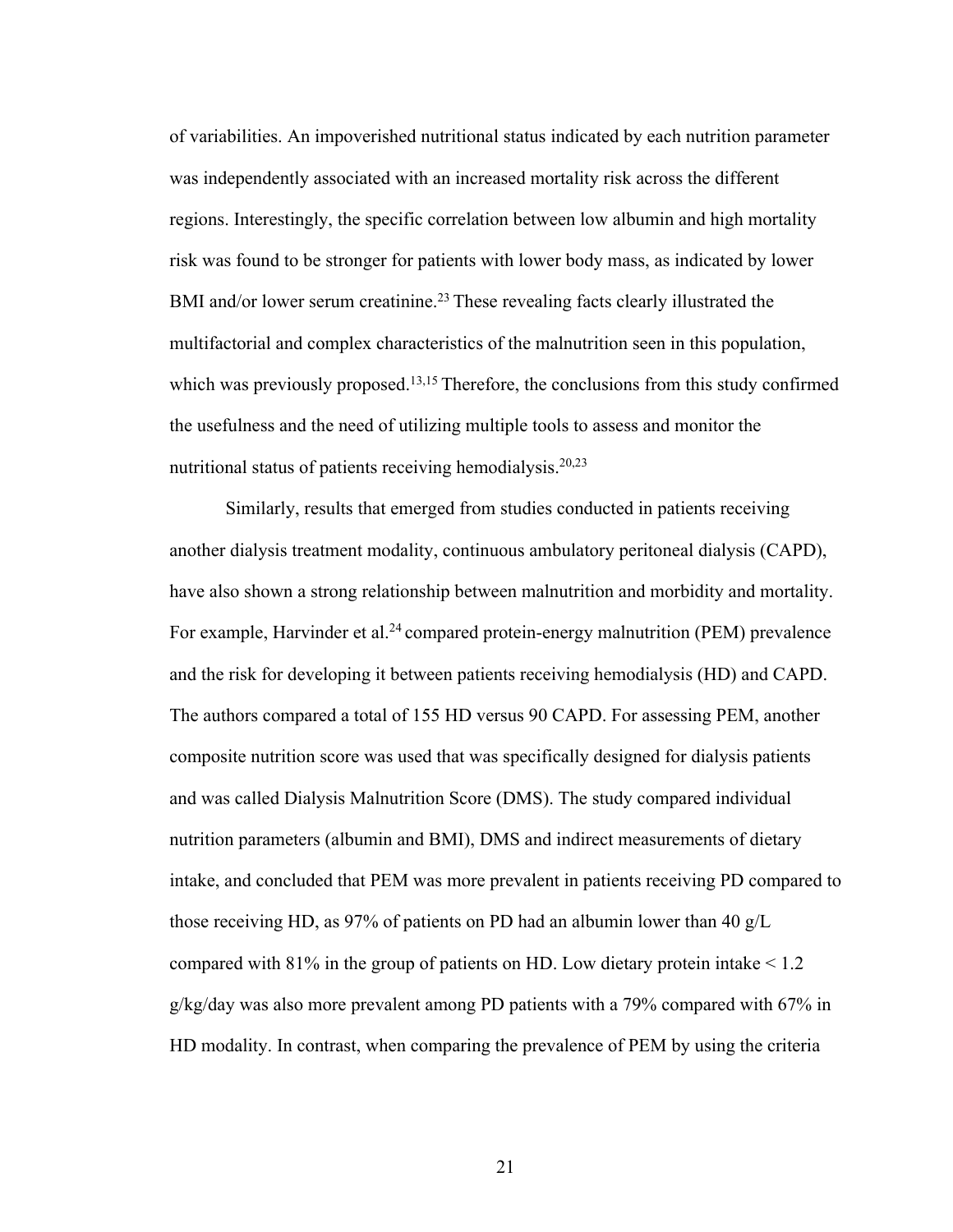established by DMS in addition to a low dietary energy intake (cut-off value < 30 kcal/kg/day), the investigators did not detect statistically significant differences between the two treatment modalities. In both group of patients, PD and HD, the prevalence of PEM was greater than 70% and all patients had equally high risk for developing PEW. Based on their findings that dietary intake was independently associated with the risk of PEM for patients in both dialysis modalities (HD and PD), the authors emphasized the crucial role of periodic nutritional assessments and the paramount importance of conducting ongoing education and dietary counseling as an effective way to prevent PEM.24

The association between nutritional indicators and the risk for hospitalization has also been broadly examined. In Southern Brazil, Szuck and colleagues<sup>25</sup> studied the association between nutrition parameters and hospitalization risk among 138 patients receiving hemodialysis at a local hospital. The authors found that patients that had at least one hospital admission during the study-period had higher BMI and lower albumin levels compared to those who were not hospitalized. The author did not find statistically significant differences in the nutritional status based on SGA of patients who were hospitalized compared with those who were not. In this single center cohort study, albumin was the only significant predictor for hospitalization. Patients with an albumin level lower than 3.8 g/dL exhibited 2.47 greater incidence of hospitalization (P=0.003). In agreement with findings from Lopes et al.<sup>23</sup> that low BMI jointly with low albumin were predictors of mortality, this study<sup>25</sup> suggested that higher BMI had a protective effect against death, but, in contrast, that patients who were hospitalized had a significantly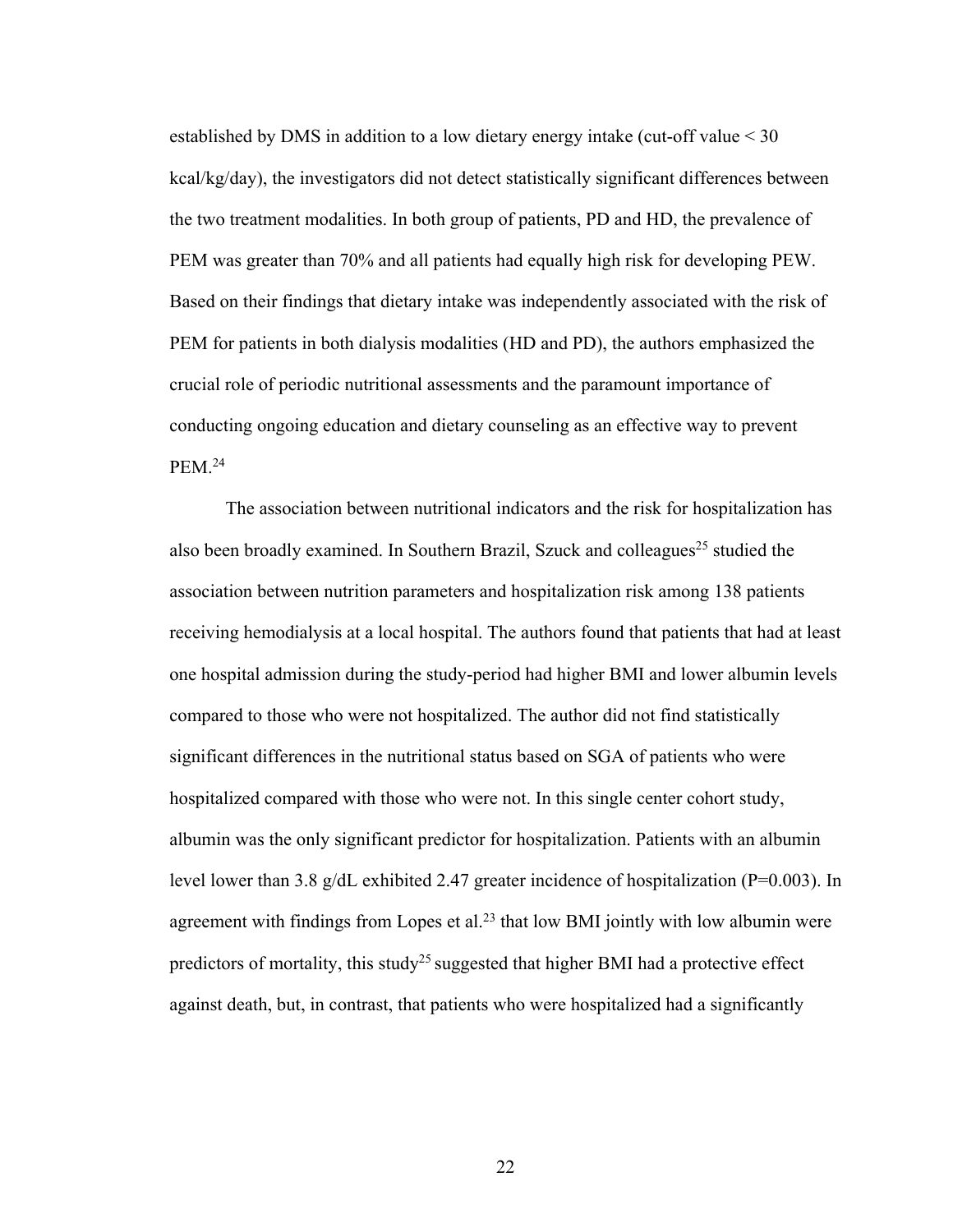higher BMI. The controversies about the effect of low or high BMI on adverse outcomes are still under discussion by the renal research community.10

More recently, in 2018, Kang and colleagues<sup>26</sup> conducted a retrospective observational study, which comprised a total of 144 HD patients, to investigate the relationship between mortality and nutritional parameters. A composite score (MIS) and a direct dietary assessment were included in this study. BMI, albumin, nPCR, protein and energy intakes and MIS were measured at baseline. Survivors had a significanlyt (P= 0.048) higher nPCR level compared to non-survivors. The average energy  $(26.7 \pm 5.8$ kcal/kg) and protein intake (0.91  $\pm$  0.21 g/kg) were significantly higher among patients who survived compared to patients who died (energy= $24.3 \pm 4.2$  kcal/kg and protein intake=0.82  $\pm$  0.24 g/kg, P<0.05). The MIS was significantly lower among survivors versus non-survivors  $(5.2 \pm 2.3 \text{ vs. } 6.1 \pm 2.1, P=0.039)$ . In this study, the authors concluded that a higher MIS and lower energy intake were strong and independent predictors of mortality. These results added to the previous body of knowledge that highlights the usefulness of nutrition composite scores, specifically those designed for dialysis patients, for the detection of the PEW syndrome and their strong power for predicting adverse outcomes and signaling appropriate early interventions in this population.10, 22, 26

Mounting evidence is systematically emerging in the field of renal nutrition research that acknowledges and demonstrates the strong relationship between malnutrition and disease outcomes, including inflammation, comorbidities and mortality. Multiple biomarkers and score measurements of nutritional status are linked to the adverse outcomes seen in HD patients.22, 26, 28,29 Conversely, measures of good nutritional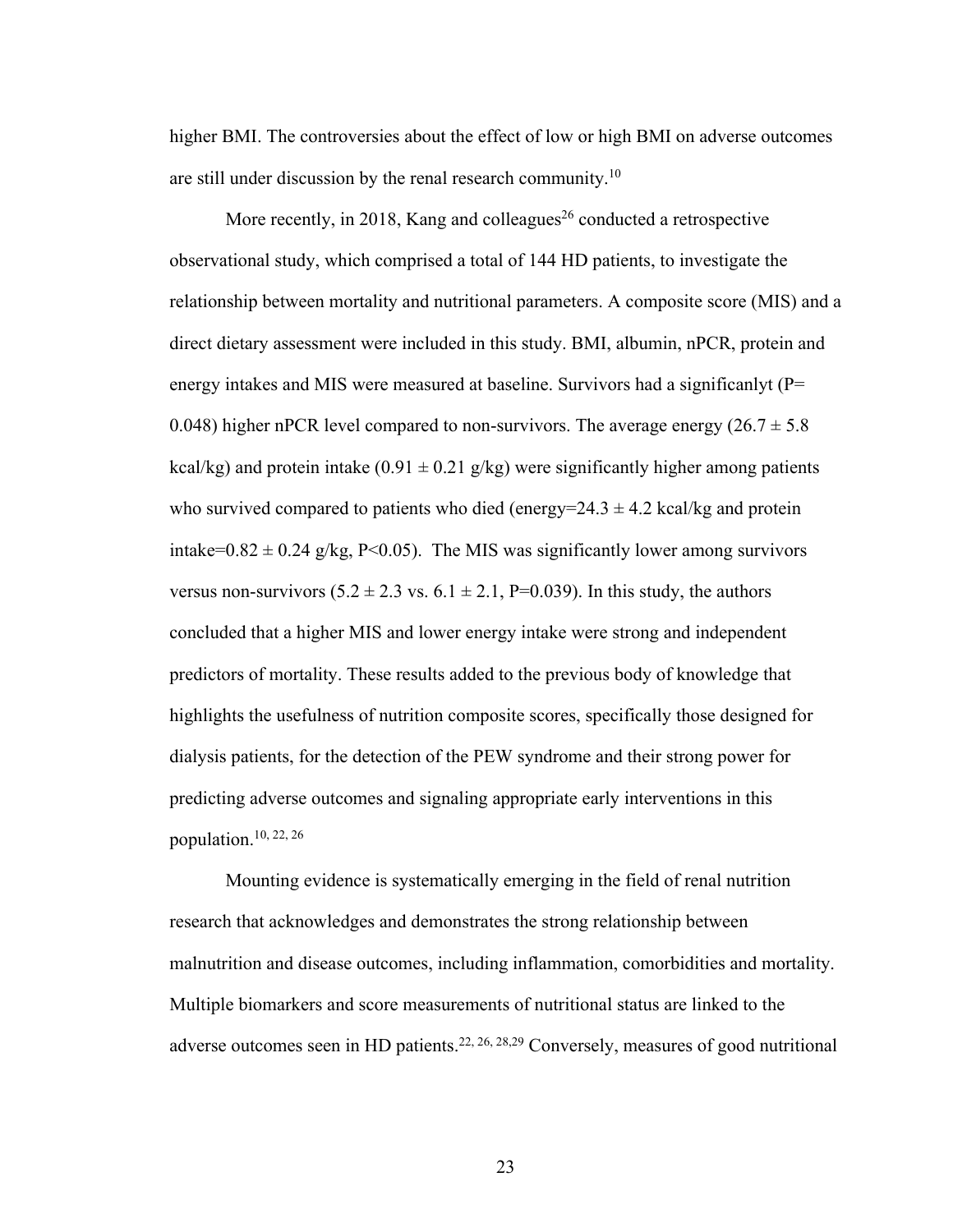status are associated with increased survival, and the degree of recovery of the nutritional status after nutrition interventions has been found to be inversely related to the number of re-hospitalizations of HD patients.<sup>27</sup> Moreover, nutrition recommendations are in place in order to prevent PEW from occurring, but no evidence- based consensus has yet been reached concerning which is the most sensible assessment tool, cut-off points, or the best management of the nutritional status of patients living with dialysis.<sup>10,28,40,66</sup>

#### **Inflammation in CKD and ESRD**

Lack of appetite, anorexia, decreased intake, and lean body mass losses are common contributing factors to PEW; however, they cannot explain completely the malnutrition and wasting syndrome seen in CKD patients.28,29 The excessive mortality in ESRD has been attributed, in part, to its pro-inflammatory state, characterized by increase in circulating pro-inflammatory cytokines, leading to leukocyte adhesion, and infiltration of the vascular endothelium.28,30,31 Several investigations support that PEW is a result of the chronic inflammatory processes that occur in patients with ESRD.10,28,30,31Although pro-inflammatory cytokines are known to play a pivotal role by connecting inflammation and malnutrition;28,32 additional factors, including stress-induced by oxidative-carbonyl group imbalances, toxicity related to uremic load, metabolic acidosis and several nutrition imbalances, greatly contribute to this complex link.<sup>29-31,33,34</sup> It has been suggested that there is more than one malnutrition in the context of renal disease.<sup>35</sup> There is the classic malnutrition, easy to identify, related to low protein and energy intake, which can be improved with adequate nutrition and dialysis treatment; and a second type of malnutrition, which is more difficult to diagnose and reverse with nutrition support.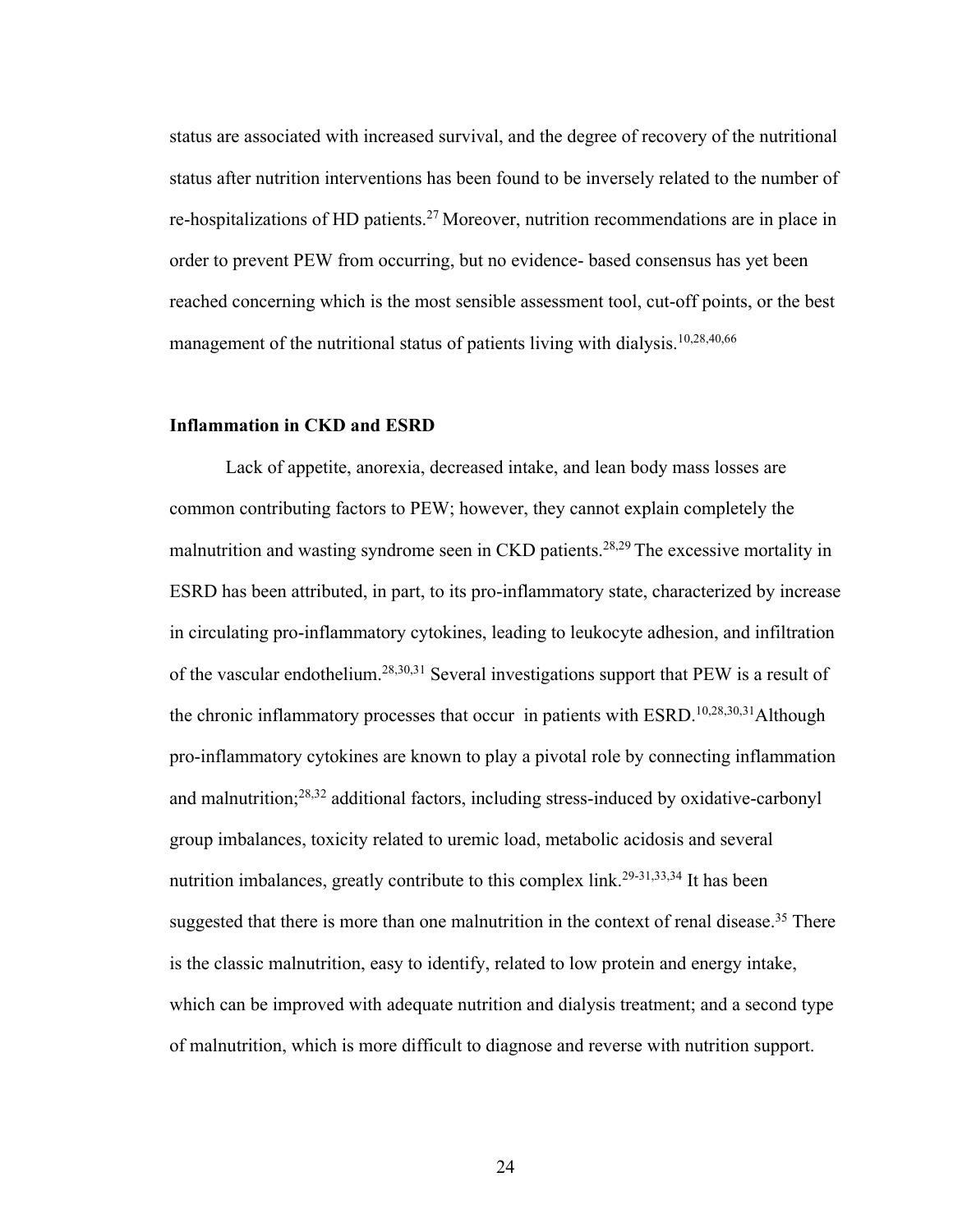This second type of malnutrition is associated with the development of chronic inflammation status and atherosclerotic cardiovascular disease. The successful treatment of this type of malnutrition requires that the underlying comorbid conditions, including chronic inflammation, are adequately and concomitantly treated as well.<sup>34,35</sup> It is wellknown that many dialysis patients with chronic levels of inflammation develop a negative protein balance, which further leads to weight loss, despite good appetite and adequate intake.<sup>10,16,29,32</sup> It has been suggested that in patients who report unavoidable weight loss with adequate intake might be a change in the synthesis of protein from muscle to acutephase proteins as renal function deteriorates and uremia increases.32

The broad range of metabolic and nutritional responses to inflammation seen in PEW, in the context of CKD-ESRD, are many and of great complexity, but of particular interest is the exacerbated protein catabolism.30-32,35-37 Inflammation causes increased energy expenditure, and pro-inflammatory cytokines are considered to have a determinant role in lean body mass catabolism.<sup>36,37</sup> For example, elevated interleukin-6 is associated with increased proteolysis of the muscle cells.36 Albumin is inversely related to the inflammation marker C-reactive protein, and pro-inflammatory cytokine levels and oxidative stress could potentially lead to protein wasting.<sup>32-34</sup> Anorexia, which leads to an inadequate intake and weight loss, is a another well-recognized metabolic response to inflammation that could lead to PEW.15,31,35,60 Therefore, chronic inflammation may be a determinant factor that causally links PEW to increased morbidity and mortality among dialysis patients.10,15,28-31,39 However, the degree at which there is a link between PEW and inflammation and the independent effect of each upon adverse outcomes in patients with kidney disease are unclear.<sup>38,39</sup>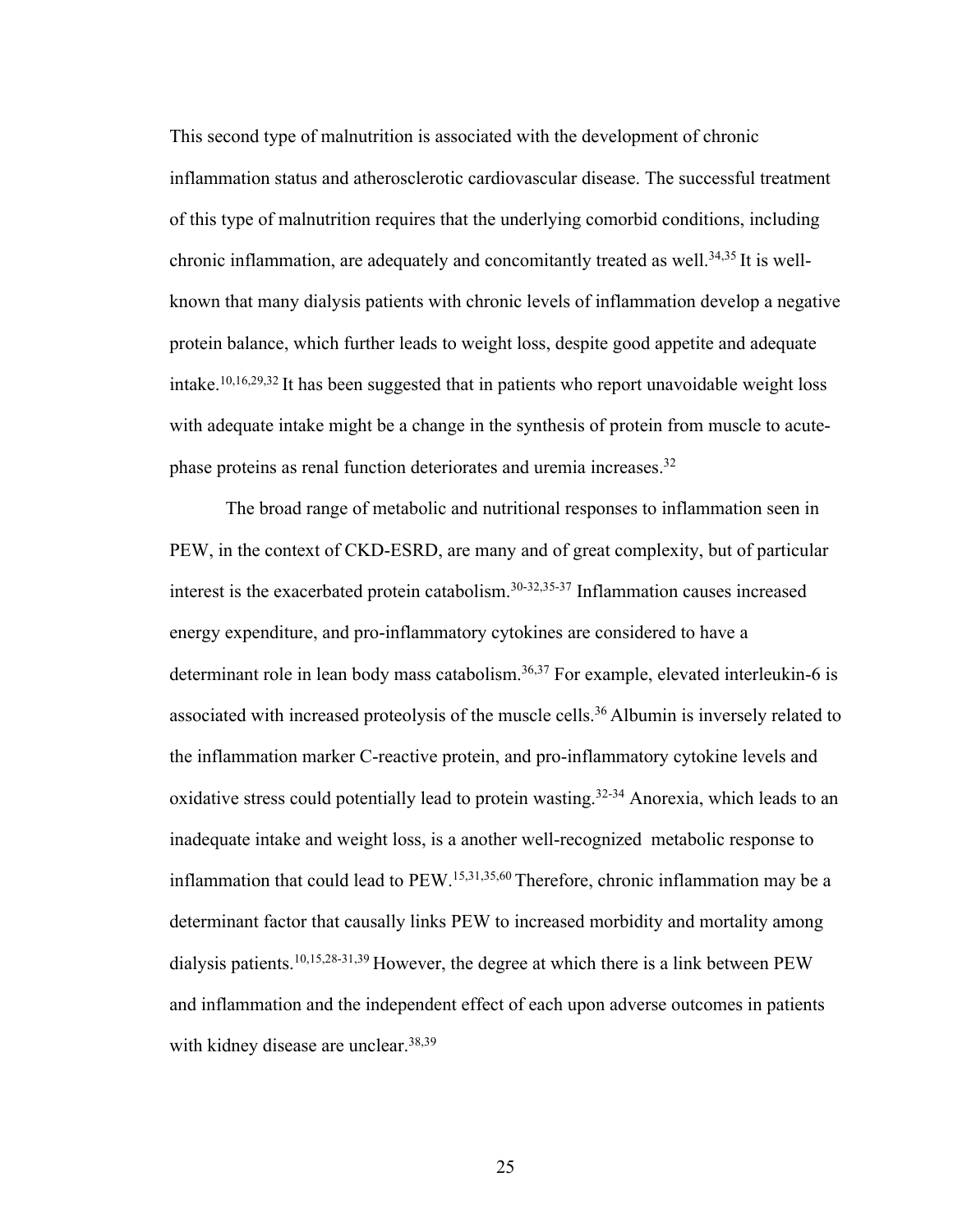Chronic low-level inflammation is considered a frequent comorbid condition in CKD and in dialysis patients, which has been associated with many different factors from toxic uremic load to dialysis treatment itself.28 It has been proposed that in order to achieve optimal nutrition among HD patients, periodic measurements of markers of inflammation are useful to assess the severity and frequency of the inflammation status in patients with PEW. Ikizler,<sup>40</sup> in his most recent review of "Optimal Nutrition for dialysis patients," suggested that, regardless of the method used, it is extremely important to guarantee repeated measurements and standardization of the techniques to reduce variability. The author emphasized that the results should always be analyzed considering the clinical setting and nutritional status of each individual patient.<sup>40</sup>

# **Neutrophil-to-lymphocyte ratio (NLR) as a useful marker of inflammation and predictor of outcomes**

The critical role of inflammation in the development of cardiovascular disease and atherosclerosis, and its association with malnutrition in patients with renal disease, has been supported by extensive evidence-based data gathered by a variety of research studies.22,28,26,33,34,39,40 However, there is no consensus on how to assess the severity of inflammation, and several measurements of inflammation have been used in both CKD and dialysis patients.28,39,40

NLR has emerged as a subrogate marker for systemic inflammation, and its associations with known inflammatory biomarkers has been investigated in patients with different stages of kidney disease.<sup>41</sup> NLR is a cost effective and very simple marker, which it is calculated by dividing neutrophil to lymphocyte counts, which are obtained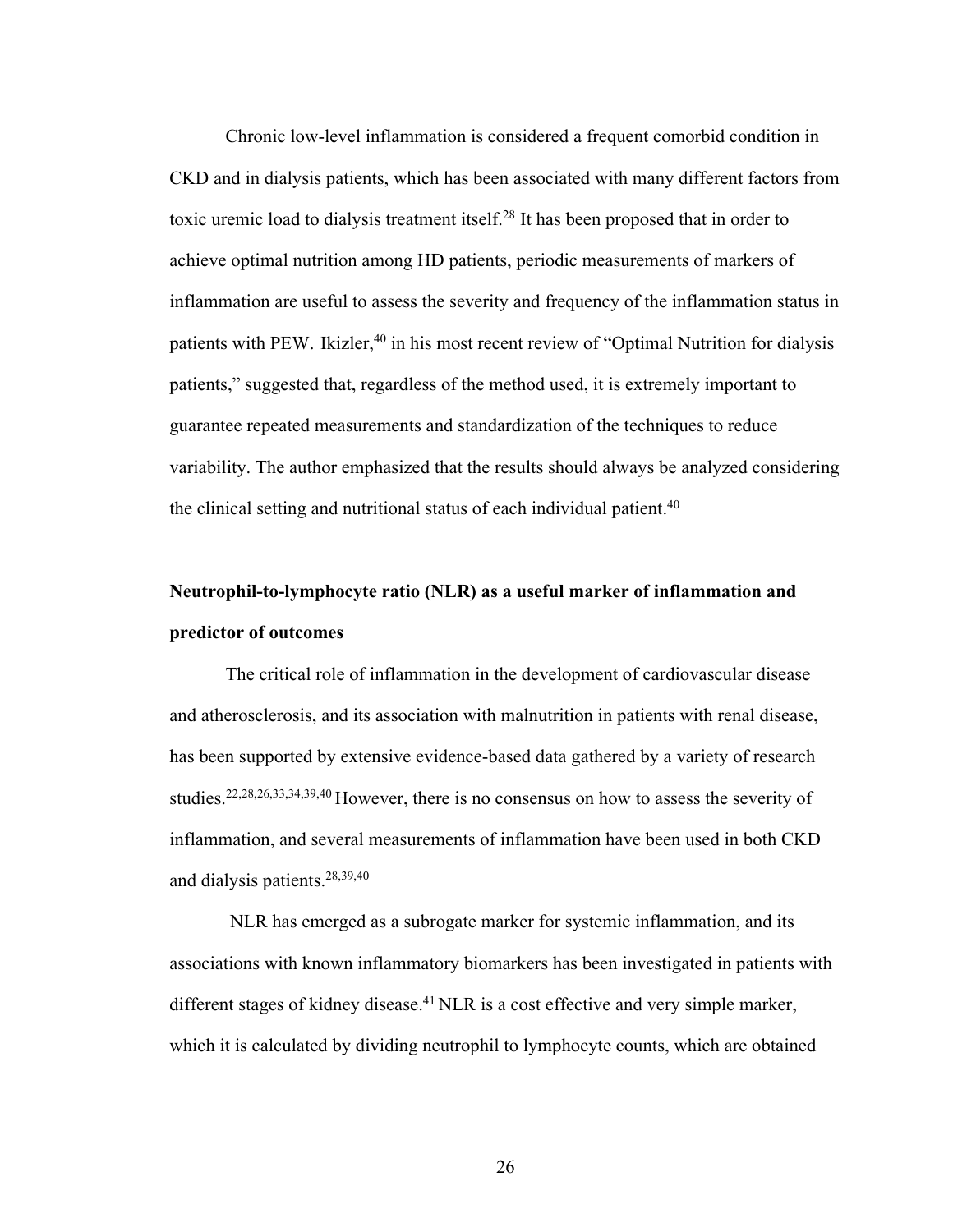usually from peripheral blood samples. This convenient parameter allows for an easy assessment of a patient's inflammatory status.41,42

The association between NLR and pro-inflammatory cytokines, including among others tumor necrosis factor alpha (TNF-α) and interleukin-6 (IL-6) levels, has been demonstrated by studies conducted in pre-dialysis and dialysis patients.<sup>41-44</sup> NLR levels seems to predict worsening of renal function among diabetics.<sup>45,47</sup> This novel marker has shown a strong predicting value for adverse major cardiovascular events by means of establishing a stratification criteria for mortality-associated risks after procedures such as coronary artery bypass grafting.46 It has also proven to be an important prognostic factor in several types of cancers,48,50,51 and it was found to be significant predictor of all-cause mortality in multiple chronic conditions.<sup>49</sup>

The usefulness of NLR in the settings of dialysis treatments is an emerging novel topic in the literature. It was demonstrated to have a strong predictive-value for cardiovascular events and all-cause mortality in HD patients.<sup>52-56</sup> The relationship with other inflammatory markers, particularly, albumin and C-reactive protein was illustrated by Malhotra et al.,<sup>43</sup> who analyzed the results from two different international cohort studies within the Monitoring Dialysis Outcomes research collaboration which included 43,272 HD patients. The authors compared the predictive ability of NLR versus elevated C-reactive protein (CRP), a well-established marker of inflammation. These analysis showed that NLR was adequate for diagnosing inflammation in settings where CRP is not measured routinely, and supported that NLR can serve as a potential surrogate marker for inflammation and adverse outcomes among HD patients.<sup>43</sup>An et al.<sup>52</sup> examined the predictive value of NLR for mortality among 86 PD patients in China and found that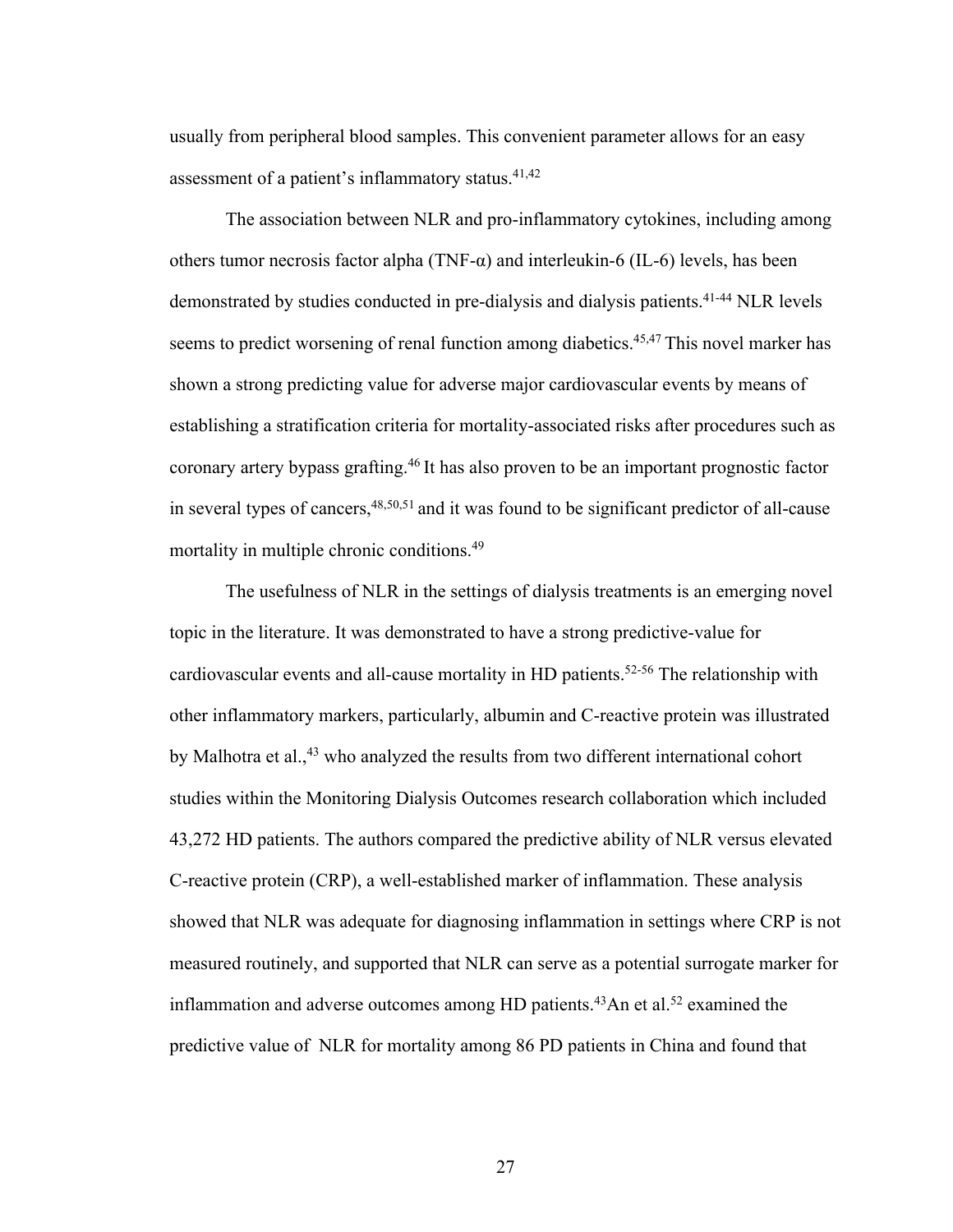elevated NLR greater than 4.5 was associated with arterial stiffness and a strong predictor of cardiovascular and all-cause mortality in this population.

In another prospective cohort study conducted in Japan, Kato et al.<sup>53</sup> investigated the association between NLR at the start of dialysis therapy with some clinical biomarkers in 86 Japanese dialysis patients for an average 38.7 months of follow-up and found that a higher NLR was associated with increased risk of cardiovascular disease (CVD) events, and that index was a stronger predictor of future events. In this study the authors compared the prognostic power of NLR with nutrition (SGA, albumin) and inflammation (CRP and interleukin 6) markers and found that NLR was a superior maker. Based on these results, the author concluded that NLR was a useful marker for identifying patients at risk of  $CVD$ .<sup>53</sup> Similar results have been published more recently by Li H. et al.,  $54$  who included 280 HD patients in China; by Brendo et at.,  $55$  who included 203 HD patients in Australia and by Erden et al.,<sup>56</sup> who included 95 HD patients in Turkey. All studies mentioned above found that an increased NLR (greater than 3.5, 4.0 and 3.5; respectively) were strong predictors of mortality in this population.

Several NLR cut-off values obtained by different methods and in different populations suffering from a variety of chronic conditions such as cancer, diabetes, CKD, HD or PD or other debilitating conditions are recently cited in the literature and have proven to be clinically meaningful.40-56 However, no consensus and universal cut-off value is currently available.<sup>57</sup> It remains unknown which NLR value is correlated with higher risk for disease or inflammation, or which cutoff value will differentiate normal from abnormal results and for which population will be a better predictor of adverse outcomes.5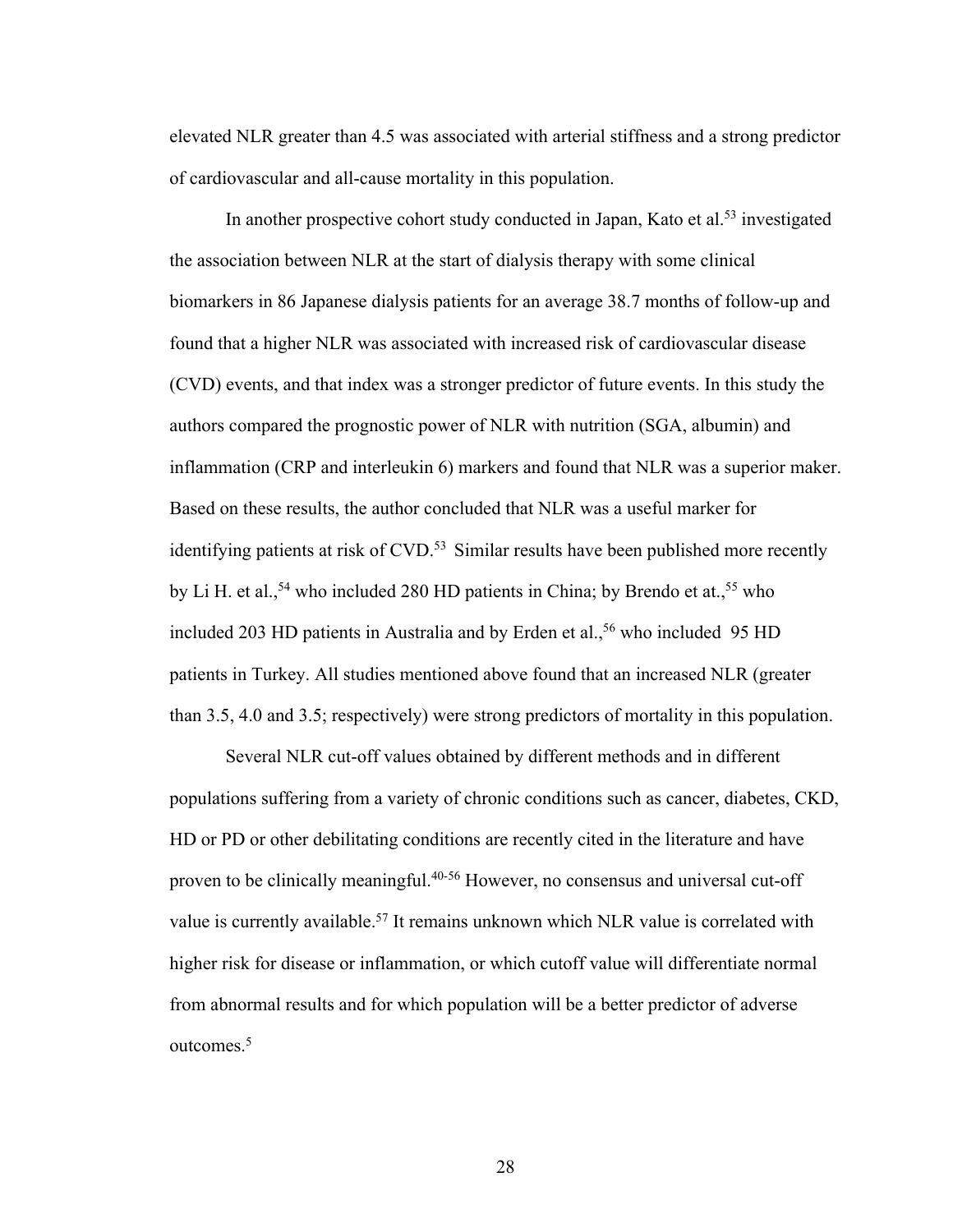#### **Dietary intake in CKD and ESRD**

Eating and drinking are required activities for species' survival. It is vital to provide the body with essential nutrients needed to maintain and repair tissues and cell structures, and to provide fuel for energy-demanding processes and activities. In CKD and ESRD patients as GFR decreases, a profound decline in protein and energy intake is observed.<sup>58</sup> The prevalence of anorexia has been reported as high as 30-55% in ESRD,<sup>59</sup> as a consequence, there is an inadequate intake, which is an important cause of malnutrition and itself related to adverse outcomes in ESRD.<sup>60-62</sup> Araujo and collaborators<sup>62</sup> reported that a lower energy intake, at the start of hemodialysis, constituted a very strong risk factor for 10-year mortality among ESRD patients. In addition, anorexia, which a major cause for inadequate nutrient intake in ESRD has been associated with 4 times higher risk of death and with increased morbidity in a study of 344 HD patients conducted by Kalantar-Zadeh et al. in the United States.<sup>31</sup>

#### **Dietary intake assessment**

The main reason for conducting dietary assessments in HD patients is to obtain relevant information in relation to food, specific nutrients and diet patterns, and therefore, being able to identify how patients can modify their diet to change associated health risks.63-65 This information will help to determine whether patients are complying with dietary guidelines and recommend changes in life-style and diet that are tailored to the individual patient's needs.<sup>65,66</sup>

Careful dietary assessment is needed for determining present and future implications for individuals at risk for malnutrition.<sup>65</sup> This may be of paramount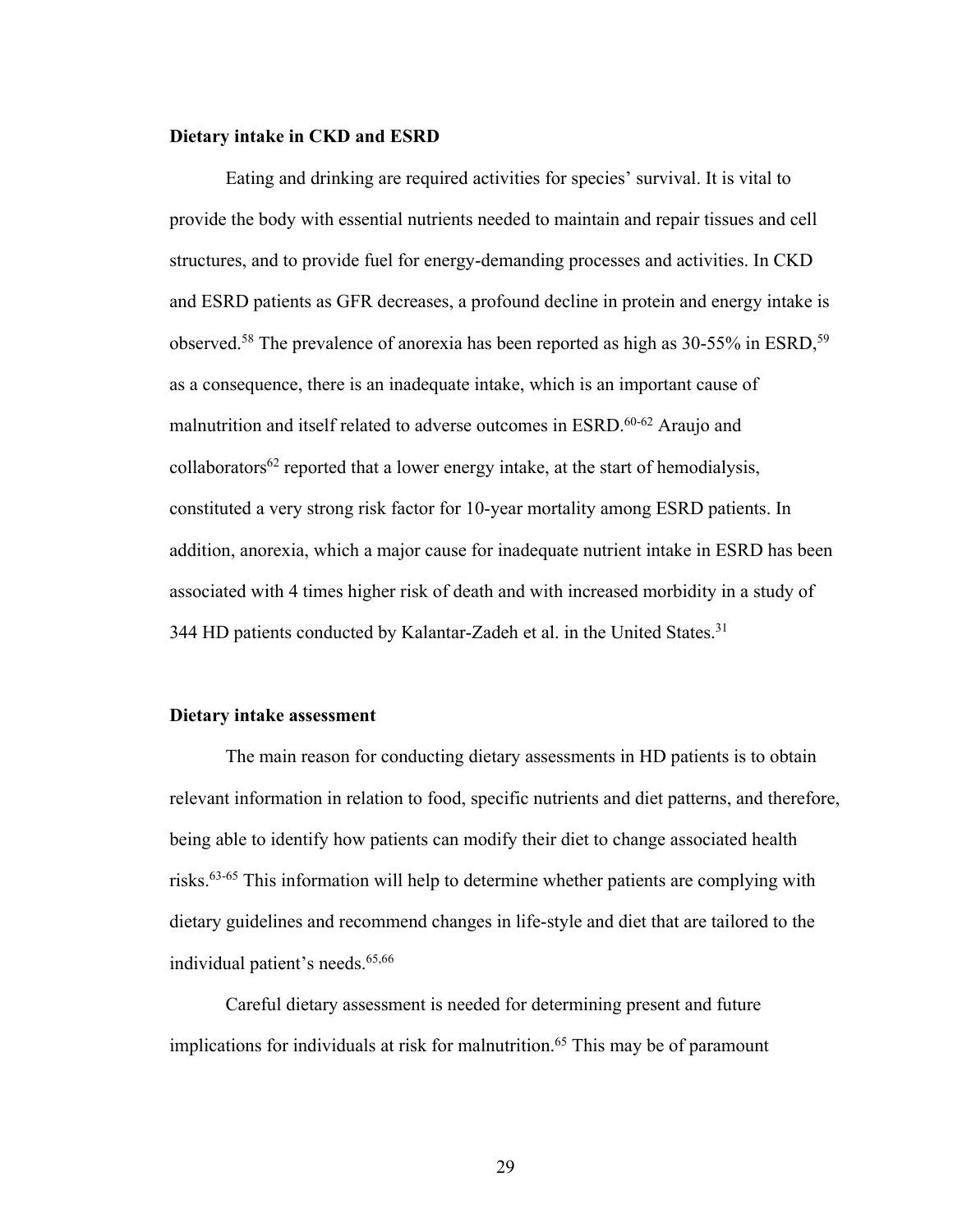importance in dialysis patients for whom the risk of death is high and strongly related to malnutrition.66 Unfortunately, dietary assessments are not performed routinely in dialysis patients, but they are essential and used extensively in research as they provide critical information on diet quality, nutrient intake, and clinical endpoints.<sup>66</sup> There are diverse methods used to assess dietary intake in healthy populations and in those with chronic diseases.67 The most frequent, universally used methods for dietary assessment in CKD patients include dietary recalls (24-hour diet recall) and food records that are collected during short periods of time between 3 to 7 days, and food frequency questionnaires (FFQ), which are used to register average intake for longer periods of time (weeks to month).67-69

The 24-hour diet record collects the most current information about food intake.<sup>65</sup> A trained interviewer, usually an experienced dietitian, administers a questionnaire face to face or through telephone interviews. The subject being interviewed is expected to detail information about all the food and drink consumed during the past 24 hours. Very often, different prompts are provided by the interviewer to aid the subject recall of actual food and drink consumed, and portion sizes are usually included in the questionnaire. Details about the cooking method, the use of additional items such as spread, sauces, condiments, dressings are also collected. The main advantage of this method is its convenience. It can be administered very quickly and could give as many details as participant's memory allows. The willingness to be accurate and detailed-oriented on his/her answers and the reliance on the memory of the participants are the main disadvantages.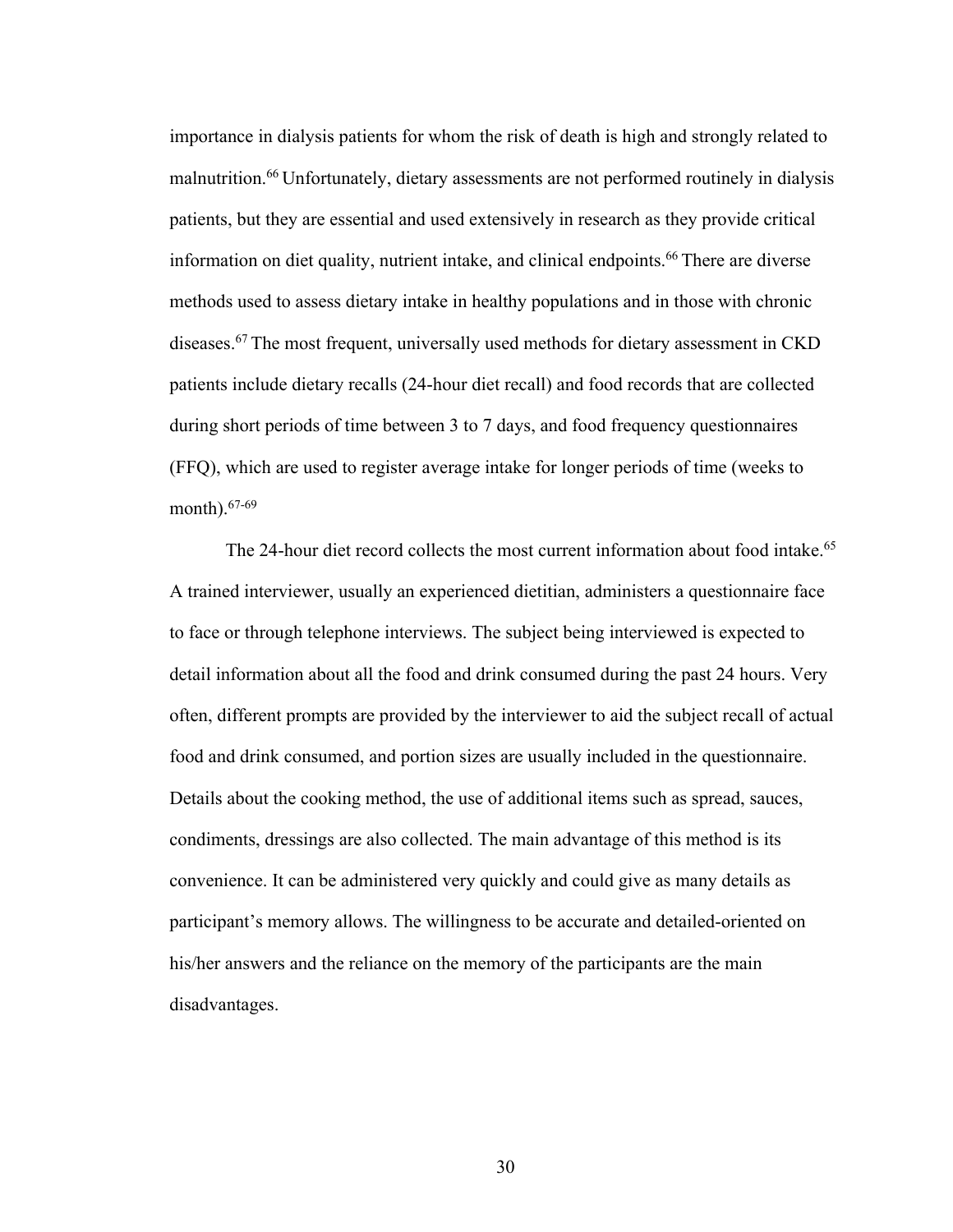In addition, the level of comprehensiveness of the interviewer, as well as the effectiveness of prompting techniques, substantially influence the accuracy of the method.65,70 In some patients, especially in dialysis patients, whose diet intake pattern may be significantly different on dialysis compared with non-dialysis days, it is recommended to take several 24-hour recalls in order to generate more accurate averaged data. This way, the collected 24-hour dietary intake information can be extrapolated to longer periods. $65,66,69,70$ 

The assessment of the dietary intake of CKD patients has been the main purpose of many early studies.61,71-75 Some of these studies compared the average patient intake with KDOOI Clinical Practice Guidelines. For example; Cooper et al.<sup>71</sup> and Lorenzo et al.72 assessed the average dietary energy and protein intake in relation with KDOQI recommendations by using food records. Both set of authors concluded that Dietary Energy Intake (DEI) and Dietary Protein Intake (DPI) fall below nutrition recommendations from KDOQI guidelines (30-35 kcal/day; 1.2 gm/kg/day). Lorenzo and colleagues72 reported that 92% and 81% of participants did not meet the recommended energy and protein intake, respectively. This study found a strong direct correlation between DPI and DEI ( $r = 0.74$ ,  $P < 0.0001$ ) and a direct significant correlation between serum albumin and DPI.72

Similar results have been described by Burrowes et al.,  $^{73}$  who examined the dietary intake of 1,901 patients and reported an average of daily energy intake of 22.7  $\pm$ 8.3 kcal/kg/day and protein of  $0.93 \pm 0.35$  g/kg/day and concluded that most of the patients did not meet current KDOQI dietary recommendations. Comparable results have been reported in patients receiving  $PD^{74,75}$ . Wang et al.,<sup>74</sup> in a cross-sectional analysis of a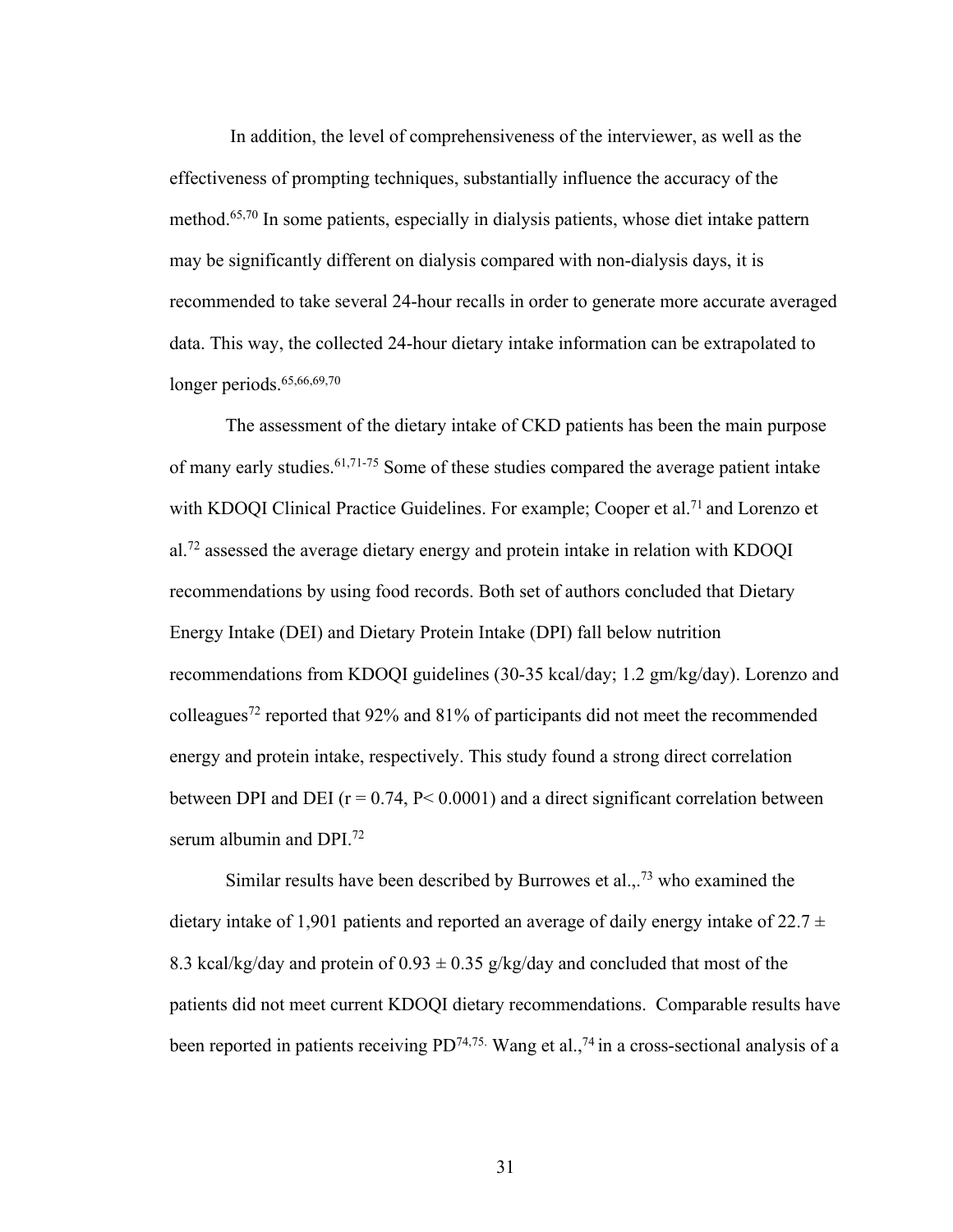cohort study that included 266 patients on PD, analyzed the participants' intake using FFQ and found greater average intake for energy and protein (25.1 kcal/kg/day;  $1.11 \pm$ 0.45 g/kg/day, respectively,) but still below KDOQI recommendations. Therrier et al.,<sup>75</sup> in a secondary data analysis, found that the daily protein and energy intake of a PD female group were significantly lower compared to the healthy female control group and below KDOQI guidelines.

These studies summarized above clearly demonstrated that most dialysis patients, including the two different treatment modalities, HD and PD, do not meet current KDOQI recommendations for daily protein and energy intake, which may in turn increase their susceptibility for PEW, that ultimately leads to adverse clinical outcomes and death.74

# **Impact of quantitative nutrition deficiencies in outcomes of CKD-ESRD patients.**

The significant association between inadequate diet intake and mortality has been shown in several studies.<sup>74-79</sup> Early in 1995, Davies et al.<sup>61</sup> showed a strong association of dietary energy and protein intake with mortality in patients treated with HD. Antunes et al.<sup>76</sup> investigated the association between dietary intake and mortality in 79 adult patients receiving both PD and HD. This study revealed the impact of energy deficiency in outcome prediction, in which DEI was significantly lower in non-survivors than survivors (P=0.008). In contrast, adequate protein intake (at least 1.2  $g/kg/day$ ) was associated with increased survival in HD and PD patients.

Other controlled studies have found significant differences between HD patients and control groups (healthy patients) but these differences lost significance when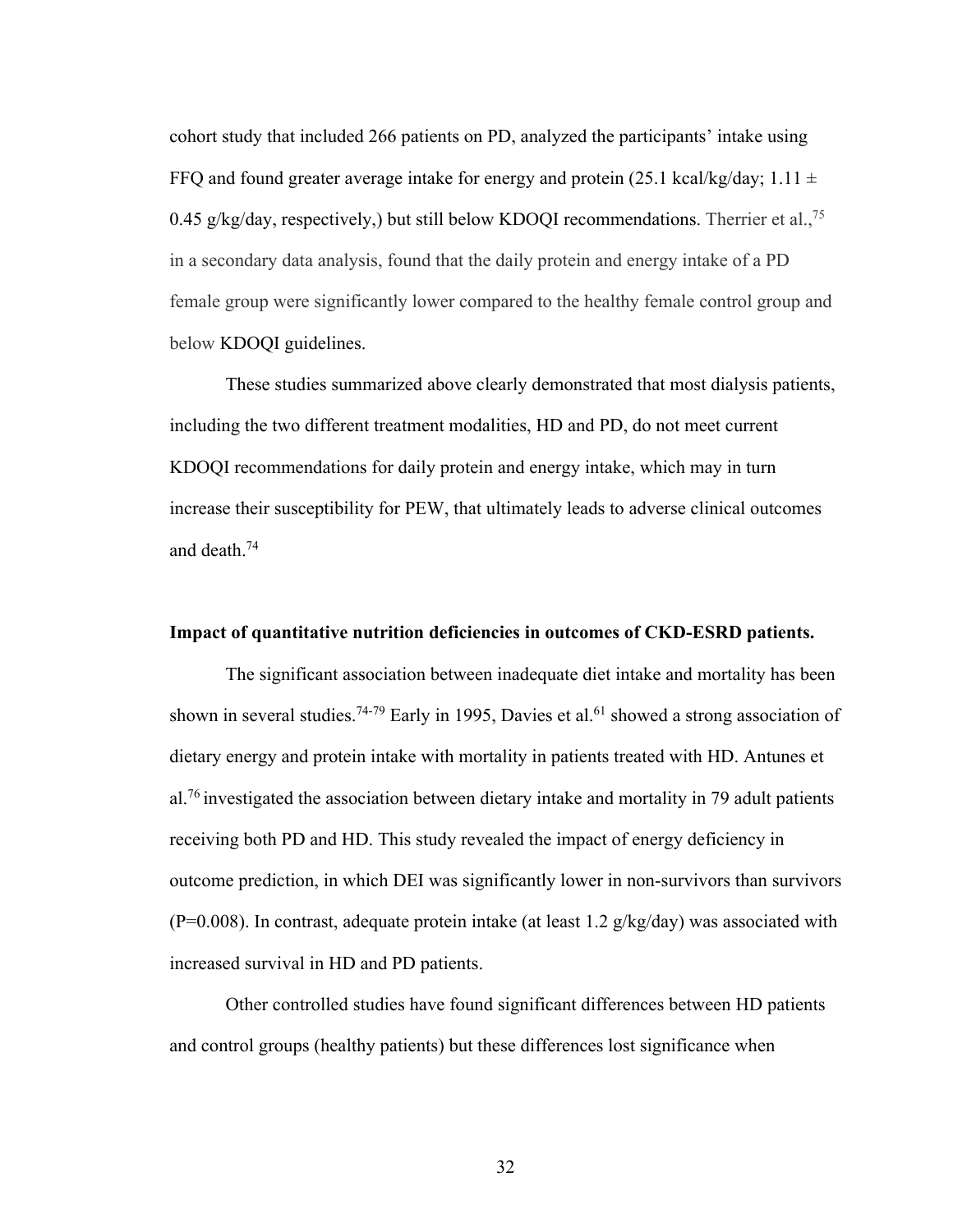adjusted for ideal weight. This was the case of the study conducted by Cupisti et al.,  $77$ who found significant differences in average daily energy and protein intake by comparing HD patients with non-CKD patients; the differences in their intake disappeared once DEI and DPI were adjusted for ideal weight.

Other authors have compared the dietary intake of hemodialysis patients with the recommendations prescribed by the American Heart Association Guidelines to reduce cardiovascular disease. Khoueiry et al.78 compared the dietary intake information of 70 HD patients with these guidelines and concluded that most patients did not meet diet recommendations for reducing the risk of cardiovascular disease. The DIET-HD study,79 a prospective cohort study that enrolled patients from January 2014 to June 2017 and included 9,757 adults treated with HD in Europe and South America, examined diet components of dialysis patients and their relationship with dialysis outcomes. In this study Saglimbene et al.<sup>79</sup> reported that only one third of the participants enrolled consumed the minimum amount of n-3 PUFA (1.75 g/week), which is recommended for primary cardiovascular prevention. Even though participants had an insufficient intake of this cardio-protector nutrient, the association between the insufficient intake of n-3 PUFA and cardiovascular or all-cause mortality was not statistically significant in this cohort of HD patients.<sup>79</sup>

In agreement with multiple studies that have examined DEI and DPI in HD and PD patients, most dietary intakes of patients receiving both dialysis modalities fall below nutrition recommendations from KDOQI. Moreover, some of the studies have shown association between patient's diet intake and mortality. Deficient intake, in part ascribed to diminished appetite or many other constellations of physiological or metabolic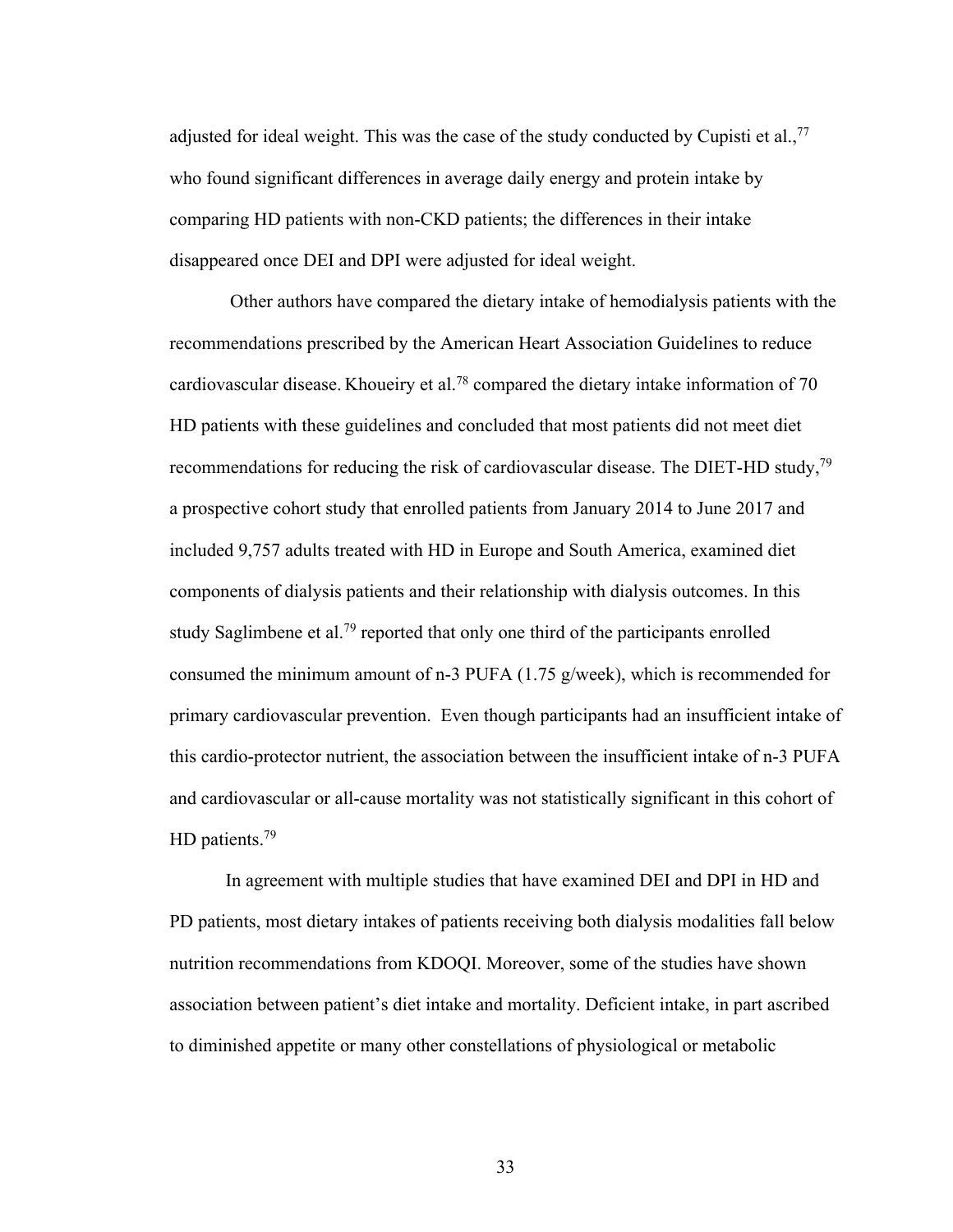abnormalities can be attributed to the onset and development of PEW. Nonetheless, it remains to be elucidated to what extend the inadequate intake of energy and protein can be causally linked to increased morbidity and mortality.<sup>10,29</sup>

# **Dietary quality indexes**

Diet quality is determined by food choices. A high diet quality consists of, but it is not limited to whole grains and legumes, lean meat cuts, fresh fruits and vegetables and low to moderate fat milk consumption.<sup>80</sup> Some components that can affect the quality of the diet are the low intakes of vitamins, minerals, healthy fats, whole grains and phytonutrients in general; then, when a diet has poor quality, the concern for developing chronic diseases rises.79-81 Hence, investigators in the field of nutrition research, based on the prevailing hypotheses about the role of diet in disease prevention, have utilized the principles underlying diet quality to investigate the potential association of diet quality patterns with morbidity and mortality.79-82

Diet quality indexes and studies of dietary patterns have arisen as useful and reliable approaches to evaluate not only the adequacy of dietary intake and the adherence to current dietary guidelines, but also to explore the relationship between diet and health outcomes.81-83 The identification of dietary patterns and the evaluation of the overall diet quality become particularly important for examining the role of diet in the development of chronic diseases. Some studies have used diet quality indices based on the American Dietary Guidelines for diabetes and on heart disease and cancer disease prevention, while other indices are adapted to reflect the dietary guidelines of other countries.79 Wellknown healthy dietary patterns such as vegetarian, Mediterranean, and dietary approach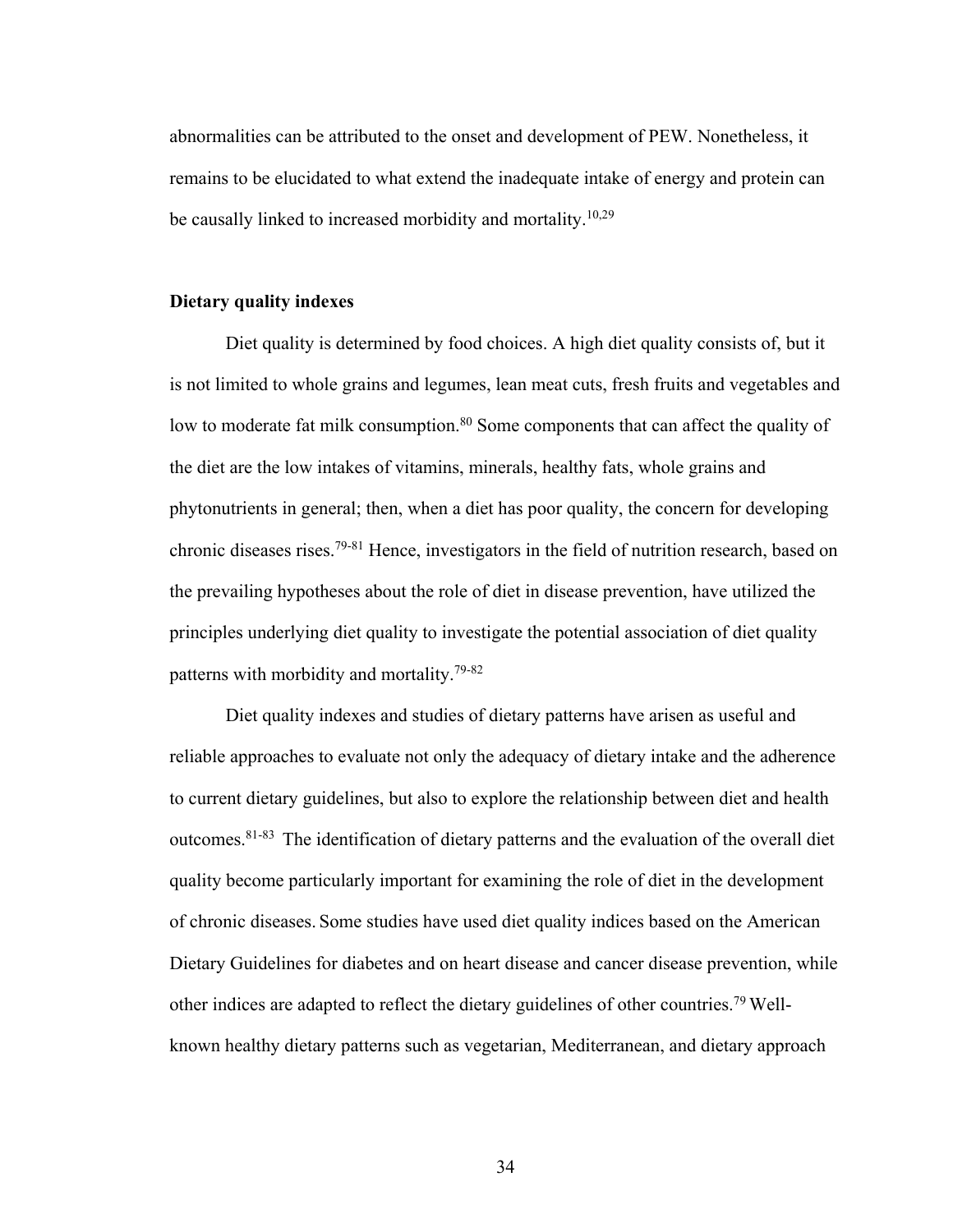to stop hypertension (DASH) have shown to be associated with a reduced risk of developing chronic diseases. <sup>83-87</sup> The interest around the relationship of diet to outcomes has expanded to the field of renal outcome research and has increased awareness of the potential harm of innumerable dietary restrictions that characterized the standard renal diet.78 Studies have examined the relationship between indices of diet quality and the progression to ESRD in individuals with CKD and the risk for mortality in ESRD patients.<sup>88, 89,94-102</sup> In a cohort study of older adults with CKD- ESRD living in the United States, the authors reported that a healthy diet, determined by the use of several different indices, is associated with a reduced risk of kidney-associated death and with the initiation of dialysis.<sup>89</sup> The greater the quality of the diet, the better the outcomes.<sup>87,89,93</sup> A recent meta-analysis of cohort studies provided sound evidence that quality dietary patterns are strongly associated with higher survival in people living with ESRD.<sup>90</sup>

#### **The Alternative Healthy Eating Index (AHEI)**

The Alternative Healthy Eating Index  $(AHEI)^{91}$  was created in 2002 to reflect the Dietary Guidelines for Americans and it is constituted by 12 components. The component scores are added to form a total score with a maximum of 100 points. The minimum score (2.5) represents the worst adherence and the maximum score (87.5) represents the best adherence to the guidelines. This scoring metric system was designed to measure diet quality, based on foods and nutrients that are predictive of chronic disease risk.<sup>91</sup> The AHEI is a standardized tool that can be used in nutrition interventions, monitoring and research in different populations with different chronic conditions.<sup>91-94</sup> Huffman, et al.<sup>94</sup> used this index to predict the risk of cardiovascular heart disease among Cubans with and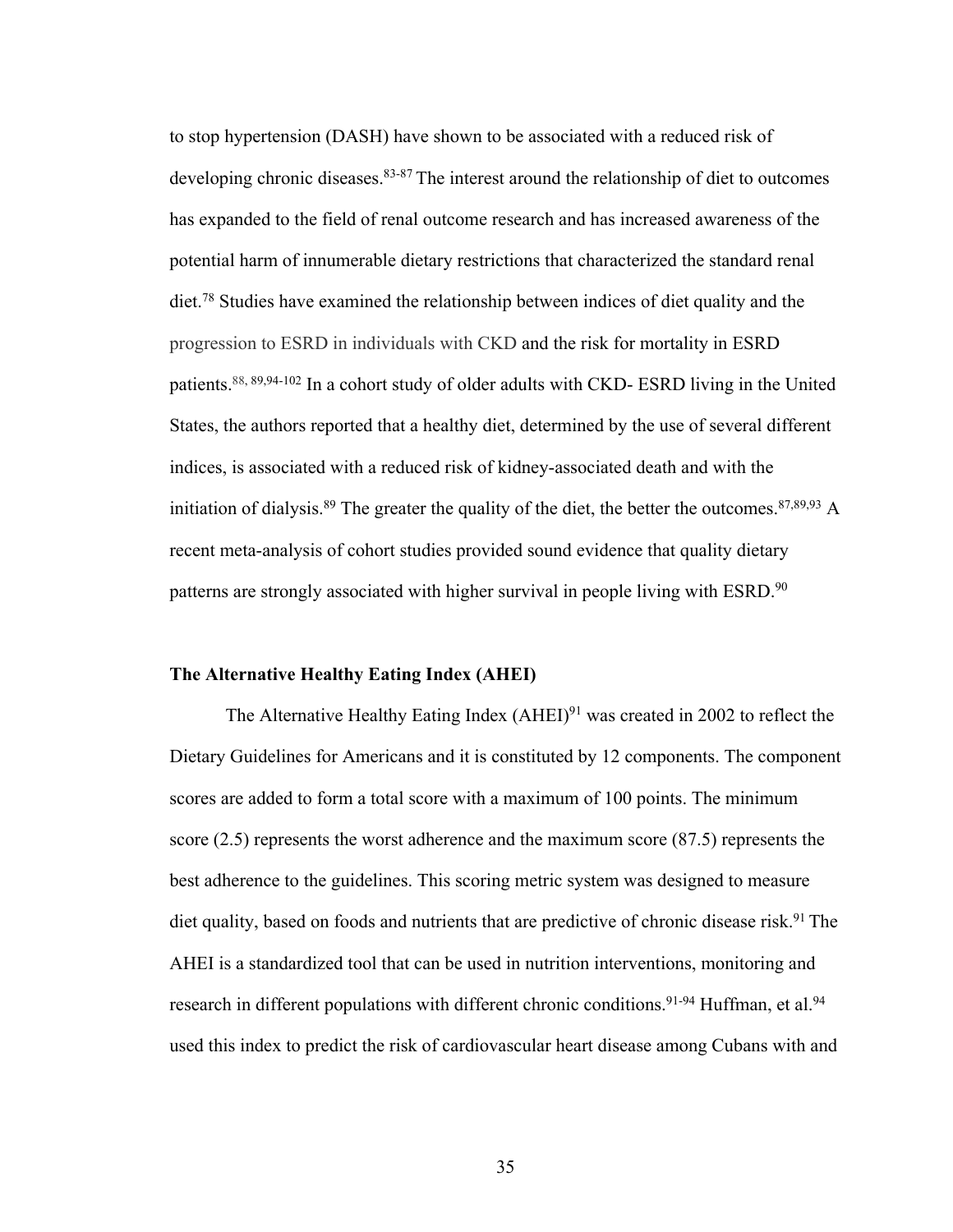without diabetes living in South Florida. In another study, Chiuve et al.<sup>95</sup> measured the association between the AHEI and the risk of chronic disease in 71,495 women enrolled in the Nurses' Health Study and 41,029 men enrolled in the Health Professionals Follow-Up Study. All participants were free of chronic diseases at baseline. In this prospective analysis, which included a large sample size, AHEI was strongly associated with the development of coronary heart disease, diabetes, stroke and cancer. Based on the results, the authors recommended the use of AHEI to assess the quality of the diet and to modify the diet using the results of the score. This practice will improve the overall nutrient quality of the diet and decrease the vulnerability of this population to develop other chronic diseases.95

# **Consequences of qualitative deficiencies in nutritional intake in CKD-ESRD patients**

In the literature of diet quality in the context of CKD and ESRD, there is mounting, emerging evidence suggests that healthy dietary patterns are associated with improved survival in this special population, which is afflicted by a high rate of mortality.<sup>95-98</sup> Chiu et al.<sup>96</sup> developed a quality index specially for dialysis patients in Taiwan, called Hemodialysis Eating Index (HDEI). This specific index reflects the adequacy of the dietary recommendations from the U.S. National Kidney Foundation that was adapted to include the Taiwanese 2011 Daily Food Guide. Through a prospective study, the authors examined the risk factors associated with cardiovascular disease that were related to dialysis treatment. This HDEI index is composed by a total of 12 items, including the daily servings of vegetables and fruits, nuts and soy, whole grains, high-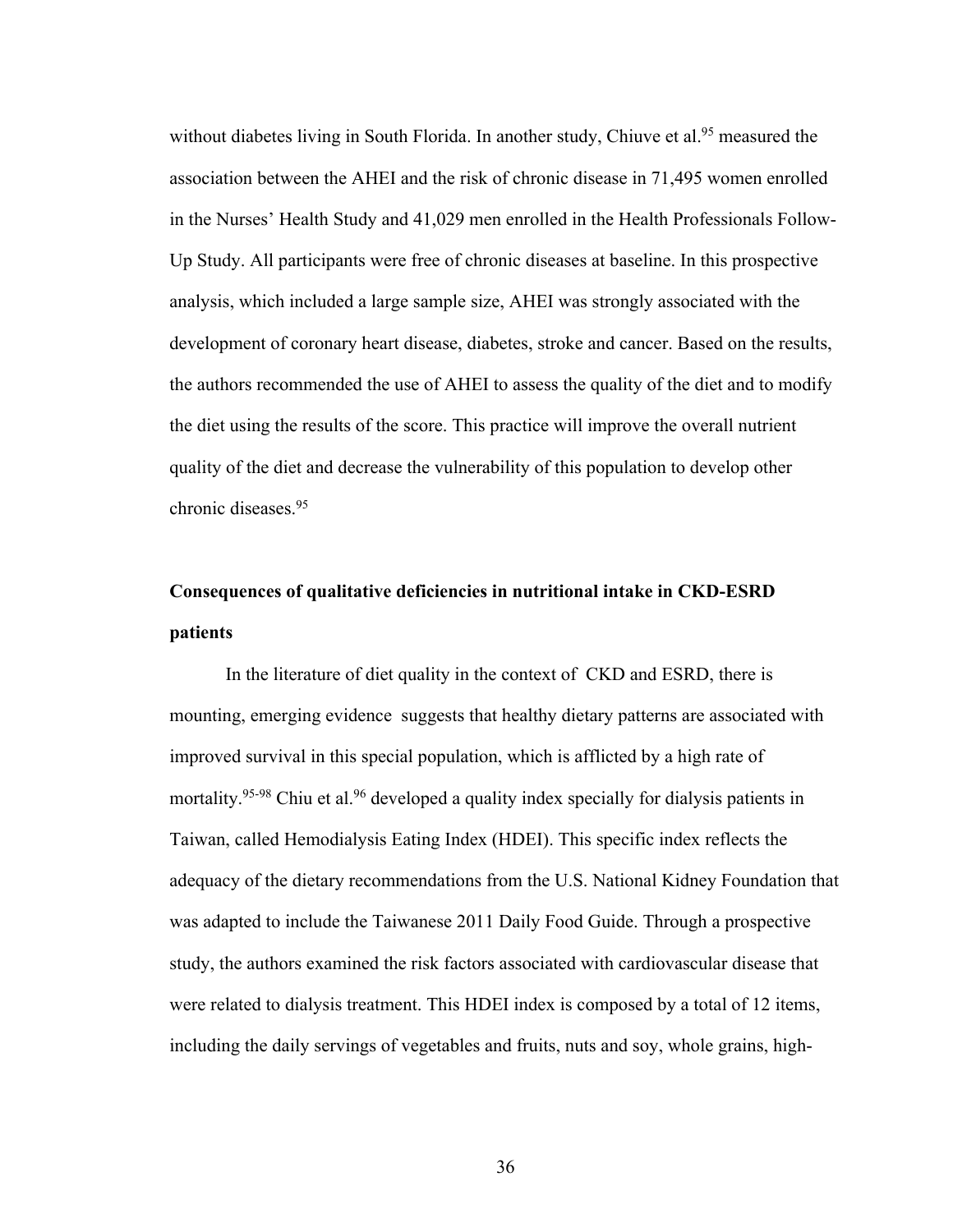protein foods, read meat, fish and white meat; among the considered items. The authors also considered the daily consumption of fish oils, saturated and trans fatty acids, plus the duration of the use of multivitamins.<sup>96</sup> This study included 108 participants who were further divided for the analyses into two groups based on the median value of the total HDEI score, which was 72.2. After a two-month follow-up, the group with the higher HDEI (above 72.2) exhibited a significant decrease in the serum cholesterol and an increase in hemoglobin blood's levels. The analysis of the relationships of the total HDEI score and its individual components with nutritional parameters demonstrated a direct correlation with serum albumin, which is a well-established nutritional marker for morbidity and mortality in this population.<sup>96</sup> Based on the results of their study, the authors proposed that HDEI can be used as a reliable and sensitive tool for nutrition assessment and intervention, hence, effectively preventing CVD in HD Taiwanese patients.

The Japan Dialysis Outcomes and Practice Patterns Study (JDOPPS) is a large ongoing, observational study that registers and analyzes the dialysis outcomes from hemodialysis patients across Japan. Tsuruya and colleages<sup>97</sup> compared the diet of  $1,355$ participants in the JDOPPS with the diet of over 3000 non-dialysis participants (healthy individuals) and identified common dietary patterns. This study also examined the associations of diet parameters with clinical outcomes. Three different dietary patterns were pre-determined as "well-balanced", "unbalanced", and "other". The authors found a significant direct association between eating an "unbalanced diet" and the risk of developing important cardiovascular clinical events, including arrhythmia, cardiac valvular disease, cardiac myopathy, pericarditis and congestive heart failure among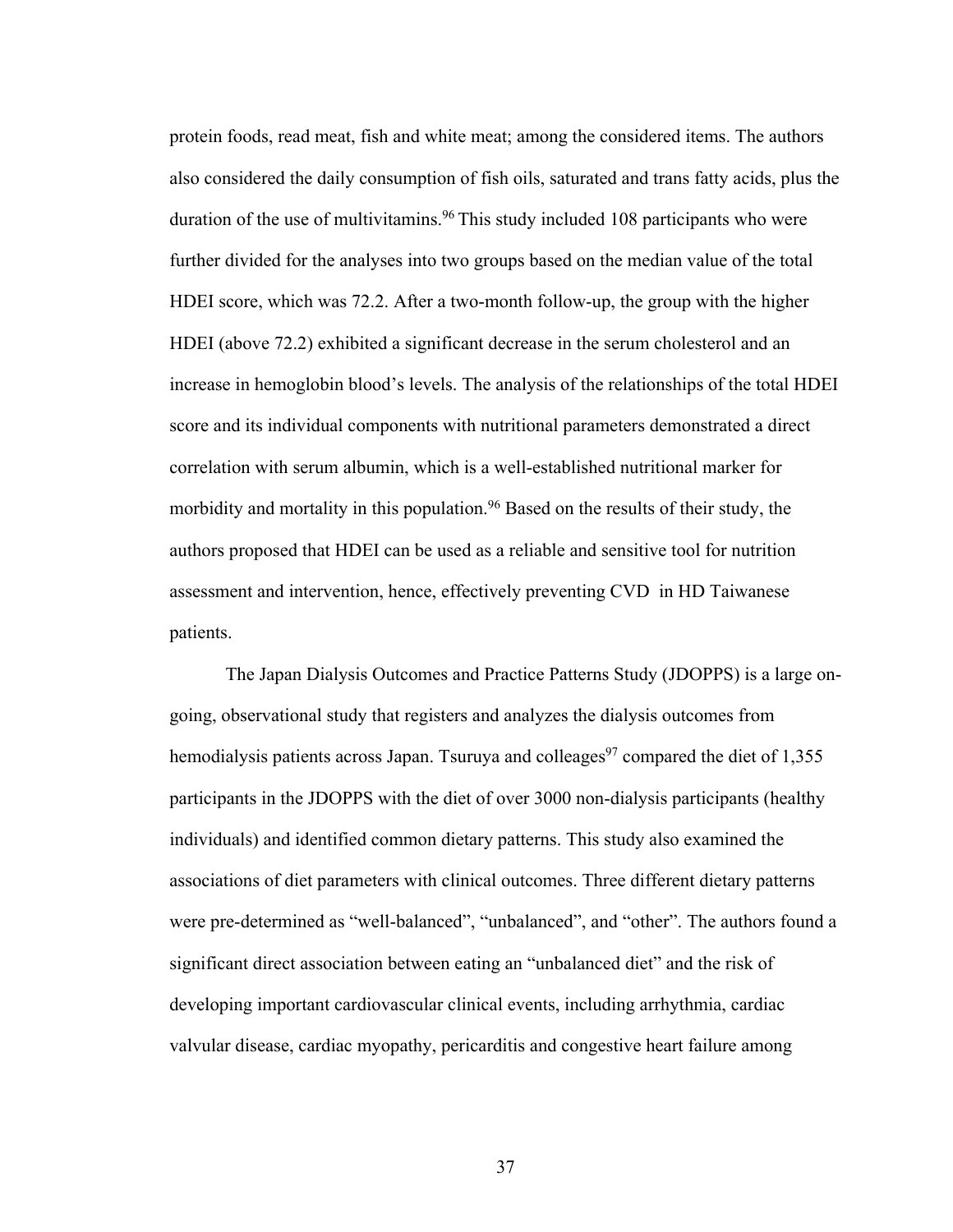others (HR=1.90, 95% C.I. 1.19-3.04). The authors concluded that "unbalanced" dietary patterns increase the susceptibility for morbidity and mortality in hemodialysis patients.

Smyth et al.,  $98$  in a 14-year follow-up study, evaluated the impact of diet quality and specific diet components, including sodium and potassium intakes, on major renal outcomes in a community dwelling adults living in six different states and two urban areas in the United States. The study included a total of 544,635 participants aged 51 to 70 years who were enrolled in the American Association of Retired Persons (AARP) diet and health study funded by the National Institutes of Health (NIH). The authors assessed diet quality of the participants using different indexes: the Mediterranean Diet Score (MDS), Recommended Food Score (RFS), Dietary Approaches to Stop Hypertension (DASH) and AHEI. Death and dialysis initiation were the endpoints of this study. A total of 4,848 deaths related to renal-cause or initiated dialysis were registered. By using a multivariable Cox regression model to explore the association between these outcomes and the quality of diet, it was concluded that diet quality represented by the score of AHEI, HEI, MDS, and DASH, were significantly associated with outcomes. These findings support a relationship between healthy dietary patterns and a reduced risk of developing poor outcomes in the settings of renal diseases. The authors concluded that, when it comes to the management of the diet of CKD patients, the quality of the diet matters the most.98

Hyerang et al,<sup>99</sup> in a cross-sectional study, assessed the quality of the diet in 62 patients from Seoul Korea receiving hemodialysis. The authors employed the Dietary Quality Index (DQI) and examined the contributors of the individual nutrients to the overall diet quality index. The authors reported inadequate energy intake in most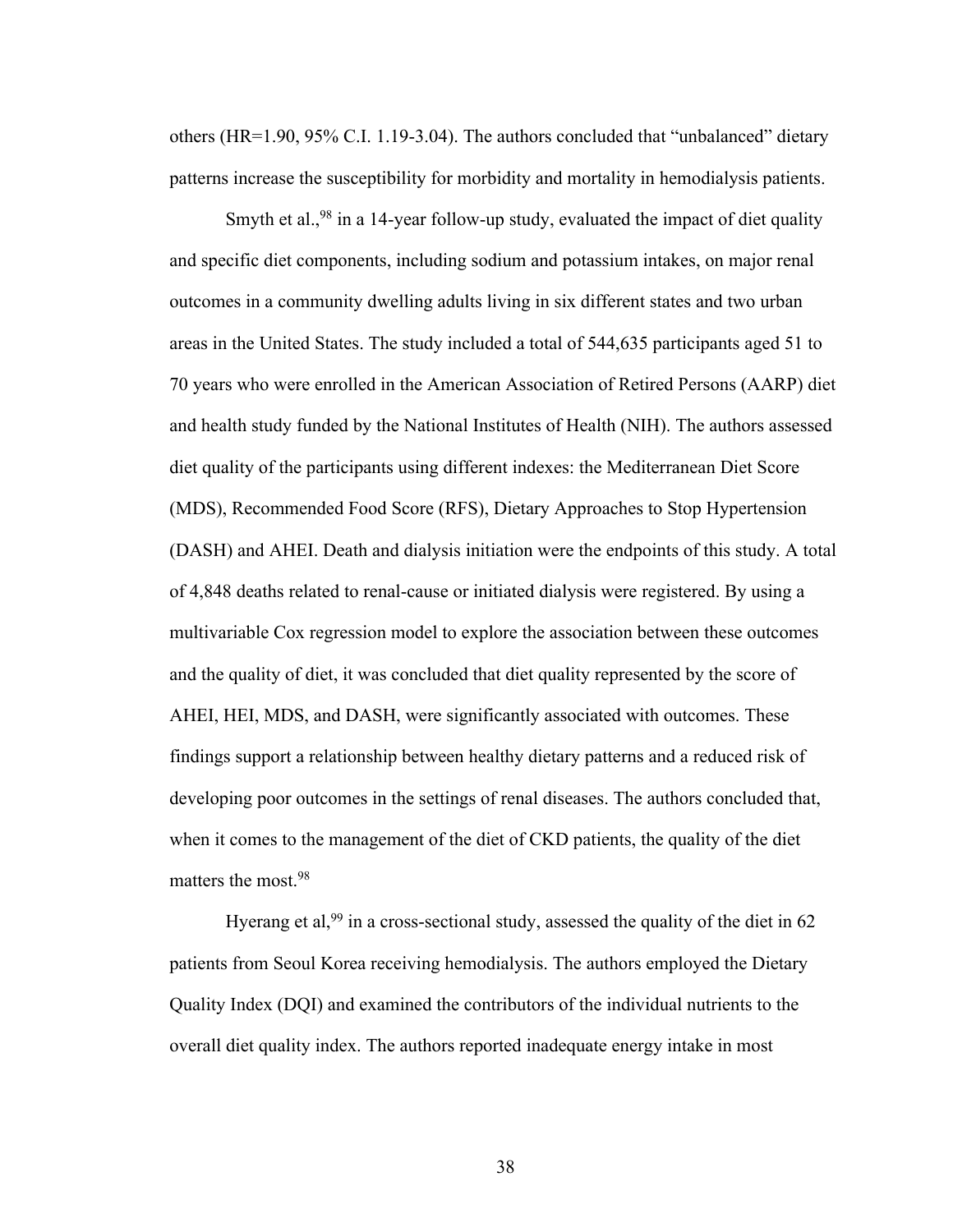participants and that consumption of essential vitamins, minerals and nutrients, such as vitamin A, C, B1 (thiamin), B2 (riboflavin), B3 (niacin), folate, calcium, phosphorus, zinc and dietary fiber were inadequate among most subjects. The average of the DQI in this cohort of HD patients was very low and the consumption of vegetables and fruit groups were especially low compared with other food groups. The main contribution of this study was demonstrating that insufficient calorie intake was the single most limiting factor for improving diet quality.<sup>99</sup>

Wai et al.<sup>100</sup> examined diet quality using an index called the "Heart-Wise Dietary Habits Questionnaire" (DHQ) and investigated the relationship between dietary patterns and renal-related clinical outcomes in CKD patients. Similar to the results from the previous study that used the DQI,<sup>99</sup> this study also found that all-cause mortality had a significant association with intake of fruits and vegetables (HR: 0.35; 95% CI, 0.15- 0.83). The authors confirmed the beneficial effects of eating adequate amount of fruit and vegetables on reducing cardiovascular-associated mortality. In addition, the authors recommended that limiting alcohol consumption and consuming adequate intake of fruits and vegetables seemed to delay disease progression to more advanced stages. According to Hyerang et al.<sup>99</sup> and Wai et al.,<sup>100</sup> adequate fruit and vegetable intakes improve survival in patients living with CKD disease. $100$ 

Another version of the Diet Quality Index (DQI) was employed by Fernandez and colleagues<sup>101</sup> to reflect the adequacy of the Brazilian dietary guidelines in patients with renal failure. In this cross-sectional analysis of 3-day food records of 100 CKD patients, the authors evaluated DQI and its components. As in previous reports, lower diet quality represented by lower DQI scores corresponded to lower adequacy of specific nutrients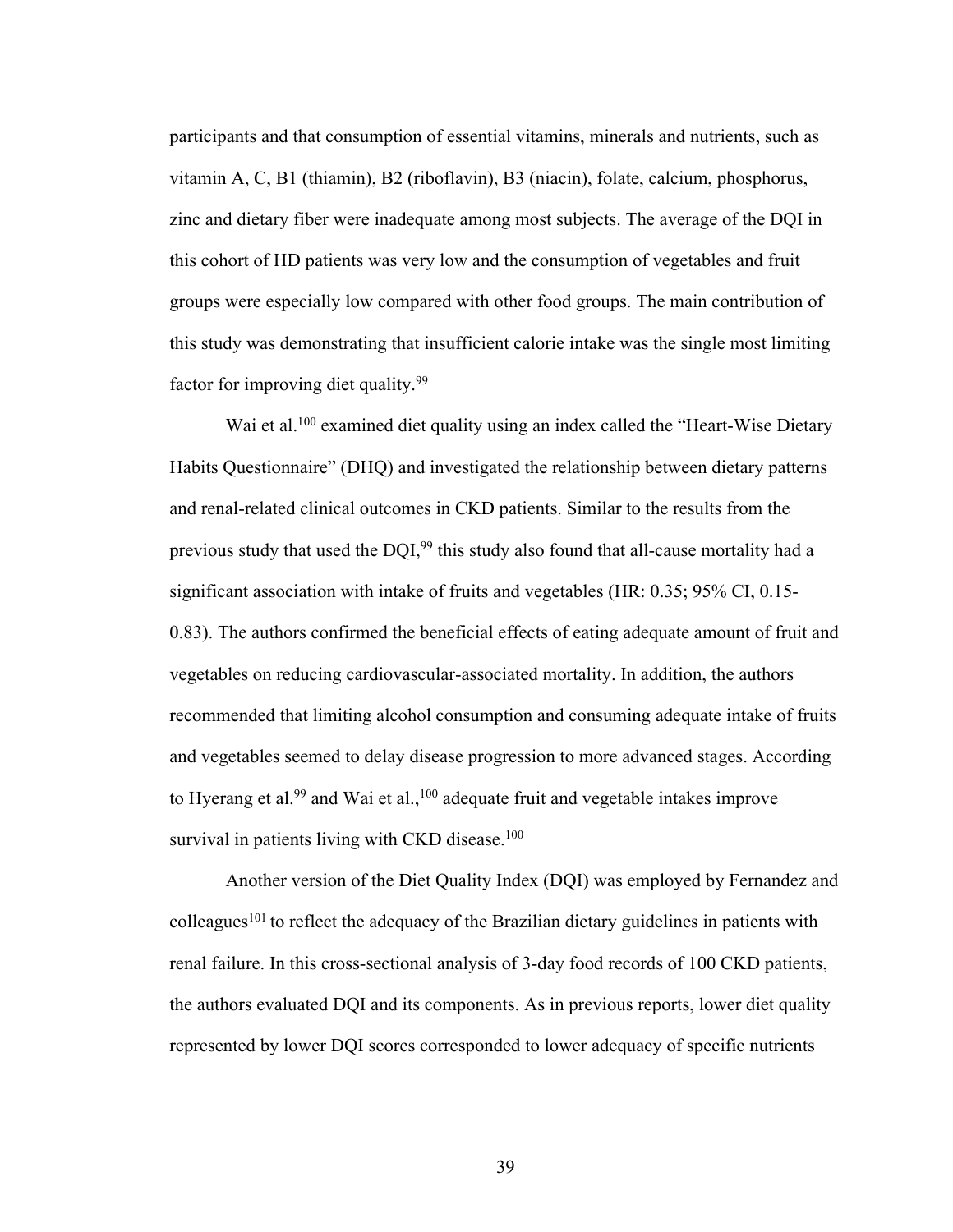and food-group intake such as sodium and vegetables intake, whereas higher DQI scores corresponded to adequate intake of meat/egg, legumes and vegetables. The authors concluded that the diet quality of this cohort of patients was poor and inadequate in vegetables composition, food variety, and sodium intake.101 Reports from studies focusing on discovering a potential relationship between the diet of patients living with kidney disease and outcomes have suggested, through different methodologies and analyses, that poor diets may lead to poor nutritional status and worse health outcomes.<sup>98-</sup> 103

Despite the variety of indices used to evaluate the diet quality of patients, and their presumable connection to patients' nutritional status and health outcomes;  $98-102$  it is still not clear which specific diet quality index is a stronger predictor of morbiditymortality in HD hemodialysis.<sup>101</sup> Hence, the potential prognostic implications of the adequacy of the quality and quantity of the diet in relation to the clinical outcomes of this population warrants further studies.29,100,103

# **Summary**

There is a large body of evidence in the literature of the relationship between the high prevalence of both, morbidity and mortality, and the nutritional status of ESRD patients, $8$  where inflammation and/or dietary intake seem to be crucial additional predictors for disease-related outcomes.<sup>10,13</sup> However, factors generating these interrelationships are not well understood and mechanisms for these relationships are lacking. The substantial restrictions and poor diets of patient receiving hemodialysis may be important contributors to poor nutritional status and worse survival, however, there is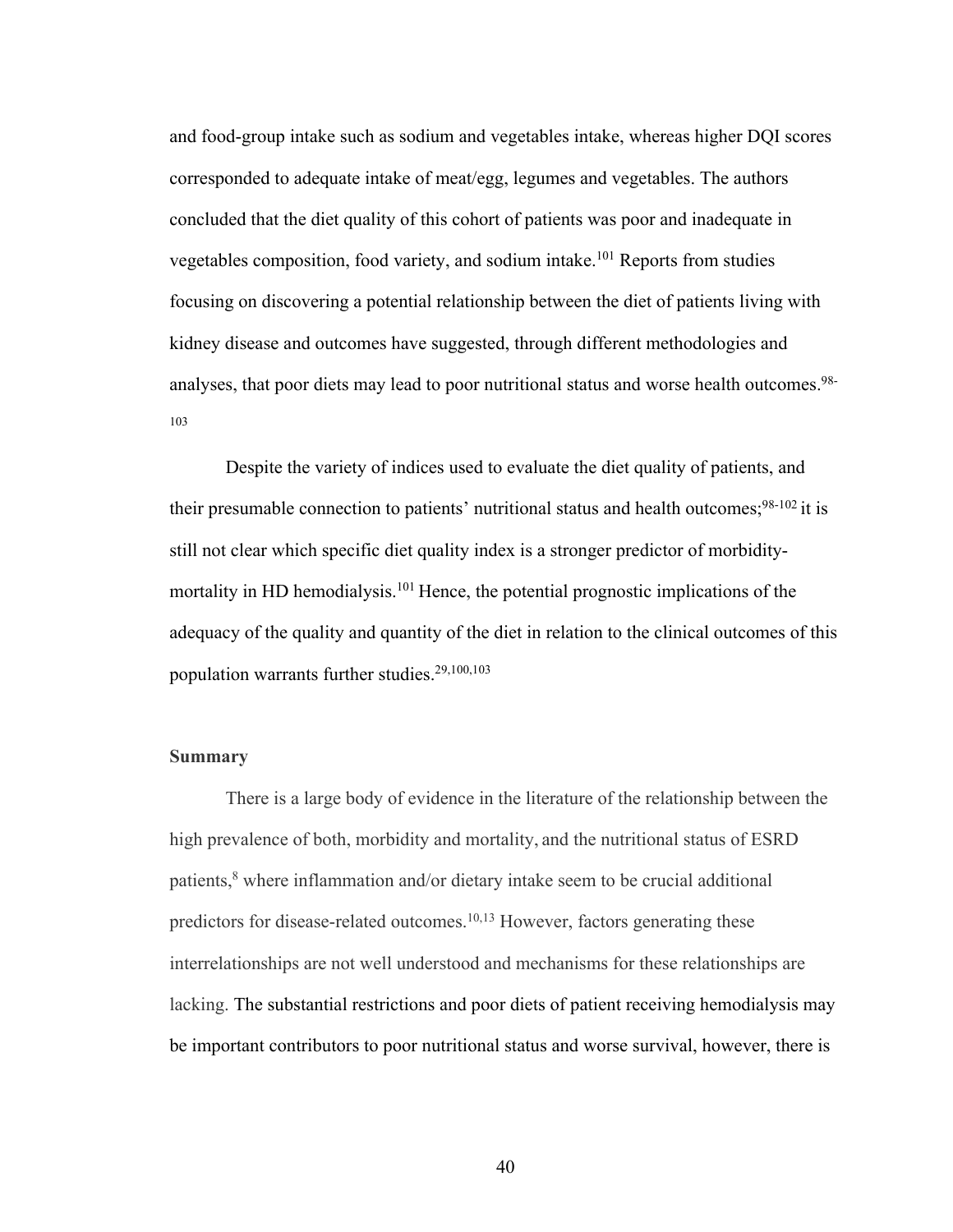an important and still undefined role for inflammation and metabolic abnormalities to affect and modify PEW.29

Thus, to achieve optimal nutrition among HD patients it is necessary to systematically assess their diet and nutrition status. In addition, periodic measurements of markers of inflammation can be useful to assess severity and frequency of inflammation in patients who are at risk for developing PEW.4 Studies that examine the interrelationship between dialysis outcomes, nutritional status, inflammatory biomarkers, and the interplay of diet quality and quantity, such as the study conducted and described in this dissertation, are needed.

Most of the studies being discussed in this review of the literature have several limitations that demand further research, including small sample sizes, indirect measurements of dietary intake, inconsistent or contradicting findings, and crosssectional design.

Determining impact of an inadequate nutritional intake of hemodialysis patients in development of the PEW syndrome is clear; as its strong association with morbidity and mortality. Though, the implication of low diet quality for outcomes, and its interrelation with inflammation status in the literature is contradictory.<sup>64</sup> Adequacy in nutritional intake and healthy dietary eating patterns that facilitate the supply of nutrients needed for cardiovascular, gut and immune health may have positive prognostic implications for patients' health, through mechanisms independent of BMI or protein status.<sup>29</sup> Therefore, it is important to examine the relationships that exist between inflammation, nutritional status and the interplay of quality and quantity of the diet, to shed a light on the plausible mechanisms involved in these associations. Consequently, furthering the knowledge that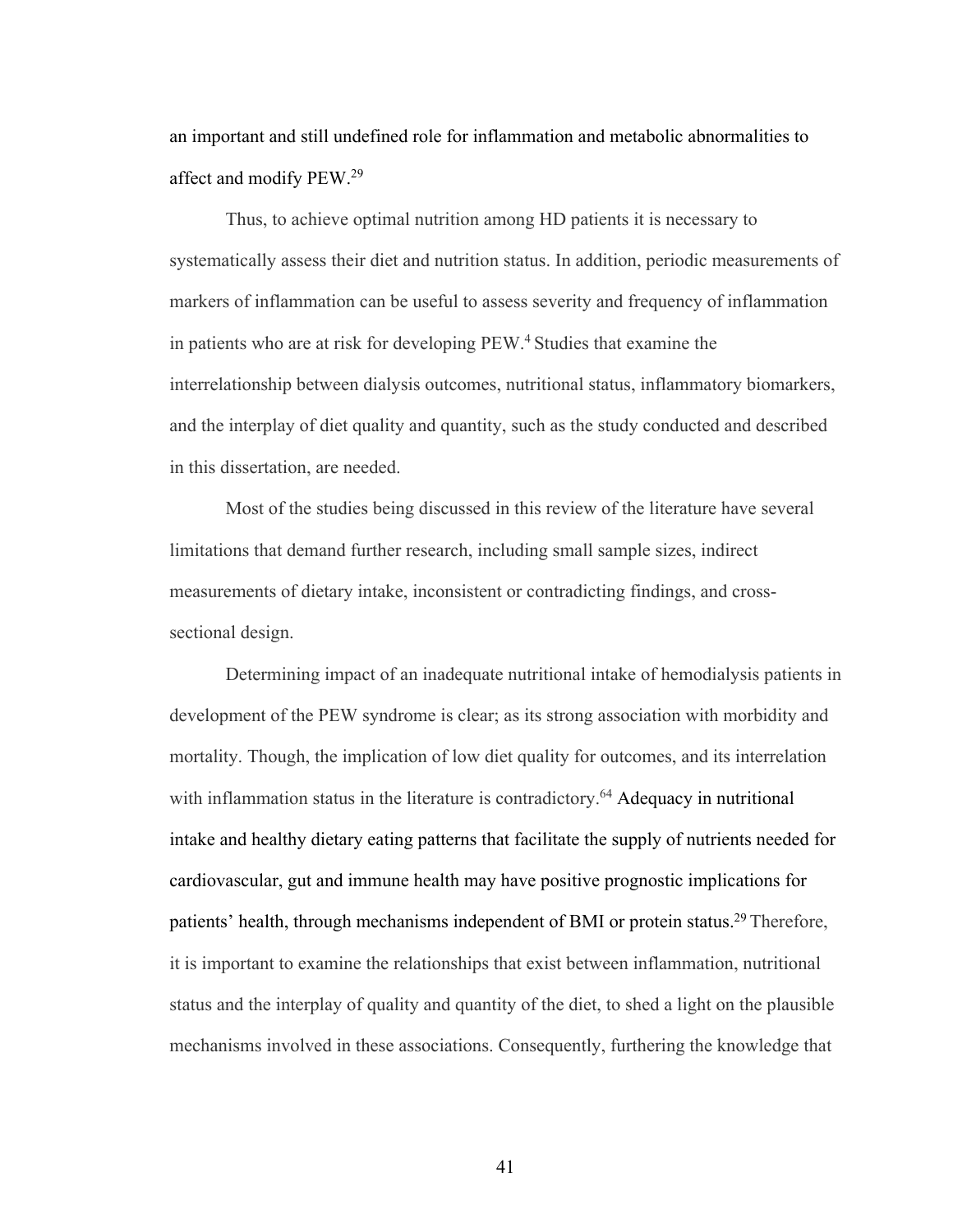we have on these relationships may be translated into clinical meaningful assessments and relevant diet recommendations to improve the well-being of patients living with hemodialysis.

# References

- 1. National Kidney Foundation. K/DOQI clinical practice guidelines for chronic kidney disease: evaluation, classification, and stratification. Am J Kidney Dis 2002;39:S1.
- 2. Levey AS, Eckard KU, Tsukamoto Y, et al. Definition and classification of chronic kidney disease: a position statement from Kidney Disease: Improving Global Outcomes (KDIGO). Kidney Int 2005 Jun;67(6):2089-2100.
- 3. Saran R, Li Y, Robinson et al. US Renal Data System 2014 Annual Data Report: Epidemiology of Kidney Disease in the United States. Am J Kidney Dis 2015 Jul;66(1) S1-S305.
- 4. U.S. Renal Data System, USRDS 2013 Annual Data Report: Atlas of End-Stage Renal Disease in the United States, National Institutes of Health, National Institute of Diabetes and Digestive and Kidney Diseases, Bethesda, MD, 2014.
- 5. Centers for Medicare and Medicaid services: Annual Report ESRD clinical performance measure project. AM J kidney Dis 2002 May; 39 (suppl 2):S4-S98.
- 6. O'Hare AM, Choi AI, Boscardin W, et al. Trends in timing of initiation of chronic dialysis in the United States. Arch Intern Med 2011;171(18):1663-1669.
- 7. Collins AJ, Foley RN et al. Excerpts from the US Renal Data System 2009 Annual Data Report. Am J Kidney Dis 2010; 55(Suppl 1):S1-420.
- 8. Bloembergen WE, Port FK, et all. Causes of death in dialysis patients: racial and gender differences. J Am Soc Nephrol 1994;5(5):1231-1242.
- 9. Riella MC. Nutritional evaluation of patients receiving dialysis for the management of protein-energy wasting: what is old and what is new? J Ren Nutr 2013 May;23(3):195-198.
- 10. Carrero JJ, Thomas F, Nagy K., et al. Global Prevalence of Protein-Energy Wasting in Kidney Disease: A meta-analysis of contemporary observational studies from the international society of renal nutrition and metabolism. J Ren Nutr 2018 Nov;28(6):380-92.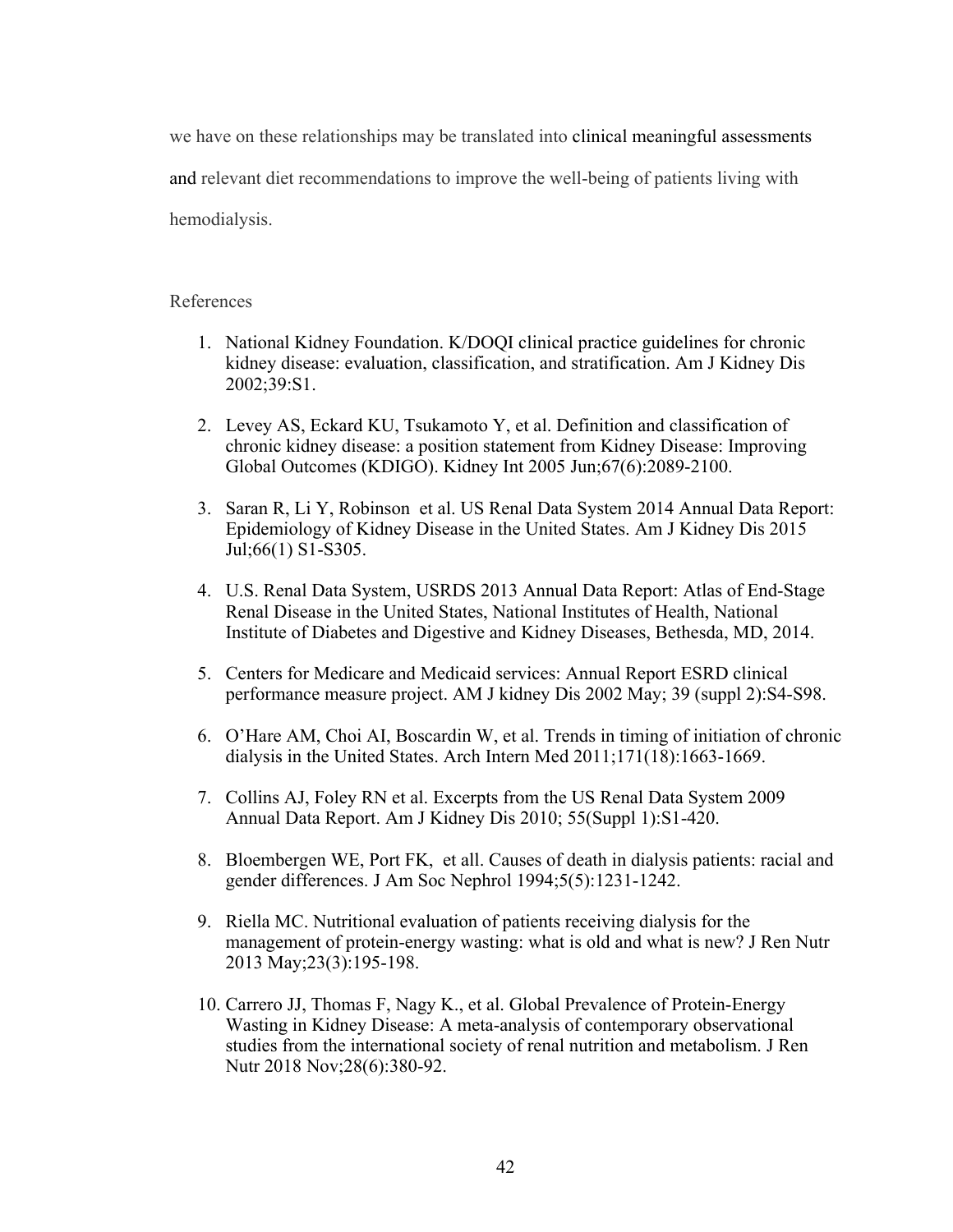- 11. Garg AX, Blake PG, Clark WF, et al. Association between renal insufficiency and malnutrition in older adults: results from the NHANES III. Kidney Int 2001;60(5):1867-1874.
- 12. Gibson RS. Principles of nutritional assessment. Oxford university press, USA; 2005.
- 13. Kopple JD. Nutritional status as a predictor of morbidity and mortality in maintenance dialysis patients. ASAIO J 1997;43(3):246–250.
- 14. https://www.cms.gov/RegulationsGuidance/Guidance/Manuals/downloads/bp102 c11.pdf. Accessed April 6, 2019.
- 15. Fouque D, Kalantar-Zadeh K, Kopple J, et al. A proposed nomenclature and diagnostic criteria for protein-energy wasting in acute and chronic kidney disease. Kidney Int 2008;73(4):391-398.
- 16. Carrero JJ, Stenvinkel P, Cuppari L, et al. Etiology of the Protein-Energy Wasting Syndrome in Chronic Kidney Disease: A Consensus Statement from the International Society of Renal Nutrition and Metabolism (ISRNM). J Ren Nutr 2013;23(2):77-90.
- 17. Acchiardo SR, Moore LW, Latour PA. Malnutrition as the main factor in morbidity and mortality of hemodialysis patients. Kidney Int Suppl 1983; 24(Suppl16):S199–S203.
- 18. Dwyer JT, Larive B Leung J, Rocco MV, Greene T. Are nutritional status associated with mortality in the HEMO study? Kidney Int 2005;68(4):1766-1776.
- 19. Rocco MV, Paranandi L, Burrowes JD, et al. Nutritional status in the HEMO Study cohort at baseline. Hemodialysis. Am J Kidney Dis 2002 Dic;39(2):245– 256.
- 20. Pifer TB, Mccullough KP, Port FK, et al. Mortality risk in hemodialysis patients and changes in nutritional indicators: DOPPS. Kidney Int 2002;62(6):2238-2245.
- 21. De Mutsert R, Grootendorst DC, Boeschoten EW, et al. Subjective global assessment of nutritional status is strongly associated with mortality in chronic dialysis patients. Am J Clin Nutr 2009;89(3):787-793.
- 22. Kalantar-Zadeh K, Kopple JD, Block G, Humphreys MH. A malnutritioninflammation score is correlated with morbidity and mortality in maintenance hemodialysis patients. Am J Kidney Dis 2001 Dec; 38(6): 1251-1263.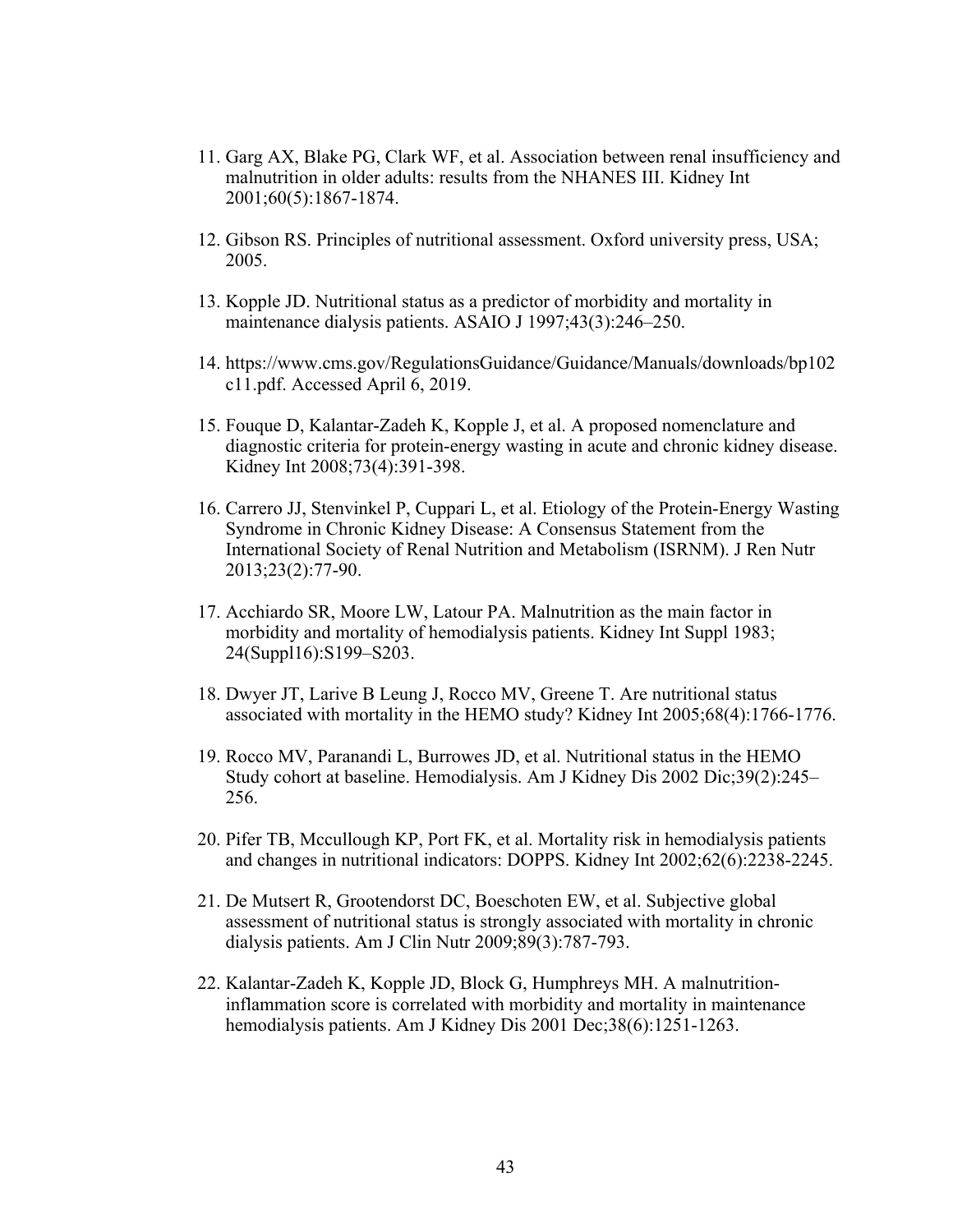- 23. Lopes A, Bragg-Gresham L, Elder S et al. Independent and joint associations of nutritional status indicators with mortality risk among chronic hemodialysis patients in the Dialysis Outcomes and Practice Patterns Study (DOPPS). J Ren Nutr 2010 Jul;20(4):224-234.
- 24. Harvinder GS, Chee W, Karupaiah T, et al. Comparison of malnutrition prevalence between hemodialysis and continuous ambulatory peritoneal dialysis patients: a cross-sectional study. Malays J Nutr 2013;19(3):271-283.
- 25. Szuck P, Furh LM, Garcia MF, et al. Association between nutritional indicators and risk of hospitalization among hemodialysis patients. Revista de Nutrição 2016 Jun;29(3):317-327.
- 26. Kang SS, Chang JW, Park Y. Nutritional status predicts 10-year mortality in patients with end-stage renal disease on hemodialysis. Nutrients 2017Apr 18;9(4):399.
- 27. Stephan Thijssen.Nutritional Competence and Resilience among Hemodialysis Patients in the Setting of Dialysis Initiation and Hospitalization Clin J Am Soc Nephrol 2015 Sep 4;10(9):1593–1601.
- 28. Ikizler TA. Nutrition, inflammation and chronic kidney disease. Curr Opin Nephrol Hypertens 2008 Mar;17(2):162–167.
- 29. Kovesdy CP, Shinaberger CS, Kalantar-Zadeh K. Epidemiology of dietary nutrient intake in ESRD. Semin Dial 2010 Aug;23(4):353–358.
- 30. Qureshi AR, Alvestrand A, Divino-Filho JC, et al. Inflammation, malnutrition, and cardiac disease as predictors of mortality in hemodialysis patients. J Am Soc Nephrol 2002 Jan;13 (Suppl 1):S28-S36.
- 31. Kalantar-Zadeh K, Block G, McAllister CJ, et al, Appetite and inflammation, nutrition, anemia, and clinical outcome in hemodialysis patients. Am J Clin Nutr 2004;80(2):299-307.
- 32. Kaysen GA, Dubin JA, Müller HG, et al. Relationships among inflammation nutrition and physiologic mechanisms establishing albumin levels in hemodialysis patients. Kidney Int 2002 Jun; 61(6):2240-2249.
- 33. Spittle MA, Hoenich NA, Handelman GJ, et al. Oxidative stress and inflammation in hemodialysis patients. Am J Kidney Dis 2001 Dec;38(6):1408-1413.
- 34. Mezzano D, Pais EO, Aranda E, et al. Inflammation, not hyperhomocysteinemia, is related to oxidative stress and hemostatic and endothelial dysfunction in uremia. Kidney Int 2001 Nov;60(5):1844-1850.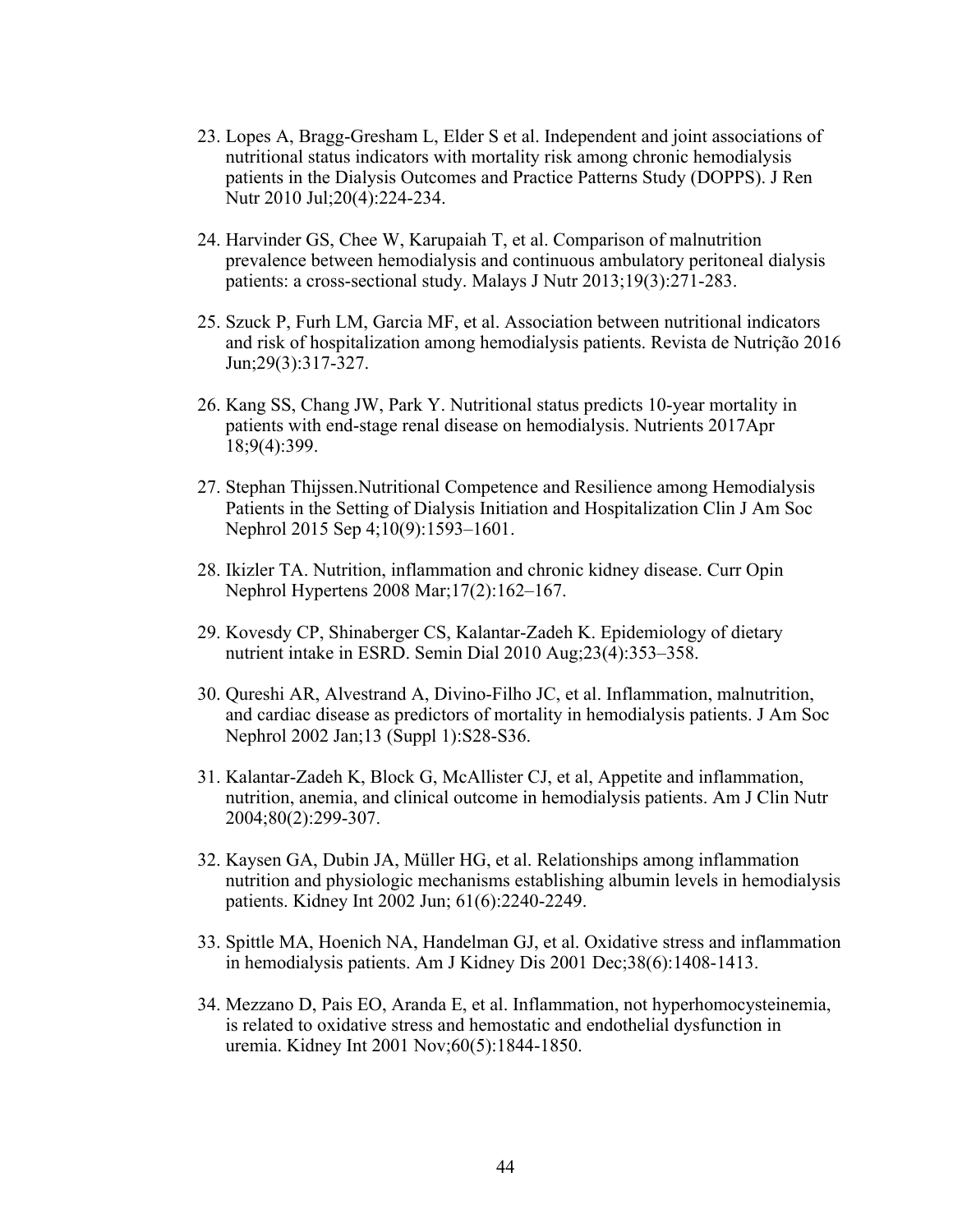- 35. Stenvinkel P, Heimbürger O, Lindholm B, Kaysen GA, Bergström J. Are there two types of malnutrition in chronic renal failure? Evidence for relationships between malnutrition, inflammation and atherosclerosis (MIA syndrome). Nephrol Dial Transplant 2000 Jul 1;15(7):953-960.
- 36. Kaizu Y, Kimura M, Yoneyama T, et al. Interleukin-6 may mediate malnutrition in chronic hemodialysis patients. Am J Kidney Dis 1998 Jan;31(1):93-100.
- 37. Stenvinkel P, Ketteler M, Johnson RJ, et al. IL-10, IL-6, and TNF- alpha: Central factors in the altered cytokine network of uremia-the good, the bad, and the ugly. Kidney Int 2005;67:1216–1233.
- 38. Kovesdy CP, Kalantar-Zadeh K. Why is protein–energy wasting associated with mortality in chronic kidney disease? Semin Nephrol 2009 Jan; 29(1):3-14.
- 39. Nowak K.L, Chonchol M. Does inflammation affect outcomes in dialysis patients? Semin Dial 2018 Jul;31(4):388-397.
- 40. T. Alp Ikizler. Optimal Nutrition in Hemodialysis Patients. Adv Chronic Kidney Dis 2013 Mar;20(2):181-189.
- 41. Okyay GU, Inal S, Onec K, et al. Neutrophil to lymphocyte ratio in evaluation of inflammation in patients with chronic kidney disease. Ren Fail 2013;35(1):29-36.
- 42. Turkmen K, Guney I, Yerlikaya FH, Tonbul HZ. The relationship between neutrophil-to-lymphocyte ratio and inflammation in end- stage renal disease patients. Ren Fail 2012;34(2):155-159.
- 43. Malhotra R, Marcelli D, Von Gersdorff. Relationship of Neutrophil-to-Lymphocyte Ratio and Serum Albumin Levels with C - reactive protein in Hemodialysis Patients: Results from 2 International Cohort Studies. Nephron 2015;130(4):263-270.
- 44. Tatar E, Mirili C, Isikyakar T, et al. The association of neutrophil/lymphocyte ratio and platelet/lymphocyte ratio with clinical outcomes in geriatric patients with stage 3–5 chronic kidney disease. Acta Clinica Belgica 2016;71(4):221-226.
- 45. Azab B, Daoud J, Naeem FB, et al. Neutrophil-to-Lymphocyte Ratio as a Predictor of Worsening Renal Function in Diabetic Patients (3-Year Follow-Up Study), Ren Fail 2012;34(5):571-576.
- 46. Gibson PH, Croal BL, Cuthbertson BH, et al. Preoperative neutrophil-lymphocyte ratio and outcome from coronary artery bypass grafting. Am Heart J 2007;154(5):995-1002.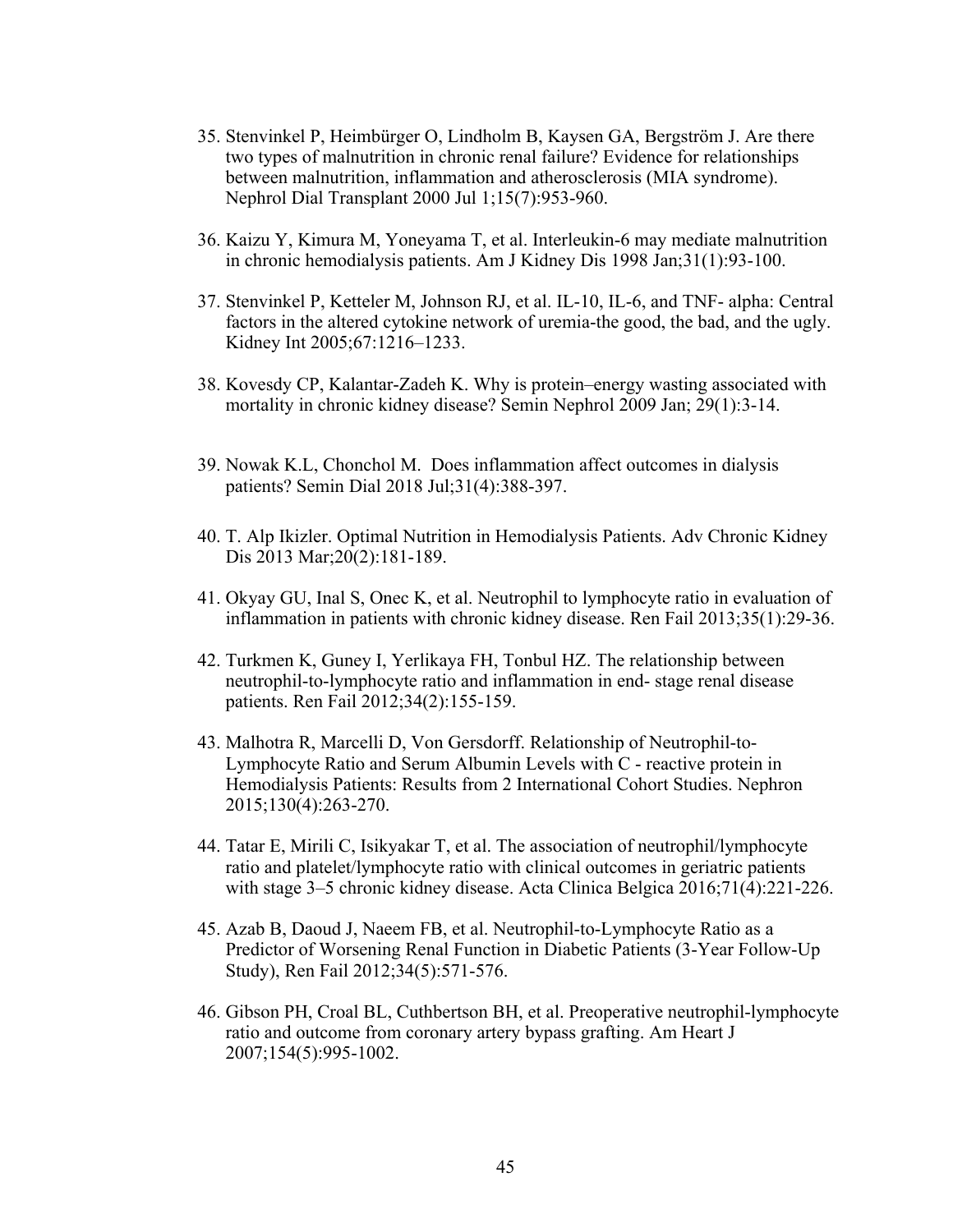- 47. Azab B, Chainani V, Shah N, McGinn JT. Neutrophil-lymphocyte ratio as a predictor of major adverse cardiac events among diabetic population: a 4-year follow-up study. Angiology 2012;64(6):456-65.
- 48. Hung HY, Chen JS, Yeh CY, et al. Effect of preoperative neutrophil-lymphocyte ratio on the surgical outcomes of stage II colon cancer patients who do not receive adjuvant chemotherapy. Int J Colorectal Dis 2011;26(8):1059-65.
- 49. Isaac V, Wu CY, Huang CT., et al. Elevated neutrophil to lymphocyte ratio predicts mortality in medical inpatients with multiple chronic conditions. Medicine 2016;95(23).
- 50. Azab B, Bhatt VR, Phookan J, et al. Usefulness of the neutrophil-to-lymphocyte ratio in predicting short- and long-term mortality in breast cancer patients. Ann Surg Oncol 2011;19(1):217-224.
- 51. Keizman D, Ish-Shalom M, Huang P, et al. The association of pre-treatment neutrophil to lymphocyte ratio with response rate, progression free survival and overall survival of patients treated with sunitinib for metastatic renal cell carcinoma. Eur J Cancer 2011;48(2):202-208.
- 52. An X, Mao HP, Wei X, et al. Elevated neutrophil to lymphocyte ratio predicts overall and cardiovascular mortality in maintenance peritoneal dialysis patients. Int urol nephrol 2012 Otc;44(5):1521-1528.
- 53. Kato S, Abe T, Tsuruta Y, et al. Neutrophil/Lymphocyte ratio as a predictor of cardiovascular events in incident dialysis patients: A Japanese prospective cohort study. Clin Exp Nephrol 2014;19(4):718-724.
- 54. Li H, Lu X, Xiong R, Wang S. High neutrophil-to-lymphocyte ratio predicts cardiovascular mortality in chronic hemodialysis patients. Mediators of inflammation 2017.
- 55. Brendon L. Neuen, Nicole Leather, Alice M. et al. Neutrophil–lymphocyte ratio predicts cardiovascular and all-cause mortality in hemodialysis patients. Ren Fail 2016;38(1):70-76.
- 56. Erdem E, Coşkun KA, Karatas A, Dilek M, Akpolat T. Neutrophil to lymphocyte ratio in predicting short-term mortality in hemodialysis patients. J Exp Clini Med 2013;30(2):129-132.
- 57. Forget P, Khalifa C, Defour J-P, et al. What is the normal value of the neutrophilto-lymphocyte ratio? BMC Research Notes 2017;10:12.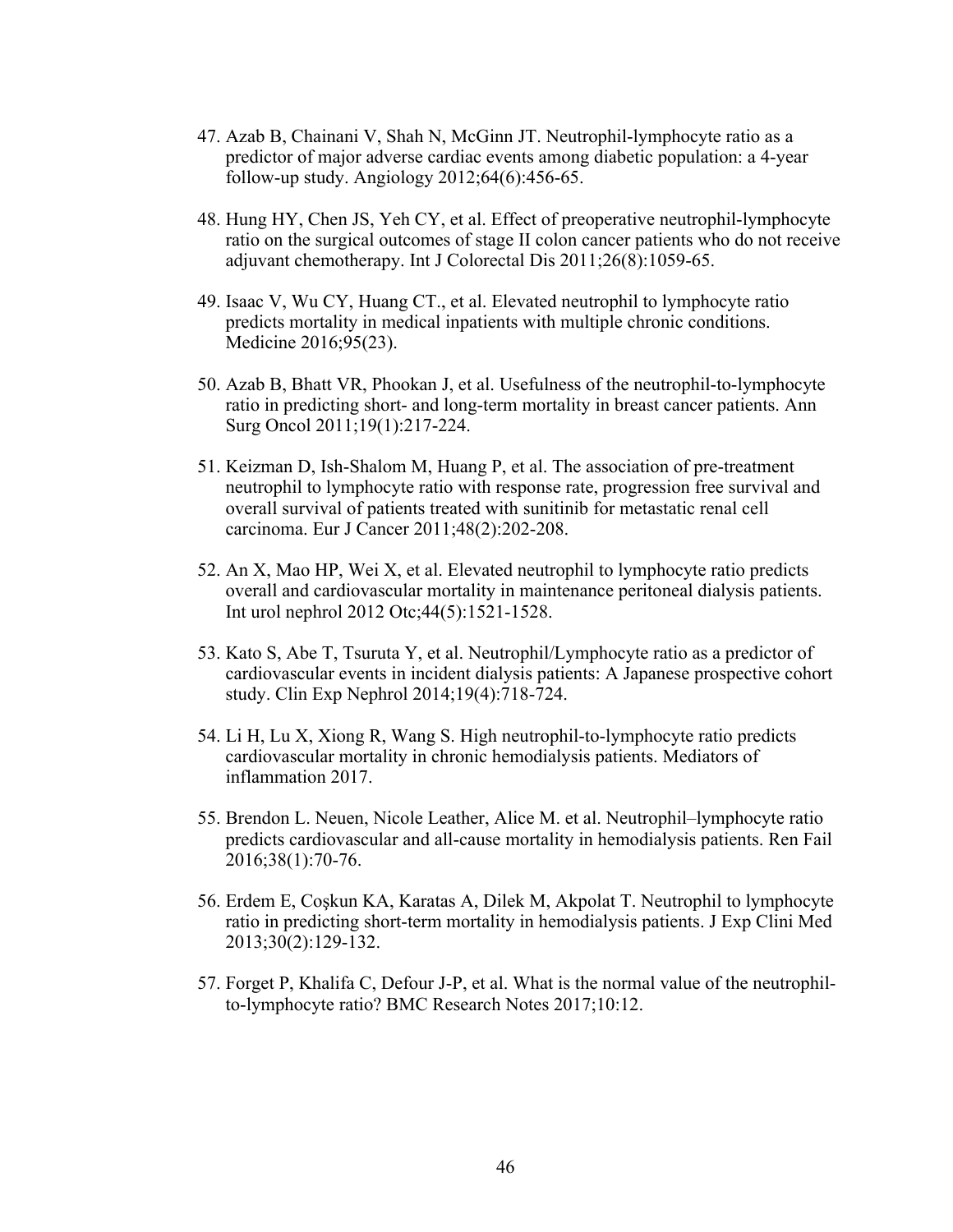- 58. Kopple JD, Berg R, Houser H, Steinman TI, Teschan P. Nutritional status of patients with different levels of chronic renal insufficiency. Kidney Int Supplement 1989 Nov;2(27).
- 59. Bergstrm J. Mechanisms of uremic suppression of appetite. J Ren Nutr 1999;9(3):129-132.
- 60. Bossola M, Tazza L, Giungi S, Luciani G. Anorexia in hemodialysis patients: an update. Kidney int 2006;70(3):417-422.
- 61. Davies SJ, Russell L, Bryan J, Phillips L, Russell GI: Comorbidity, urea kinetics, and appetite in continuous ambulatory peritoneal dialysis patients: their interrelationship and prediction of survival. Am J Kidney Dis 1995 Aug;26(2):353-361.
- 62. Araujo IC, Kamimura MA, Draibe SA, et al. Nutritional parameters and mortality in incident hemodialysis patients. J Ren Nutr 2006 Jan;16(1):27-35.
- 63. Singhal S, Goyle A, Gupta R. Quantitative food frequency questionnaire and assessment of dietary intake. Natl Med J India 1998;11(6):268-275.
- 64. Nutrition Evidence Library. A Series of Systematic Reviews on the Relationship between Dietary Patterns and Health Outcomes 2014.
- 65. Nazanin N, Block, G, Kopple J and Kalantar-Zadeh K. Dietary Assessment of Individuals with Chronic Kidney Disease. Semin Dial 2010;23(4):359-364.
- 66. Fouque D, Guebre-Egziabher F. An update on nutrition in chronic kidney disease. Int Urol Nephrol 2007;39(1):239-246.
- 67. Hebert JR, Hurley TG, Chiriboga DE, Barone J. A comparison of selected nutrient intakes derived from three diet assessment methods used in a low-fat maintenance trial. Public Health Nutr 1998 Sep;1(3):207-214.
- 68. Bingham SA, Gill C, Welch A, et al. Comparison of dietary assessment methods in nutritional epidemiology: weighed records v. 24 h recalls, food-frequency questionnaires and estimated-diet records. Br J Nutr 1994 Oct;72(4):619–643.
- 69. Kloppenburg WD, Stegeman CA, Hooyschuur M, et al. Assessing dialysis adequacy and dietary intake in the individual hemodialysis patient. Kidney Int 1999 May;55(5):196-1969.
- 70. Kalantar-Zadeh K, Kopple JD, Deepak S, Block D. Food intake characteristics of hemodialysis patients as obtained by food frequency questionnaire. J Ren Nutr 2002 Jan;12(1):17-31.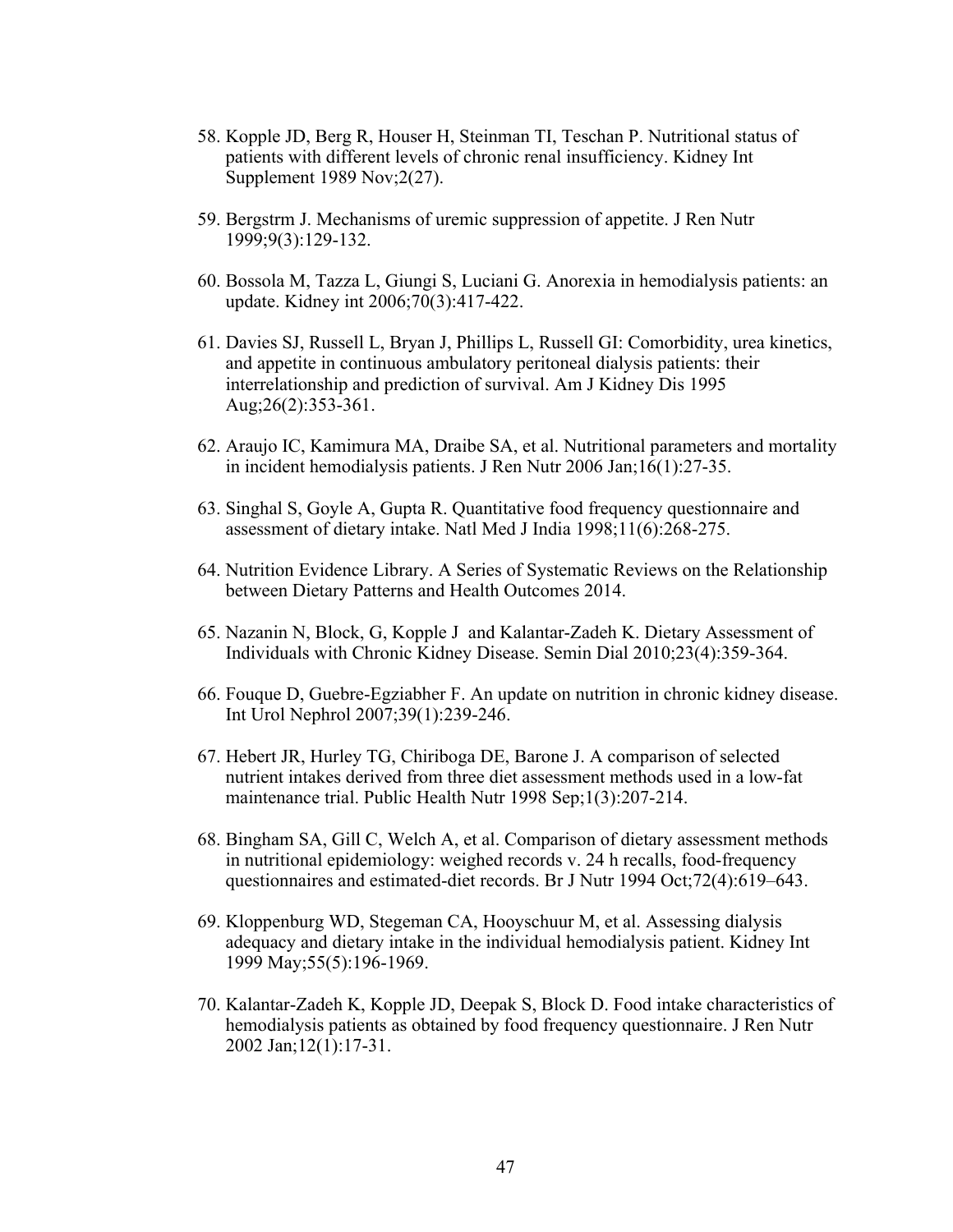- 71. Cooper C and Beaven S. Protein and energy content of diets of patients undergoing hemodialysis for treatment of chronic renal failure-a short report. J Hum Nutr Diet 1993;6:521-523.
- 72. Lorenzo V, De Bonis E, Rufino M, et al. Caloric rather than protein deficiency predominates in stable chronic hemodialysis patients. Nephrol Dial Transplant 1995 Oct;10(10):1885-1889.
- 73. Burrowes JD, Larive B, Cockram DB, et al. Effects of dietary intake, appetite, and eating habits on dialysis and non-dialysis treatment days in hemodialysis patients: cross-sectional results from the HEMO study. J Ren Nutr 2003 Jul;13(3):191-198.
- 74. Wang AY, Sanderson J, Sea MM, et al. Important factors other than dialysis adequacy associated with inadequate dietary protein and energy intakes in patients receiving maintenance peritoneal dialysis. Am J Clin Nutr 2003 Apr;77(4):834- 841.
- 75. Therrien M, Byham-Gray L, Denmark R., and Beto J. Comparison of dietary intake among women on maintenance dialysis to a Women's Health Initiative cohort: results from the NKF-CRN Second National Research Question Collaborative Study. J Ren Nutr 2014 Mar;24(2):72–80.
- 76. Antunes AA, Delatim Vannini F, De Arruda Silveira L, et al. Influence of protein intake and muscle mass on survival in chronic dialysis patients. Ren Fail 2010;32(9):1055-1059.
- 77. Cupisti A, D'Alessandro C, Valeri A, et al. Food intake and nutritional status in stable hemodialysis patients. Ren Fail 2010;32(1):47-55.
- 78. Khoueiry G, Waked A, Goldman M, et al. Dietary intake in hemodialysis patients does not reflect a heart healthy diet. J Ren Nutr 2011 Nov;21(6):438-447.
- 79. Saglimbene VM, Wong G, Ruospo M, et al. Dietary n-3 polyunsaturated fatty acid intake and all-cause and cardiovascular mortality in adults on hemodialysis: the DIET-HD multinational cohort study Clin Nutr 2019 Feb;38(1):429-437.
- 80. George SM, Ballard-Barbash, Manson JE, et al. Comparing Indices of Diet Quality With Chronic Disease Mortality Risk in Postmenopausal Women in the Women's Health Initiative Observational Study: Evidence to Inform National Dietary Guidance. Am J Epidemiol 2014;180(6):616-625.
- 81. Hu FB. Dietary pattern analysis: a new direction in nutritional epidemiology. Curr Opin Lipidol 2002;13(1):3-9.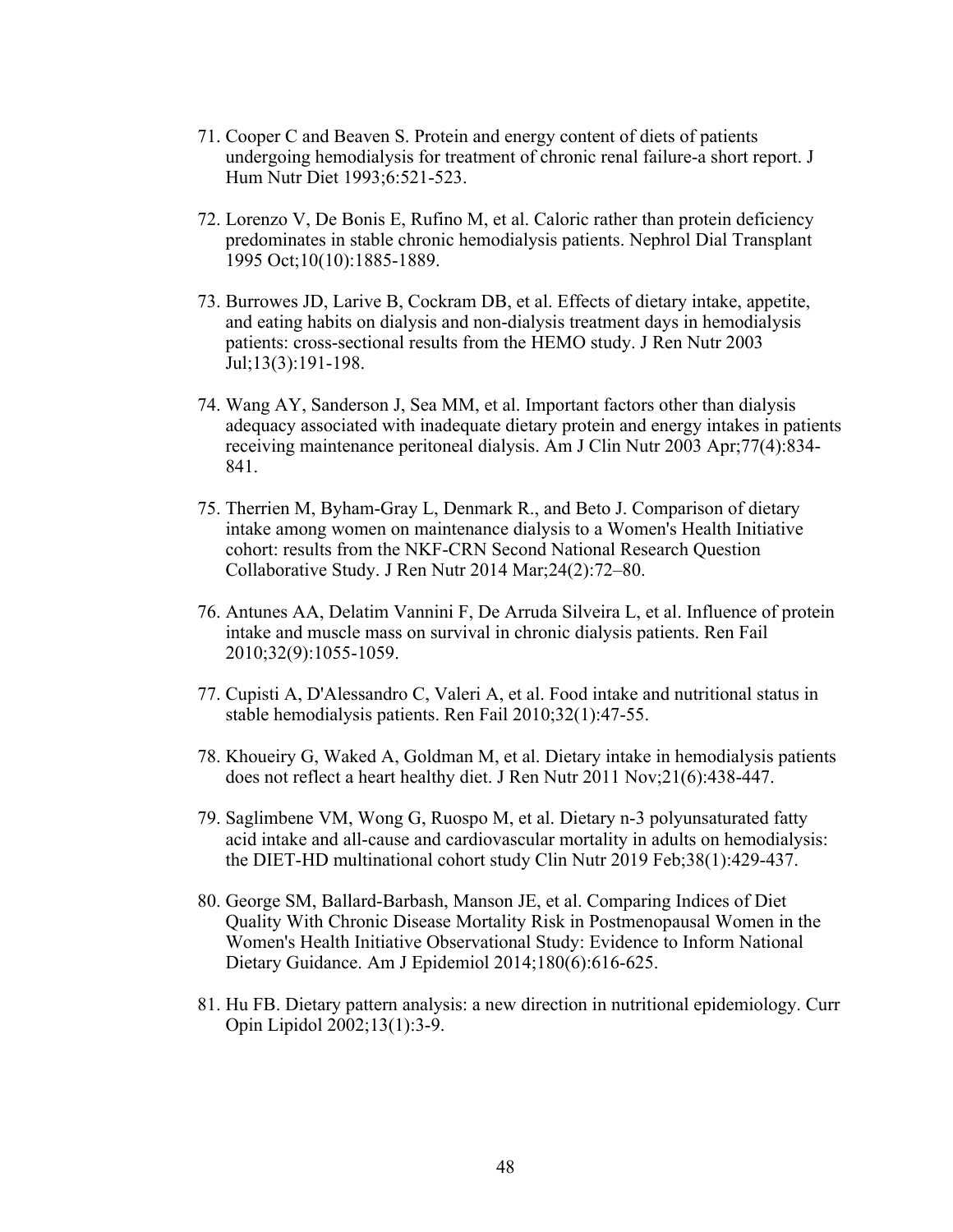- 82. Waijers PM, Feskens EJ, Ocke MC, et al A critical review of predefined diet quality scores. Br J Nutr 2007;97(2):219-231.
- 83. Kant AK. Dietary patterns and health outcomes. Inter. Act Consortium. J Am Diet Assoc 2004 Apr;104(4):615-635.
- 84. Orlich MJ, Singh PN, Sabate J, et al. Vegetarian dietary patterns and mortality in Adventist Health Study 2. JAMA Intern Med 2013 Jul;173(13):1230-1238.
- 85. Gerber M, Scali JD, Michaud A, et al. Profiles of a healthful diet and its relationship to biomarkers in a population sample from Mediterranean southern France. J Am Diet Assoc 2000 Oct;100(1):1164-1171.
- 86. Sofi F, Abbate R, Gensini GF, Casini A:Accruing evidence on benefits of adherence to the Mediterranean diet on health: An updated systematic review and meta-analysis. Am J Clin Nutr 2010 Nov;92(5):1189-1196.
- 87. Seymour JD, Calle EE, Flagg EW, et al. Diet quality index as a predictor of shortterm mortality in the American Cancer Society Cancer Prevention Study II nutrition cohort. Am J Epidemiol 2003 Jun;157(11):980-988.
- 88. Lichtenstein AH, Appel LJ, Brands M, et al. Diet and lifestyle recommendations revision 2006: a scientific statement from the American Heart Association Nutrition Committee. Circulation 2006;114(1):82-96.
- 89. Gutierrez OM, Muntner P, Rizk DV, et al. Dietary patterns and risk of death and progression to ESRD in individuals with CKD: a cohort study. Am J Kidney Dis 2014 Aug;64(2):204-213.
- 90. Kelly J, Palmer SC, Wai SN, et al. Healthy Dietary Patterns and Risk of Mortality and ESRD in CKD: A Meta-Analysis of Cohort Studies. Clin J Am Soc Nephrol 2017 Feb;12(2):272-279.
- 91. McCullough ML, Feskanich D, Stempher MJ, et al. Diet quality and major chronic disease risk in men and women: moving toward improved dietary guidance. Am J Clin Nutr 2002 Dec;76(6):1261-71.
- 92. Drewnowski A, Fiddler EC, Dauchet L, et al. Diet quality measures and cardiovascular risk factors in France: applying the Healthy Eating Index to the SU.VI.MAX study. J Am Col Nutr 2009 FEb;28(1):22-29.
- 93. Inter.Act. Consortium. Adherence to predefined dietary patterns and incident type 2 diabetes in European populations: EPIC-InterAct Study. Diabetologia 2014;57(2):321-33.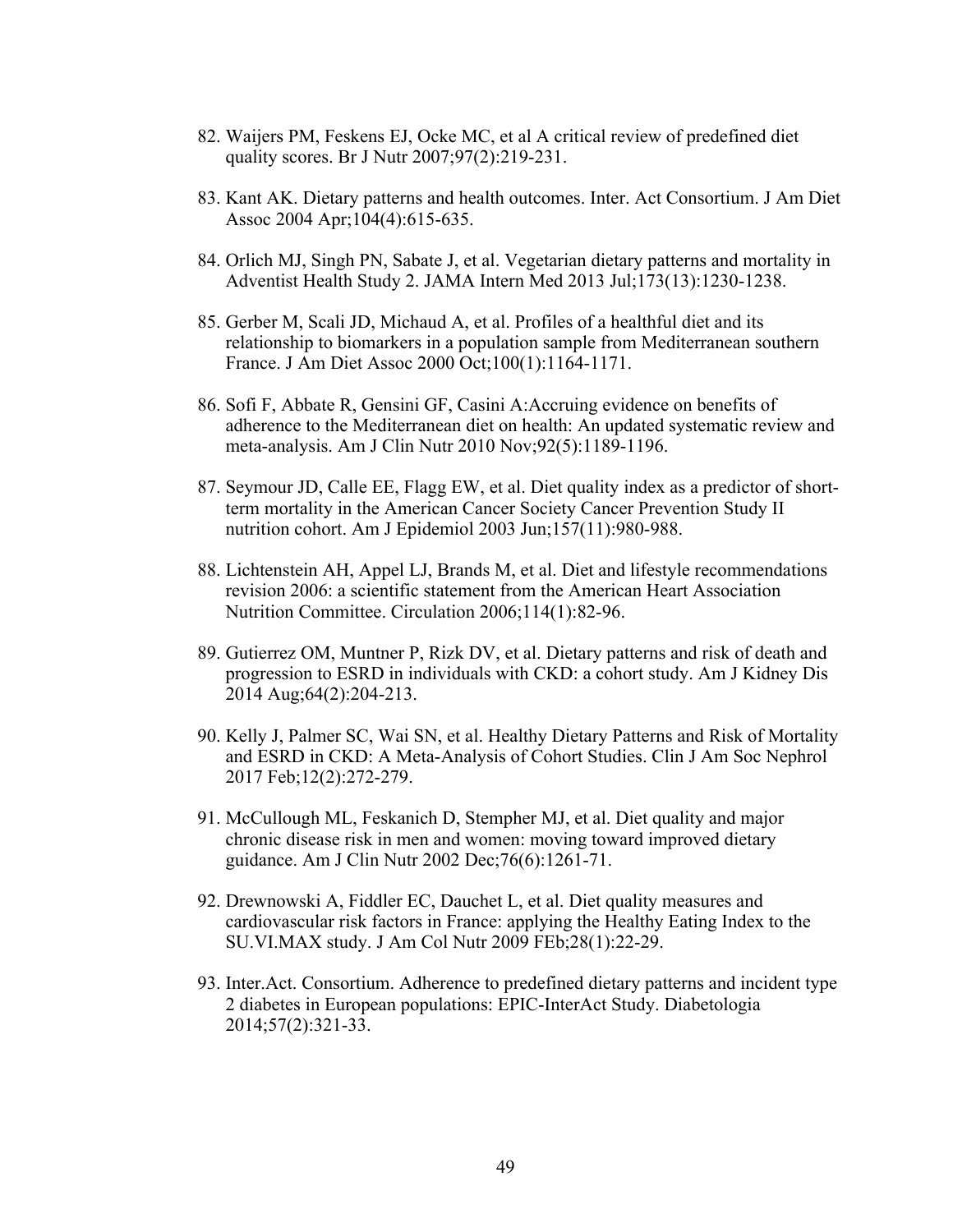- 94. Huffman FG, Zarini GG, McNamara E, Nagarajan A. The Healthy Eating Index and the Alternate Healthy Eating Index as predictors of 10-year CHD risk in Cuban Americans with and without type 2 diabetes. Public Health Nutr 2011 Nov;14(11):2006-2014.
- 95. Chiuve SE., Fung TT, Rimm EB, et al. Alternative Dietary Indices Both Strongly Predict Risk of Chronic Disease. J Nut 2012 Jun;142(6):1009-1018.
- 96. Chiu YF, Chen YC, Wu PY, et al. Association between the hemodialysis eating index and risk factors of cardiovascular disease in hemodialysis patients. J Ren Nutr 2014 May;24(3):163-171.
- 97. Tsuruya K, Fukuma S. Dietary patterns and clinical outcomes in hemodialysis patients in Japan: a cohort study. Plus One 2015 Jan 21;10(1).
- 98. Smyth A, Griffin M, Yusuf S, et al. Diet and major renal outcomes: a prospective cohort study. The NIH-AARP Diet and Health Study. J Ren Nutr 2016 Sep; 26(5) 288-298.
- 99. Hyerang Kim, A Better Diet Quality is Attributable to Adequate Energy Intake in Hemodialysis Patients Clin Nutr Res 2015 Jan;4(1):46-55.
- 100.Wai SN, Kelly JT, Johnson DW, Campbell KL. Dietary patterns and clinical outcomes in chronic kidney disease: the CKD. QLD nutrition study. J Ren Nutr 2017 May;27(3):175-182.
- 101.Fernandes S, Ramos C, Ishikawa N, et al. Diet Quality of Chronic Kidney Disease Patients and the Impact of Nutritional Counseling. J Ren Nutr 2018 Nov;28(6):403-410.
- 102.Teiber AL, Handu DJ, Cataline DR, et al. The impact of nutrition intervention on a reliable morbidity and mortality indicator: the hemodialysis-prognostic nutrition index. J Ren Nutr 2003 Jul;13(3)186–190.
- 103.Morais AA, Silva MA, Faintish J, et al. Correlation of nutritional status and food intake in hemodialysis patients. Clinics 2005 Jun; 60(3):185-192.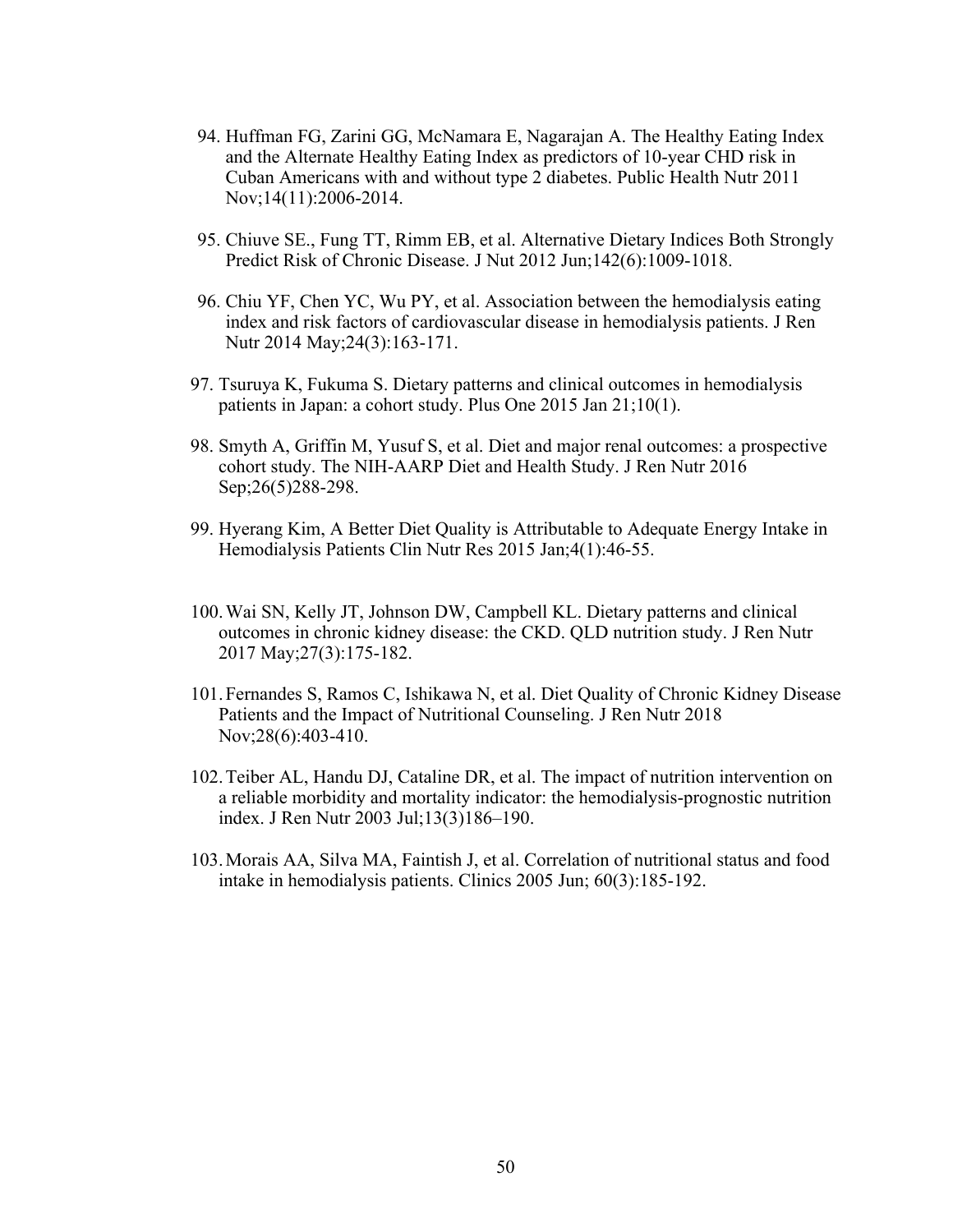# **CHAPTER III: ASSOCIATION BETWEEN NEUTROPHIL-TO-LYMPHOCYTE RATIO, NUTRITION PARAMETERS AND HEALTH OUTCOMES IN HEMODIALYSIS PATIENTS**

# **Abstract**

**Objective:** Adverse outcomes in hemodialysis patients have been attributed, in part, to the pro-inflammatory state prevalent in this population. This study examines the relationship between neutrophil-to-lymphocyte ratio (NLR) with nutrition parameters and health outcomes in hemodialysis (HD) patients.

**Design:** This is a 12-month prospective cohort study that recruited 77 participants from May to Jun 2017.

**Settings and subjects**: Patients receiving maintenance hemodialysis.

**Main outcomes**: Hospitalization, transplants and mortality.

**Results:** Of the 77 participants, 63.8% were hospitalized, 10(13%) died of cardiovascular diseases and 6(7.8%) had a kidney transplant. Hospitalized participants had lower mean BMI kg/m<sup>2</sup> at baseline compared to those not hospitalized (26.22  $\pm$  5.34 vs 29.11  $\pm$  5.4, P=0.026) and the percentage of patients with the lowest level of inflammation (NLR  $\leq$ 1.75) was greater for not hospitalized patients than for hospitalized (39.3% vs. 16.3%, P=0.025). Spearman's correlations showed an inverse correlation between NLR and albumin (rho= -0.218, P=0.028); and a direct correlation between NLR and BMI (rho=0.22, P=0.026 ). Participants were grouped by their NLR value into quartiles for outcomes analysis: quartile 1 (NLR  $\leq$ 1.75), quartile 2 (NLR 1.76-2.6), quartile 3 (NLR 2.7-3.9) and quartile 4 (NLR  $\geq$  4). In a multivariate cox regression analysis, participants in the lowest quartile (NLR  $\leq$ 1.75) were compared to the rest on hospitalization,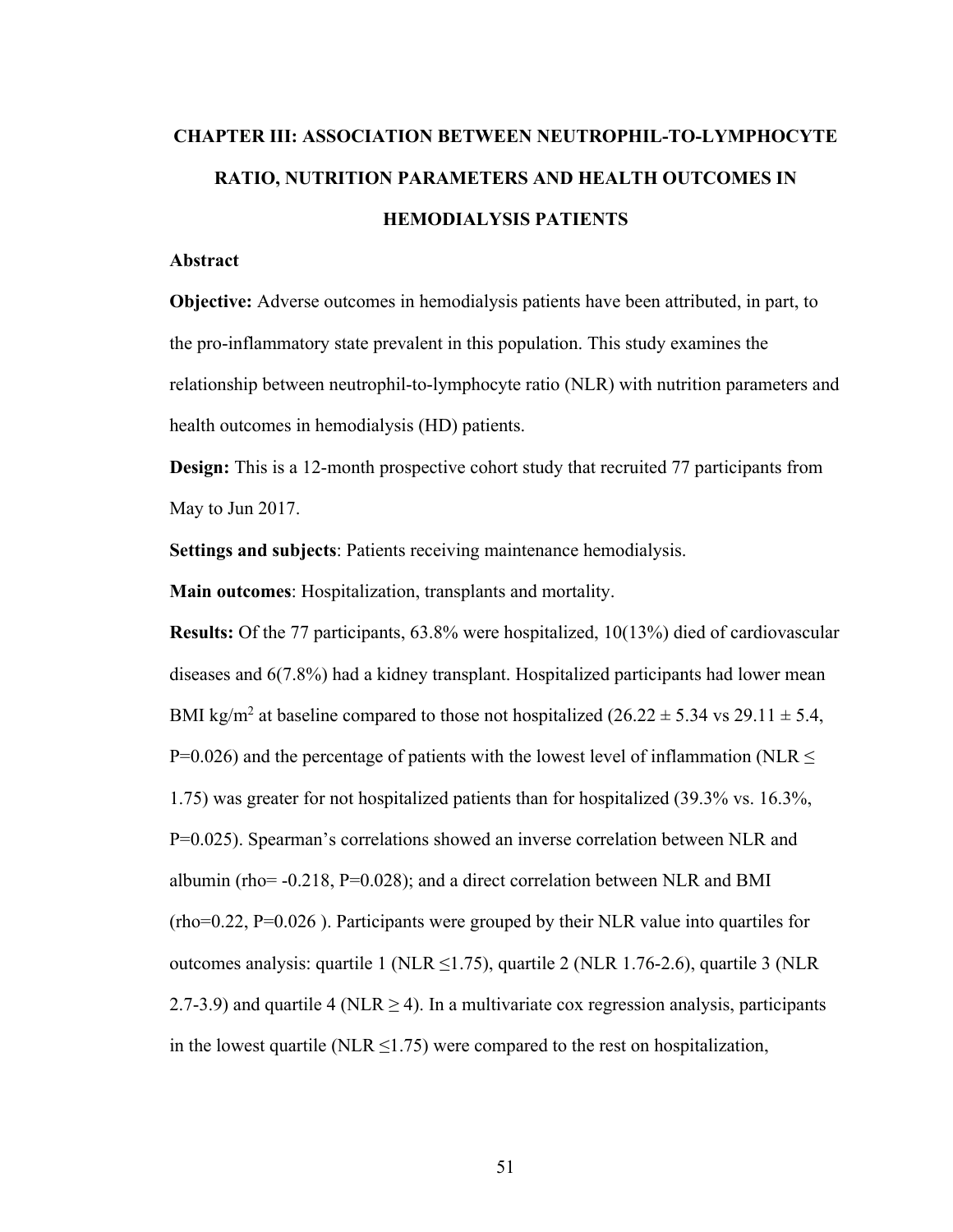mortality and transplant. Years in dialysis, BMI kg/m<sup>2</sup> and NLR  $\leq$  1.75 were significant predictors of hospitalization after adjustment  $(P=0.021, P=0.005, P=0.039;$  respectively) and we observed an association of low NLR with a hazard ratio (HR=0.44, 95% CI 0.20- 0.96, P= 0.039), BMI (HR=0.90, 95%CI 0.85-0.97, P=0.005) and years in dialysis  $(HR=0.90, 95\% \text{ CI } 0.83-0.98, P=0.021)$  for hospitalization in overall participants. In a further analysis comparing the effect of low NLR in the subgroup of diabetic participants versus non-diabetics, it was observed that BMI kg/ $m<sup>2</sup>$  was a significant predictor for hospitalization in the non-diabetic subgroup  $(P=0.04)$  but not significant in the case of diabetic(P=0.128) after adjustments. The covariates, years in dialysis and NLR  $\leq$  1.75 were significant predictors of hospitalizations in the subgroup of diabetics participants after adjustment (P=0.049, P=0.044; respectively). Thus, NLR  $\leq$  1.75 was only significant among diabetics. Survival and hospitalization curves were analyzed by comparing all participants in the lowest inflammation quartile versus the rest (NLR  $\leq$ 1.75 vs NLR >1.75). Participants with NLR  $\leq$  1.75 had 100% survival rate (log-rank test,  $P=0.059$ ) and lower hospitalization rate (log-rank test,  $P=0.025$ ). Participants with diabetes in the lowest inflammation quartile (NLR  $\leq$  1.75) had lower hospitalization rate compared with participants with diabetes in the higher inflammation quartiles (NLR>1.75) (log-rank test, P=0.039). Having a low NLR decreases 73% the risk for hospitalization in this subgroup of diabetics HD participants (HR =0.27 95% CI 0.07- $0.96, P=0.044$ ).

**Conclusion:** NLR at baseline was associated with nutritional markers (albumin, BMI) and was a predictor of hospitalizations only for diabetic patients. Low NLR at baseline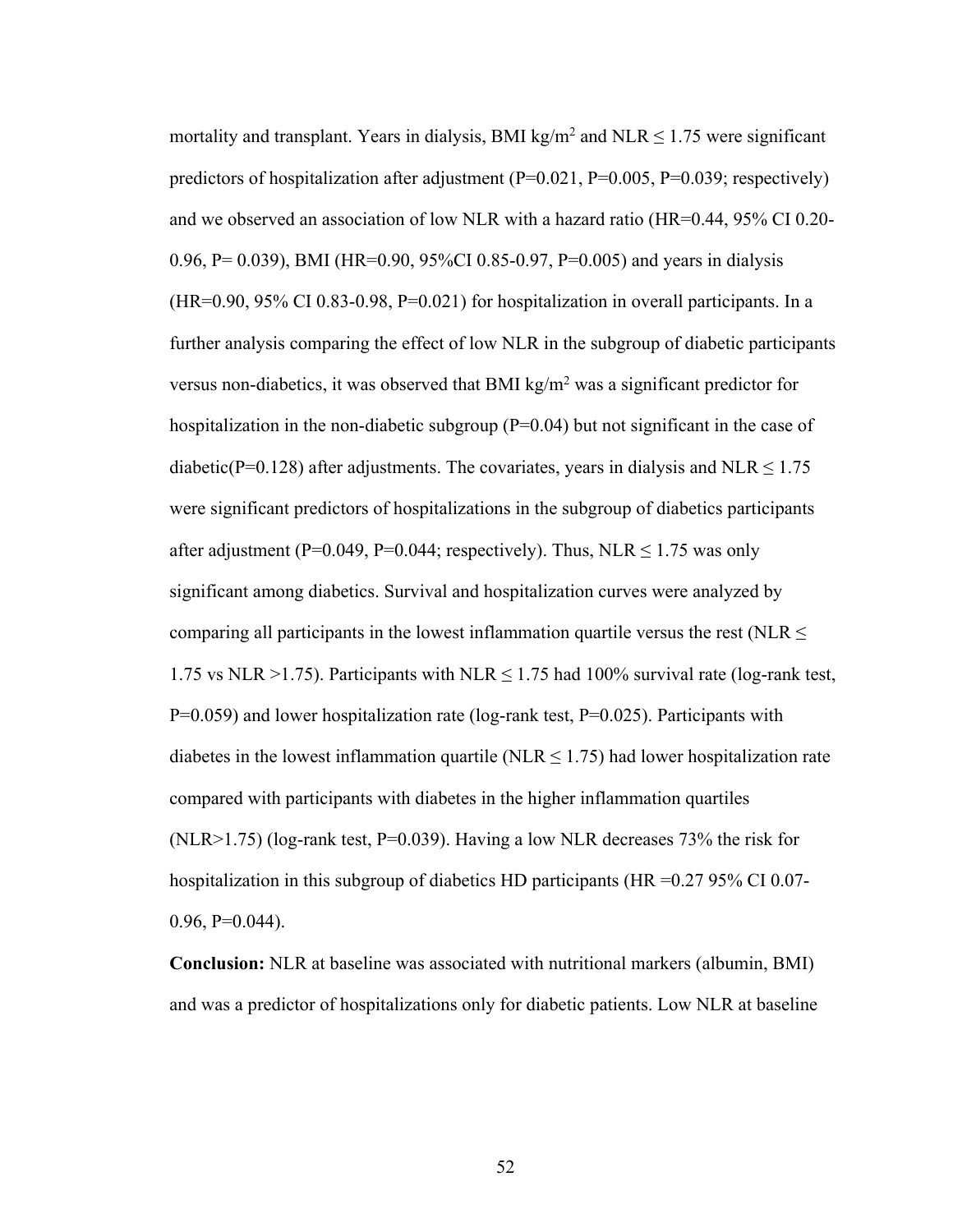was a predictor of lower risk of hospitalizations during 12 months in HD patients with diabetes.

# **Introduction**

Patients with end-stage renal disease (ESRD) receiving dialysis exhibit a high hospitalization rate – approximately two admissions yearly per patient – and a 20-25% mortality rate with a 5-year survival rate of  $35\%$ .<sup>1, 2</sup> In this population, cardiovascular and infectious diseases account for approximately 50% and 20% of deaths, respectively.1 These outcomes have been attributed, in part, to the prevalent pro-inflammatory state that afflicts patients living with dialysis, including uremic burden, abnormal levels of circulating pro-inflammatory cytokines, oxidative-carbonyl stress, protein-energy wasting, increased incidence of infections, and anemia.<sup>3,4</sup> Inflammation has been implicated in the initiation and progression of atherosclerosis and in cardiovascular mortality through leukocyte adhesion and infiltration of the vascular endothelium.<sup>5,6</sup> In hemodialysis patients, T-lymphocytes and the antigen-presenting cell (APC) functions are frequently impaired producing immune disturbances that may lead to inflammation and metabolic imbalances that lead to malnutrition.<sup>7</sup> The vicious cycle closed by infections and subsequent malnutrition supported by inflammatory cytokines, may lead to more frequent hospitalizations and ultimately to death. The important role of the impaired immune system in these events is the mechanistic link to its relationship with the Neutrophil-to-lymphocyte ratio (NLR).

Neutrophil-to-lymphocyte ratio (NLR) has emerged as a subrogate marker for systemic inflammation in Chronic Kidney Disease (CKD) and ESRD.<sup>8,9</sup> It is obtained by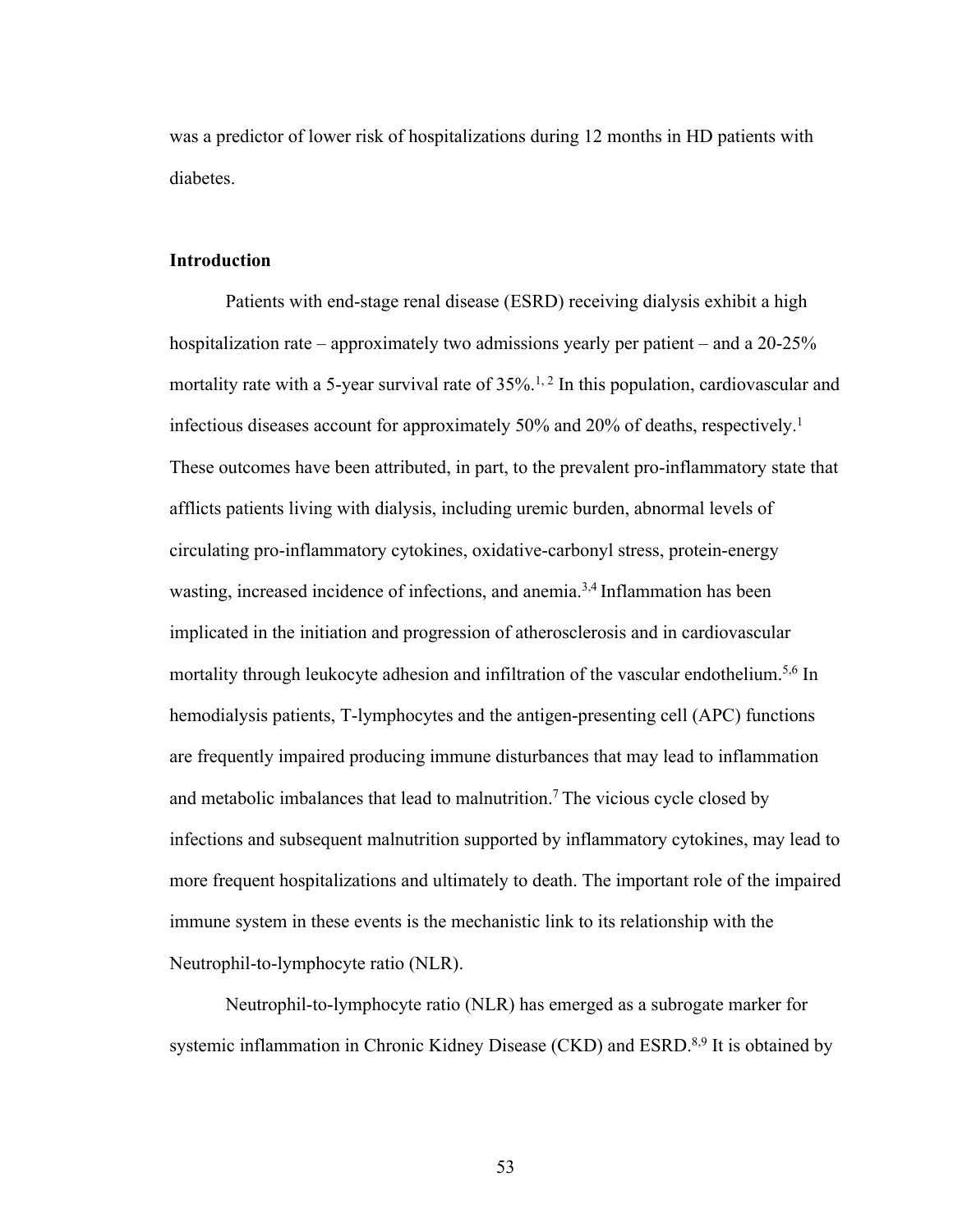dividing neutrophil count by lymphocyte count, which makes it a cost effective, simple parameter that allows to easily assess the inflammatory status of a subject.<sup>8</sup> NLR has demonstrated potential diagnostic capacity in settings where C-reactive protein is not measured routinely.10 NLR has been useful in the stratification of mortality in major cardiac events,  $^{11}$  as a strong prognostic factor in several types of cancers,  $^{12}$  and in the prediction of worsening renal function in patients with diabetes.13 While the use of NLR as a predictor of cardiovascular and all-cause mortality in patients receiving dialysis has gained recognition, there remain many barriers to its robust application.14 The correlation between NLR value and a higher adverse risk has not been thoroughly defined; it remains unknown which cutoff value will discriminate normal from abnormal results and for which population NLR will be a better predictor of adverse outcomes. The aim of this study was to examine the relationship between neutrophil-to-lymphocyte ratio and nutrition parameters with health outcomes in hemodialysis patients.

#### **Methods**

#### **Design**

A 12-month prospective cohort study was conducted at one hemodialysis clinic located in South Florida. The study protocol was approved by the Florida International University Institution Review Board (FIU-IRB) and informed consent was obtained from each patient. The sample consisted of all adult male and female patients recruited from May to Jun 2017, who agreed to participate in the study and met the inclusion criteria, which were to be 19 years of age or older, undergo hemodialysis three times per week for at least three months and being medically stable without acute infection. Participants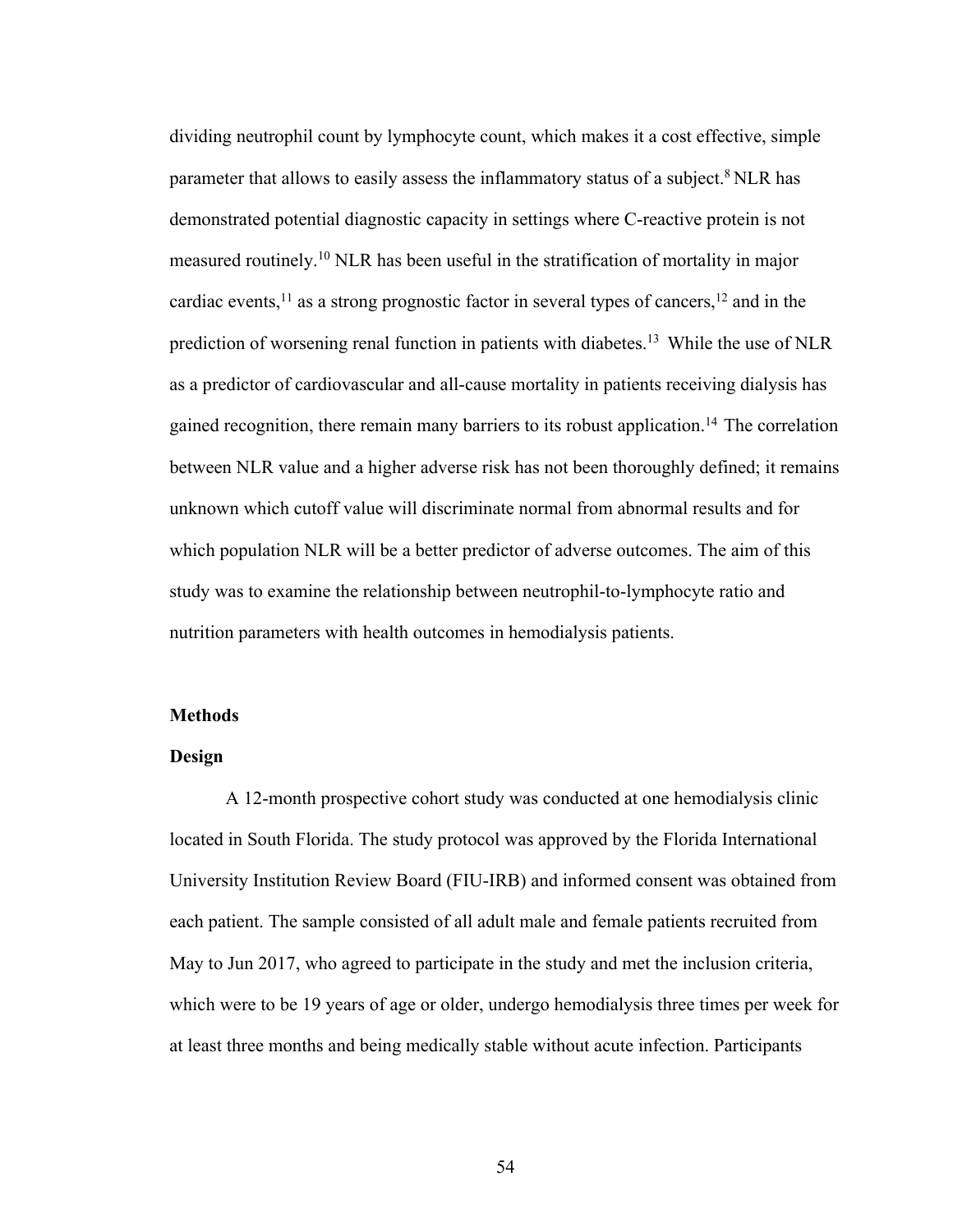were excluded if they were receiving nutrition support (intradialytic parenteral nutrition) or enteral nutrition, had dementia interfering with completing the nutritional questionnaire, or refuse to participate or perform study activities.

## **Demographic and Clinical data**

Clinical and demographic data were collected from clinical charts and through interviews with the patients. The demographic data collected from clinical charts included age, gender, ethnicity, hemodialysis start date, BMI  $kg/m<sup>2</sup>$ , and diabetes mellitus diagnosis.

The biochemical data included serum albumin, net protein catabolic rate (nPCR), neutrophils and lymphocytes percent, total iron binding capacity (TIBC), and dialysis adequacy (Kt/V). All these values were collected at multiple time points for 12 months.

#### **Endpoints: Hospitalization, transplants and mortality**

Hospitalization was defined as any hospital stay lasting one night or longer. The occurrence of hospitalization was verified over 12 months as well as kidney transplant and death (all- cause mortality).

# **Statistical analysis**

We report absolute and relative frequencies, mean, standard deviation, median, and interquartile range assuming data normality. For the inferential statistics, normal data distribution was first determined using the Kolmogorov-Smirnov test and the equality of variances was confirmed using Levene's test. One-way ANOVA, Student's t tests, chi-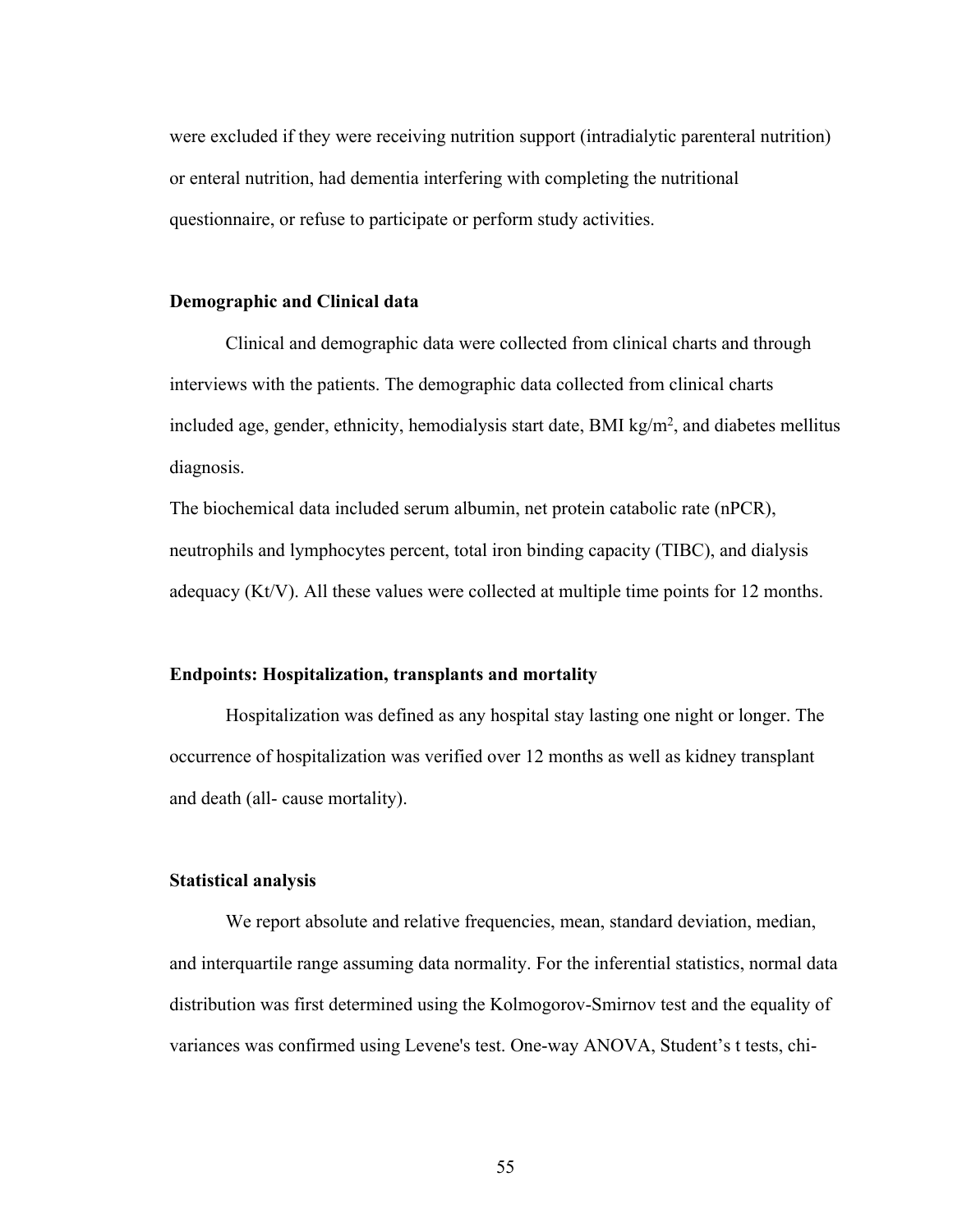square tests, or Mann-Whitney tests were used to compare variables between groups, as appropriate. Only baseline values were included in the correlation analysis of albumin, nPCR, NLR, TIBC and Kt/V and in the statistical models for endpoint analysis. Spearman correlations were used for bivariate analysis. Significant outcome's predictors were identified and further analyzed in univariate and multivariate models, and then a forward stepwise cox regression identified the most parsimonious model. The probability used for the stepwise regression was set at 0.05 for entry of variables and 0.10 for removal. Survival and hospitalization (time to first hospitalization) curves were estimated by Kaplan-Meier analysis and compared using the log-rank test. The hazard ratios were obtained from cox regression analysis. The level of statistical significance was  $P<0.05$ . All statistical tests were performed with SPSS version 20 software (IBM Corp., Armonk, NY, USA).

# **Results**

#### **Demographic analysis**

Seventy-seven hemodialysis participants were enrolled in this study, with a mean age of  $63.2 \pm 15.7$  years; 28.8% were female, 18.2% were Hispanics, 39% were African Americans, 31.2% were Whites and 11.7% were West Indian. Their average time receiving dialysis was  $6.2 \pm 4.2$  years, and 58.4% of the patients had diabetes. In terms of dialysis parameters, the hemodialysis doses and duration were similar for all patients.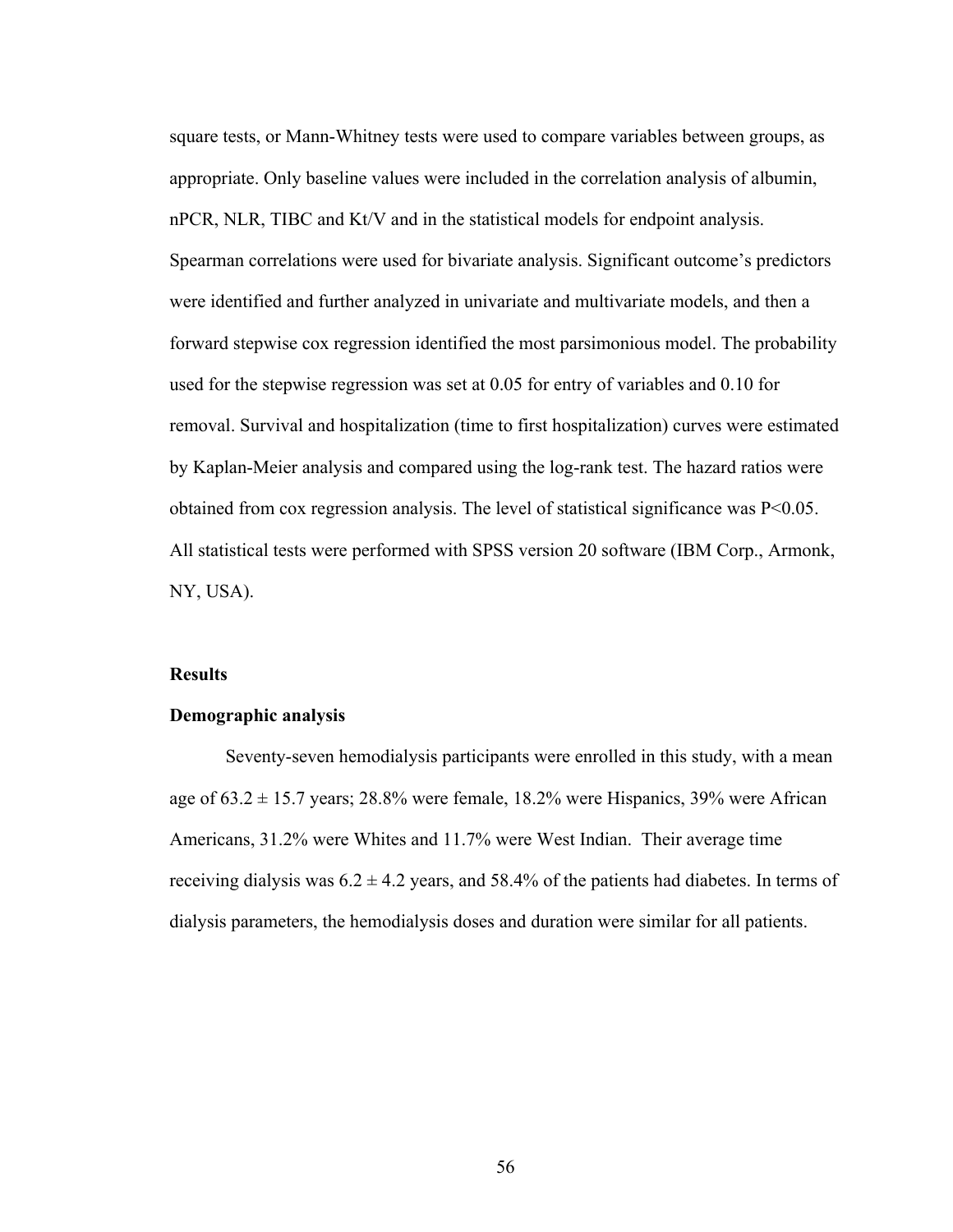#### **Endpoints analysis: Hospitalization, mortality and transplants**

During the planned 12-month monitoring period, 6 participants (7.8%) were terminated due to kidney transplant, one participant (1.2%) was transferred to another dialysis center, and 10 (13%) died of cardiovascular diseases (CVD).

The percent of participants who were hospitalized during the study was 63.8% with a mean  $\pm$  SD of 1.1  $\pm$  0.73 hospitalizations per patient per year (PPY); 38% of the participants were admitted only once, 10% were admitted twice, and 14.2% were admitted three times or more. The causes of hospitalizations varied from infections (48.5%), and other causes (51.5%) such as gastrointestinal issues, access-related issues, fluid overload and planned surgeries among others. The length of the hospitalization was not recorded for any case. The mean values of the biochemical variables, including albumin, nPCR, NLR, TIBC and Kt/V, were compared at baseline, 6 months, 12 months and year average, and no statistically significant differences were detected. (All Ps> 0.05, data not shown)

Spearman correlations were determined among total number of hospitalizations registered in 12 months and baseline values of BMI kg/m<sup>2</sup>, albumin, nPCR, NLR, TIBC. There was an inverse significant correlation between the total number of hospitalizations and BMI kg/m<sup>2</sup> (BMI: rho=-0.37, P<0.001). Correlations between total numbers of hospitalizations with albumin, nPCR, NLR, and TIBC, did not achieve statistical significance (albumin: rho =-0.04, P=0.36; nPCR: rho =-0.13, P=0.14; NLR: rho=0.16, P=0.07; TIBC: rho=0.18, P=0.06). We found a significant inverse correlation between NLR and albumin (rho =-0.22,  $P=0.028$ ); and a significant direct correlation between NLR and BMI kg/m<sup>2</sup> (rho=0.22, P=0.028).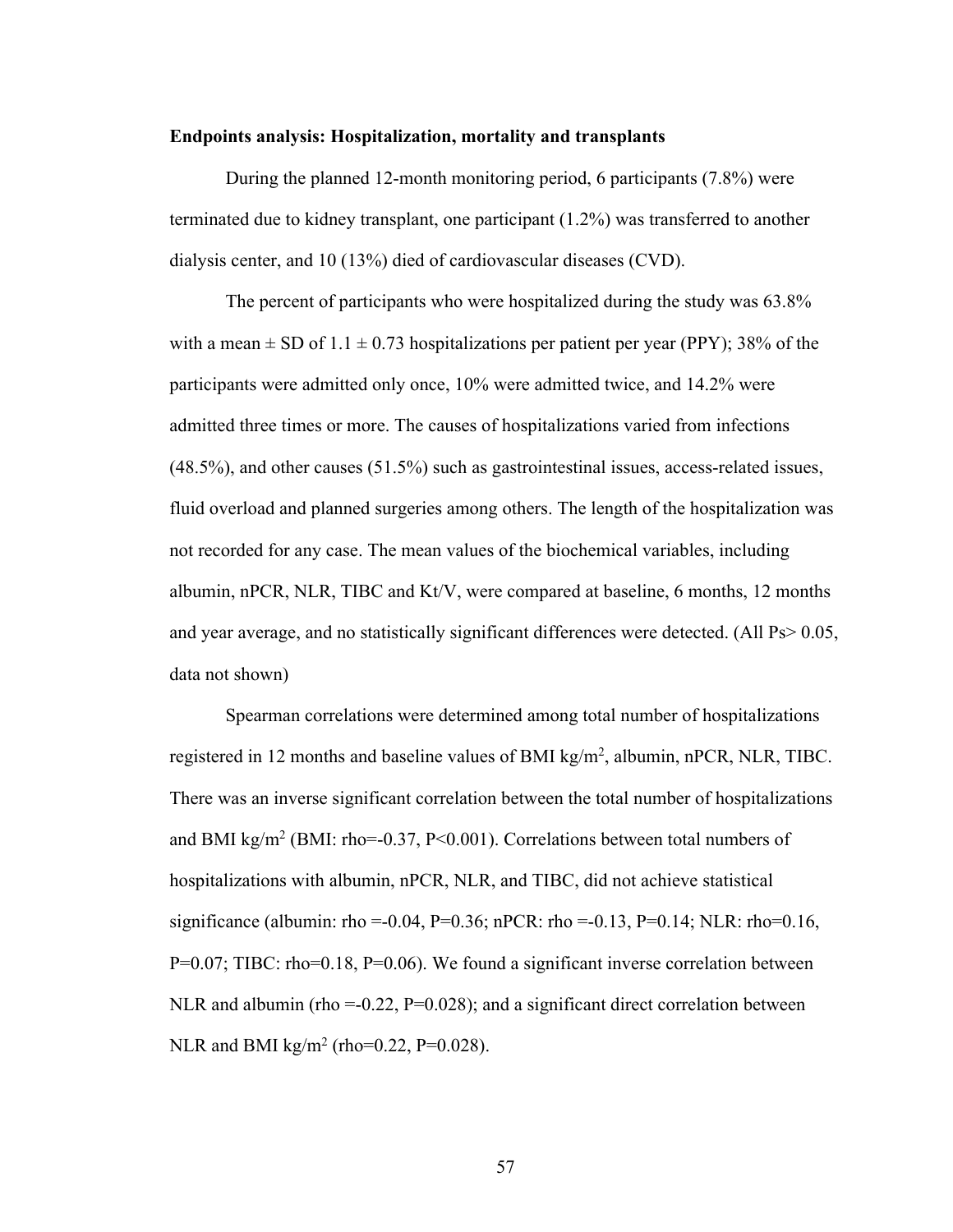Participants were grouped by their NLR value into quartiles for the analysis of NLR as a marker of inflammation and endpoints (Table 1): quartile 1 (NLR  $\leq$ 1.75), quartile 2 (NLR 1.76-2.6), quartile 3 (NLR 2.7-3.9) and quartile 4 (NLR  $\geq$ 4). Baseline cohort characteristics, including demographic and baseline biochemical variables, are summarized in Table 1. Those examined variables that showed significance level with a  $P \le 0.2$  (one-way ANOVA and chi-square test) and pre-determined variables, were further analyzed in multivariate and a stepwise cox regression model (Table 3).

Table 2 shows a comparison between hospitalized and not hospitalized patients. The BMI kg/m<sup>2</sup> (*mean* $\pm$ SD) for not hospitalized patients was significantly higher than for hospitalized (29.1 $\pm$  5.4, 26.2 $\pm$  5.3; P=0.026). The percent of participants with the lowest level of inflammation (NLR  $\leq$  1.75) was greater for participants who were not hospitalized than for those hospitalized (39.3% vs. 16.3%, P=0.025). No statistically significant difference was detected between participants who had at least one hospitalization and participants who did not have any hospitalization during the period of the study by age, gender, years in dialysis, diabetes, ethnicity, albumin, nPCR, TIBC and Kt/V, (all Ps $>0.05$ ).

Table 3 shows a multivariate cox regression analysis that was constructed to test the contribution of each pre-determined variable to the dependent variable (all causehospitalization) in the entire cohort. Significant predictors were subsequently added to the multivariate model and forward stepwise Cox regression, which identified the most parsimonious model. The probability used for the stepwise regression was set at 0.05 for entry of variables and 0.10 for removal. Years in dialysis, BMI kg/m<sup>2</sup> and NLR  $\leq 1.75$ were significant predictors of hospitalization after adjustment. We observed an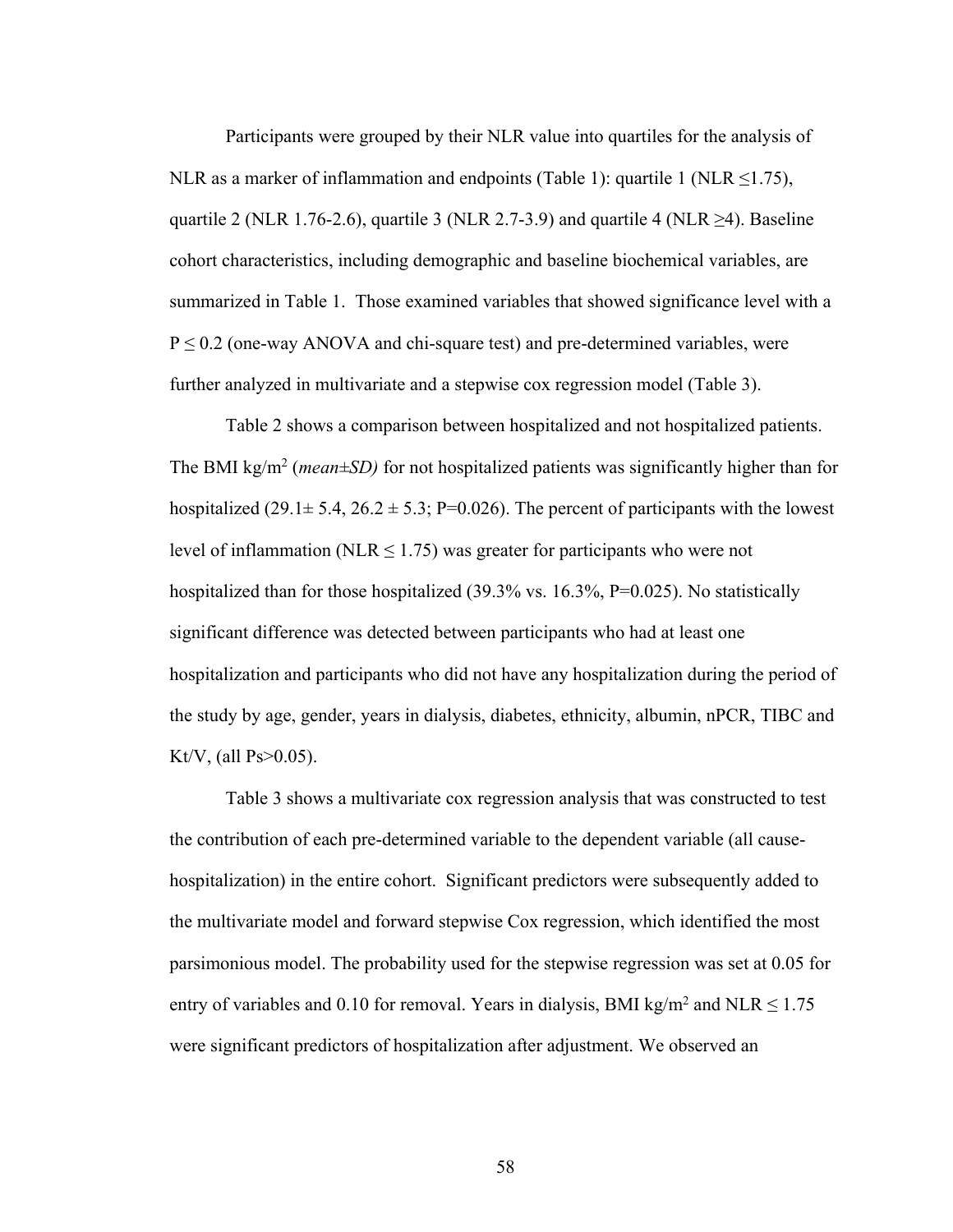association of lower NLR (HR=0.44, 95% CI 0.20-0.96, P= 0.039), higher BMI (HR=0.90, 95%CI 0.85-0.97, P=0.005) and more years in dialysis (HR=0.90, 95% CI  $0.83-0.98$ , P= $0.021$ ) with hospitalization (Table 3).

Table 4 shows a multivariate cox regression analysis that was constructed to evaluate the contribution of each pre-determined variable to the dependent variable (all cause-hospitalization) in the subgroup diabetics versus non-diabetic participants. Following the same analysis, significant predictors were subsequently added to the multivariate model and forward stepwise cox regression identified the most parsimonious model. The probability used for the stepwise regression was set at 0.05 for entry of variables and 0.10 for removal. In this analysis, BMI kg/m<sup>2</sup> was a significant predictor for hospitalization in non-diabetic subgroup  $(P=0.040)$  but not significant in the case of diabetics (P=0.128) after adjustments. The covariates, years in dialysis and NLR  $\leq$  1.75 were significant predictors of hospitalizations in the subgroup of diabetics participants after adjustment (P=0.049, P=0.044; respectively). Thus, when the effect of low NLR was compared diabetics to non-diabetics,  $NLR \leq 1.75$  was only significant among diabetics. Having a low NLR decreases 73% the risk for hospitalization in this subgroup of participants (HR =0.27 95% CI 0.07-0.96, P=0.044) (Table 4).

In addition, to analyze the effect of the lowest level of inflammation on the endpoints of the study; survival and hospitalization curves were analyzed by comparing participants in the lowest quartile of inflammation versus the rest (NLR  $\leq$  1.75 vs NLR  $>1.75$ ). Figure 1(A) the Kaplan-Meier curve for mortality. Participants with NLR  $\leq 1.75$ had a marginal significant 100% survival rate (log-rank test,  $P=0.059$ ). Figure 1(B) shows the hospitalization curve comparing all participants in the lowest quartile of inflammation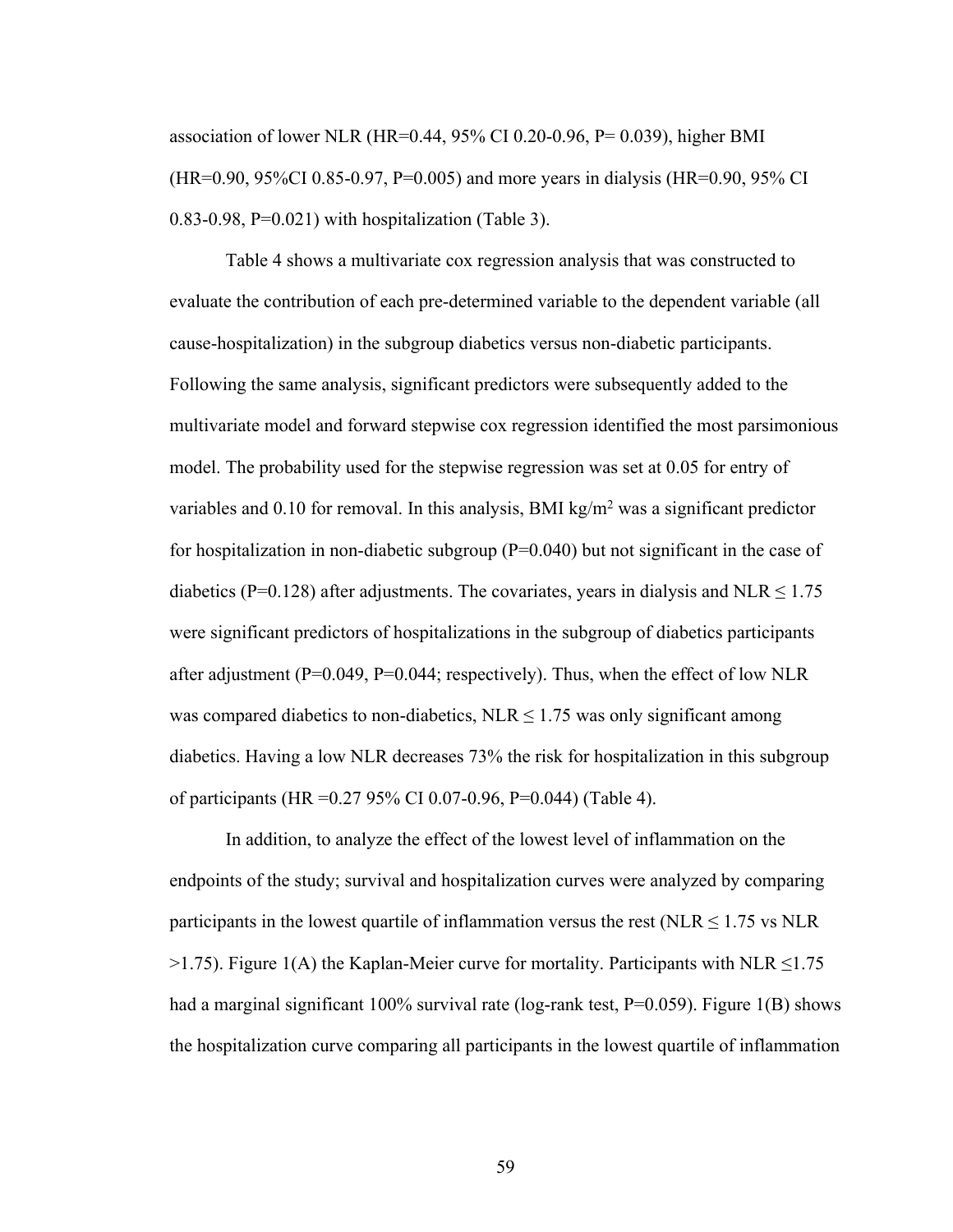versus the rest. Participants in the lowest quartile had a lower hospitalization rate (logrank test, P=0.025). When the subgroup of diabetics was analyzed; participants with diabetes and in the lowest quartile of inflammation (NLR  $\leq$  1.75) had lower hospitalization rate compared with participants with diabetes in the higher quartile of inflammation (NLR >1.75) (log- rank test,  $P = 0.039$ ) (Figure1(C)). In total, there were 10 deaths in this cohort in 12 months: seven of them from quartile 2 and two from quartile 3 and one from quartile 4. Survival was 100% in the lowest quartile of inflammation (quartile, NLR  $\leq$  1.75). Further analysis may be needed with a larger sample and/or over longer period to clarify the role of inflammation on these particular health outcomes. Kaplan-Meier hospitalization curves still supported the findings that level of inflammation is predictive of hospitalization but not of mortality, [Figure 1 (A) (B) (C)]. Participants with NLR  $\leq$  1.75 had lower hospitalization rate compared with participants with greater NLR levels (log-rank test,  $P=0.025$ ) and this protective effect was more significant for diabetic participants (log- rank test,  $P = 0.039$ ).

#### **Discussion**

Several adverse clinical outcomes have been associated with systemic inflammation markers in CKD and ESRD, including cardiovascular events, kidney disease progression, anemia, protein energy wasting, and all-cause mortality.<sup>7,10,13</sup> In this study, we evaluated the predictive value of NLR for health outcomes: hospitalization, transplant, and mortality in patients receiving hemodialysis. The results indicated that NLR was a significant predictor of hospitalization in diabetic patients. Our results support previously reported findings that show the usefulness of this novel marker in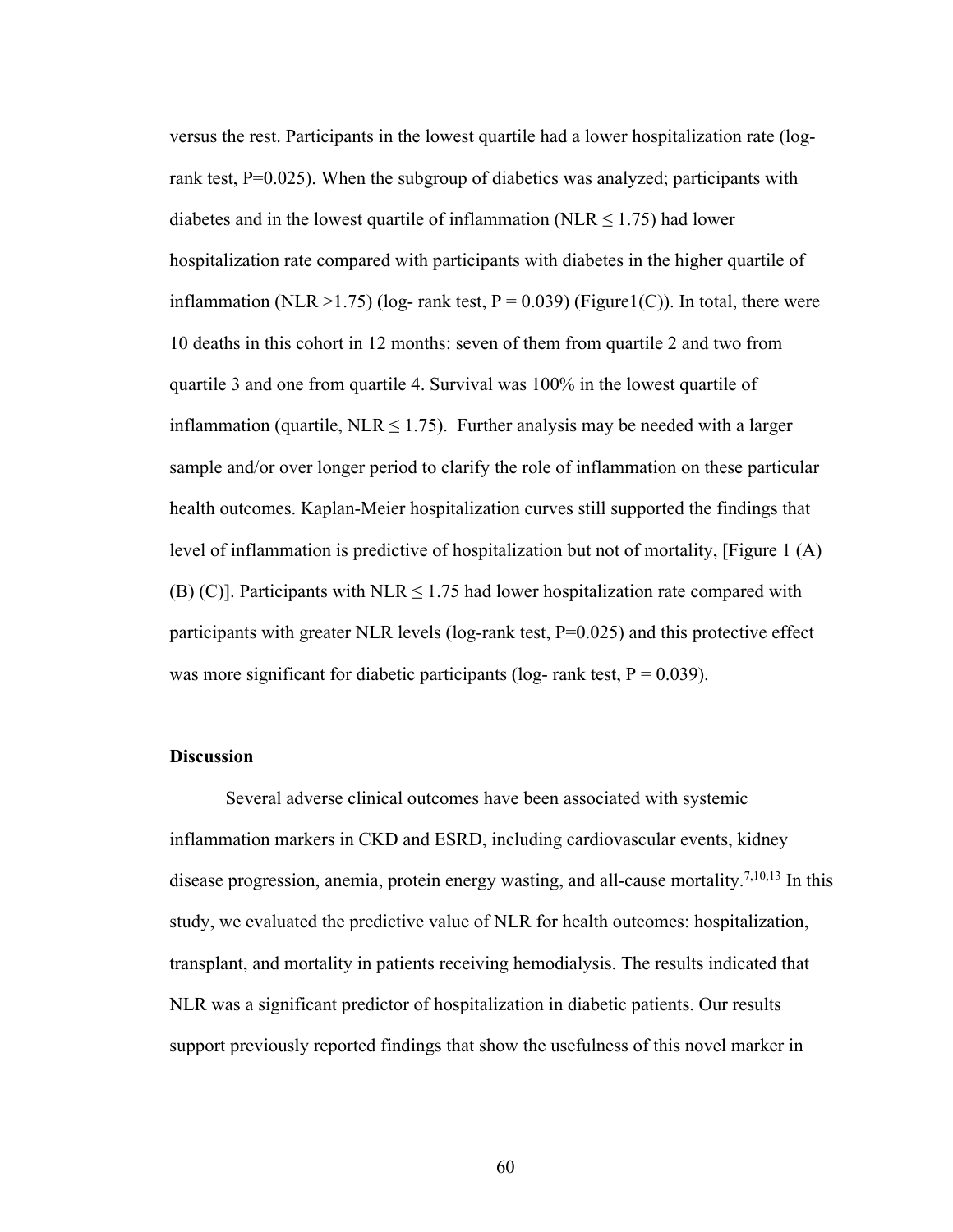outcomes prediction. NLR has been shown to be a strong and independent predictor of cardiovascular disease severity and mortality in the general population<sup>10</sup> In 2012, AnX. et al.15 reported the predictive value of NLR for cardiovascular mortality in patients receiving peritoneal dialysis, and more recently, in 2017, Han Li et al.<sup>16</sup> found that NLR was an independent predictor of cardiovascular risk and mortality in patients receiving maintenance hemodialysis. In 2013, Erdem et al.<sup>17</sup> also reported the usefulness of NLR in predicting short-term mortality among Turkish patients receiving hemodialysis in a hospital setting. However, in our study, the effect of NLR on mortality did not reach significance.

The hospitalization of hemodialysis patients in the United States varies from 51.0 to  $67.0\%$ <sup>1</sup>. In our cohort (N=77), the percent of participants who were hospitalized was 63.8% and mean hospitalization patient-per-year (PPY) was  $1.1 \pm SD$  0.73, which is below the adjusted rate of hospitalizations for hemodialysis patients reported in 2014, which was  $1.7$  PPY.<sup>1</sup> When we compared the hospitalization rate of participants in the lowest level of inflammation versus the rest, we found that a low NLR had a significant protective effect among patients with diabetes. Interestingly, a similar significant effect was not observed in participants without diabetes. In agreement with our findings, Azab et al., in two long-term follow-up studies, analyzed the usefulness of NLR specifically for patients with diabetes and reported a correlation between high NLR and worsening of kidney function.<sup>13,18</sup> Furthermore, they found that NLR was a predictor of major adverse cardiac events among patients with diabetes with stage five kidney disease.<sup>18</sup>

While our analyses did not reveal a significant correlation between inflammation and mortality, there seems to be a possible effect to be further investigated, as there were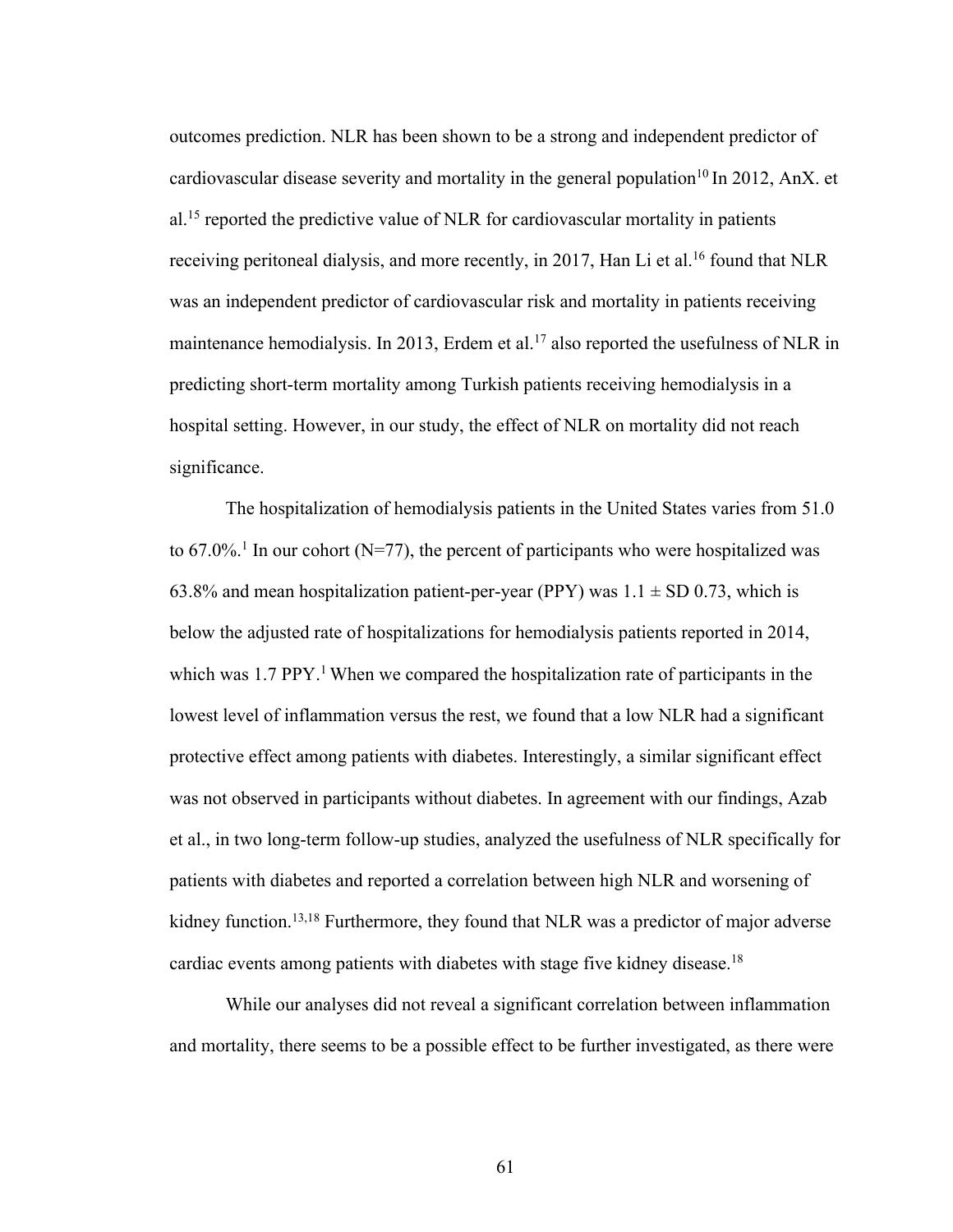no deaths in the lowest NLR quartile, and the ten deaths registered during the study occurred in the higher NLR quartiles. The reason behind this finding needs to be studied in the future with a larger sample size.

Our study also showed an unusual relationship between BMI  $\text{kg/m}^2$  and number of hospitalizations; as BMI kg/m<sup>2</sup> increased, the number of hospitalizations decreased  $(rho=-0.37 \text{ P}<0.001)$ . This trend has the opposite direction to that observed in the general population, where the higher the BMI, the greater the risk of morbidity and mortality.19 This epidemiological paradox, in which high BMI  $kg/m<sup>2</sup>$  is associated with improved survival, is found in patients with CKD and undergoing hemodialysis and it has been previously reported.20, 21

In our cohort, participants with higher BMI kg/m<sup>2</sup> had  $10\%$  lower risk of hospitalization (HR=0.90, 95% 0.85-0.97, P=0.005), and participants with greater number of years in dialysis had less risk for hospitalization (HR=0.90, 95% CI 0.83-0.98, P=0.021). This might suggest that, in hemodialysis patients with increased BMI, increased body fat, and more years in dialysis is related to less adverse events that ultimately require hospitalizations. The known 5-year survival rate is 35% for ESRD patients;<sup>1</sup> therefore, long-term survivors seem to be more stable and resilient to hospitalization in our cohort. Not hospitalized patients had a mean of  $7.1 \pm SD 4.8$  year in dialysis versus  $5.6 \pm SD$  3.7 for participants who were hospitalized, at least once, in 12 months. This difference became significant after adjustment  $(P=0.021)$  for all participants (Table 3) and for diabetics  $(P=0.049)$  (Table 4).

NLR had an inverse correlation with albumin (rho =  $-0.218$ , P = 0.028); and a direct, significant correlation with BMI kg/m<sup>2</sup> (rho = 0.222, P=0.026). The inverse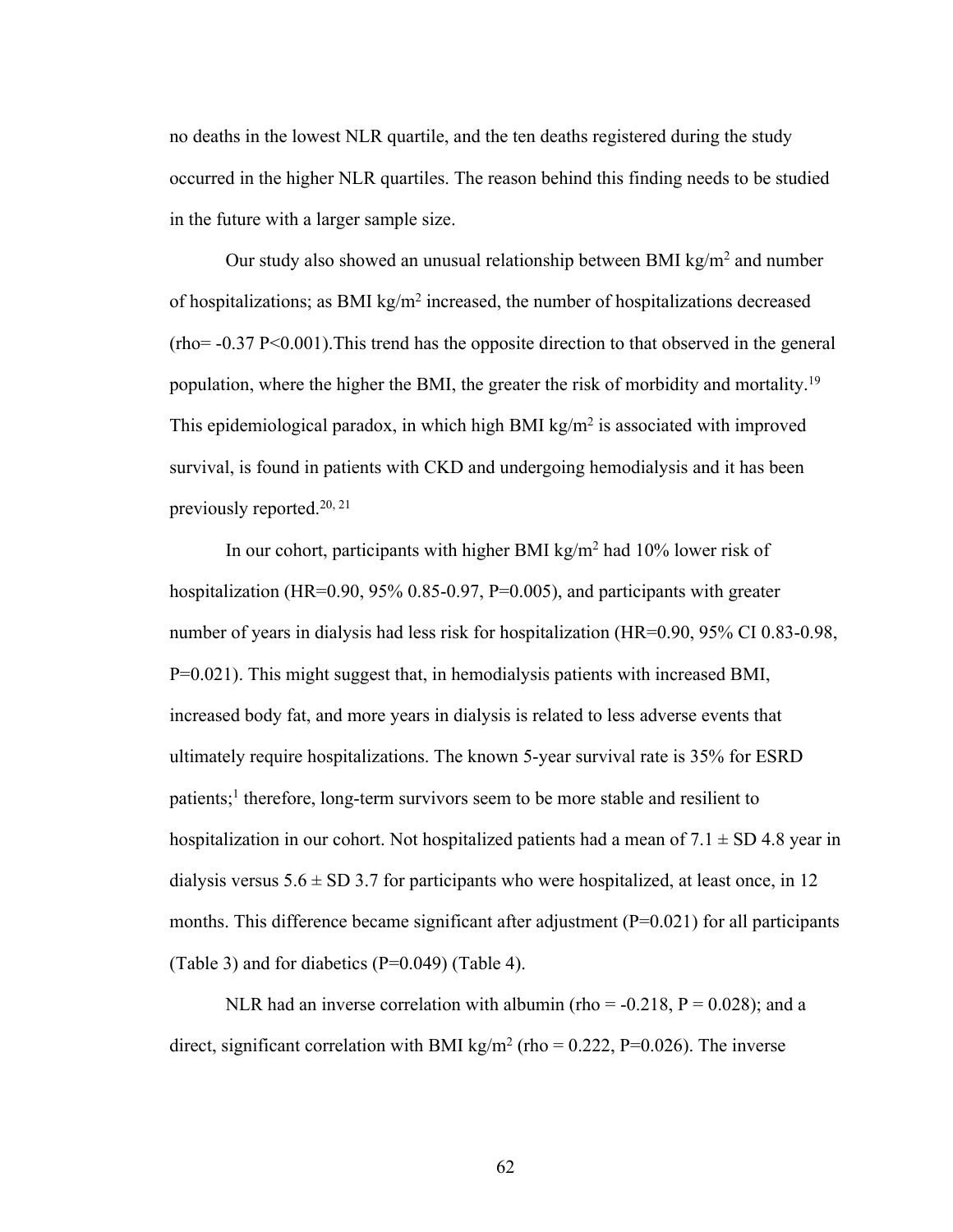correlations between several makers of inflammation and albumin are well established.<sup>22,</sup> <sup>23</sup> It has been known that albumin levels decrease with inflammation due to diminished synthesis, augmented catabolism, and translocation of albumin to extravascular pools.<sup>23</sup> Likewise, the direct correlation between BMI and markers of inflammation have been reported recently in hemodialysis patients.<sup>24</sup> This 12-month cohort study suggested that NLR values were significantly associated with parameters of nutritional status and inflammation (albumin and BMI) and hospitalizations. Lower quartile of inflammation (NLR  $\leq$ 1.75) predicted hospitalization and had a stronger protective effect in hemodialysis patients with diabetes than in those hemodialysis patients without diabetes.

Inflammation characterized by increased levels of pro-inflammatory cytokines has been recognized as having the potential for numerous complications in chronic dialysis, including mortality.<sup>25, 26</sup> The etiology of this observation remains unknown, and a thorough understanding of the mechanisms behind this relationship between inflammation and adverse outcomes needs to be more clearly explained, as this topic is a continuous subject of current investigations and controversies.<sup>27, 28</sup> In conclusion, the knowledge that this study adds to close the gap in the renal literature, is that NLR is an adequate novel marker of inflammation strongly associated with nutritional markers (albumin, BMI) and is a predictor of hospitalizations. The mechanism through which high or low inflammation influences the mortality and hospitalization rate of hemodialysis patients, however, needs further elucidation.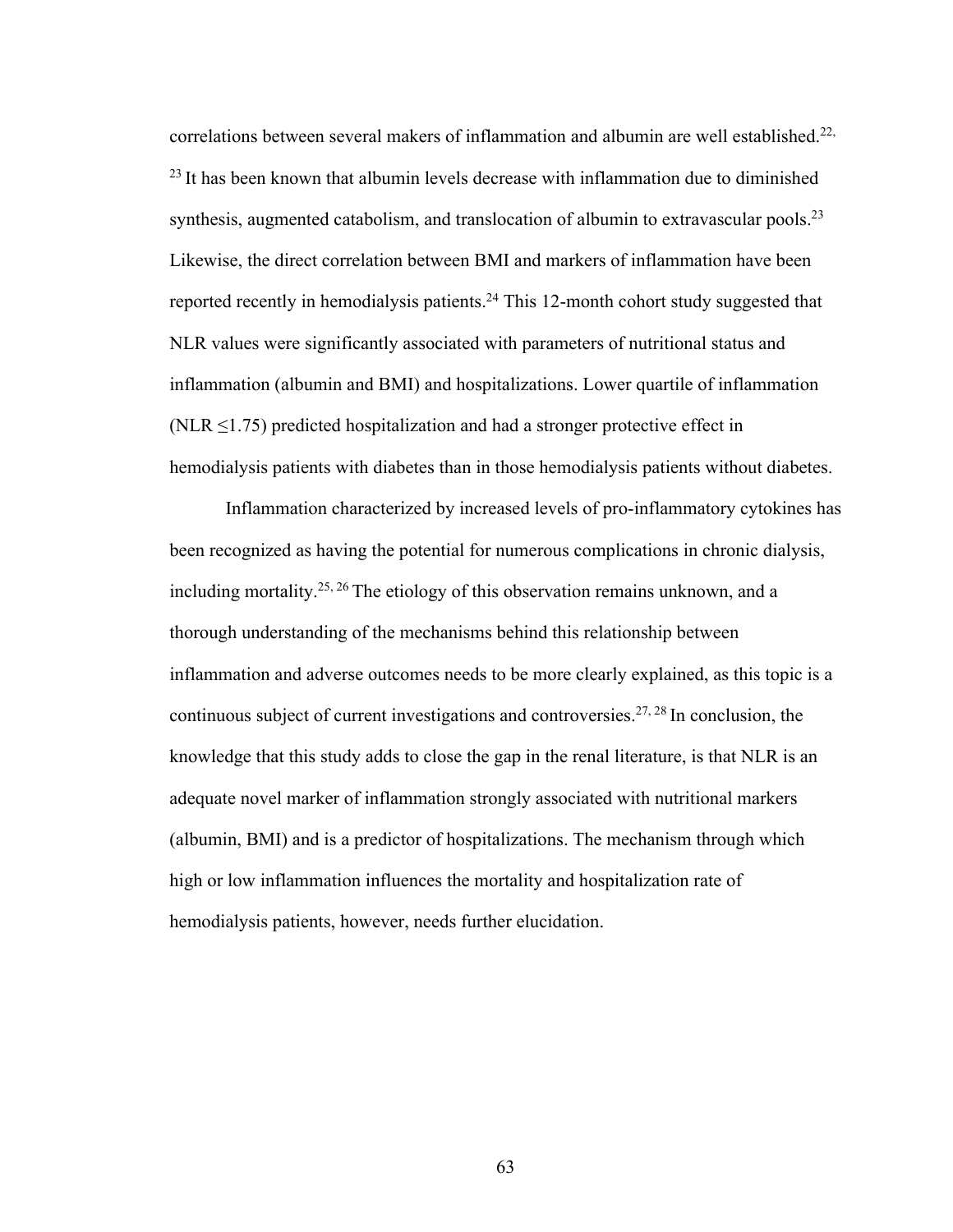## **Limitations**

The generalization of our findings to other hemodialysis populations are limited by a small sample size of participants from only one clinic facility. Despite multiple measures of NLR through 12 months, a longitudinal analysis of this marker needs to be performed and only baseline values were examined as predictors. This study did not compare the predictive strength of NLR with other potential inflammation markers, such as C-reactive protein and interleukin-6, only with albumin. Further studies are needed to answer which NLR cutoff values are clinically meaningful and for which population NLR will be a better predictor of adverse outcomes.

#### **Conclusion**

Our study supports the use of neutrophil-to-lymphocyte ratio, an inexpensive and convenient inflammation marker, as a predictor of adverse outcomes in hemodialysis patients. This study provides significant information regarding risk factors for hospitalization and confirms the protective value that a low neutrophil-to lymphocyte ratio might have on the risk of hospitalizations in hemodialysis patients with diabetes, identifying patients in need of intervention.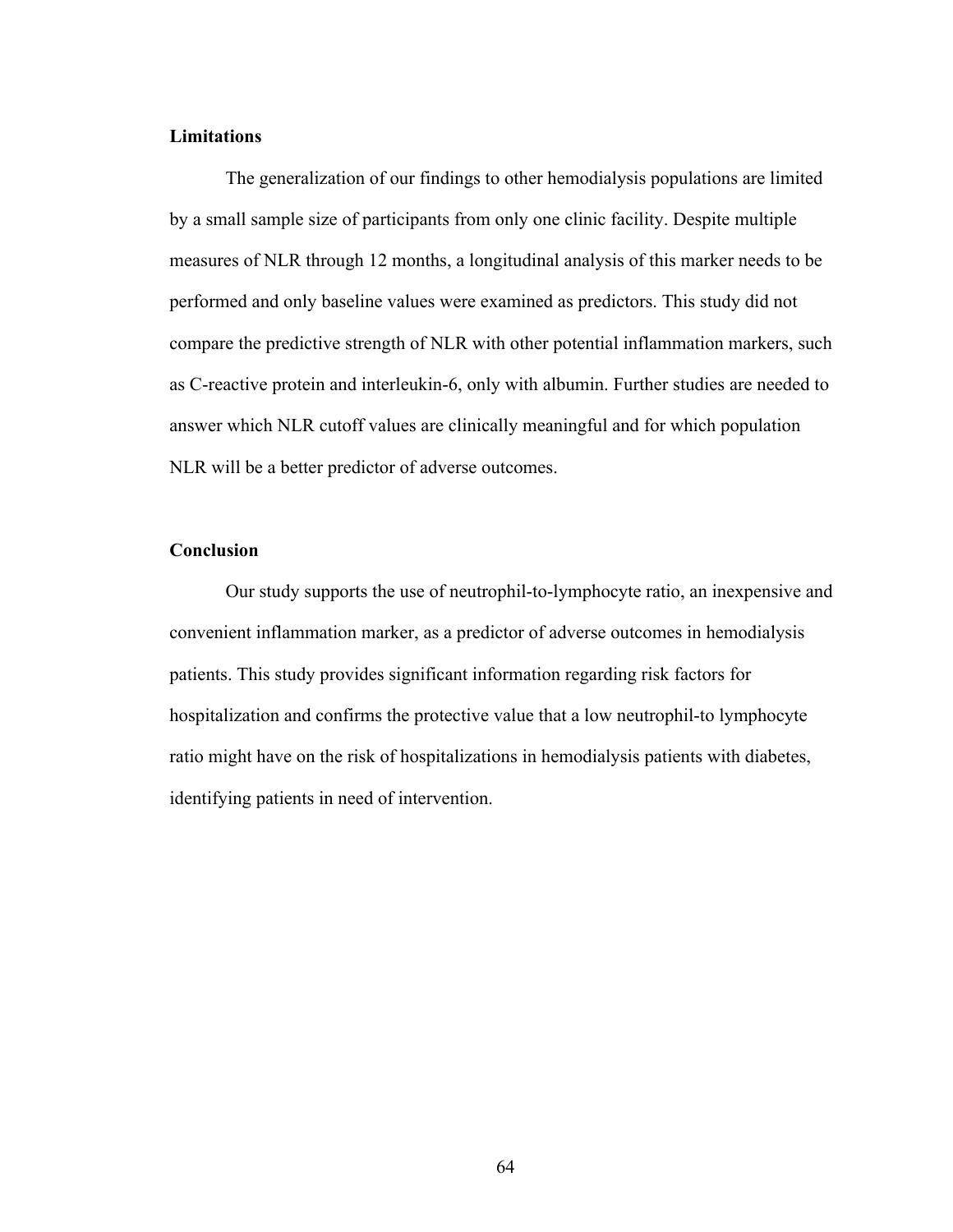| Variable          | overall         | quartile 1    | quartile 2     | quartile 3      | quartile 4      | $P-$                |
|-------------------|-----------------|---------------|----------------|-----------------|-----------------|---------------------|
|                   |                 |               |                |                 |                 | values <sup>b</sup> |
|                   |                 | <b>NLR</b>    | <b>NLR</b>     | <b>NLR</b>      | <b>NLR</b>      |                     |
|                   |                 | (≤1.75)       | $(1.76-2.6)$   | $(2.7-3.9)$     | $( \geq 4.0)$   |                     |
|                   |                 |               |                |                 |                 |                     |
|                   | $N = 77$        | $N=19$        | $N=21$         | $N=18$          | $N=19$          |                     |
| <b>Baseline</b>   | $Mean \pm SD$   | $Mean \pm SD$ | $Mean \pm SD$  | $Mean \pm SD$   | $Mean \pm SD$   |                     |
|                   |                 |               |                |                 |                 |                     |
| Age               | $62.3 \pm 12.7$ | $62.4 \pm 12$ | $61.3 \pm 16$  | $64.8 \pm 13.9$ | $64.8 \pm 20.3$ | $0.861*$            |
| Female            | 28.6%           | 36.8%         | 14.3%          | 22.2%           | 42.1%           | $0.174**$           |
| Years in          | $6.2 + 4.2$     | $6.4 \pm 4.8$ | $6.8 \pm 3.9$  | $6.5 \pm 5.0$   | $5.1 \pm 2.9$   | $0.598*$            |
| dialysis          |                 |               |                |                 |                 |                     |
| <b>BMI</b>        | $27.2 \pm 5.5$  | $26.8 \pm 5.$ | $25.6 \pm 4.7$ | $28.8 \pm 5.9$  | $28.1 \pm 5.2$  | $0.290*$            |
| Diabetes          | 58.4%           | 42.1%         | 47.6%          | 66.7%           | 78.9%           | $0.068**$           |
| Ethnicity:        |                 |               |                |                 |                 |                     |
| Hispanic          | 18.2%           | 10.5%         | 19.0%          | 22.2%           | 21.1%           | $0.024**$           |
| <b>Black</b>      | 39.0%           | 52.6%         | 52.4%          | 33.3%           | 15.8%           |                     |
| White             | 31.2%           | 15.8%         | 14.3%          | 44.4%           | 52.6%           |                     |
| West              | 11.7%           | 21.1%         | 14.3%          | $0.0\%$         | 10.5%           |                     |
| Indian            |                 |               |                |                 |                 |                     |
| Albumin           | $3.8 \pm 0.3$   | $3.8 \pm 0.3$ | $3.9 \pm 0.2$  | $3.7 \pm 0.3$   | $3.7 \pm 0.3$   | $0.098*$            |
| Kt/V <sup>1</sup> | $1.4 \pm 0.2$   | $1.5 \pm 0.2$ | $1.5 \pm 0.2$  | $1.4 \pm 0.2$   | $1.5 \pm 0.2$   | $0.396*$            |
| $T\text{IBC}^2$   | $214 \pm 30$    | $214 \pm 31$  | $210 + 27$     | $217 \pm 31$    | 218±32          | $0.845*$            |
| nPCR <sup>3</sup> | $0.9 \pm 0.2$   | $0.9 \pm 0.3$ | $0.9 \pm 0.2$  | $0.9 \pm 0.3$   | $1.1 \pm 0.34$  | $0.147*$            |
| NLR <sup>4</sup>  | $2.9 \pm 1.8$   | $1.1 \pm 0.4$ | $2.2 \pm 0.2$  | $3.2 \pm 0.3$   | $5.4 \pm 1.7$   | $0.000*$            |
| $#$ Hosp. per     | $1.1 \pm 0.73$  | $0.9 \pm 1.6$ | $1.4 \pm 1.1$  | $2.0 \pm 0.4$   | $1.4 \pm 1.1$   | $0.628*$            |
| patient           |                 |               |                |                 |                 |                     |
| Hospitalized      | 63.8%           | 42.1%         | 90.5%          | 38.9%           | 78.9%           | $0.043**$           |
| Transplanted      | 7.8%            | 10.5%         | 4.8%           | 11.1%           | 5.3%            | $0.820**$           |
| Mortality         | 13%             | $0\%$         | 33.3%          | 11.1%           | 5.3%            | $0.001**$           |

Table 1: Baseline characteristics of the overall participants and comparing participants grouped into NLR quartiles<sup>a</sup>

\*one-way ANOVA test \*\*likelihood ratio chi-square test

aquartiles: quartile 1 (NLR ≤ 1.75), quartile 2 (NLR 1.76-2.6), quartile 3 (NLR 2.7-3.9) and quartile 4 (NLR ≥4.0) *bstatistically significant, P<0.05*

1Kt/V=dialysis clearance, 2TIBC=total iron binding capacity, 3nPCR=net protein catabolic rate, 4NLR=neutrophil-tolymphocite ratio, #= number of hospitalizations per patient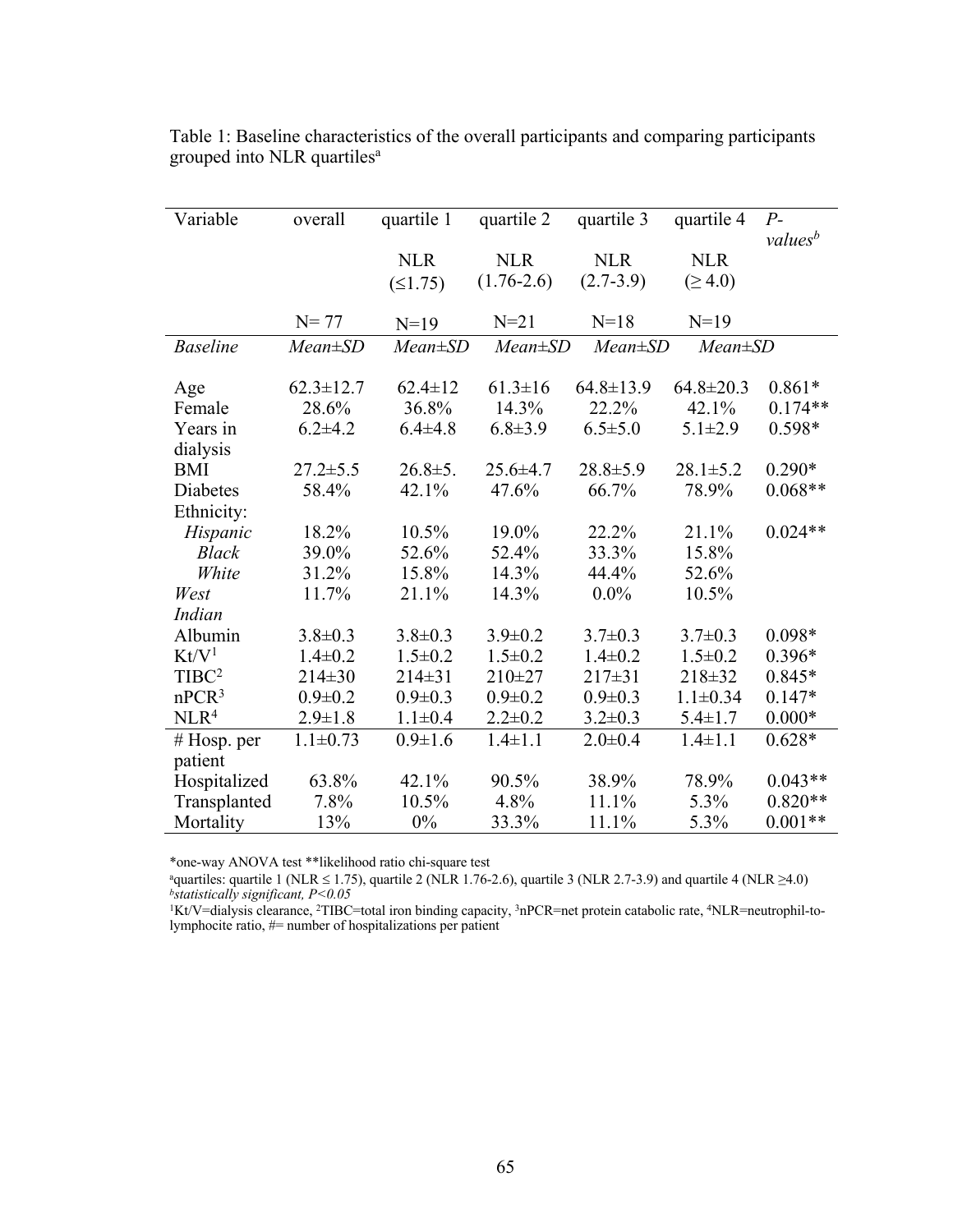| Variable          | Not Hospitalized<br>$N = 28$ | Hospitalized<br>$N=49$ | $P$ -value <sup>a</sup> |
|-------------------|------------------------------|------------------------|-------------------------|
| <b>Baseline</b>   | $mean \pm SD$                | $mean \pm SD$          |                         |
|                   |                              |                        |                         |
| Age               | $63.2 \pm 14.7$              | $63.3 \pm 16.4$        | $0.981*$                |
| Female            | 28.6%                        | 28.6%                  | $0.607**$               |
| Years in dialysis | $7.1 \pm 4.8$                | $5.6 \pm 3.7$          | $0.132*$                |
| BMI               | $29.1 \pm 5.4$               | $26.2 \pm 5.3$         | $0.026*$                |
| Diabetes          | 50.0%                        | 36.7%                  | $0.185**$               |
| Ethnicity         |                              |                        |                         |
| Hispanic          | 17.9%                        | 18.4%                  | $0.373**$               |
| <b>Black</b>      | 46.4%                        | 34.7%                  |                         |
| White             | 32.1%                        | 30.6%                  |                         |
| West Indian       | 3.6%                         | 16.3%                  |                         |
|                   |                              |                        |                         |
| Albumin           | $3.7 \pm 0.3$                | $3.8 \pm 0.3$          | $0.501*$                |
| Kt/V <sup>1</sup> | $1.5 \pm 0.2$                | $1.4 \pm 0.2$          | $0.828*$                |
| $T\text{IBC}^2$   | $207.5 \pm 30.3$             | $218.6 \pm 29.8$       | $0.141*$                |
| nPCR <sup>3</sup> | $0.9 \pm 0.2$                | $0.9 \pm 0.3$          | $0.862*$                |
| NLR <sup>4</sup>  | $2.6 \pm 1.7$                | $3.2 \pm 1.8$          | $0.215*$                |
| $NLR4 \le 1.75$   | 39.3%                        | 16.3%                  | $0.025**$               |

Table 2: Table of characteristic comparing not hospitalized versus hospitalized

\*s*tudent T test \*\*chi-square test, astatistically significant, P<0.05*

1Kt/V=dialysis clearance, 2TIBC=total iron binding capacity, 3nPCR=net protein catabolic rate, 4NLR=neutrophil-tolymphocite ratio.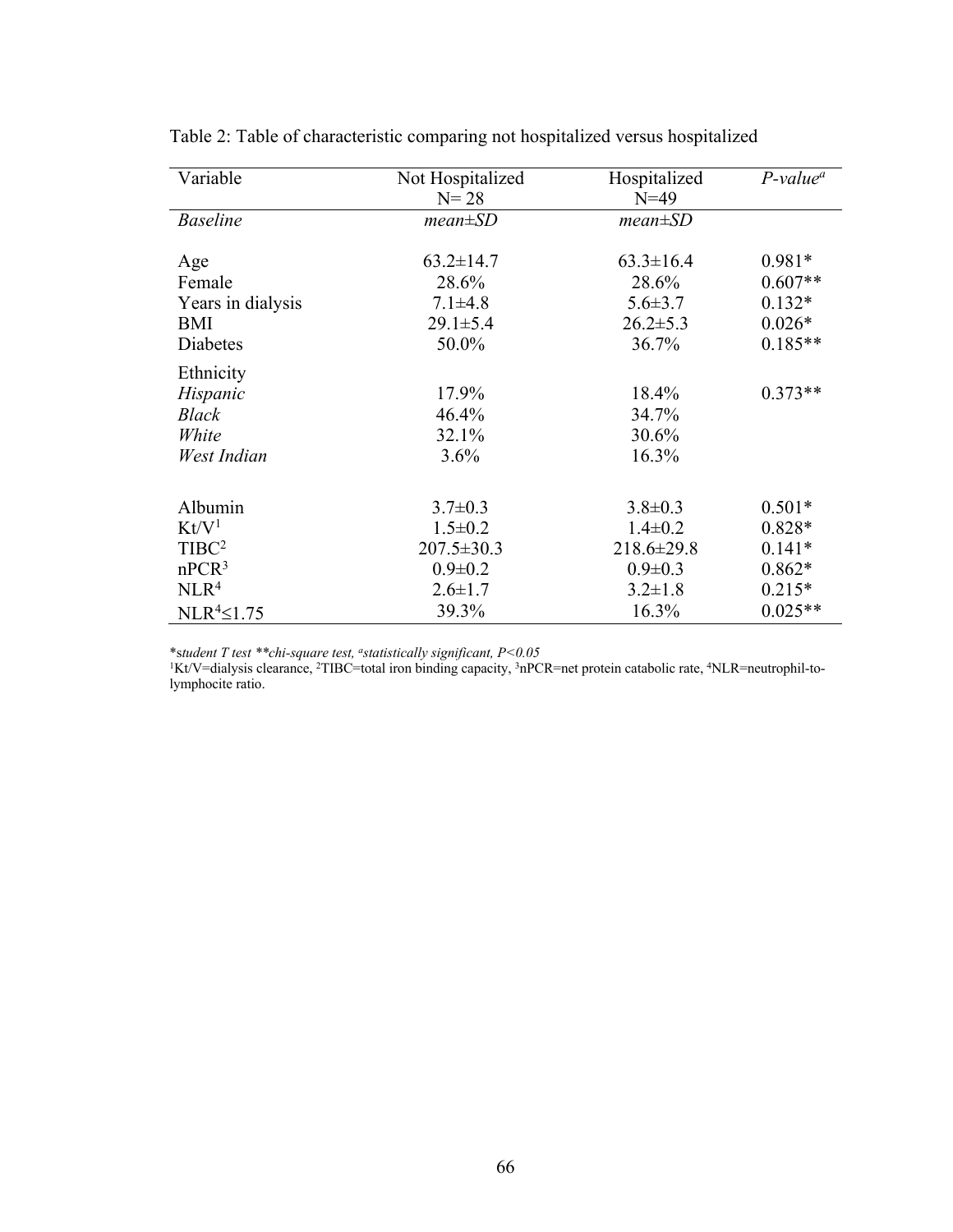|                      |                                    | 95% CI |       |                            |                             | 95% CI |       |                            |
|----------------------|------------------------------------|--------|-------|----------------------------|-----------------------------|--------|-------|----------------------------|
| Covariate            | un-<br>adjusted<br>HR <sup>b</sup> | Lower  | Upper | $P-$<br>value <sup>a</sup> | adjusted<br>HR <sup>b</sup> | Lower  | Upper | $P-$<br>value <sup>a</sup> |
| Age                  | 0.99                               | 0.98   | 1.01  | 0.869                      |                             |        |       |                            |
| <b>Sex</b>           | 1.00                               | 0.54   | 1.87  | 0.985                      | ۰                           | -      |       | -                          |
| Ethnicity            | 1.16                               | 0.84   | 1.59  | 0.349                      |                             |        |       |                            |
| Diabetic             | 1.42                               | 0.79   | 2.55  | 0.229                      |                             |        |       |                            |
| Years in<br>dialysis | 0.94                               | 0.88   | 1.01  | 0.134                      | 0.90                        | 0.83   | 0.98  | 0.021                      |
| $BMI^*$              | 0.94                               | 0.89   | 0.99  | 0.044                      | 0.90                        | 0.85   | 0.97  | 0.005                      |
| Albumin*             | 1.39                               | 0.49   | 3.92  | 0.525                      |                             |        |       |                            |
| $nPCR*3$             | 0.74                               | 0.26   | 2.08  | 0.573                      |                             |        |       |                            |
| $T\text{IBC}^{*2}$   | 1.00                               | 0.99   | 1.01  | 0.137                      | -                           |        |       |                            |
| $Kt/V*1$             | 0.82                               | 0.19   | 3.53  | 0.794                      |                             |        |       |                            |
| $NLR4 \le 1.75*$     | 0.44                               | 0.20   | 0.95  | 0.038                      | 0.44                        | 0.20   | 0.96  | 0.039                      |

Table 3: Multivariate Cox regression model for all-cause of hospitalizations in all participants

\*baseline

*astatistically significant, P<0.05*, bHR= Hazard ratio

1Kt/V=dialysis clearance, 2TIBC=total iron binding capacity, 3nPCR=net protein catabolic rate, 4NLR=neutrophil-tolymphocite ratio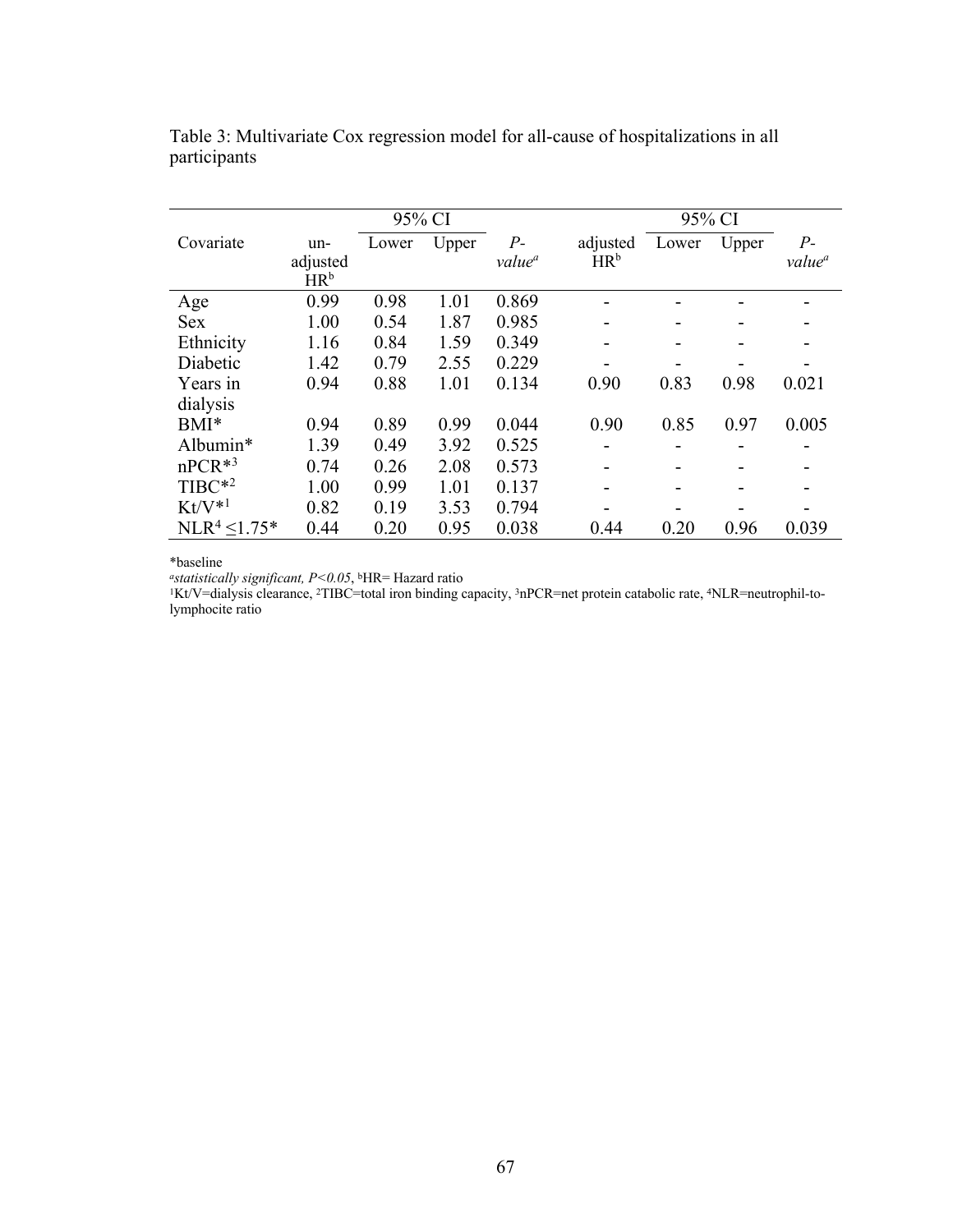|                                                                                                           |                                              | 95% CI                                       |                                              |                                                    |                                | 95% CI       |              |                    |
|-----------------------------------------------------------------------------------------------------------|----------------------------------------------|----------------------------------------------|----------------------------------------------|----------------------------------------------------|--------------------------------|--------------|--------------|--------------------|
| Covariate                                                                                                 | un                                           | Lower                                        | Upper                                        | $P-$                                               | adjusted                       | Lower        | Upper        | $P-$               |
|                                                                                                           | adjusted                                     |                                              |                                              | value <sup>a</sup>                                 |                                |              |              | value <sup>a</sup> |
|                                                                                                           | Hazard                                       |                                              |                                              |                                                    | Hazard                         |              |              |                    |
|                                                                                                           | ratio                                        |                                              |                                              |                                                    | ratio                          |              |              |                    |
|                                                                                                           |                                              |                                              | NON-DIABETIC                                 |                                                    |                                |              |              |                    |
| Age                                                                                                       | 1.01                                         | 0.98                                         | 1.04                                         | 0.458                                              |                                |              |              |                    |
| <b>Sex</b>                                                                                                | 1.48                                         | 0.52                                         | 4.18                                         | 0.452                                              |                                |              |              |                    |
| Ethnicity                                                                                                 | 1.04                                         | 0.63                                         | 1.71                                         | 0.873                                              |                                |              |              |                    |
| Years in                                                                                                  | 0.99                                         | 0.89                                         | 1.09                                         | 0.856                                              | 0.97                           | 0.87         | 1.08         | 0.593              |
| dialysis                                                                                                  |                                              |                                              |                                              |                                                    |                                |              |              |                    |
| BMI*                                                                                                      | 0.91                                         | 0.83                                         | 1.00                                         | 0.050                                              | 0.90                           | 0.83         | 0.99         | 0.040              |
| Albumin*                                                                                                  | 1.66                                         | 0.24                                         | 11.51                                        | 0.606                                              |                                |              |              |                    |
| $nPCR*1$                                                                                                  | 0.57                                         | 0.06                                         | 5.23                                         | 0.619                                              | $\overline{\phantom{0}}$       |              | -            |                    |
| $T\text{IBC}^{*2}$                                                                                        | 1.00                                         | 0.98                                         | 1.02                                         | 0.561                                              |                                |              |              |                    |
| $Kt/V*3$                                                                                                  | 3.45                                         | 0.19                                         | 60.36                                        | 0.395                                              |                                |              |              |                    |
| NLR <sup>4</sup>                                                                                          | 0.63                                         | 0.22                                         | 1.79                                         | 0.394                                              | 0.60                           | 0.21         | 1.72         | 0.347              |
| $\leq 1.75*$                                                                                              |                                              |                                              |                                              |                                                    |                                |              |              |                    |
|                                                                                                           |                                              | <b>DIABETIC</b>                              |                                              |                                                    |                                |              |              |                    |
|                                                                                                           | 0.98                                         | 0.96                                         | 1.00                                         | 0.240                                              |                                |              |              |                    |
| Age<br><b>Sex</b>                                                                                         | 0.72                                         | 0.33                                         | 1.58                                         | 0.425                                              |                                |              |              |                    |
| Ethnicity                                                                                                 | 1.20                                         | 0.82                                         | 1.90                                         | 0.295                                              |                                |              |              |                    |
| Years in                                                                                                  | 0.91                                         | 0.83                                         | 1.01                                         | 0.082                                              | 0.89                           | 0.80         | 0.99         | 0.049              |
|                                                                                                           |                                              |                                              |                                              |                                                    |                                |              |              |                    |
|                                                                                                           |                                              |                                              |                                              |                                                    |                                |              |              |                    |
|                                                                                                           |                                              |                                              |                                              |                                                    |                                |              |              |                    |
|                                                                                                           |                                              |                                              |                                              |                                                    |                                |              |              |                    |
|                                                                                                           |                                              |                                              |                                              |                                                    |                                |              |              |                    |
|                                                                                                           |                                              |                                              |                                              |                                                    |                                |              |              |                    |
|                                                                                                           |                                              |                                              |                                              |                                                    |                                |              |              |                    |
|                                                                                                           |                                              |                                              |                                              |                                                    |                                |              |              |                    |
| dialysis<br>BMI*<br>Albumin*<br>$nPCR*1$<br>$T\text{IBC}^{*2}$<br>$Kt/V*3$<br>NLR <sup>4</sup><br>$1.75*$ | 0.97<br>1.45<br>0.93<br>1.00<br>0.50<br>0.33 | 0.90<br>0.43<br>0.28<br>0.99<br>0.08<br>0.10 | 1.04<br>4.87<br>3.06<br>1.01<br>2.89<br>1.11 | 0.398<br>0.540<br>0.911<br>0.240<br>0.441<br>0.075 | 0.93<br>$\overline{a}$<br>0.27 | 0.85<br>0.07 | 1.02<br>0.96 | 0.128<br>0.044     |

Table 4: Multivariate Cox regression model for all-cause of hospitalizations in diabetic and non-diabetic patients

\*baseline

<sup>a</sup>*statistically significant, P<0.05*

1Kt/V=dialysis clearance, 2TIBC=total iron binding capacity, 3nPCR=net protein catabolic rate, 4NLR=neutrophil-tolymphocite ratio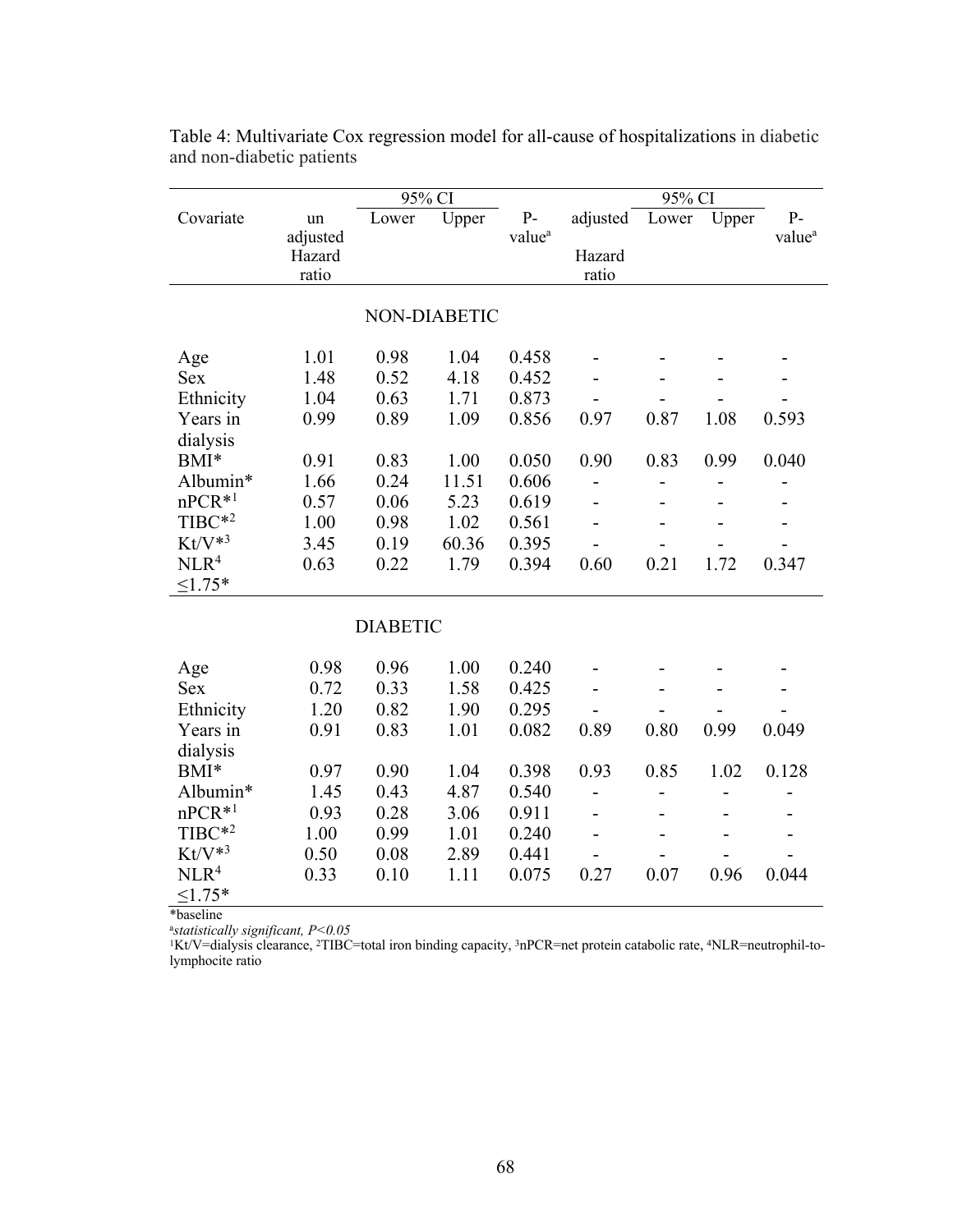Figure A: Kaplan–Meier estimates of mortality for overall participants



Figure B: Kaplan–Meier estimates of hospitalization for overall participants

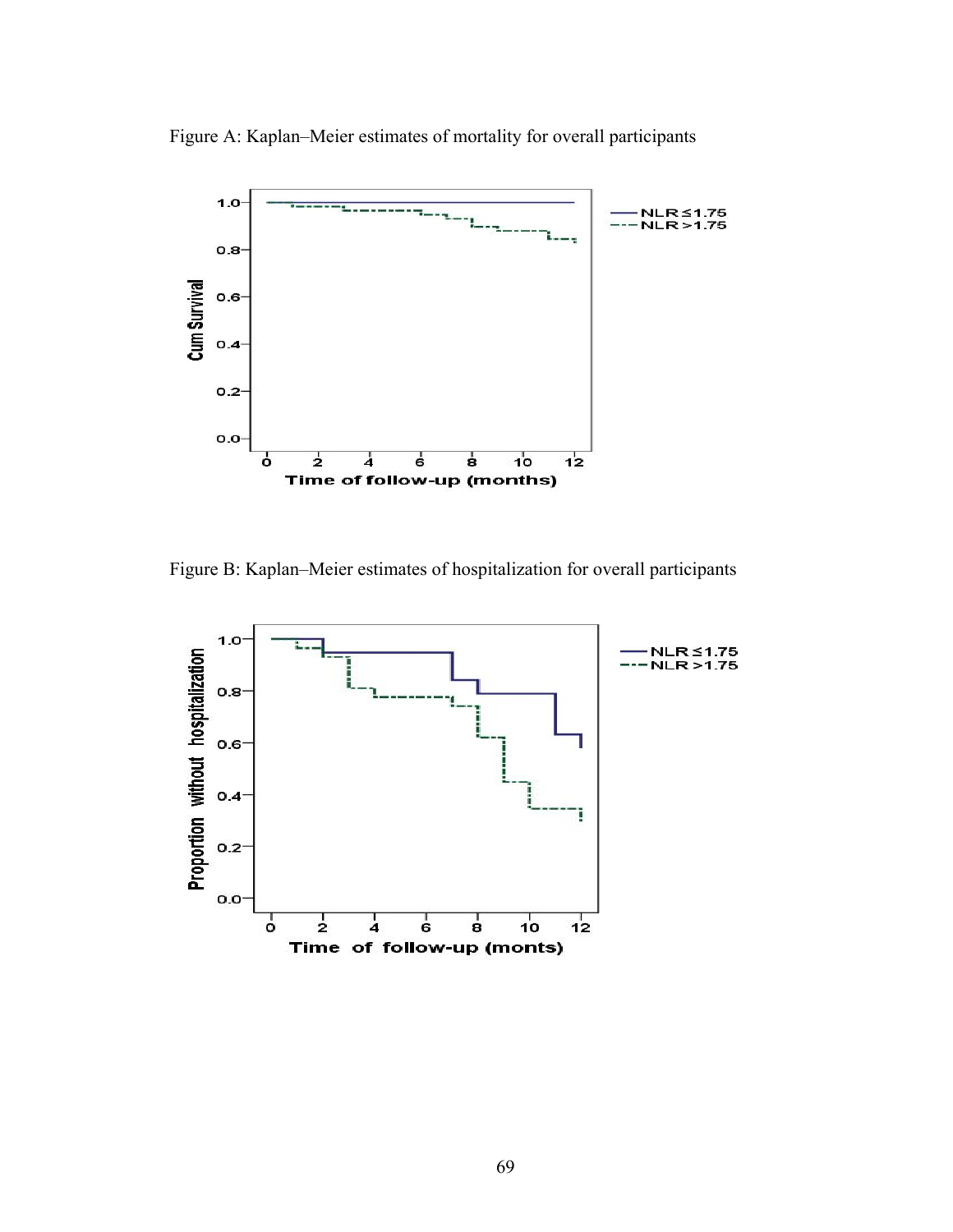Figure C: Kaplan–Meier estimates of hospitalization for participants with diabetes





*Fig A showed that NLR was not associated with mortality (log- rank test, P=0.059)*

*Fig B showed that NLR was associated with hospitalization (log-rank P=0.025)*

*Fig C showed that NLR was associated with hospitalization in participants with diabetes (log- rank test, P=0.039)*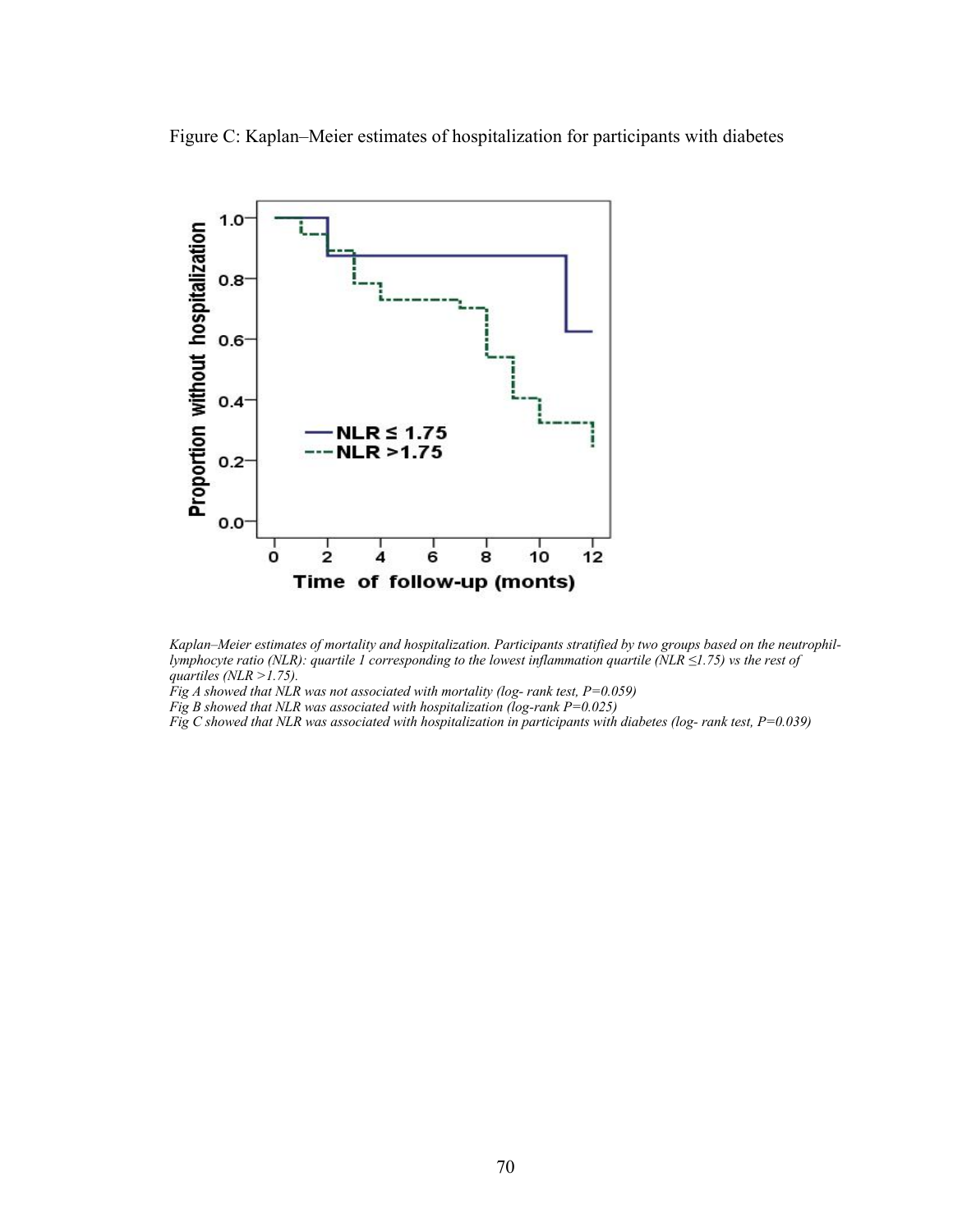#### References

- 1. Foley RN, Collins AJ. End-stage renal disease in the United States: an update from the United States Renal Data System. J Am Soc Nephrol 2007 Oct;8(10):2644-2648.
- 2. Collins AJ, Foley RN, Gilbertson DT, Chen SC. United States Renal Data System public health surveillance of chronic kidney disease and end-stage renal disease. Kidney Int Suppl 2015 Jun;5(1):2-7.
- 3. de Mutsert R, Grootendorst DC, Axelsson J, Boeschoten EW, Krediet RT, Dekker FW, NECOSAD Study Group. Excess mortality due to interaction between protein-energy wasting, inflammation and cardiovascular disease in chronic dialysis patients. Nephrol Dial Transplant 2008 Apr 9;23(9):2957-2964.
- 4. Ikizler TA. Optimal nutrition in hemodialysis patients. Adv Chronic Kidney Dis 2013 Mar;20(2):181-189.
- 5. Libby P. Inflammation in atherosclerosis. Arterioscler Thromb Vasc Biol 2012 Sep;32(9):2045-2051.
- 6. Iseki K, Tozawa M, Yoshi S, Fukiyama K. Serum C-reactive protein (CRP) and risk of death in chronic dialysis patients. Nephrol Dial Transplant 1999 Aug;14(8):1956-1960.
- 7. Eleftheriadis T, Antoniadi G, Liakopoulos V, et al. Basic science and dialysis: disturbances of acquired immunity in hemodialysis patients. Sem Dial 2007;20(5):440-451.
- 8. Okyay GU, İnal S, Öneç K, et al. Neutrophil to lymphocyte ratio in evaluation of inflammation in patients with chronic kidney disease. Ren Fail 2013;35(1):29-36.
- 9. Turkmen K, Guney I, Yerlikaya FH, Tonbul HZ. The relationship between neutrophil-to-lymphocyte ratio and inflammation in end-stage renal disease patients. Ren Fail 2012;34(2):155-159.
- 10. Malhotra R, Marcelli D, Von Gersdorff G, et al. Relationship of neutrophil-tolymphocyte ratio and serum albumin levels with C-reactive protein in hemodialysis patients: results from 2 international cohort studies. Nephron 2015;130(4):263-70.
- 11. Isaac V, Wu CY, Huang CT, et al. Elevated neutrophil to lymphocyte ratio predicts mortality in medical inpatients with multiple chronic conditions. Medicine (Baltimore) 2016 Jun;95(23):3832.
- 12. Keizman D, Ish-Shalom M, Huang P, et al. The association of pre-treatment neutrophil to lymphocyte ratio with response rate, progression free survival and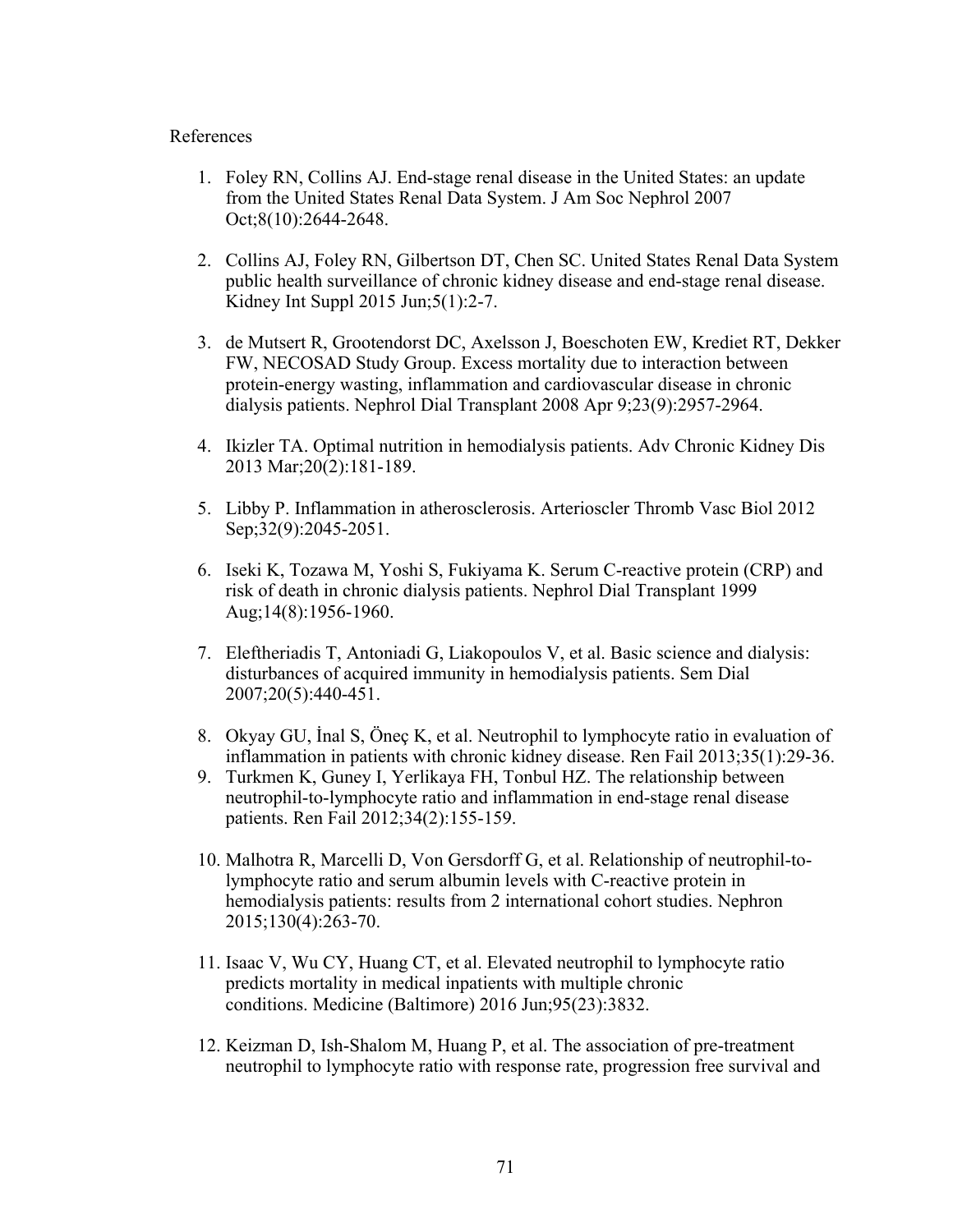overall survival of patients treated with sunitinib for metastatic renal cell carcinoma. Eur J Cancer 2012 Jan;48(2):202-208.

- 13. Azab B, Daoud J, Naeem FB, et al. Neutrophil-to-lymphocyte ratio as a predictor of worsening renal function in diabetic patients (3-year follow-up study). Ren Fail 2012;34(5):571-576.
- 14. Neuen BL, Leather N, Greenwood AM, et al Neutrophil–lymphocyte ratio predicts cardiovascular and all-cause mortality in hemodialysis patients. Ren Fail 2016;38(1):70-76.
- 15. An X, Mao HP, Wei X, et al. Elevated neutrophil to lymphocyte ratio predicts overall and cardiovascular mortality in maintenance peritoneal dialysis patients. Int Urol Nephrol 2012 Oct;44(5):1521-1528.
- 16. Li H, Lu X, Xiong R, Wang, S. High neutrophil-to-lymphocyte ratio predicts cardiovascular mortality in chronic hemodialysis patients. Mediators of inflamma 2017.
- 17. Erdem E, Coşkun KA, Karatas A, Dilek M, Akpolat T. Neutrophil to lymphocyte ratio in predicting short-term mortality in hemodialysis patients. J Exp Clin Med 2013;30(2).
- 18. Azab B, Chainani V, Shah N, McGinn JT. Neutrophil-lymphocyte ratio as a predictor of major adverse cardiac events among diabetic population: a 4-year follow-up study. Angiology 2012; 4(6):456-465.
- 19. Jensen MD, Ryan DH, Apovia CM, et al. AHA/ACC/TOS Guideline for the management of overweight and obesity in adults: a report of the American College of Cardiology/American Heart Association Task Force on Practice Guidelines and The Obesity Society. Circulation 2014;129:S102.
- 20. Rahimlu M, Shab-Bidar S, Djafaria K. Body Mass Index and All-cause Mortality in Chronic Kidney Disease: A Dose–response Meta-analysis of Observational Studies. J Ren Nutr 2017 Jul;27(4):225-232.
- 21. Leavey SF, McCullough K, Hecking E, et al. Body mass index and mortality in 'healthier' as compared with 'sicker' haemodialysis patients: results from the Dialysis Outcomes and Practice Patterns Study (DOPPS). Nephrol Dial Transplant 2001 Dec;16(12):2386-2394.
- 22. Kalantar-Zadeh K, Kopple JD, Humphreys MH, Block G. Comparing outcome predictability of markers of malnutrition–inflammation complex syndrome in haemodialysis patients. Nephrol Dial Transplant 2004;19(6):1507-1519.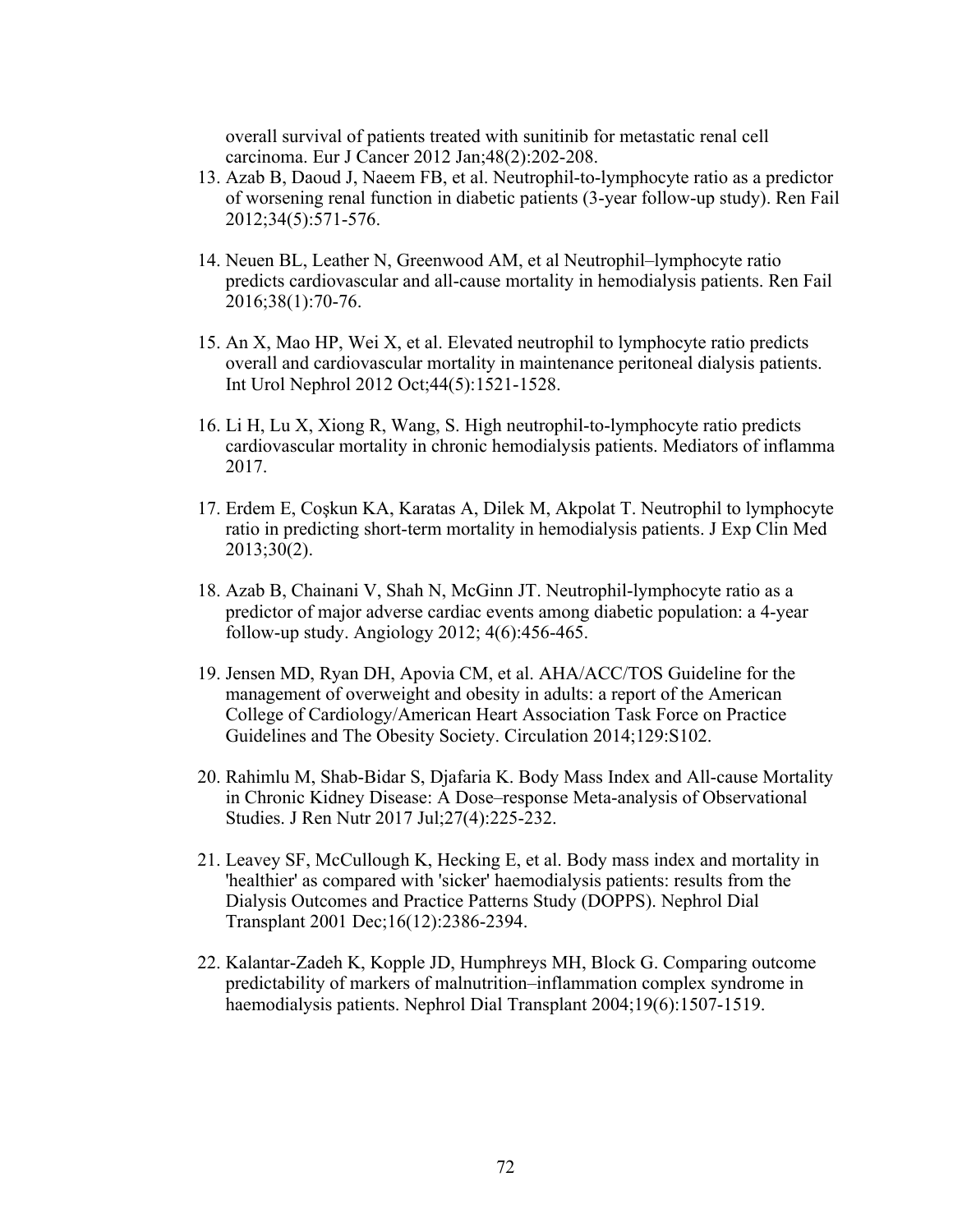- 23. Doweiko JP, Nompleggi DJ. Reviews. The Role of Albumin in Human Physiology and Pathophysiology. Albumin and Disease States. JPEN J Parenter Enteral Nutr 1991 Aug;15(4):476-483.
- 24. Delgado C, Chertow G, Kaysen GA, et al. Associations of body mass index and body fat with markers of inflammation and nutrition among patients receiving hemodialysis. Am J Kidney Dis, 2017 Dec;70(6):817-825.
- 25. Zimmermann J, Herrlinger S, Pruy A, et al. Inflammation enhances cardiovascular risk and mortality in hemodialysis patients. Kidney Int 1999 Feb;55(2):648-658.
- 26. Pecoits-Filho R, Stenvinkel P, Wang AY, et al. Chronic inflammation in peritoneal dialysis: the search for the holy grail? Perit Dial Int 2004 Jul-Aug;24(4):327-339.
- 27. Kalantar-Zadeh K, Fouque D, Kopple JD. Outcome research, nutrition, and reverse epidemiology in maintenance dialysis patients. J Ren Nutr 2004 Apr;14(2):64-71.
- 28. Nowak KL, Chonchol M. Does inflammation affect outcomes in dialysis patients? Semin Dial 2018 Jul;31(4):388-397.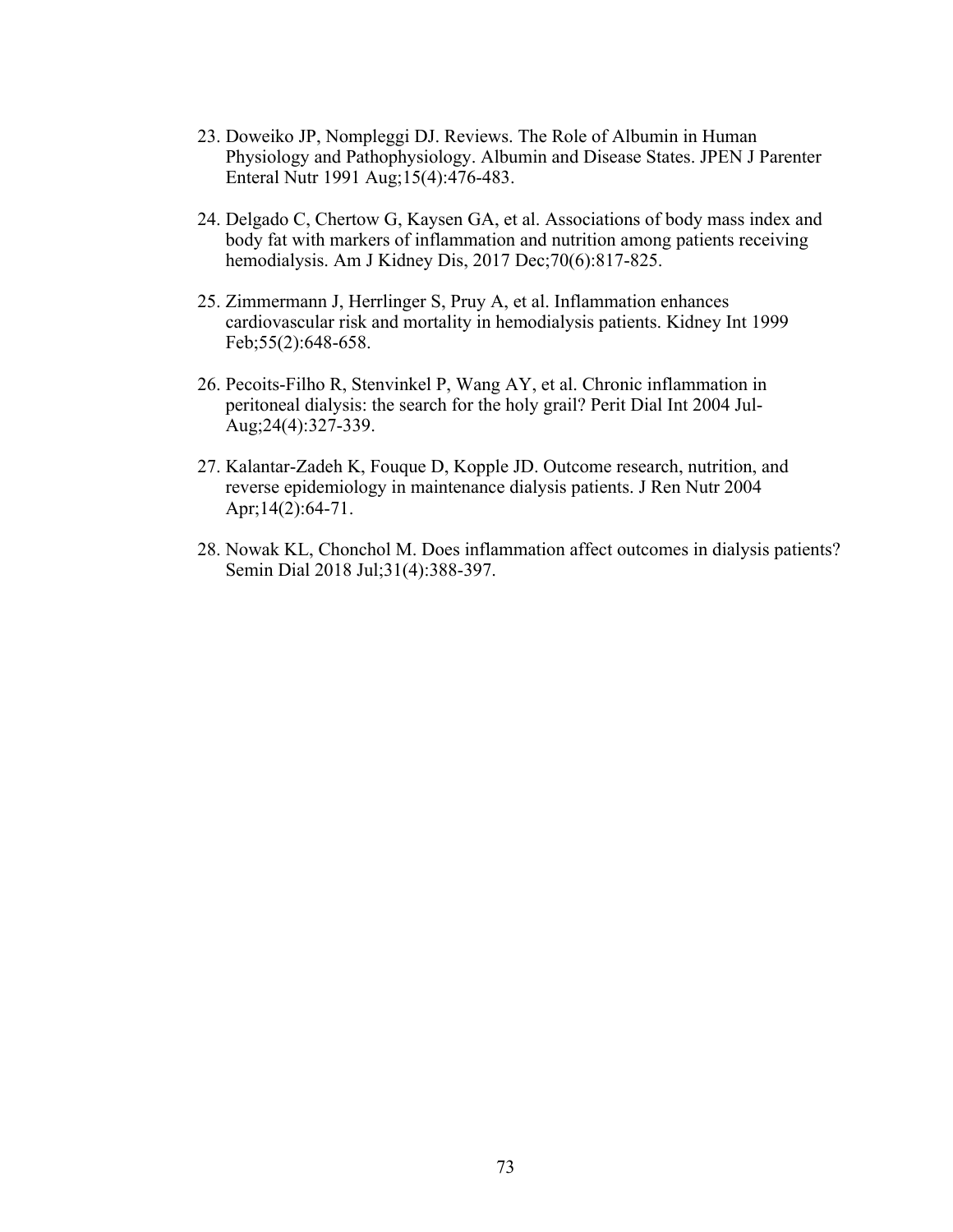# **CHAPTER IV: NUTRITIONAL STATUS AND DIETARY INTAKE AS PREDICTORS OF POOR OUTCOMES IN HEMODIALYSIS PATIENTS.**

## **Abstract**

**Objective:** Malnutrition is prevalent in hemodialysis (HD) patients, ranging from 16% to 62% depending on the methods used to assess nutritional status. There is a growing evidence that malnutrition is a significant risk factor for morbidity and mortality in this population. This study examines the predictive value of measuring dietary intake and two assessment tools of nutritional status and their relationship with hospitalization and mortality in HD patients.

**Design:** This is a 12-month prospective cohort study that recruited 77 participants from May to Jun 2017.

**Results:** Fifty-five men and 22 women participated in this study; their mean age was 63.2  $\pm$  15.7 years. Their average time receiving dialysis was 6.2  $\pm$  4.2 years and 58.4% of the patients had a diagnosis of diabetes mellitus in their medical chart; 18.2% were Hispanics, 39% were Black, 31.2% were Whites and 11.7% were West Indians. During the period of the study (12 months) 63.6% of participants had at least one hospital admission, 6 participants (7.8%) had a kidney transplant and a total of 10 participants (13%) died, and all death-related causes were from cardiovascular diseases. Based on SGA 55% were well-nourished and 45% moderate-to-severe malnourished. Based on MIS 49% were well-nourished and 50.6% moderate-to-severe malnourished. Only 53% of the participants met energy recommendations (ER). Comparing hospitalized versus not hospitalized participants, those with higher BMI (29.11  $\pm$  5.44 vs 26.22  $\pm$  5.34;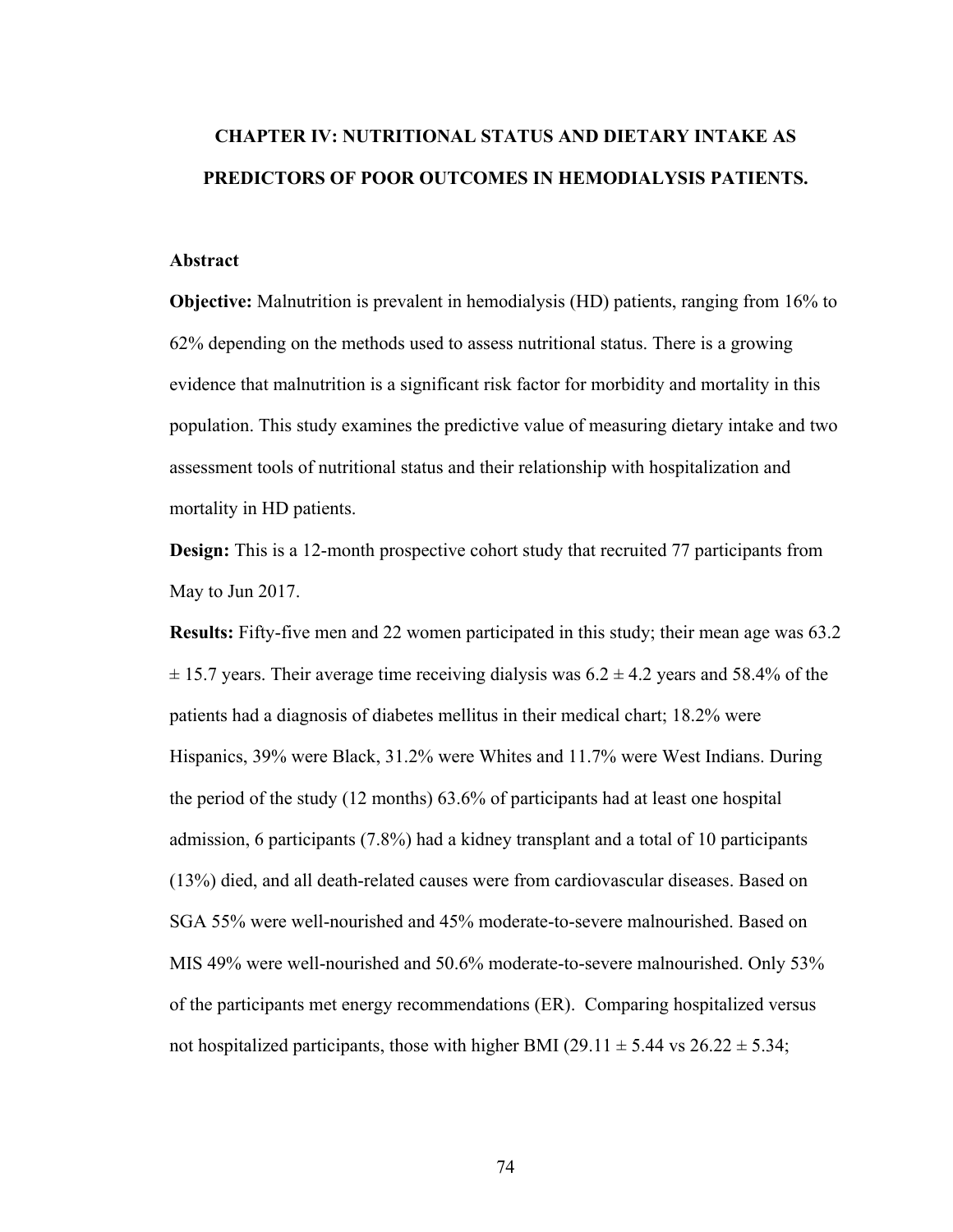P=0.02), had greater SGA score  $(5.67 \pm 1.44 \text{ vs. } 4.81 \pm 1.69; P=0.04)$  and lower MIS score (5.25  $\pm$  2.07 vs. 7.25  $\pm$  3.69; P=0.01). SGA was associated with mortality  $(HR=12.09, 95\% \text{ CI}=1.53-95.4, P=0.018)$  but this relationship lost significance after adjustments (P=0.067). The association of SGA with hospitalization remained significant after adjustments (HR=2.67, 95% CI=1.29-5.10, P=0.003). Participants with moderate-tosevere malnutrition based on SGA had a 2.67 hazard risk for having a hospitalization event. MIS >5 was associated with hospitalization (HR=2.11, 95% CI:1.12-3.97, P=0.019) and with mortality (HR=13.87, 95% CI:1.56-123.045, P= 0.018) even after adjustments. Meeting energy recommendations (ER) reduced the chances of hospitalization by 59% (HR=0.41 95% CI:0.21-0.79, P=0.008) and mortality was reduced by 81% (HR=0.19, 95% CI:0.03-0.98, P=0.049), after adjustment. Kaplan-Meier curves for SGA showed that well-nourished participants lived longer (Log Rank test P=0.002) and had less hospitalizations than those moderate-to-severe malnourished (Log Rank test P=0.007). Kaplan-Meier curves for MIS  $\leq$  5 showed that well- nourished participants, lived longer and had less hospitalizations than those with MIS>5 (Log Rank test P=0.033). Kaplan-Meier for energy intake showed that participants who met KDOQI recommendations for energy intake survived longer (Log Rank test P=0.018) and had less hospitalizations (Log Rank test  $P=0.005$ ) than participants who did not meet them. Meeting or not protein recommendations did not achieve significance  $(P=0.35)$ . Albumin was directly correlated with DEI ( $r=0.533$ ,  $P<0.001$ ) and DPI ( $r=0.369$ ,  $P=0.001$ ), and MIS was inversely correlated with DEI ( $r=-0.495$ ,  $P<0.001$ ) and DPI ( $r=-0.471$ , P<0.001). SGA was inversely correlated with DEI ( $r=-0.687$ , P<0.001) and DPI ( $r=-$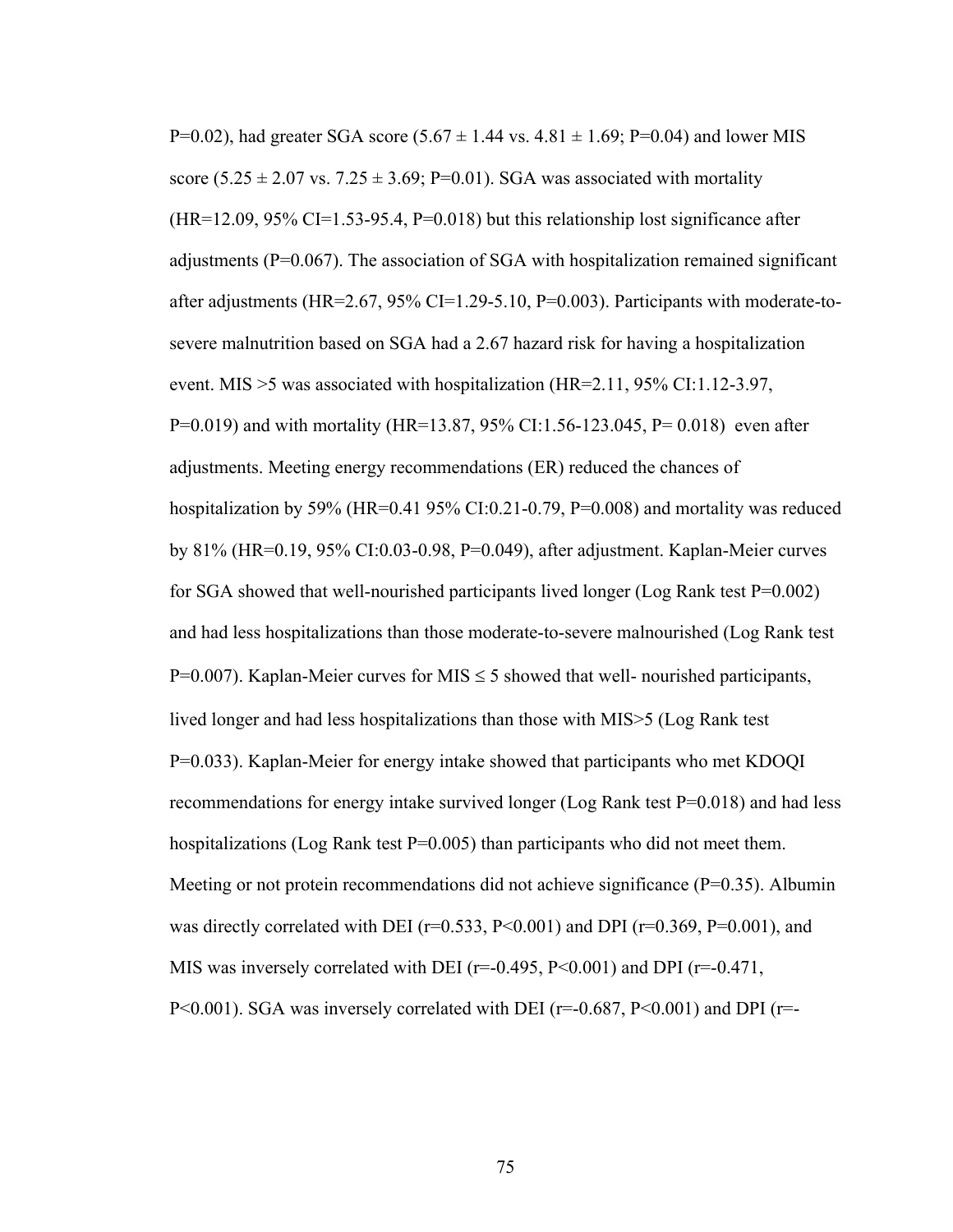0.525, P<0.001) and BMI was directly correlated DEI ( $r=0.300$ , P=0.04) and DPI  $(r=0.221, P=0.027)$ .

**Conclusion**: Our findings support that MIS and energy intake are strong independent predictors for hospitalization and mortality. Being well-nourished and meeting KDOQI energy recommendations reduces the risk for mortality and hospitalization among hemodialysis patients.

#### **Introduction**

Malnutrition is exceedingly prevalent in hemodialysis (HD) patients, ranging from 16% to 62% depending on method being used to assess the nutritional status.<sup>1</sup> There is a growing evidence that diet is a significant risk factor for morbidity and mortality in this population.2-4 Conversely, measures of good nutritional status, such as high Body Mass Index (BMI) in combination with high muscle mass, are associated with increased survival.<sup>5,6</sup> In addition, nutritional competence increases resilience to adverse events, such as hospitalization, in HD patients.<sup>7</sup>

In 2011, The International Society of Renal Nutrition and Metabolism (ISRNM) coined the term protein-energy wasting (PEW) to the syndrome characterized by the loss of body protein mass and fuel reserves in patients with CKD and ESRD in dialysis.8 The ISRNM developed an objective criteria to incorporate all the different aspects of malnutrition and other metabolic and/or nutritional derangements, such as inflammation, and facilitated the timely and sensible diagnosis of PEW in this population vulnerable to malnutrition.8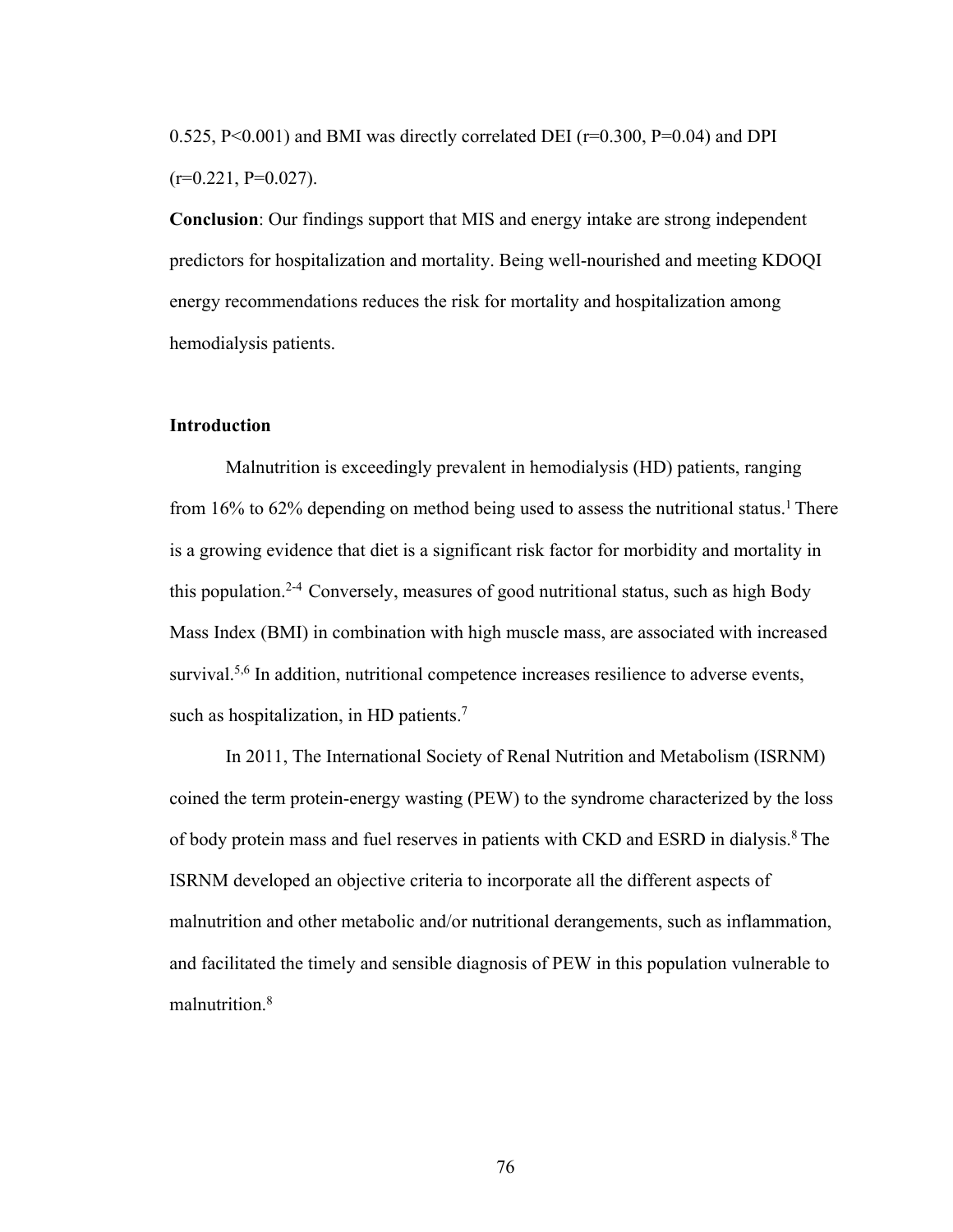Lack of appetite, anorexia, decreased intake, and lean body mass losses are very common among hemodialysis patients. Each one of these signs, individually and in combination, can be causally linked to the development of PEW syndrome.<sup>9</sup> To prevent the syndrome from happening, the National Kidney Foundation Kidney Disease Outcomes Quality Initiative  $(KDOQI)^{10}$  and the European Best Practice guidelines<sup>11</sup> established dietary recommendations for energy around 30 to 35 kcal/kg of calories and for protein intake around 1.2 g/kg per day, of which at least 50% of protein should come from foods containing high biological value protein.

The complexity of PEW and its significant impact on morbidity and mortality has been widely recognized in HD patients.<sup>12</sup> Among the most important determinants of PEW in the context of renal disease, without any hesitation, are inadequate intakes of protein and energy; however, it remains unclear which aspects of the PEW are a direct cause of the poor renal outcomes, or if they are merely surrogate markers of other clinical conditions.13 Early and sensitive detection of PEW through the continuous monitoring of the nutritional status, followed by a prompt development of nutritional interventions, when needed, is pivotal in improving clinical outcomes in hemodialysis patients.<sup>14</sup>

This study aims to assess the nutritional status of HD patients using the subjective global assessment (SGA), malnutrition-inflammation score (MIS), and participants' dietary energy and protein intakes and to examine the relationship of these variables with hospitalization and mortality over one year.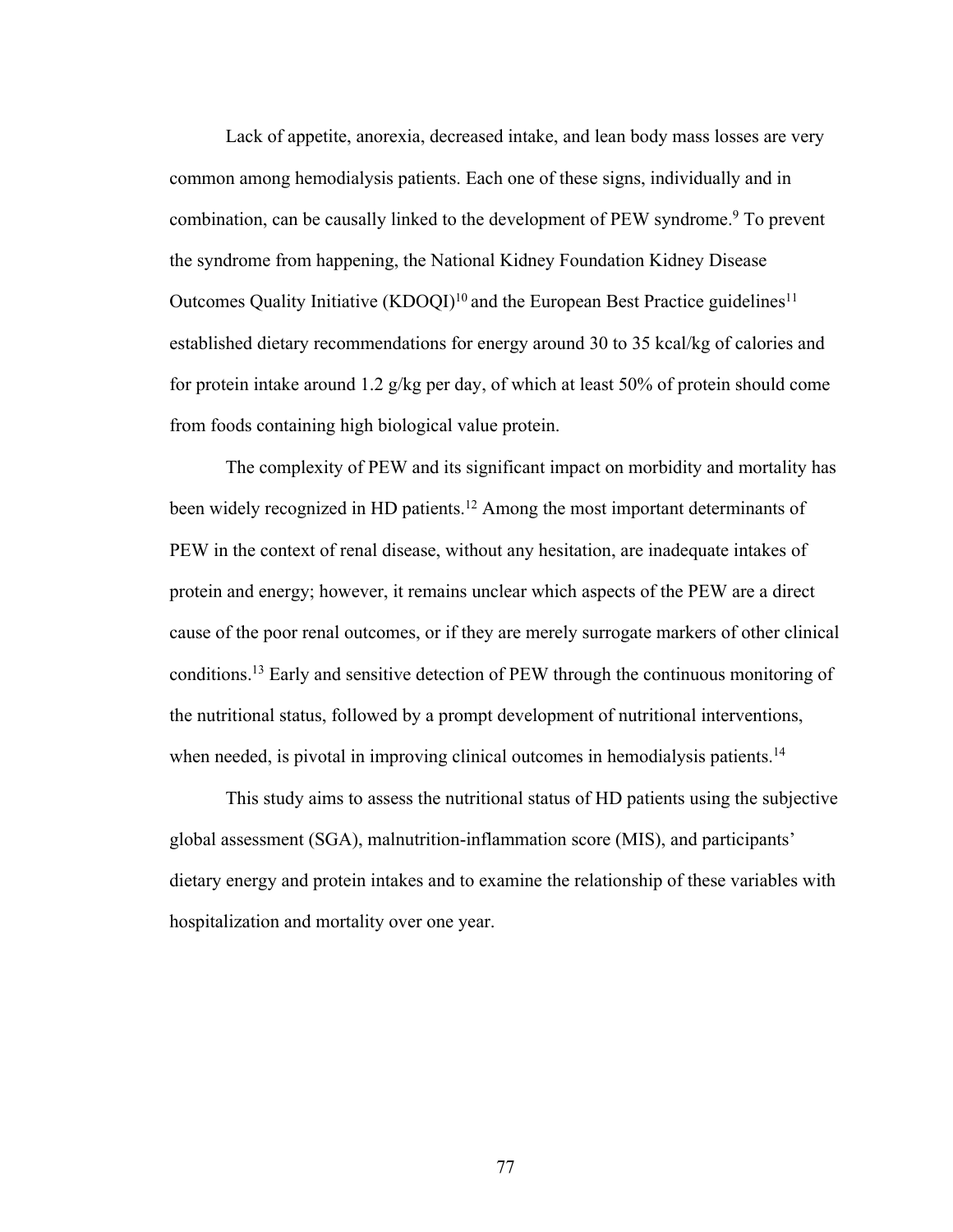#### **Methods**

#### **Study design and population**

This is a 12-month prospective, single center study to evaluate energy and protein intake and nutritional status of hemodialysis patients using two different assessment tools. The outcomes and endpoints of this study are hospitalization, mortality and kidney transplant. The study was approved by the Florida International University Institutional Review Board (IRB# 17-0198-CR01). Seventy-seven participants were enrolled in the study from May 2016 to Jun 2017 and informed consent was obtained. The inclusion criteria were to be 19 years of age or older, receiving hemodialysis three times per week for at least three months (maintenance hemodialysis) and being medically stable without the reported existence of any acute infection. Patients were excluded if they were receiving nutritional support via intradialytic parenteral nutrition or artificial feedings via enteral nutrition, had a diagnosis of dementia or any other medical condition that could interfere with completing the nutritional questionnaire, or if they refuse to participate or comply with the study activities.

## **Demographic and biochemical data**

Demographic data and biochemical parameters of interest were collected from clinical charts and through interviews with the patients during the period of the study. The demographic data collected included gender, age, ethnicity, hemodialysis start date, baseline BMI and diagnosis of diabetes mellitus (DM). The biochemical data of interest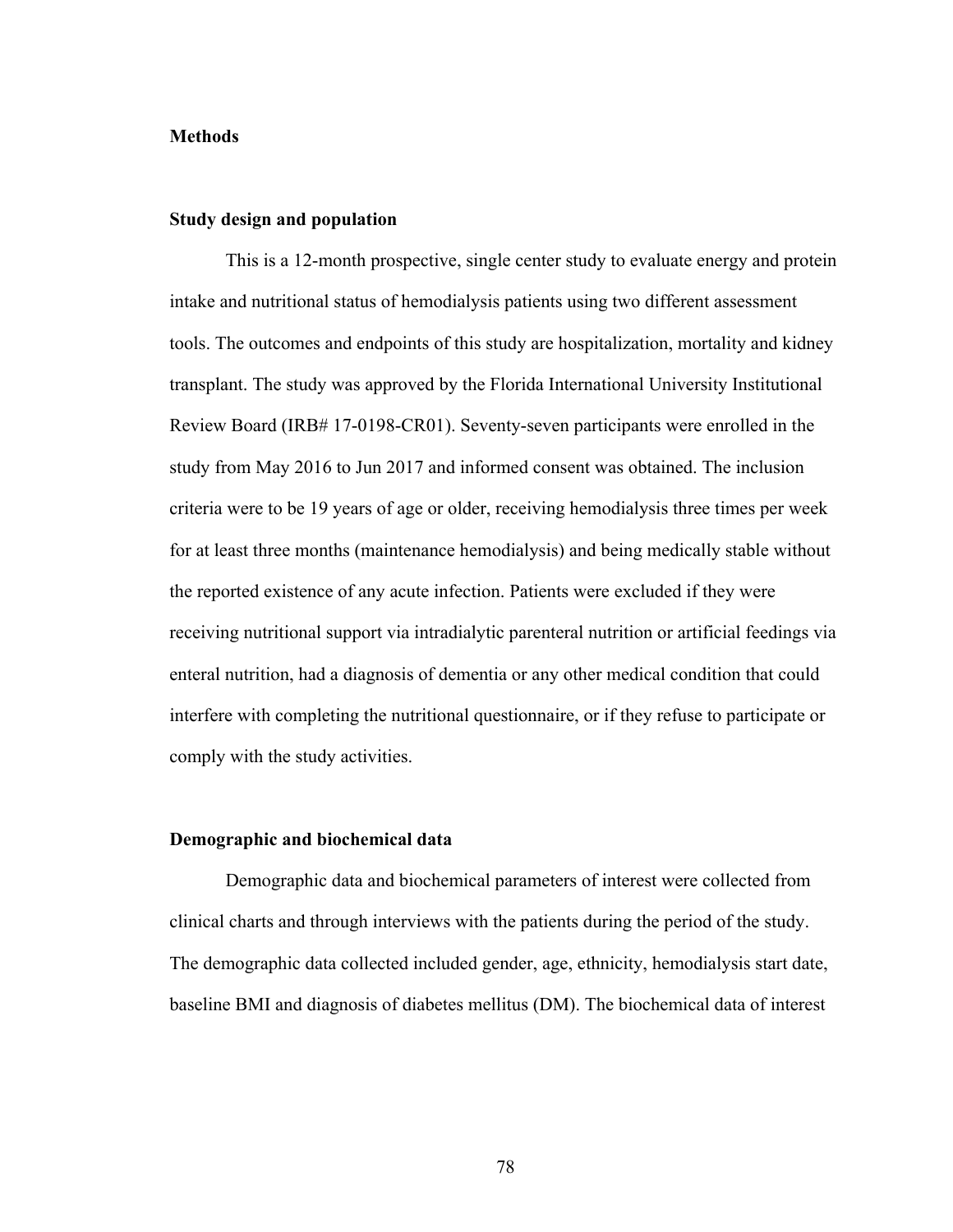that were collected from medical documentation were serum albumin, total iron binding capacity and dialysis adequacy (Kt/V).

### **Subjective Global Assessment (SGA)15**

Nutritional status was determined at baseline, six month and 12 months using the 7-point SGA scale consisting of 2 categories: medical history and physical examination. The medical history component included changes in weight, dietary intake, gastrointestinal impairments, overall functional capacity, and data on disease and other comorbidities. The physical examination section was estimated by identifying visible signs of muscle wasting, loss of subcutaneous fat, and the presence of edema. The registered dietitian assigned to this facility and who is responsible for the nutrition management of these participants, rated each item using a scale from 1 to 7 and decided the total SGA score. Based on the total SGA score, the patients were further categorized into 3 groups as follows: Well-nourished SGA-A (score 6–7), moderate malnourished SGA-B (score 3–5) and severely malnourished SGA-C (score 1– 2).

## **Malnutrition Inflammation Score (MIS)16**

MIS was also determined at baseline, six month and 12 months. MIS, described elsewhere,16 has 10 components (weight change, dietary intake, gastrointestinal symptoms, functional capacity, comorbidity, subcutaneous fat, muscle wasting, BMI, serum albumin level, and total iron-binding capacity) and each has four levels of severity, from 0 (normal) to 3 (very severe). The sum of all composite scores of 10 MIS components ranges from 0 to 30, denoting the increased severity of malnutrition and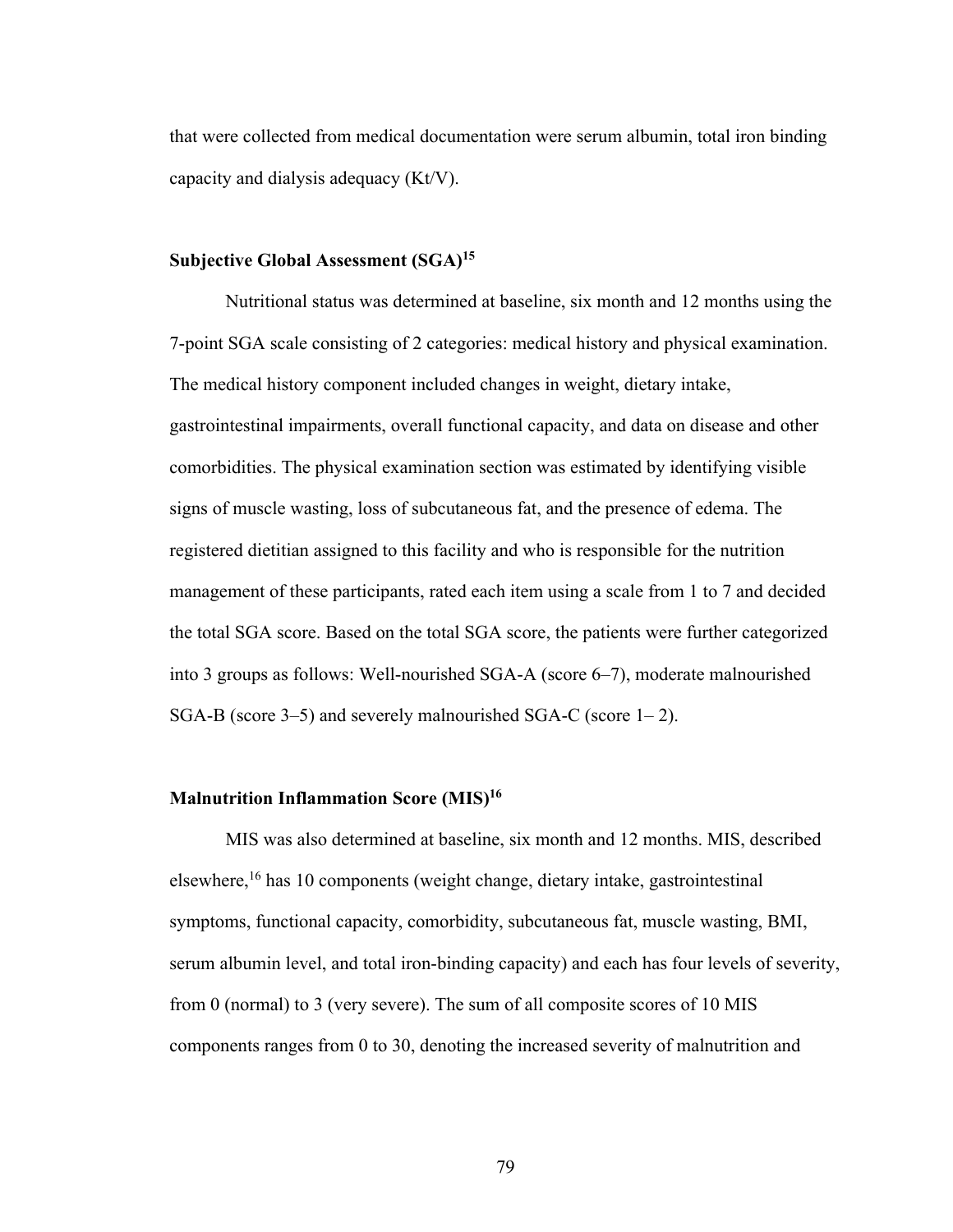inflammation. The higher the MIS score, the worse the nutritional status is. MIS >5 was set as the cut-off value to start indicating an abnormal nutritional status and the concomitant presence of malnutrition and inflammation.17

# **Assessment of dietary intake and its compliance to current dietary recommendations**

During their routine visit for dialysis, all HD patients receive specific and individualized dietary counseling together with menus examples, strategies and advices based on Clinical Practice Guidelines for Nutrition in Chronic Renal Failure established through the Kidney Disease Outcomes Quality Initiative (KDOQI).<sup>10</sup> To conduct this study, we assessed the dietary intake of the enrolled participants by using three 24-hour diet recalls, taken during dialysis and non-dialysis days. The daily dietary intake was calculated to represent the average of the three 24-hour diet recall and by using a database from *NutriBase 1986-2019 version 11.64 by CyberSoft, Inc*. Participants' dietary protein intake (DPI) and dietary energy intake (DEI) were compared to current KDOQI guidelines  $(\sim 1.2 \text{ g/kg}$  protein; 30 to 35 kcal/kg of calories per day)

## **Endpoints: Hospitalization, mortality and transplants**

Hospitalization was defined as any hospital visit considered as a full admission. The occurrence of all hospitalization events was verified over 12 months, it included diagnosis and cause for hospitalization. Kidney transplants and all deaths were recorded during the period of the study.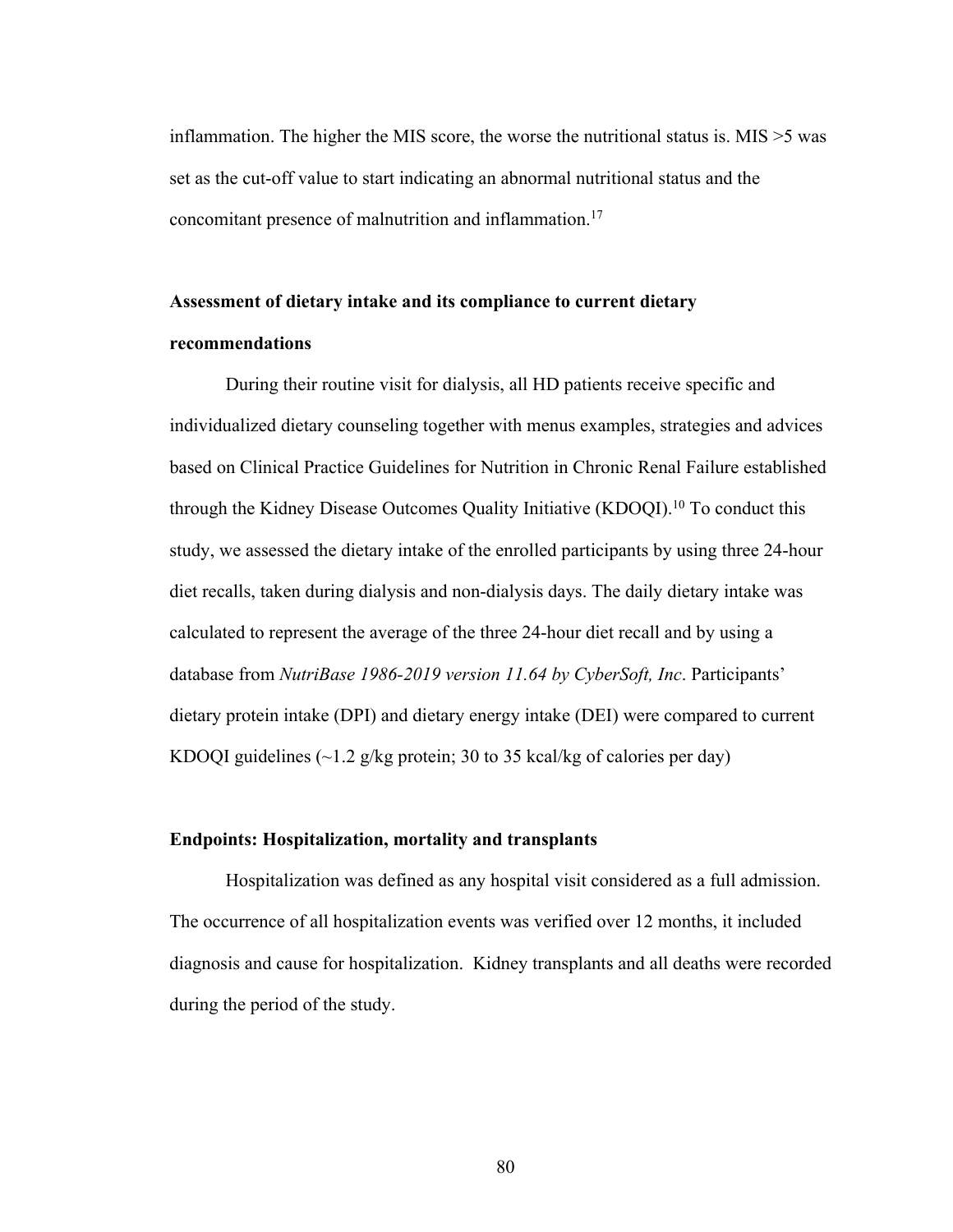#### **Statistical analysis**

The main outcomes of interest in the present study were hospitalization and death. For these outcomes, we reported absolute and relative frequencies, mean, standard deviation, median, assuming data normality. For the inferential statistics, normal data distribution was determined using the Kolmogorov-Smirnov test and the equality of variances was confirmed using Levene's test. The comparisons between groups were performed using unpaired Student-t test for normally distributed variables and the Mann-Whitney test for non-normally distributed variables as deemed appropriated. Categorical variables were described using proportions and were analyzed by the chi-square test. Odds ratios and 95% confidence intervals were calculated. Pearson and Spearman correlations were used for bivariate analysis. Survival and hospitalization (time to first hospitalization) curves were estimated by Kaplan-Meier analysis and compared using the log-rank test. Cox proportional hazard model analyses were used to evaluate independent predictors of hospitalizations and survival. The hazard ratios were obtained from Cox regression analysis. The level of statistical significance was set at P<0.05. All statistical tests were performed with SPSS version 20 software (IBM Corp., Armonk, NY, USA).

#### **Results**

#### **Demographics participant's characteristics**

Fifty-five men and 22 women participated in this study; their mean age was 63.2  $\pm$  15.7 years. Their average time receiving dialysis was 6.2  $\pm$  4.2 years and 58.4% of the patients had a DM diagnosis in their medical chart; 18.2% were Hispanics, 39% were Black, 31.2% were Whites and 11.7% were West Indians. During the 12-month study,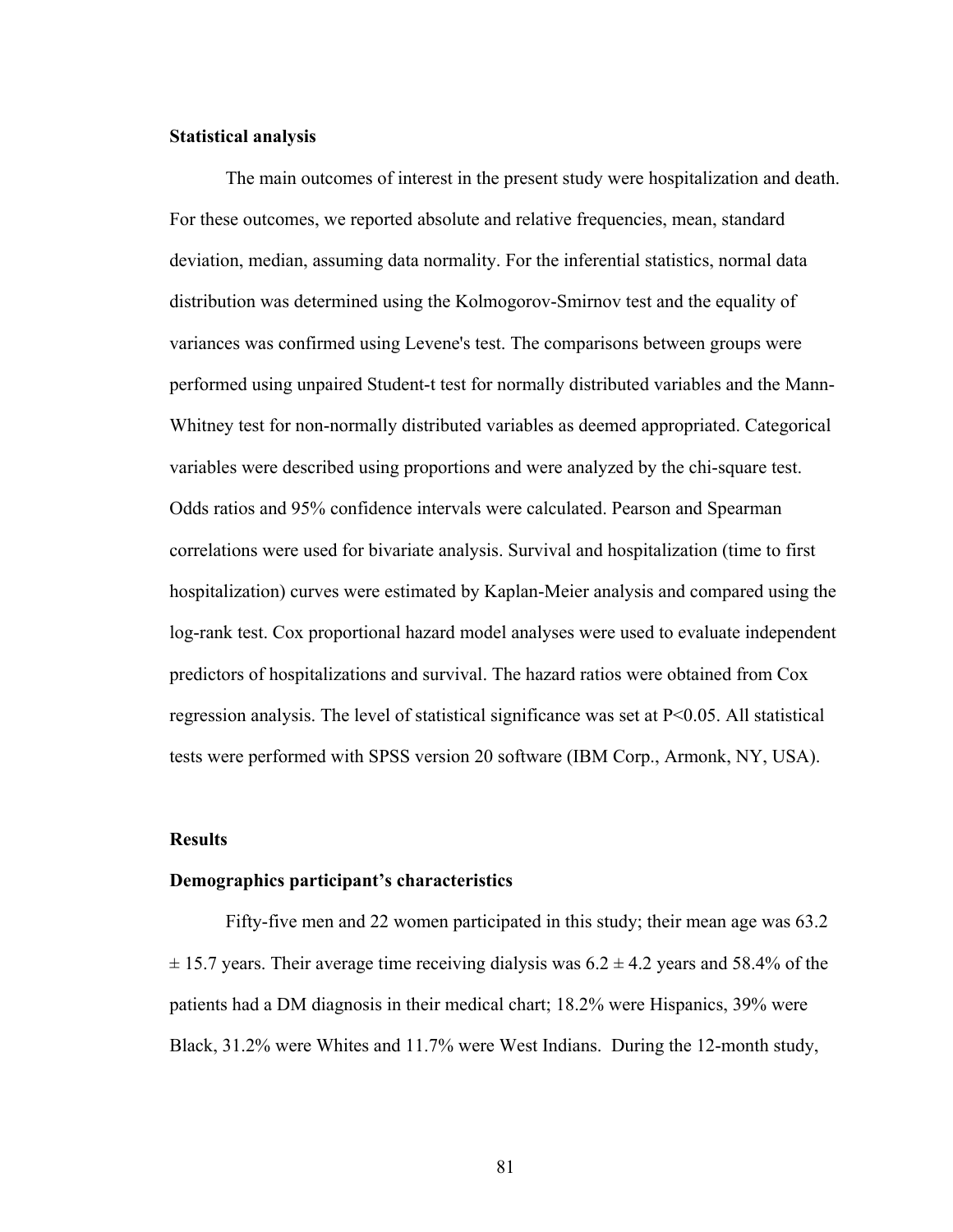63.6% participants had at least one hospital admission, 6 participants (7.8%) had a kidney transplant, one participant (1.2%) dropped out of the study (transferred to another dialysis center). A total of 13% (10/77) died, and all death-related causes were from cardiovascular disease.

#### **Subjective Global Assessment**

Fifty-five percent (42/77) of participants were classified by their SGA year average score as well-nourished (SGA-A), 36% (28/77) were moderate malnourished (SGA-B) and 9% (7/77) were severe malnourished (SGA-C). Since the number of severely malnourished participants were only 7, thus, too small to be analyzed separately, a decision was made to collapse (SGA-B and SGA-C ) into only one group. The final two groups were comprised of 55% well-nourished (SGA-A) and 45% moderate-tosevere malnourished (SGA-BC) (Table 1).

### **Malnutrition Inflammation Score**

Forty-nine percent (38/77) participants had a year average score of MIS  $\leq$  5 who were considered well- nourished and 50.6% (39/77) MIS >5, indicating the presence of malnutrition-inflammation status and were considered moderate-to-severe malnourished (Table 1).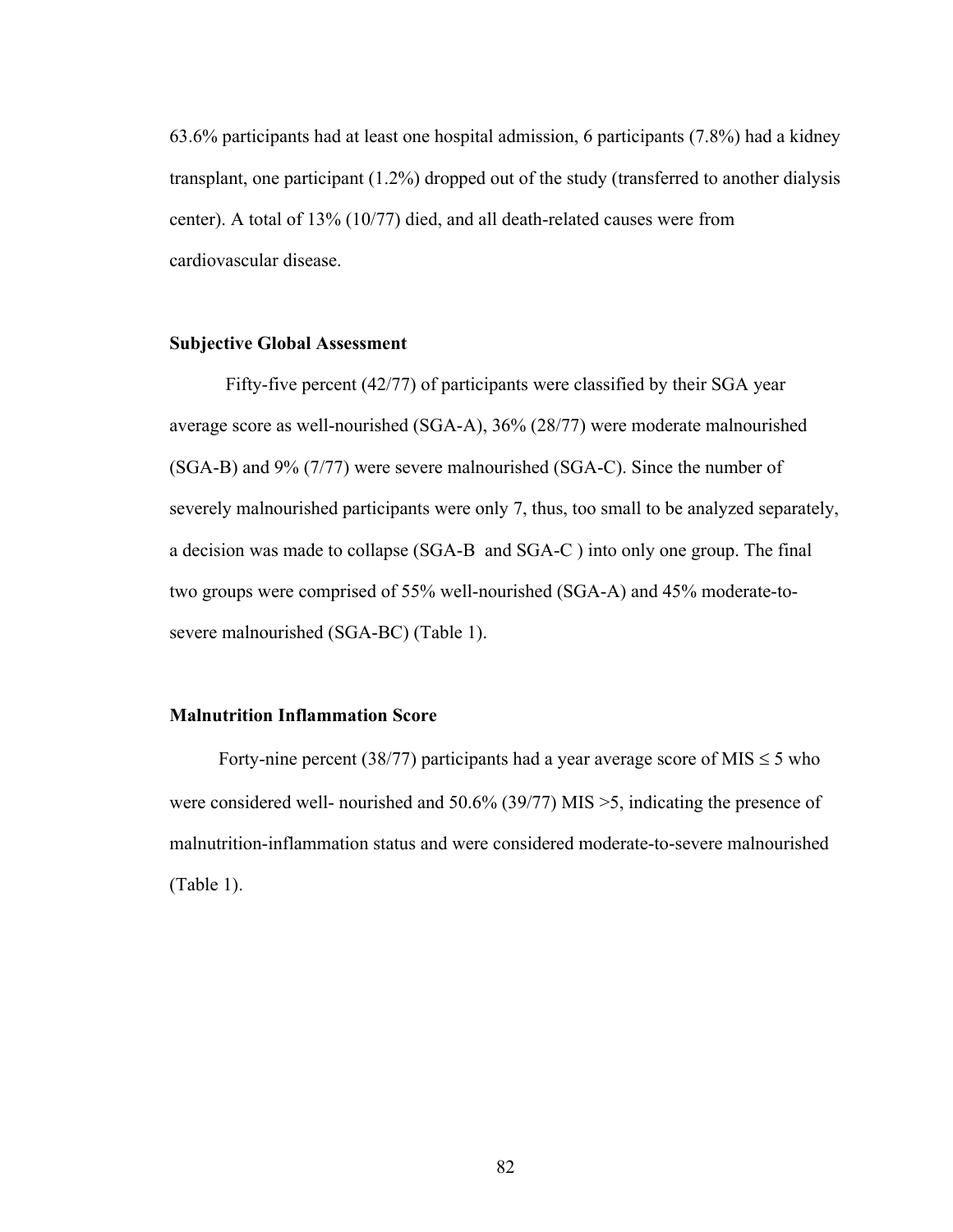#### **Diet intake and KDOQI guidelines compliance**

The mean dietary energy intake (DEI) was  $1867.3 \pm SD 367.9$  kcal/kg/day, and the mean dietary protein (DPI) was  $80.0 \pm 15.8$  g/kg/day. When DEI was compared with DPI and KDOQI guidelines (30-35kcal/kg; 1.2 g/kg daily); only 53% (41/77) of the participants met energy recommendations (ER) and 45% (35/77) did not.

#### **Hospitalization and mortality analysis**

Table 2 shows a comparison of hospitalized versus not hospitalized participants and survivors versus non survivors. In this univariate analysis, survivors had greater SGA score than those who died  $(5.49 \pm 1.36 \text{ vs. } 3.0 \pm 1.76; P= 0.01)$  and lower MIS score  $(6.12\pm2.9 \text{ vs. } 10.21\pm3.91; P<0.00)$ . Both scores indicated that patients that survived had a better average nutritional status during the study period.

When comparing not hospitalized with hospitalized participants, we found that BMI was higher in those with non-registered hospitalization (29.11  $\pm$  5.44 vs 26.22  $\pm$ 5.34; P=0.02), had greater SGA score  $(5.67 \pm 1.44 \text{ vs. } 4.81 \pm 1.69; P=0.04)$  and lower MIS score  $(5.25 \pm 2.07 \text{ vs. } 7.25 \pm 3.69; \text{ P=0.01})$ . These finding, as the previous ones, indicated that patients who exhibited better average nutritional status did not have any admission to the hospital in the last12 months.

The effect of nutritional status measured by SGA on outcomes was further analyzed in Table 3, which shows multivariate Cox regression models analyzing the relationship between SGA (year-average) and hospitalizations and mortality. In this analysis, we found that participants who were moderate to malnourished, as estimated by SGA BC, had higher probability of death (HR=12.09, 95% CI=1.53-95.4, P=0.018).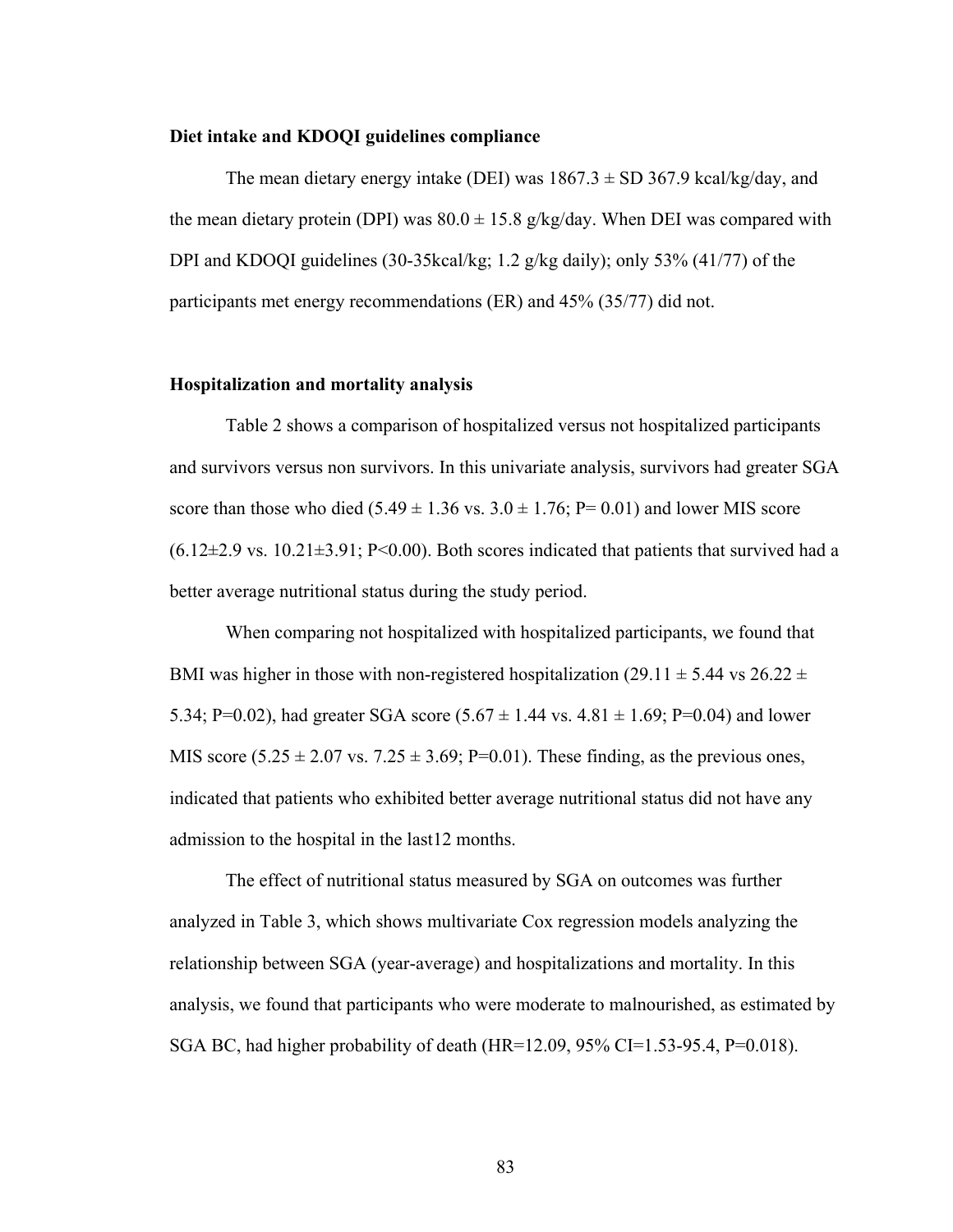However, this relationship lost significance after adjusting for age, gender, ethnicity and years in dialysis ( $P=0.067$ ). SGA BC was associated with hospitalization and this relationship remained significant after adjustments (HR=2.67, 95% CI:1.29-5.10, P=0.003) (Table 3). This indicates that participants with moderate-to-severe malnutrition have a 2.67 hazard risk for having at least one hospitalization event.

The effect of the nutritional status measured by MIS on outcomes was further analyzed in Table 4, which shows the multivariate Cox regression models that analyzed the association of MIS (year-average) with mortality and hospitalizations. These analyses show that the mortality of HD patients was directly associated with MIS >5. After adjusting for age, gender, ethnicity and years in dialysis (HR=13.87 95% CI:1.56-123.04,  $P= 0.018$ ). Similarly, hospitalization was associated with MIS $>$ 5 (HR=2.11, 95%) CI:1.12-3.97, P=0.019) even after adjustments (Table 4), which indicated that participants diagnosed with Malnutrition-Inflammation Status, determined by the cut-off value of greater than 5 had an increased hazard risk for both hospitalizations and mortality.

The effect of meeting KDOQI energy recommendations on outcomes was further analyzed. Table 5 shows multivariate Cox regression models that analyzed the effect of meeting KDOQI energy recommendations and its association with hospitalization and mortality. This analysis shows that meeting the energy recommendations (ER) reduces the chances of hospitalization by 59% after adjusting for age, gender, ethnicity, albumin, diabetes and years in dialysis (HR=0.41 95% CI:0.21-0.79, P=0.008). Similarly, mortality of HD patients was reduced by 81% in those who met ER after adjusting for age, gender, ethnicity albumin, diabetes and years in dialysis (HR=0.19 95%CI:0.03-0.98, P= 0.049)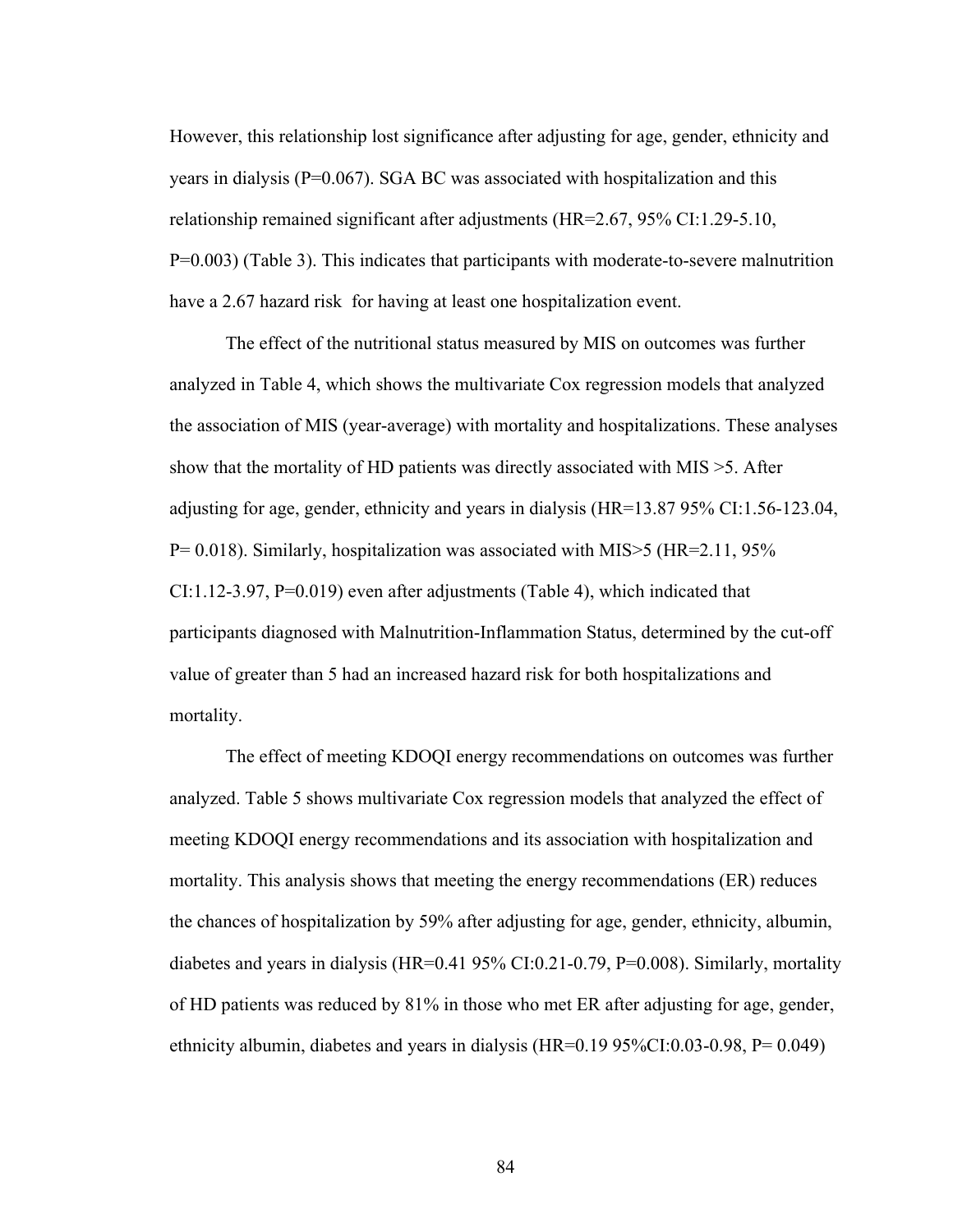(Table 4). These results suggest that meeting recommendation for energy lowers the possibility of hospitalization and mortality.

#### **Kaplan Meier curves for hospitalizations and mortality**

Kaplan-Meier survival curve for SGA-year average is shown in Figure A, indicating that well-nourished participants (SGA-A) lived longer than participants who were moderate-to severe malnourished (SGA-BC) during the study follow-up (Log Rank test, P=0.002). Kaplan-Meier curve for hospitalization is shown in Figure B, indicating that well-nourished participants (SGA-A) had lower hospitalization rate than participants who were moderate-to severe malnourished (SGA-BC) during the study follow-up (Log Rank test, P=0.007).

The Kaplan-Meier survival curve for MIS-year average (Figure C) showed that participants with a MIS  $\leq$  5 classified as well- nourished, lived longer than participants with MIS>5 who were classified as moderate-to severe malnourished (Log Rank test, P=0.007) and Kaplan-Meier curve for hospitalization (Figure D) showed that MIS  $\leq$  5 had less hospitalizations that participants with MIS $>$ 5 (Log Rank test P=0.033), indicating that having a good nutritional status determined by  $MIS \leq 5$  protected against both hospitalization and mortality.

The Kaplan-Meier survival curve for energy intake is shown in Figure E; participants who did not meet KDOQI recommendations for energy intake died sooner than participants who did (Log Rank test P=0.018). The Kaplan-Meier curve for hospitalization and energy intake shown in Figure F, demonstrated that participants who did not meet KDOQI recommendations for energy intake had more hospitalizations than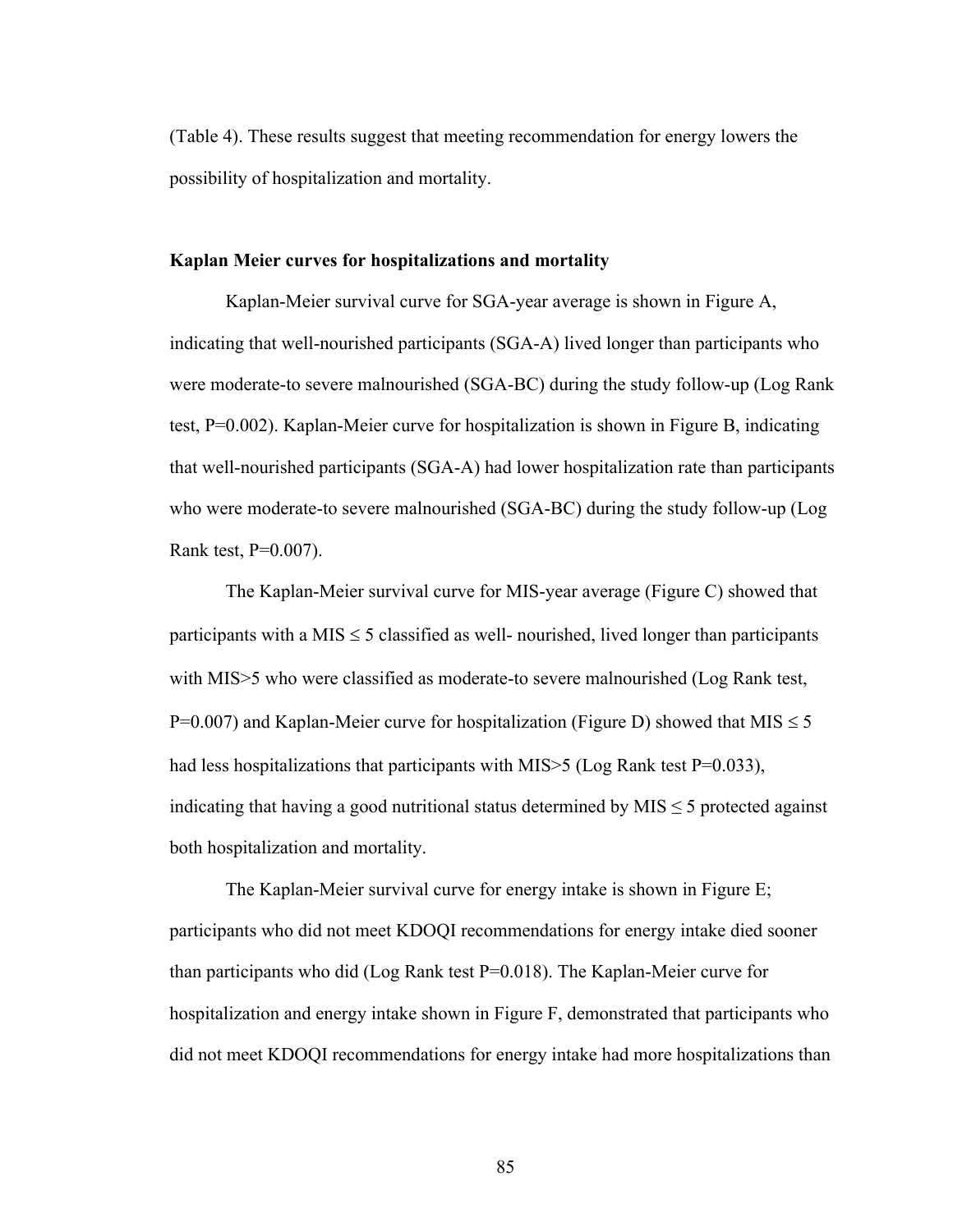participants who met recommendations (Log Rank test P=0.005). However, meeting KDOQI protein recommendations did not have any significant impact on hospitalization and mortality  $(P=0.35)$ .

#### **Correlation between intake and nutritional status**

Pearson correlations exhibited a strong direct correlation between DEI and DPI  $(r=0.59, P<0.001)$ . Albumin was directly correlated with DEI  $(r=0.533, P<0.001)$  and DPI ( $r=0.369$ ,  $P=0.001$ ), and MIS was inversely correlated with DEI ( $r=-0.495$ ,  $P<0.001$ ) and DPI ( $r=-0.471$ ,  $P<0.001$ ). SGA was inversely correlated with DEI ( $r=-0.687$ ,  $P<0.001$ ) and DPI r=-0.525, P $<0.001$ ) and BMI was directly correlation DEI (r=0.300, P=0.04) and DPI ( $r=0.221$ , P=0.027).

# **Discussion**

To examine the presence of PEW and its impact on HD patient outcomes, a variety of clinical and biochemical parameters have been successfully used, including BMI,<sup>18</sup> muscle mass,<sup>19</sup> nPCR,<sup>20</sup> dietary protein and energy intakes,<sup>21</sup> serum albumin or prealbumin levels,<sup>22</sup> and more complex compositive scores such as  $SGA<sup>15</sup>$  and MIS;<sup>16</sup> however, no single tool or parameter could definitively diagnose PEW effectively. Prior studies have reported a wide range of patients diagnosed with malnutrition. The differences in ranges may be attributed to the characteristics of the study population, and the variety of tools, assessment methods, and diagnosis criteria.<sup>1</sup>

In our cohort, MIS was more sensitive than SGA to detect the presence of PEW and was a better predictor for hospitalization and mortality. In agreement with our findings, other authors have reported that PEW prevalence using SGA was lower than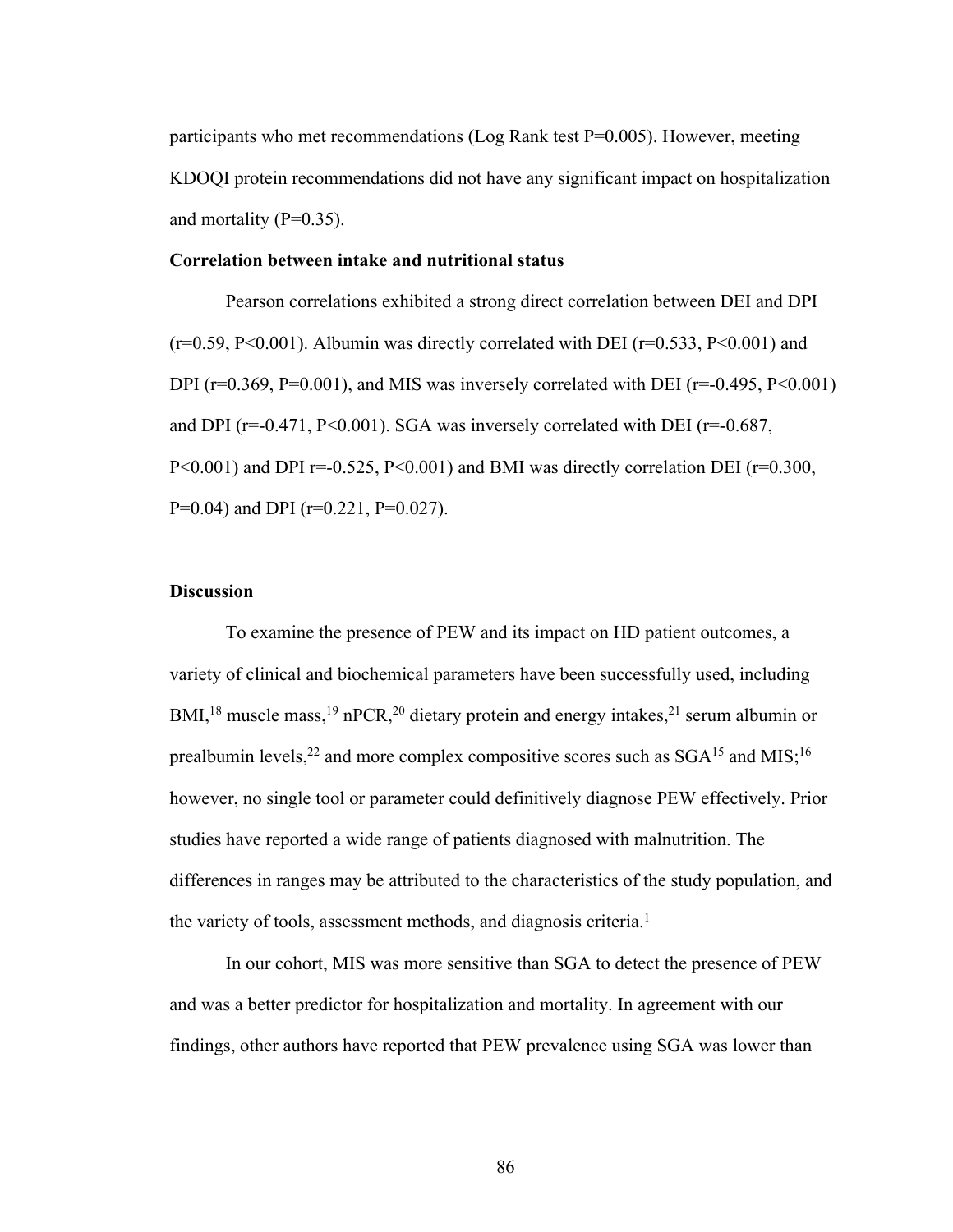PEW detected by MIS.<sup>23</sup> Among the reasons for this discrepancy may be that MIS tends to report a larger proportion of patients with a PEW diagnosis by considering serum albumin levels and total iron binding capacity as part of its total score components. These two biomarkers have a scale score, and both are strongly related to nutritional status and inflammation.<sup>1,24</sup> Another potential reason underlying these findings is the current lack of a MIS gold-standard cut-off value for PEW diagnosis.<sup>1</sup> In our study, we selected a conservative MIS cutoff (MIS> 5) based on the prediction of mortality by a previous review of articles.17 Other authors have used this same cut-off point for the diagnosis of PEW in peritoneal dialysis patients, and compared its usefulness with other nutritional tools;18 however, this might not be necessarily the best cut-off value for diagnosing PEW. Also, in our study the results of the 7-point SGA were dichotomized as either wellnourished or moderate to severe malnourished for the analysis. As patients may be at different stages of PEW based on the ratings of the scoring tools, in our study using these cutoff points may affect the final results of this study. Therefore, future studies determining the appropriate cut-off points for the scoring tools may further strengthen the predicting value of the 7-point SGA and the MIS score for adverse outcomes and for identifying the risk of developing PEW in patients receiving dialysis.

Based on our results, MIS, at the cut-off point of less or equal than 5, was a better predictor of mortality than SGA, which lost significance after adjustment for other related variables. Our results showed that both, MIS and SGA, were good predictors of hospitalizations and mortality. Numerous prior studies have demonstrated that SGA is a significant independent predictor of mortality in patients undergoing hemodialysis,<sup>3,4</sup> and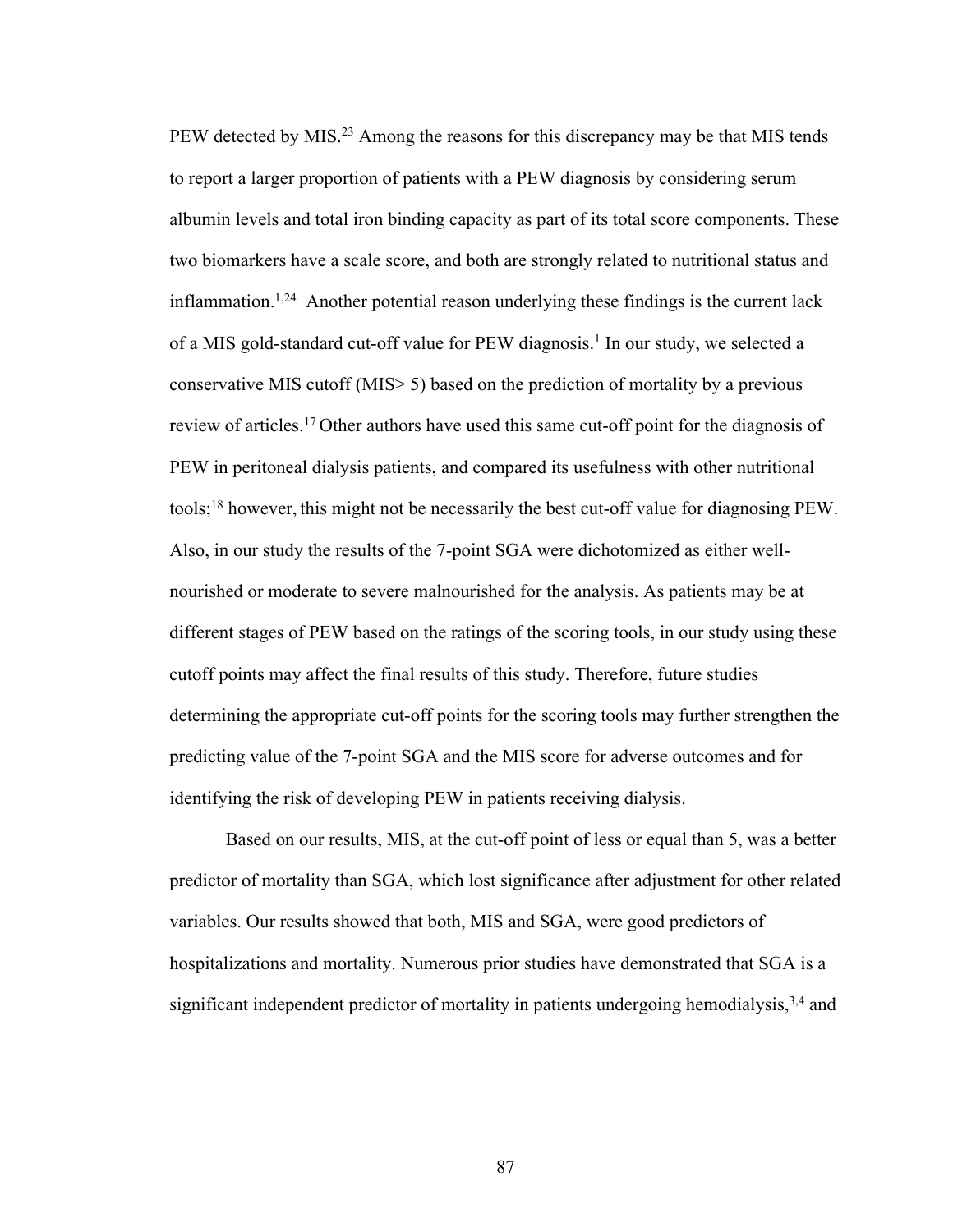MIS, which was developed specifically for dialysis patients, has been considered a good predictor of morbidity and mortality.16,17,26

By determining the average participant's DPI and DEI, and whether they met current KDOQI recommendations for protein and energy intake, we found that, despite advice from their dietitians, nurses, doctors, and other health professionals, to promote adequate intake among participants, a large proportion of them did not meet KDOQI for energy and protein recommendations. In our cohort, approximately half (53%) met KDOQI energy recommendations, while 55% met protein recommendations and only 21% met both energy and protein recommendations. These results are supported by previous reports of DEI and DPI in dialysis patients that clearly demonstrated that the majority of dialysis patients do not meet current KDOQI recommendations, which may in turn increase their risk of PEW and ultimately increase morbidity and mortality in this population.<sup>21,23</sup> In agreement with our findings, Araujo et al.<sup>21</sup> reported that inadequate protein and energy intake was associated with worse survival in a single center study and Antunes et al.<sup>23</sup> also emphasized the importance of protein intake on survival in chronic dialysis patients.

In our study, meeting dietary energy recommendations was a better predictor for hospitalizations and mortality than meeting protein recommendations. Our results on energy intake are supported by findings reported recently by Kang et al.,<sup>25</sup> who found that energy intake < 25 kcal/kg and MIS >5 were associated with 10-year mortality in HD patients. However, our results on the relationships of protein intake and the disease outcomes contradicted what has been reported about low protein dietary intake and its relationship with increased death rates previously reported by Kalantar-Zadeh et al., <sup>24</sup>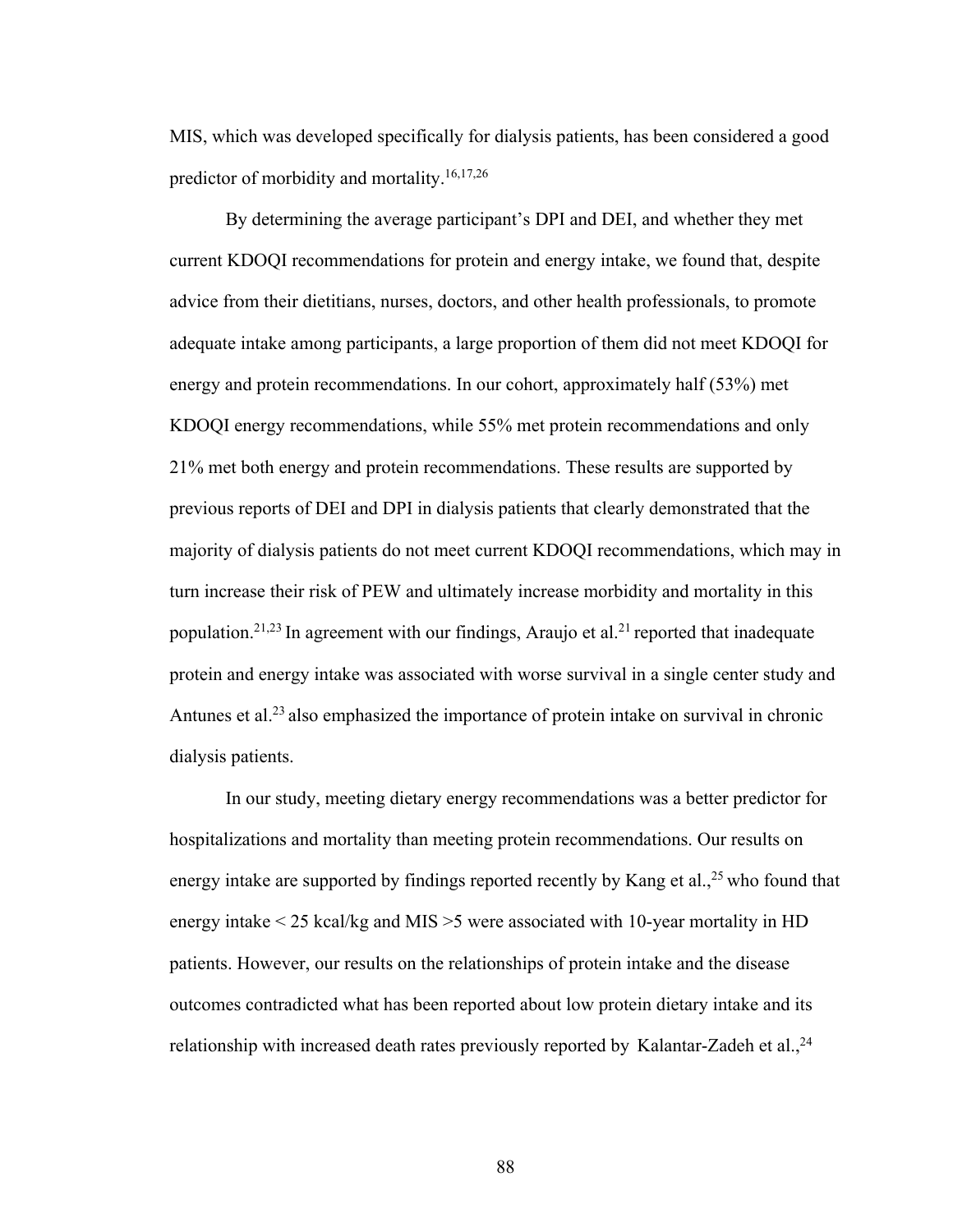who demonstrated that protein intake measured indirectly by means of nPCR was associated with outcomes. In our study, the average participant's protein intake was assessed as an average of three 24-hour diet recalls taken on dialysis and not dialysis days by a trained dietitian, which reflects with more accuracy the average patient's intake and the customary diet. Contrasting with the report by Kalantar-Zadeh et al.,  $^{24}$  reports by other researchers have shown that greater protein intake >1.4g/kg/day are associated with increased phosphorus levels, which ultimately can be related to mortality. Based on these results, researches proposed the impact of adequate energy intake is more important for disease outcomes than protein intake, and that excessive protein intake should be avoided, since it appears to be deleterious.14

Additionally, to the above discussed discrepancies about the impact of protein intake on patient outcomes, there are other conditions that could explain our results; most of our participants received protein supplements at certain point during the study according to their albumin levels in plasma, and they were followed using the latest nutritional recommendations for the management of hypoalbuminemia. However, the impact of protein supplements on outcomes are still not known and controlled studies are needed to elucidate their effect.28

This study has numerous limitations that should be considered in interpreting its findings. First, the sample size was small and only included subjects from a single dialysis center, therefore its generalizability to other populations is limited. In addition, given that it is an observational study, it is difficult to separate the complex interactions of variables. In this study, we examined the 12-month average scores of SGA and MIS and their predictive impact on hospitalization and mortality; however, we did not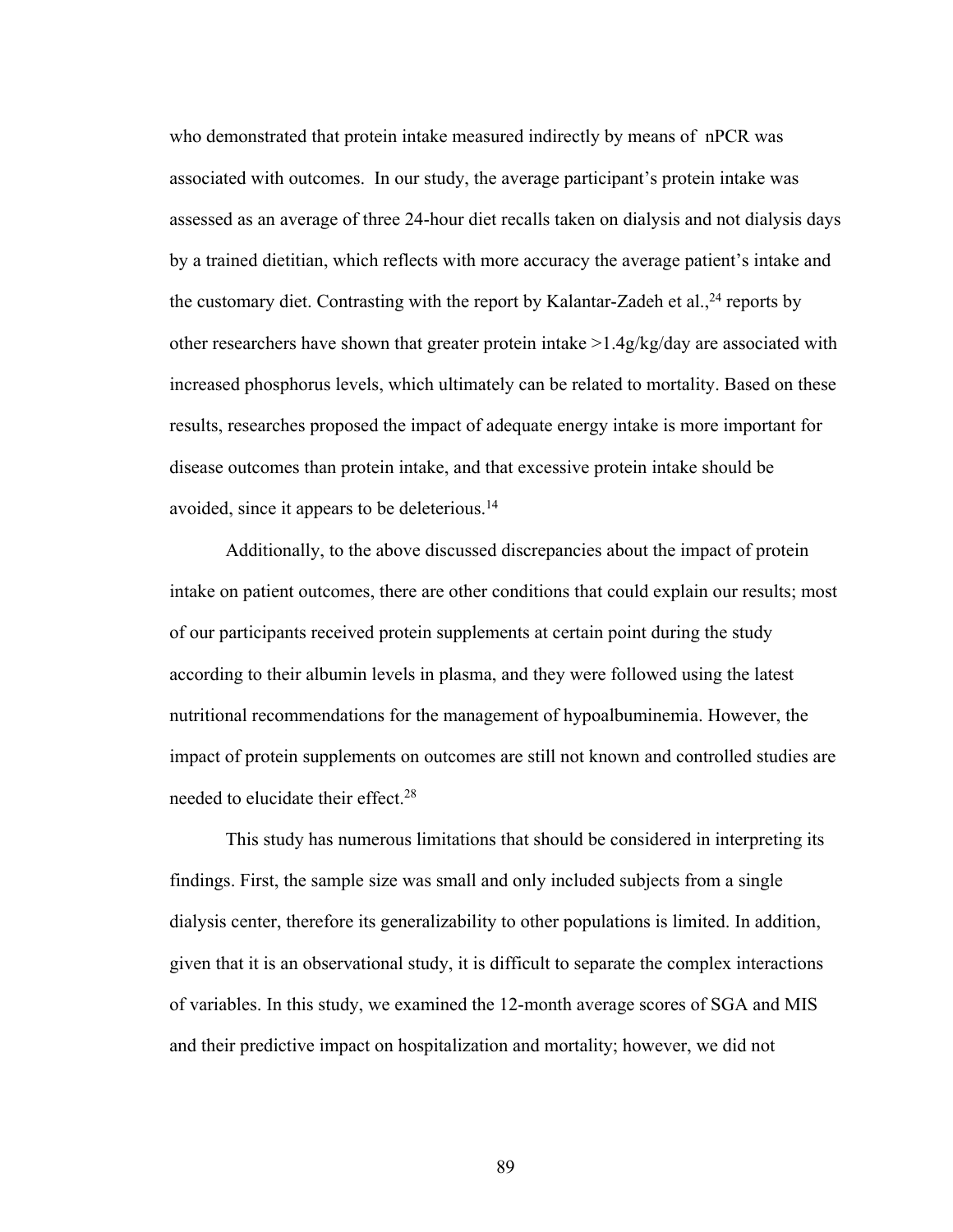examine changes in nutritional status and the impact of those changes in hospitalizations and mortality. Even though our study confirmed that inadequate energy and protein intakes are important determinants for PEW, and that meeting energy recommendations is significantly linked to adverse outcomes, due to the complex and multifactorial characteristics of PEW syndrome, we cannot rule out that other disease-related factors may directly or indirectly influence energy and protein intakes, so their deficiencies may be the consequence and not the cause of the adverse outcomes.

# **Conclusions**

Our findings support an association of the nutrition-inflammation status, detected by sensitive indices, and energy intake with reduced hospitalization and mortality risks among hemodialysis patients. Meeting energy recommendations has a positive impact on preventing hospitalization and decreasing mortality rates. This study provides observational evidence for early detection of patients at risk of PEW and initiating timely nutrition interventions that aim to improve nutrition-inflammation status and promote adequate protein and energy intake. Further controlled studies with adequate sample size should evaluate other nutrients that may modulate malnutrition in these patients.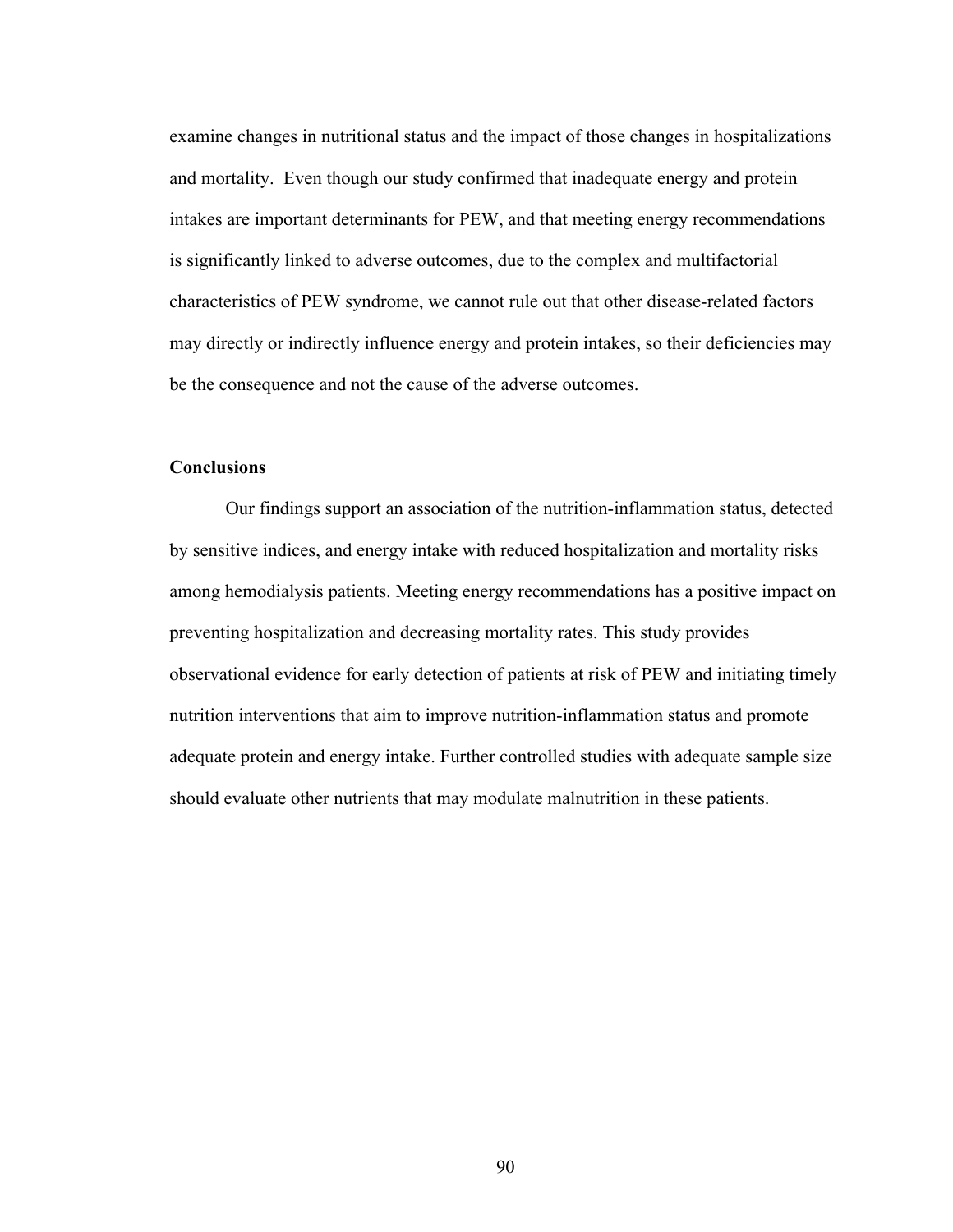| Nutrition assessment tools         | Well-nourished | Moderate-to-severe malnourished |
|------------------------------------|----------------|---------------------------------|
| Subjective Global                  | $SGA-A$        | SGA-BC                          |
| Assessment                         | 55% (42/77)    | 45% (35/77)                     |
|                                    | $MIS \leq 5$   | MIS > 5                         |
| Malnutrition Inflammation<br>Score | 49% (38/77)    | 50.6% (39/77)                   |

Table 1: Classification of participants in well-nourished and moderate-to-severe malnourished (year average) by nutrition assessment tools

N=77, SGA-A= participants classified as well nourished by Subjective Global Assessment, SGA-BC= participants classified as moderate-to-severe malnourished by Subjective Global Assessment, MIS>5= participants classified as moderate-to-severe malnourished by Malnutrition Inflammation Score greater than 5 (year average)

| Variable   | Not-              | Hospitalized     | $P-$               | <b>Survivors</b> | Non-             | $P_{-}$            |
|------------|-------------------|------------------|--------------------|------------------|------------------|--------------------|
|            | Hospitalized      |                  | value <sup>*</sup> |                  | Survivors        | value <sup>*</sup> |
|            | $N=28$            | $N=49$           |                    | $N=67$           | $N=10$           |                    |
| Age        | $63.21 \pm 14.79$ | $63.3 \pm 16.46$ | 0.98               | $62.7 \pm 17.23$ | $67.1 \pm 12.28$ | 0.14               |
|            |                   |                  |                    |                  |                  |                    |
| Female     | 10.14%            | 14%              | 0.67               | 26.0%            | $2.6\%$          | 0.41               |
| Diabetes   | 18.2%             | 40.3%            | 0.18               | 48.1%            | $10.4\%$         | 0.12               |
| Years in   | $7.15 \pm 4.83$   | $5.65 \pm 3.73$  | 0.13               | $6.30 \pm 4.28$  | $5.53 \pm 3.74$  | 0.59               |
| dialysis   |                   |                  |                    |                  |                  |                    |
| BMI        | $29.11 \pm 5.44$  | $26.22 \pm 5.34$ | 0.02               | $27.56 \pm$      | $25.36 \pm 4.92$ | 0.24               |
|            |                   |                  |                    | 5.58             |                  |                    |
| Albumin    | $3.70 \pm 0.30$   | $3.86 \pm 0.30$  | 0.80               | $3.52 \pm 0.26$  | $3.91 \pm 0.34$  | 0.59               |
| KtV        | $1.49 \pm 0.20$   | $1.50 \pm 0.18$  | 0.89               | $1.50 \pm 0.17$  | $1.46 \pm 0.24$  | 0.51               |
| <b>SGA</b> | $5.67 \pm 1.44$   | $4.81 \pm 1.69$  | 0.04               | $5.49 \pm 1.36$  | $3.0 \pm 1.76$   | 0.01               |
| <b>MIS</b> | $5.25 \pm 2.07$   | $7.25 \pm 3.69$  | 0.01               | $6.12 \pm 2.9$   | $10.21 \pm 3.91$ | 0.00               |

Table 2: Table of characteristic comparing not hospitalized versus hospitalized and survivors versus non-survivors

*\*Student T test, statistically significant P<0.05*

BMI=Body mass index, Kt/V=dialysis clearance, SGA=Subjective Global Assessment, MIS= Malnutrition Inflammation Score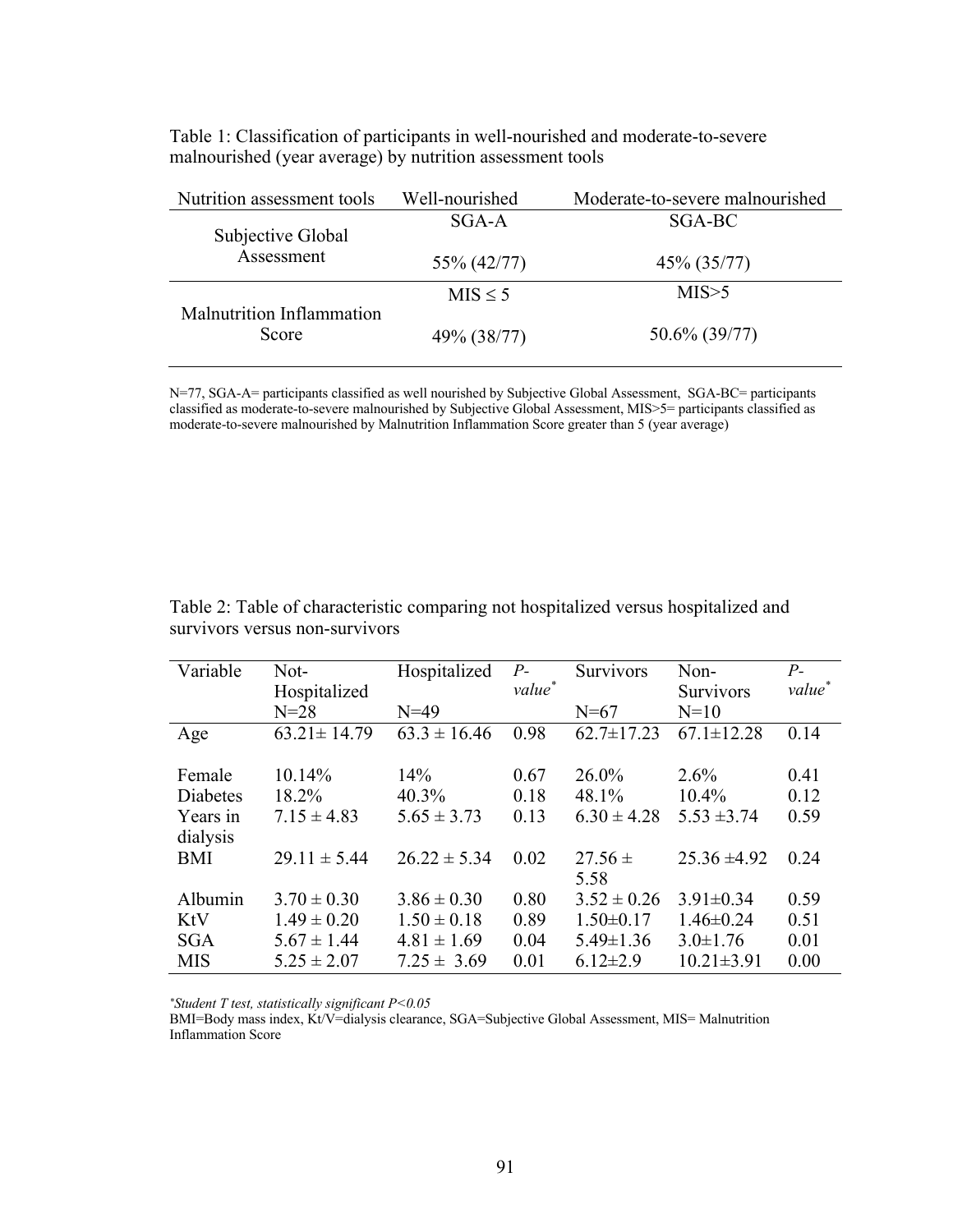| Covariate         | Unadjusted<br><b>Hazard Ratio</b><br>95% CI <sup>a</sup> | $P-value$ | Adjusted<br><b>Hazard Ratio</b><br>95% CI <sup>a</sup> | $P-value$ |
|-------------------|----------------------------------------------------------|-----------|--------------------------------------------------------|-----------|
|                   | <b>MORTALITY</b>                                         |           |                                                        |           |
| Age               | $1.01(0.97-1.06)$                                        | 0.400     | $1.01(0.97-1.06)$                                      | 0.977     |
| Gender            | $1.64(0.35 - 7.76)$                                      | 0.528     | $1.64(0.35 - 7.76)$                                    | 0.338     |
| Ethnicity         | $1.35(0.67 - 2.69)$                                      | 0.393     | $1.35(0.67 - 2.69)$                                    | 0.617     |
| Years-in-dialysis | $0.94(0.80-1.12)$                                        | 0.540     | $0.94(0.80-1.12)$                                      | 0.068     |
| KtV               | $0.24(0.01 - 8.54)$                                      | 0.432     | $0.10(001 - 9.078)$                                    | 0.317     |
| Diabetes          | $3.08(0.65 - 15.51)$                                     | 0.155     | $3.08(0.65 - 15.51)$                                   | 0.414     |
| Albumin           | $2.22(0.20-23.79)$                                       | 0.509     | 33.05(0.86-1264.69)                                    | 0.060     |
| <b>SGA BC</b>     | 12.09(1.53-95.49)                                        | 0.018     | 7.479(0.870-64.03)                                     | 0.067     |
|                   | <b>HOSPITALIZATIONS</b>                                  |           |                                                        |           |
| Age               | $0.99(0.98-1.01)$                                        | 0.851     | $0.98(0.96 - 1.00)$                                    | 0.168     |
| Gender            | $1.00(0.54 - 1.87)$                                      | 0.977     | $1.08(0.55 - 2.13)$                                    | 0.811     |
| Ethnicity         | $1.16(0.84-1.69)$                                        | 0.355     | $1.06(0.76 - 1.52)$                                    | 0.674     |
| Years-in-dialysis | $0.94(0.88-1.01)$                                        | 0.131     | $0.94(0.87-1.01)$                                      | 0.133     |
| KtV               | $1.17(0.25 - 5.32)$                                      | 0.838     | $1.75(0.32 - 9.64)$                                    | 0.516     |
| <b>Diabetes</b>   | $1.44(0.80 - 2.57)$                                      | 0.218     | $1.43(0.78 - 2.64)$                                    | 0.245     |
| Albumin           | $1.16(0.38-3.56)$                                        | 0.787     | $1.82(0.49-6.71)$                                      | 0.366     |
| <b>SGA BC</b>     | $2.06(1.17-3.64)$                                        | 0.012     | $2.67(1.39-5.10)$                                      | 0.003     |

Table 3: Multivariate Cox regression models analyzing SGA (year-average) for mortality and hospitalizations

*aCI= confident interval, statistically significant P<0.05*

Kt/V=dialysis clearance, SGA BC= participants classified as moderate-to-severe malnourished by Subjective Global Assessment tool (year average)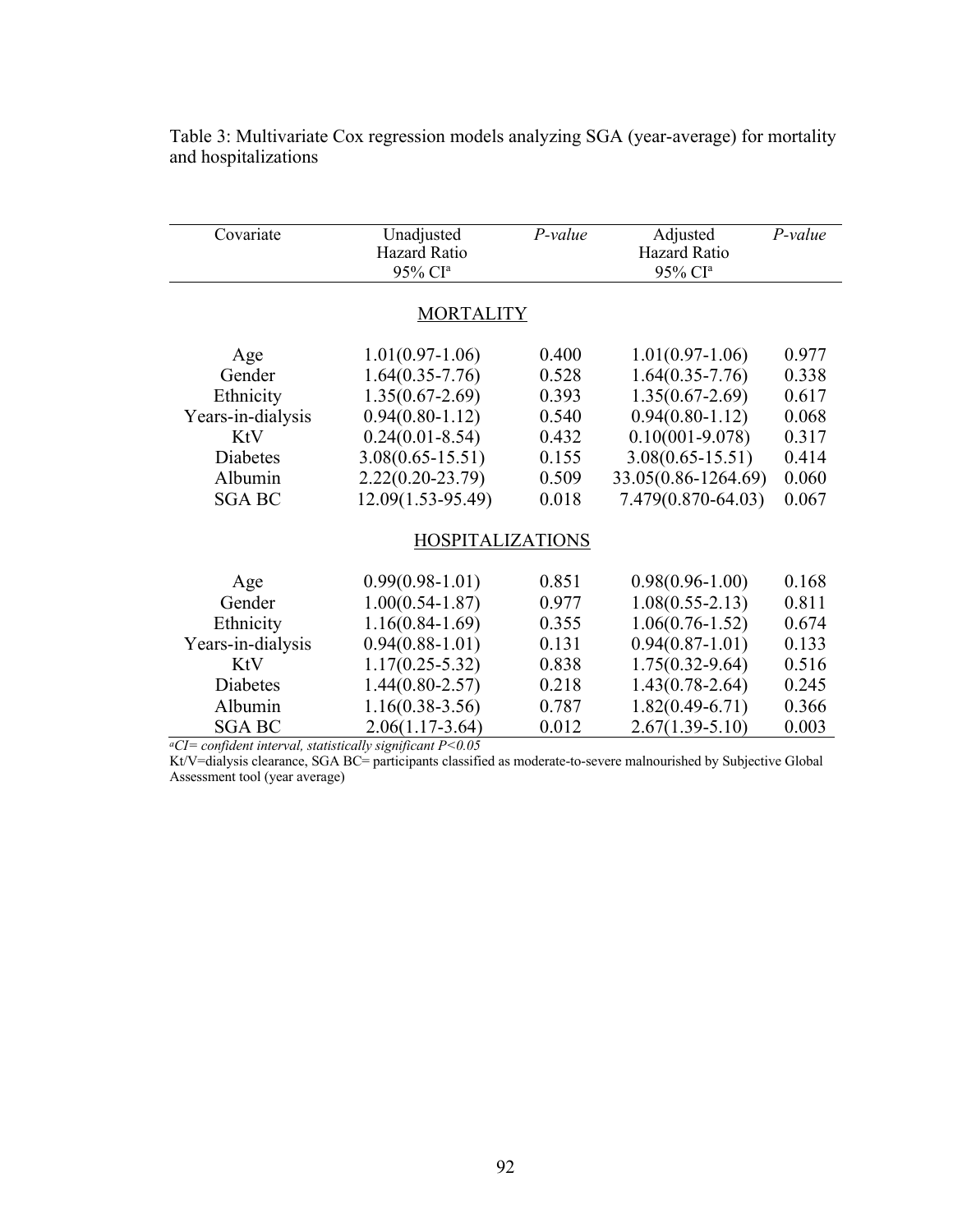| Covariate       | Unadjusted<br><b>Hazard Ratio</b><br>95% CI* | P-value                 | Adjusted<br><b>Hazard Ratio</b><br>95% CI* | $P$ -value |
|-----------------|----------------------------------------------|-------------------------|--------------------------------------------|------------|
|                 |                                              | <b>MORTALITY</b>        |                                            |            |
|                 | $1.01(0.97-1.06)$                            | 0.400                   | $1.00(0.96 - 1.05)$                        | 0.497      |
| Age<br>Gender   | $1.64(0.35 - 7.76)$                          | 0.528                   | $1.27(0.49 - 11.06)$                       | 0.780      |
| Ethnicity       | $1.35(0.67 - 2.69)$                          | 0.393                   | $1.10(0.47 - 2.59)$                        | 0.773      |
| Years-in-       | $0.94(0.80-1.12)$                            | 0.540                   | $0.94(0.77-1.14)$                          | 0.797      |
| dialysis        |                                              |                         |                                            |            |
| <b>KtV</b>      | $0.24(0.01-8.54)$                            | 0.434                   | $0.31(0.00-31.44)$                         | 0.622      |
| <b>Diabetes</b> | $3.08(0.65 - 14.51)$                         | 0.155                   | $2.89(0.49 - 16.94)$                       | 0.239      |
| Albumin         | $2.22(0.01 - 8.54)$                          | 0.509                   | 15.63(0.451-540.84)                        | 0.128      |
| MIS > 5         | $9.91(1.25 - 78.29)$                         | 0.030                   | 13.87(1.56-123.05)                         | 0.018      |
|                 |                                              |                         |                                            |            |
|                 |                                              | <b>HOSPITALIZATIONS</b> |                                            |            |
|                 |                                              |                         |                                            |            |
| Age             | $0.99(0.98-1.01)$                            | 0.851                   | $0.98(0.97-1.00)$                          | 0.253      |
| Gender          | $1.00(0.54 - 1.87)$                          | 0.977                   | $1.13(0.60 - 2.12)$                        | 0.699      |
| Ethnicity       | $1.16(0.84-1.69)$                            | 0.355                   | $1.02(0.72 - 1.45)$                        | 0.876      |
| Years-in-       | $0.94(0.88-1.01)$                            | 0.131                   | $0.93(0.85 - 1.00)$                        | 0.079      |
| dialysis        |                                              |                         |                                            |            |
| KtV             | $1.17(0.25 - 5.32)$                          | 0.839                   | $2.52(0.42 - 6.71)$                        | 0.036      |
| Diabetes        | $2.52(0.42 - 14.87)$                         | 0.306                   | $1.45(0.78 - 2.68)$                        | 0.229      |
| Albumin         | $1.16(0.38-3.56)$                            | 0.787                   | $1.71(0.43-6.71)$                          | 0.442      |
| MIS > 5         | $1.79(1.01 - 3.17)$                          | 0.045                   | $2.11(1.12 - 3.97)$                        | 0.019      |

Table 4: Multivariate Cox regression models analyzing MIS (year-average) for mortality and hospitalizations

*\*CI= confident interval, statistically significant P<0.05*

1Kt/V= dialysis clearance, MIS=Malnutrition Inflammation Score, MIS>5= participants classified as moderate-tosevere malnourished by MIS score greater than 5 (year average)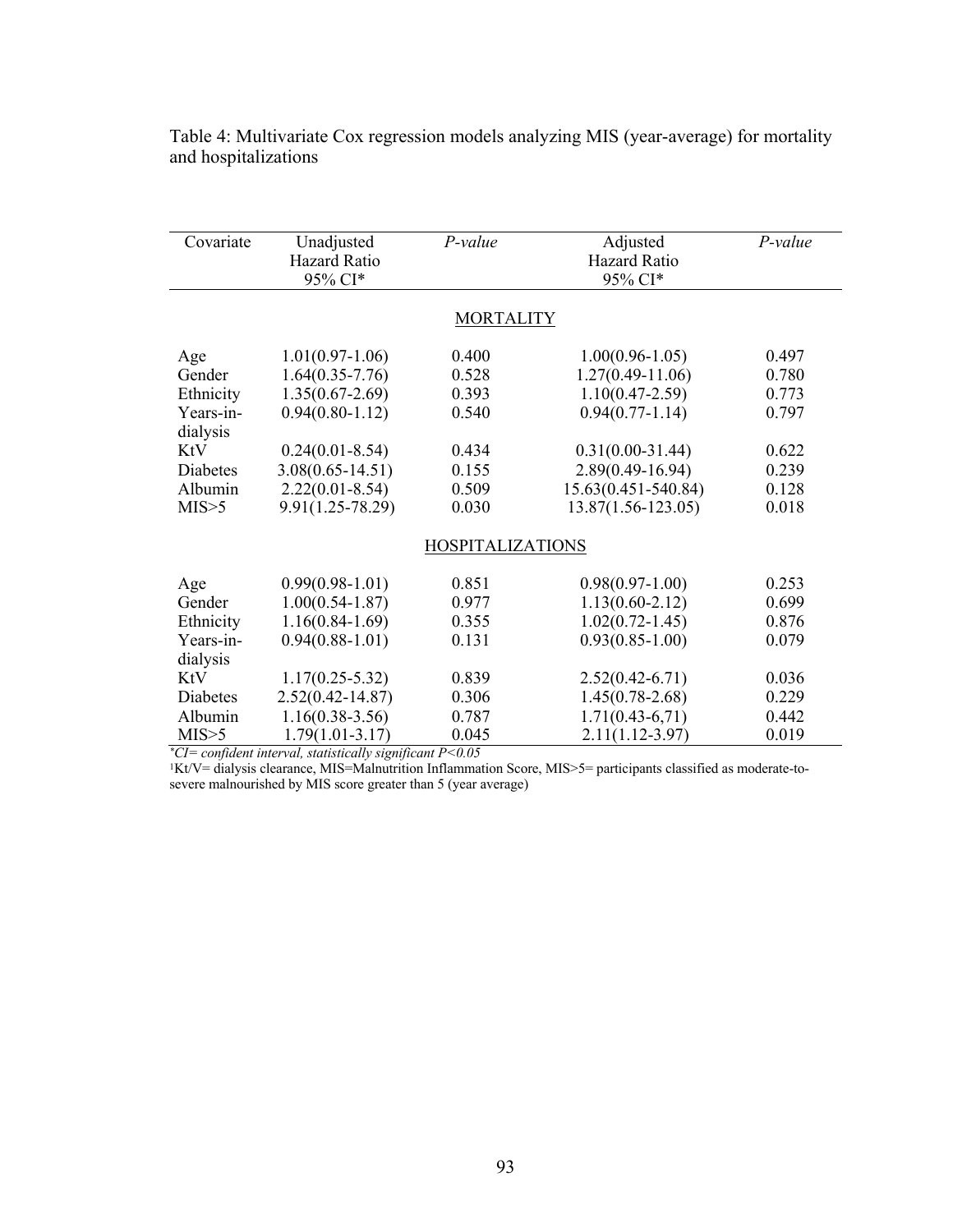| Covariate         | Unadjusted<br><b>Hazard Ratio</b> | $P-value$               | Adjusted<br>Hazard Ratio | $P-value$ |
|-------------------|-----------------------------------|-------------------------|--------------------------|-----------|
|                   | 95% CI*                           |                         | 95% CI*                  |           |
|                   |                                   |                         |                          |           |
|                   |                                   | <b>MORTALITY</b>        |                          |           |
| Age               | $1.01(0.97-1.06)$                 | 0.400                   | $1.00(0.95-1.04)$        | 0.992     |
| Gender            | $1.64(0.35 - 7.76)$               | 0.528                   | $1.47(0.26 - 8.31)$      | 0.662     |
| Ethnicity         | $1.35(0.67 - 2.69)$               | 0.393                   | $1.13(0.54 - 2.26)$      | 0.745     |
| Years-in-dialysis | $0.94(0.80-1.12)$                 | 0.540                   | $0.98(0.81 - 1.20)$      | 0.915     |
| KtV               | $0.24(0.01 - 8.54)$               | 0.434                   | $0.16(0.002 - 15.40)$    | 0.439     |
| <b>Diabetes</b>   | $3.08(0.65 - 15.51)$              | 0.155                   | $2.20(0.43 - 11.21)$     | 0.341     |
| Albumin           | $2.22(0.20-23.79)$                | 0.059                   | $3.47(0.34 - 34.93)$     | 0.290     |
| Met ER (yes)      | $0.19(0.04 - 0.91)$               | 0.038                   | $0.19(0.03 - 0.98)$      | 0.049     |
|                   |                                   |                         |                          |           |
|                   |                                   | <b>HOSPITALIZATIONS</b> |                          |           |
|                   |                                   |                         |                          |           |
| Age               | $0.99(0.98-1.01)$                 | 0.851                   | $0.98(0.96 - 1.00)$      | 0.131     |
| Gender            | $1.00(0.54 - 1.87)$               | 0.977                   | $1.07(0.53 - 2.14)$      | 0.850     |
| Ethnicity         | $1.16(0.84 - 1.69)$               | 0.355                   | $0.97(0.69 - 1.37)$      | 0.891     |
| Years-in-dialysis | $094(0.88-1.01)$                  | 0.131                   | $0.93(0.86 - 101)$       | 0.099     |
| <b>KtV</b>        | $1.17(0.25 - 5.32)$               | 0.838                   | $1.56(0.44 - 5.48)$      | 0.482     |
| <b>Diabetes</b>   | $1.44(0.80 - 2.57)$               | 0.218                   | $1.21(0.65 - 2.25)$      | 0.537     |
| Albumin           | $1.16(0.38-3.56)$                 | 0.787                   | $1.56(0.27-9.25)$        | 0.484     |
| Met ER(yes)       | $0.46(0.26 - 0.82)$               | 0.008                   | $0.41(0.21-0.79)$        | 0.008     |

Table 5: Multivariate Cox regression models analyzing participants that met KDOQI/energy recommendations for mortality and hospitalizations

*\*CI= confident interval, statistically significant P<0.05*

Kt/V= dialysis clearance, Met ER (yes)= met KDOQI/energy recommendations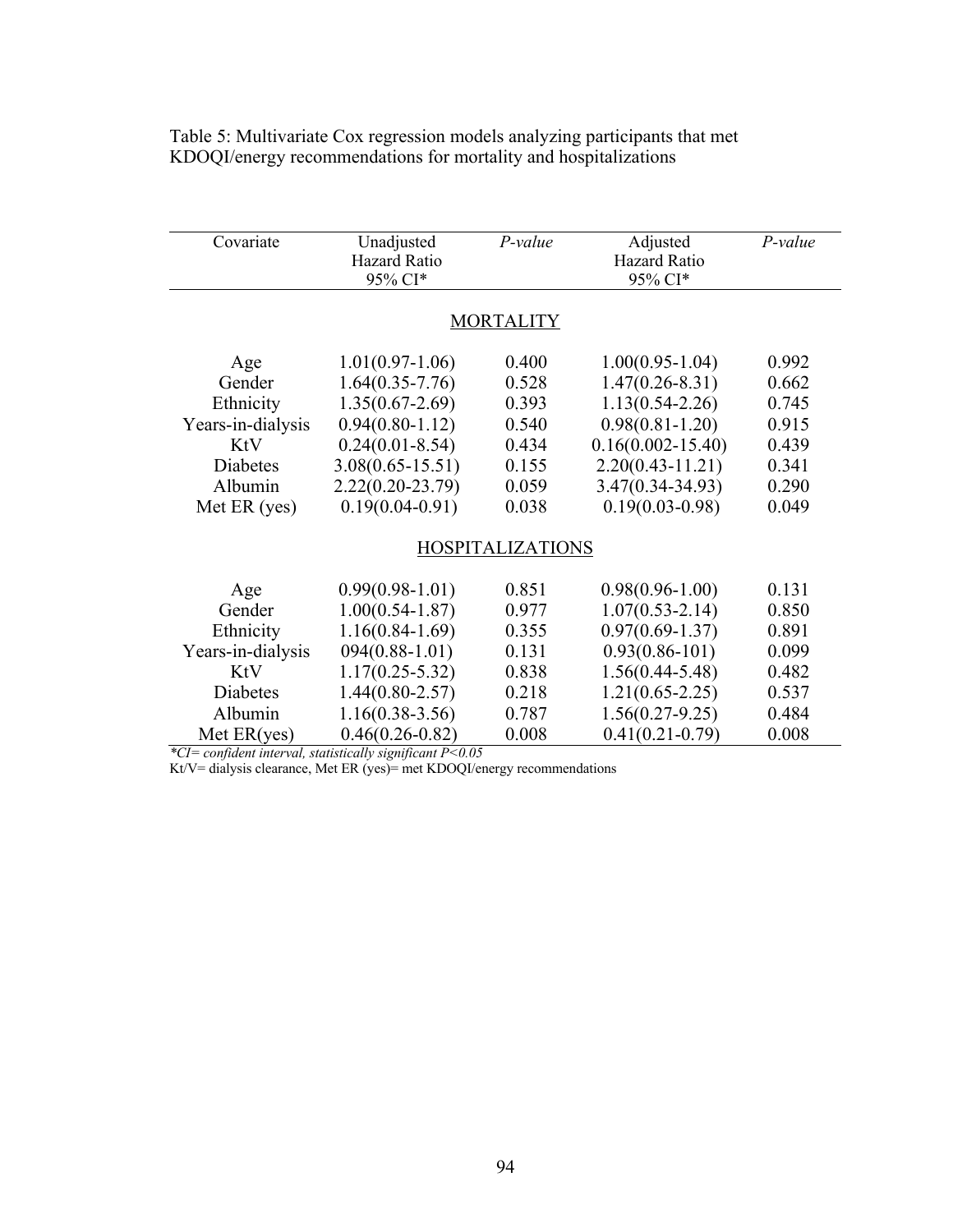| Covariate         | Unadjusted HR<br>95% CI* | P-value                 | Adjusted HR<br>95% CI* | P-value |  |  |
|-------------------|--------------------------|-------------------------|------------------------|---------|--|--|
| <b>MORTALITY</b>  |                          |                         |                        |         |  |  |
| Age               | $1.01(0.97-1.06)$        | 0.400                   | $1.00(0.96 - 1.05)$    | 0.738   |  |  |
| <b>Sex</b>        | $1.64(0.35 - 7.76)$      | 0.528                   | $1.53(0.28 - 8.30)$    | 0.618   |  |  |
| Ethnicity         | $1.35(0.67 - 2.69)$      | 0.393                   | $1.03(0.48 - 2.21)$    | 0.929   |  |  |
| Years-in-dialysis | $0.94(0.80-1.12)$        | 0.540                   | $0.94(0.76 - 1.17)$    | 0.627   |  |  |
| <b>Diabetes</b>   | $3.08(0.65 - 14.51)$     | 0.155                   | $3.00(0.61 - 14.67)$   | 0.174   |  |  |
| Albumina          | $2.22(0.20-23.79)$       | 0.509                   | $5.35(0.42 - 68.03)$   | 0.196   |  |  |
| KtV               | $0.24(0.01 - 8.54)$      | 0.434                   | $0.37(0.00-23.37)$     | 0.645   |  |  |
| <b>MET PR</b>     | $3.20(0.90 - 11.37)$     | 0.068                   | $0.15(0.01 - 1.27)$    | 0.082   |  |  |
|                   |                          | <b>HOSPITALIZATIONS</b> |                        |         |  |  |
| Age               | $0.99(0.98-1.01)$        | 0.851                   | $0.99(0.97-1.01)$      | 0.399   |  |  |
| Sex               | $1.00(0.54 - 1.87)$      | 0.977                   | $0.96(0.47-1.94)$      | 0.915   |  |  |
| Ethnicity         | $1.16(0.84 - 1.59)$      | 0.355                   | $1.11(0.80-1.56)$      | 0.515   |  |  |
| Years-in-dialysis | $0.94(0.88-1.01)$        | 0.131                   | $0.93(0.86 - 1.01)$    | 0.122   |  |  |
| <b>Diabetes</b>   | $1.44(0.80 - 2.57)$      | 0.218                   | $1.50(0.82 - 2.74)$    | 0.182   |  |  |
| Albumina          | $1.16(0.38-3.56)$        | 0.787                   | $1.14(0.31 - 4.25)$    | 0.837   |  |  |
| KtV               | $1.17(0.25 - 5.32)$      | 0.838                   | $1.70(0.29-10.02)$     | 0.554   |  |  |
| <b>MET PR</b>     | $1.41(0.78 - 2.52)$      | 0.247                   | $1.07(0.56 - 2.05)$    | 0.827   |  |  |

Table 6: Multivariate Cox regression models analyzing participants that met KDOQI/protein recommendations for mortality and hospitalizations

*\*CI= confident interval, statistically significant P<0.05*

Kt/V= dialysis clearance, Met PR (yes)= met KDOQI/protein recommendations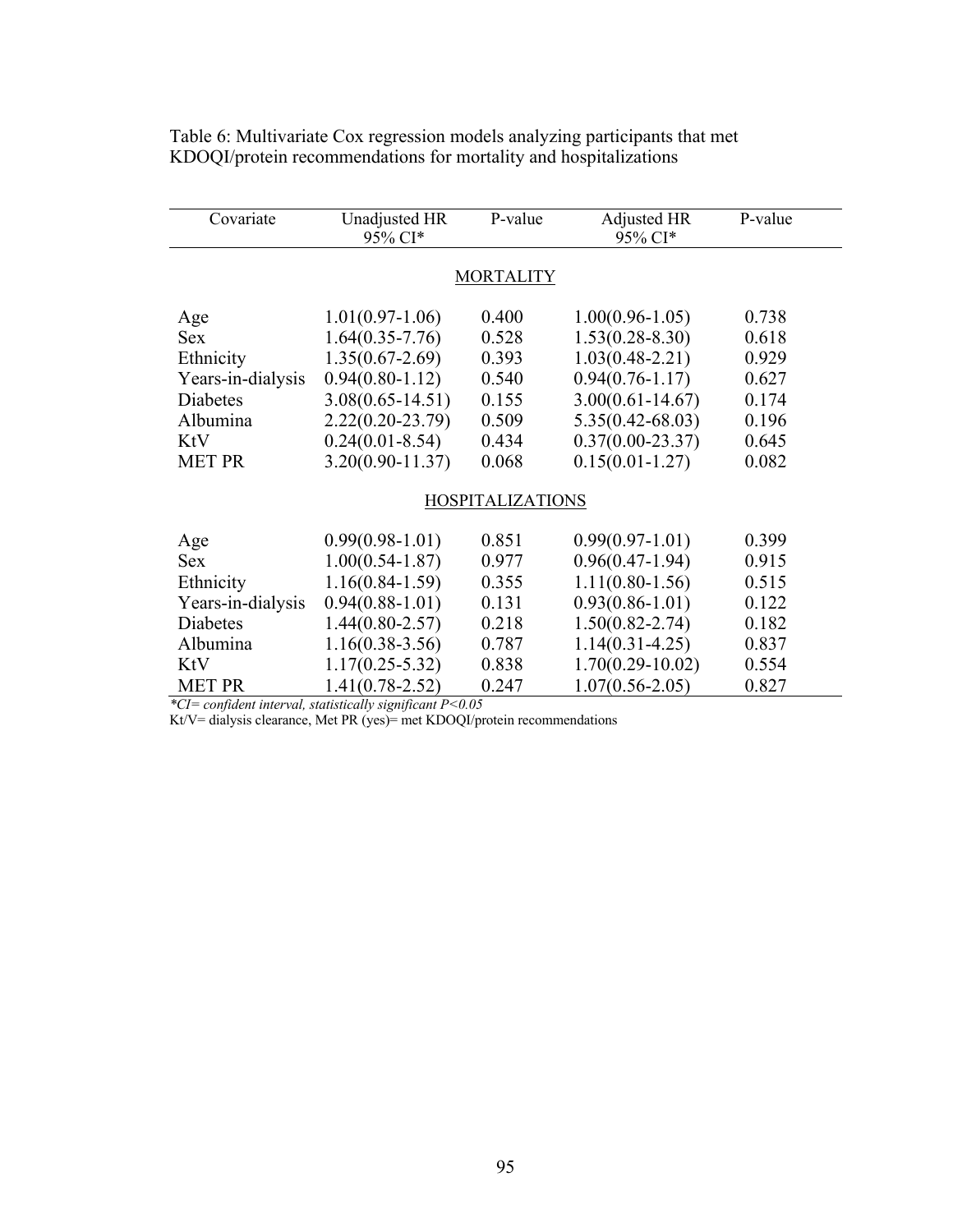Figure A: Kaplan-Meier curve for Mortality and SGA (year average)



Figure B: Kaplan-Meier curve for Hospitalization and SGA (year average)

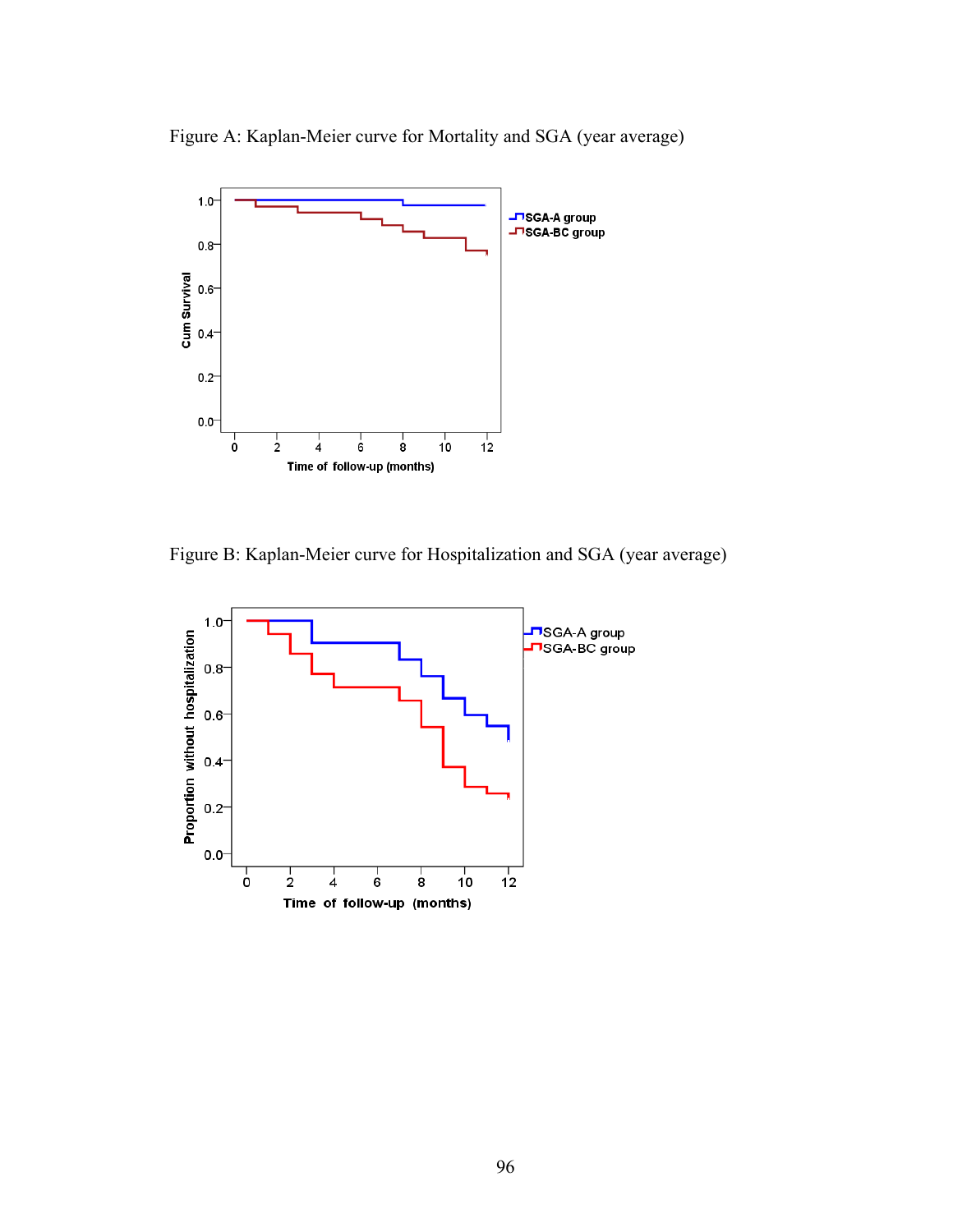Figure C: Kaplan-Meier curve for Mortality and MIS (year average)



Figure D: Kaplan-Meier curve for Hospitalization and MIS (year average)

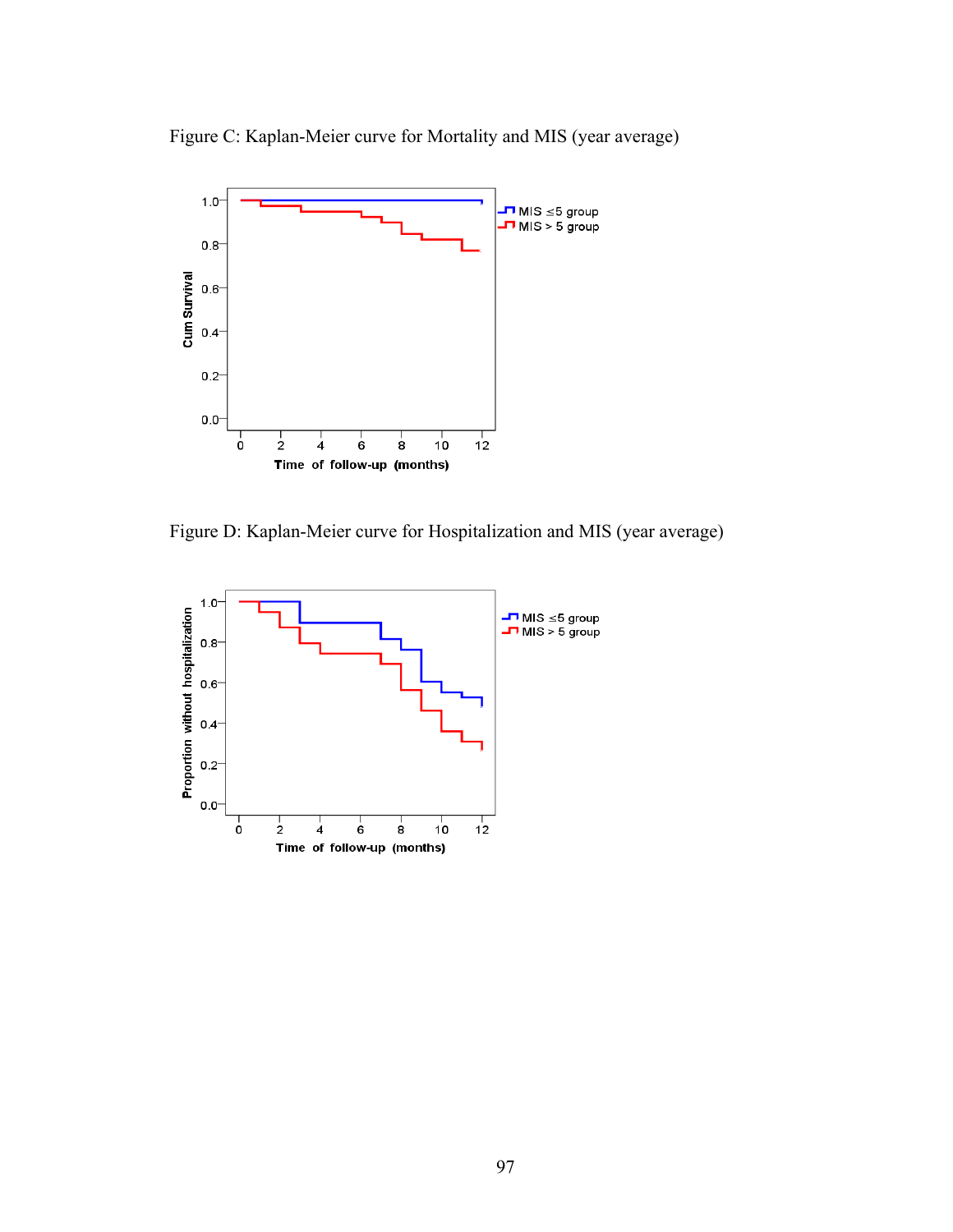Figure E: Kaplan-Meier curve for Mortality and energy intake



Figure F: Kaplan-Meier curve for Hospitalization and energy intake



Fig A showed that participants in SGA-A group lived longer than participants in SGA-BC (Log rank test P=0.002) Fig B showed that SGA-A group had lower hospitalization rate than group SGA-BC (Log rank test P=0.007) Fig C showed that patients in MIS  $\leq$  5 group longer than participants in MIS  $>$  5 group (Log rank test P=0.007) Fig D showed that participants in the group  $MIS \le 5$  had less hospitalizations than participants in MIS  $>5$  group (Log rank test  $P=0.033$ )

Fig E showed that patients that met energy recommendations (MET ER) lived longer that patients that did not(Not MET ER) (log rank test, P=0.018)

Fig F showed that patients that met energy recommendations (MET ER) had less hospitalizations that patients that did not (Not MET ER)(Log rank test P=0.005)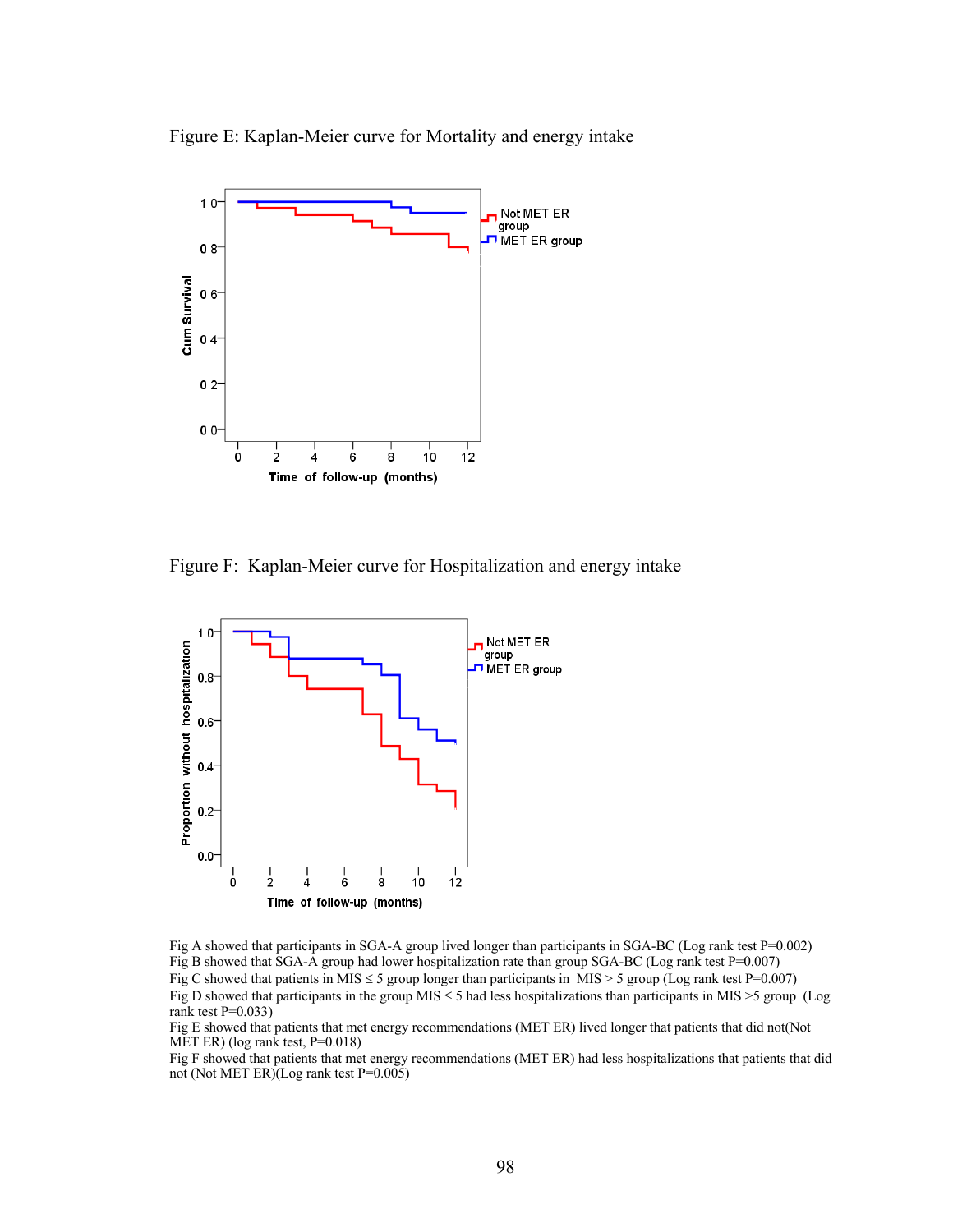# References

- 1. Carrero JJ, Thomas F, Nagy K., et al. Global Prevalence of Protein-Energy Wasting in Kidney Disease: A meta-analysis of contemporary observational studies from the international society of renal nutrition and metabolism. J Ren Nutr 2018 Nov;28(6):380-392.
- 2. Pifer TB, McCullough KP, Port FK, et al. Mortality risk in hemodialysis patients and changes in nutritional indicators: DOPPS. Kidney Int 2002;62(6):2238-2245.
- 3. Mutsert R, Grootendorst DC, Boeschoten EW, et al. Subjective global assessment of nutritional status is strongly associated with mortality in chronic dialysis patients. Am J Clin Nutr 2009;89(3):787-793.
- 4. Kwon YE, Kee YK, Yoon CY, et al. Change of nutritional status assessed using subjective global assessment is associated with all-cause mortality in incident dialysis patients. Medicine 2016;95(7).
- 5. Ramkumar N, Pappas LM, Beddhu S. Effect of body size and body composition on survival in peritoneal dialysis patients. Perit Dial Int 2005;25(5):461-469.
- 6. Kakiya R, Shoji T, Tsujimoto Y, et al. Body fat mass and lean mass as predictors of survival in hemodialysis patients. Kidney Int 2006 Aug;70(3):549-556.
- 7. Stephan Thijssen Nutritional Competence and Resilience among Hemodialysis.Patients in the Setting of Dialysis Initiation and Hospitalization Clin J Am Soc Nephrol 2015;10(9):1593-1601.
- 8. Fouque D, Kalantar-Zadeh K, Kopple J, et al. A proposed nomenclature and diagnostic criteria for protein-energy wasting in acute and chronic kidney disease. Kidney Int 2008 Feb;73(4):391-398.
- 9. Bossola M, Muscaritoli M, Tazza L, et al. Variables associated with reduced dietary intake in hemodialysis patients. J Ren Nutr 2005 Apr;15(2):244-252.
- 10. K/DOQI National Kidney Foundation. Clinical Practice Guidelines for nutrition in chronic renal failure. Am J Kidney Dis 2000; 35(suppl. 2):s1-s140. Available from www.kidney.org/Professionals/kdoqi/guidelines\_updates/doqi\_nut.html. Accessed on April, 2019.
- 11. Fouque D, Vennegoor M, Ter Wee P, et al. ERA-EDTNA European Best Practice Guideline On Nutrition. Nephrol Dial Transplant 2007;22 (2): Available http://ndt.oxfordjournals.org/content/vol22/suppl\_2/index.dtl. Accessed on April, 2019.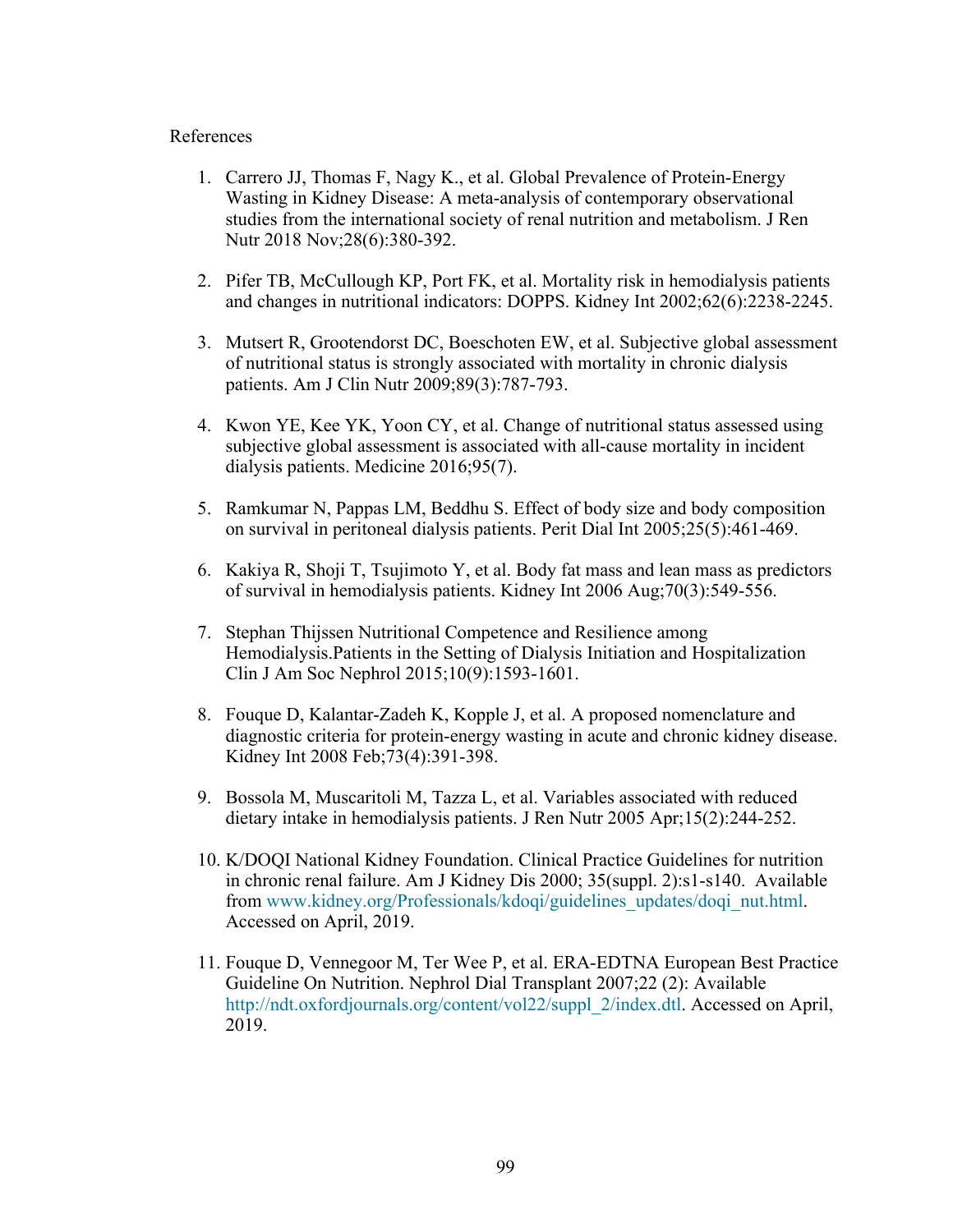- 12. Dwyer JT, Larive B, Leung J, et al. Are nutritional status indicators associated with mortality in the Hemodialysis (HEMO) Study? Kidney Int 2005 Oct; 68(4):1766-1776.
- 13. Kovesdy CP, Kalantar-Zadeh K. Why is protein–energy wasting associated with mortality in chronic kidney disease? Semin Nephrol 2009 Jan;29(1):3-14.
- 14. T. Alp Ikizler. Optimal Nutrition in Hemodialysis Patients. Adv Chronic Kidney Dis 2013 Mar; 20(2):181-189.
- 15. SteiberAL, Kalantar-ZadehK, SeckerD, et al. Subjective Global Assessment in chronic kidney disease: a review. J Ren Nutr 2004 Oct;14(4):191-200.
- 16. Kalantar-Zadeh K, Kopple JD, Block G, Humphreys MH. A malnutritioninflammation score is correlated with morbidity and mortality in maintenance hemodialysis patients. Am J Kidney Dis 2001 Dec;38(6):1251-1263.
- 17. Rambod M, Bross R, Zitterkoph J, et al. Association of Malnutrition-Inflammation Score with quality of life and mortality in hemodialysis patients: a 5-year prospective cohort study. Am J Kidney Dis 2009 Feb;53(2):298-309.
- 18. Harvinder GS, Swee WC, Karupaiah T, et al. Dialysis Malnutrition and Malnutrition Inflammation Scores: screening tools for prediction of dialysis– related protein-energy wasting in Malaysia. Asia Pac J Clin Nutr 2016;25(1):26- 33.
- 19. Abbott KC, Glanton CW, Trespalacios FC, et al. Body mass index, dialysis modality, and survival: analysis of the United States Renal Data System Dialysis Morbidity and Mortality Wave II Study. Kidney Int 2004 Feb;65(2):597-605.
- 20. Beddhu S, Pappas LM, Ramkumar N, Samore M. Effects of body size and body composition on survival in hemodialysis patients. J Am Soc Nephrol 2003 Sep;14(9):2366-2372.
- 21. Araujo IC, Kamimura MA, Draibe SA, et al. Nutritional parameters and mortality in incident hemodialysis patients. J Ren Nutr 2006 Jan;16(1):27-35.
- 22. Kalantar-Zadeh K, Kilpatrick RD, Kuwae N, et al. Revisiting mortality predictability of serum albumin in the dialysis population: time dependency, longitudinal changes and population-attributable fraction. Nephrol Dial Transplant 2005 Sep;20(9):1880–1888.
- 23. Bross R, Zitterkoph J, Pithia J, et al. Association of serum total iron-binding capacity and its changes over time with nutritional and clinical outcomes in hemodialysis patients. Am J Nephrol 2009;29(6):571-581.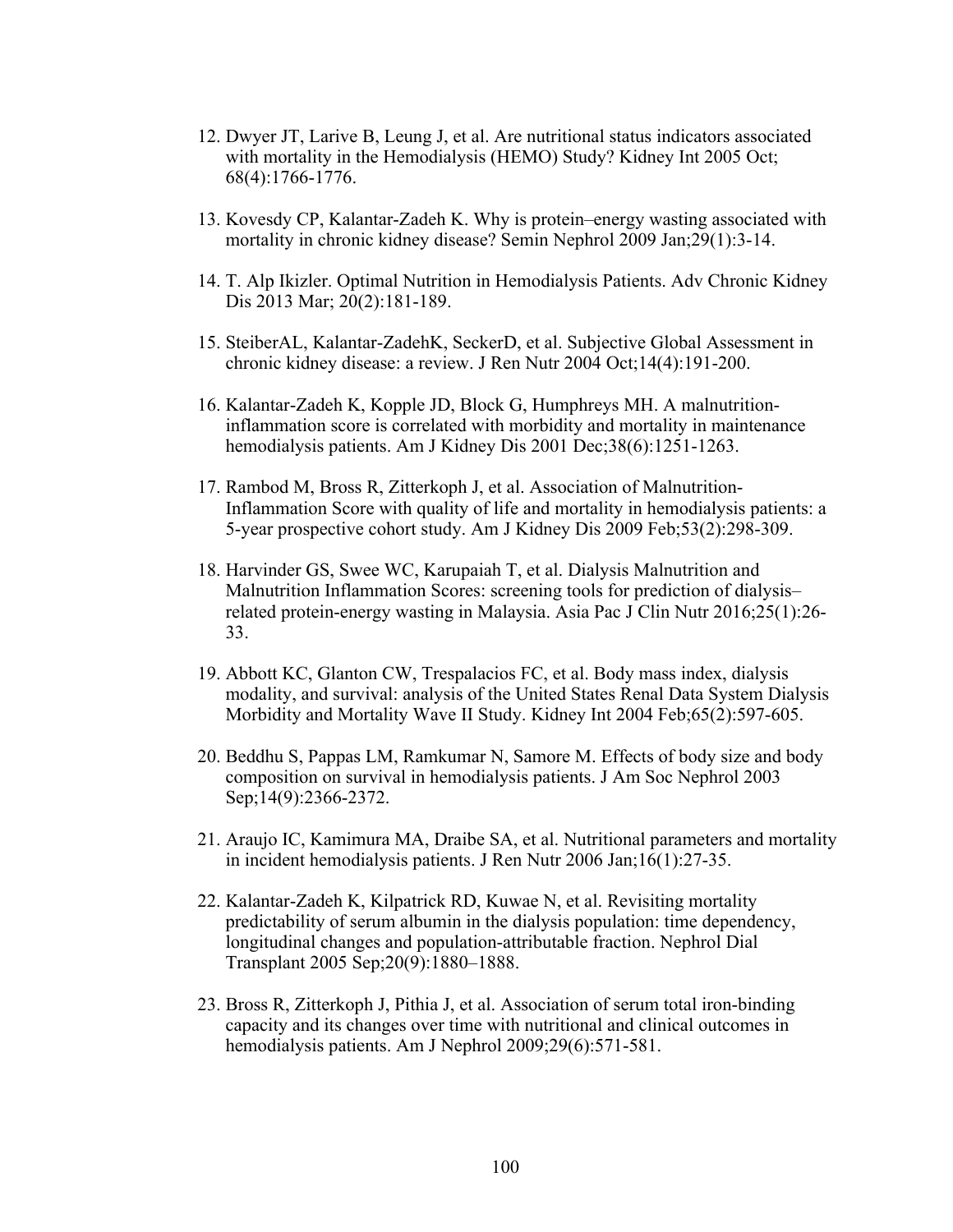- 24. Antunes A, Delatim V, De Arruda Silveira, et al. Influence of protein intake and muscle mass on survival in chronic dialysis patients. Ren Fail 2010;32(9):1055- 1059.
- 25. Kalantar-Zadeh K, Supasyndh O, Lehn RS, McAllister CJ, Kopple JD. Normalized protein nitrogen appearance is correlated with hospitalization and mortality in hemodialysis patients with Kt/V greater than 1.20. J Ren Nutr 2003 Jan;13(1):15-25.
- 26. Kang SS, Chang JW, Park Y. Nutritional status predicts 10-year mortality in patients with end-stage renal disease on hemodialysis. Nutrients 2017; 18;9(4):399.
- 27. Shinaberger CS, Greenland S, Kopple JD, et al. Is controlling phosphorus by decreasing dietary protein intake beneficial or harmful in persons with chronic kidney disease?. The American journal of clinical nutrition 2008;88(6):1511- 1518.
- 28. Biruete A, Jeong JH, Barnes JL, Wilund KR. Modified nutritional recommendations to improve dietary patterns and outcomes in hemodialysis patients. J Ren Nutr 2017 Jan;27(1):62-70.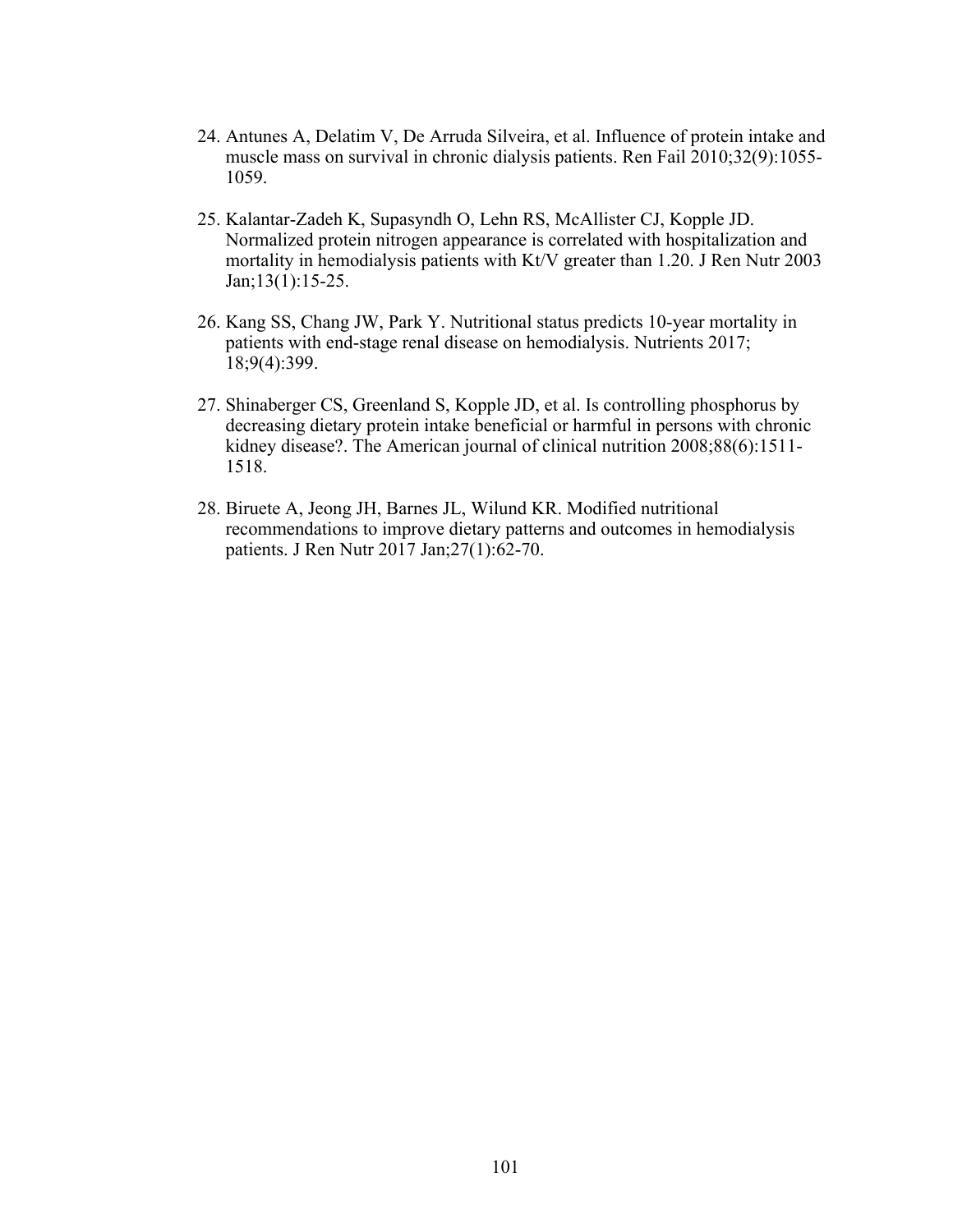# **CHAPTER V: DIET QUALITY AS A PREDICTOR OF POOR OUTCOMES IN HEMODIALYSIS PATIENTS AND ITS RELATIONSHIP WITH INFLAMMATION**

# **Abstract**

**Objective:** Despite major advances in dialysis technology, protocols and pharmacological treatment, hospitalization and mortality rates are highly prevalent among hemodialysis (HD) patients. Multiple diet restrictions placed upon HD patients add to the very common problem of poor diet, inadequate intake and poor dialysis outcomes. This study evaluates the association of the hemodialysis patient's diet quality index with hospitalization and mortality, and explores the relationship between diet quality and inflammation.

**Design:** This is a 12-month prospective cohort study that recruited 77 participants from May to Jun 2017.

**Results**: Fifty-five men and 22 women participated in this study; the mean age for the cohort was  $63.2 \pm 15.7$  years. Their average time receiving dialysis was  $6.2 \pm 4.2$  years and 58.4% of the patients were diagnosed with Type 2 diabetes mellitus; 18.2% were Hispanics, 39% were Black, 31.2% were Whites and 11.7% were West Indians. In 12 months, 63.6% of participants had at least one hospitalization, 6 participants (7.8%) underwent kidney transplant and 10 (13%) died of cardiovascular diseases. The mean hospitalization per patient in 12 months (PPY  $\pm$  SD) was 1.1  $\pm$  0.2. Survivors had a significant greater energy intake when compared with non-survivors; DEI (1917 kcal  $\pm$ 400 vs.  $1615 \pm 321$ , P= 0.026) significant greater cereal-fiber intake (11.5 g  $\pm$  4.4 vs 7.4  $\pm$  4.4, P=0.007); and significant greater fruit intake (servings/day) 2.38  $\pm$  0.99 vs 1.5  $\pm$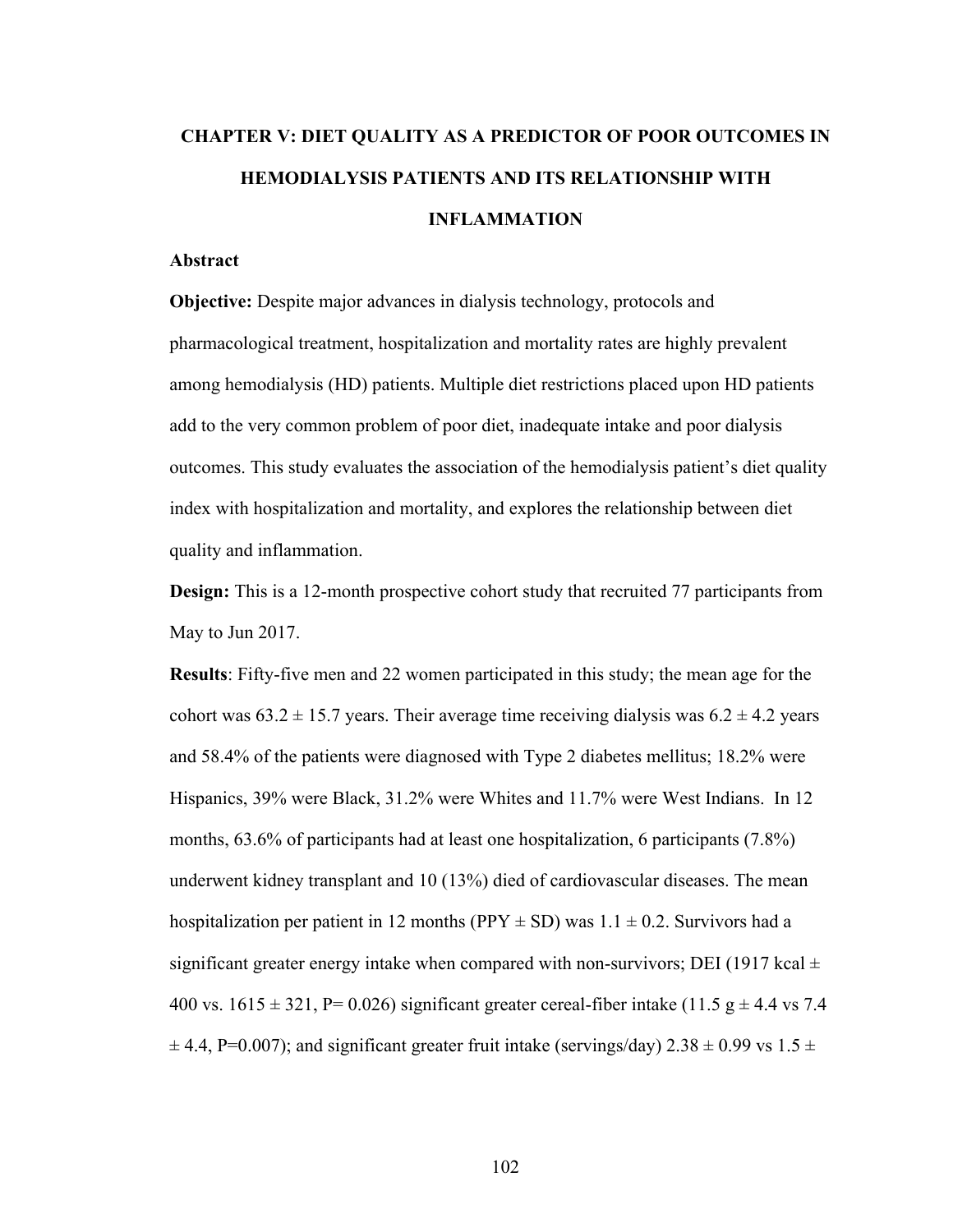0.84, P=0.009. Participants who were not hospitalized consumed more fruit servings (2.6  $\pm$  1.06 vs. 2.08  $\pm$  0.95, P=0.029) than hospitalized. The intake of two or more fruit servings per day was associated lowered mortality risk by 75% (HR=0.246, 95%CI: 0.069- 0.880, P=0.031); and the intake of at least 7 grams of cereal fiber a day, lowered mortality risk by 81% (HR= 0.187; 95.0% CI:0.050-0.693, P=0.012). Participants with the lowest level of inflammation (NLR<1.75) had a statistically significant greater AHEI score and cereal-fiber ( $g/day$ ) than the rest ( $P<0.005$ ).

**Conclusion**: Hemodialysis patients should be encouraged to use various food sources to meet their energy and protein requirements, as well as to satisfy at least two portions of fruits and 7 grams of cereal fiber per day to prevent cardiovascular mortality. The current MNT for dialysis should be re-considered and be liberalized to allow a more relaxing approach that facilitates greater intake and ultimately improves outcomes.

#### **Introduction**

Despite major advances in dialysis technology, protocols and pharmacological treatments, ESRD patients still are experiencing a high hospitalization and mortality rate.<sup>1</sup> There are different factors underlying mortality in dialysis patients but the major cause of death is cardiovascular disease, which accounts for approximately 50% of deaths.<sup>2</sup> Other causes of death are mainly from infections and withdrawal from dialysis.<sup>2,3</sup> While the consumption of food and fluids is a vital activity for species' survival, in CKD and ESRD patients as GFR decreases, a profound decline in energy and protein intakes are manifested.4 The prevalence of anorexia has been reported between 30-55% in ESRD.<sup>5</sup> Anorexia, itself, is an important independent cause of adverse outcomes; it has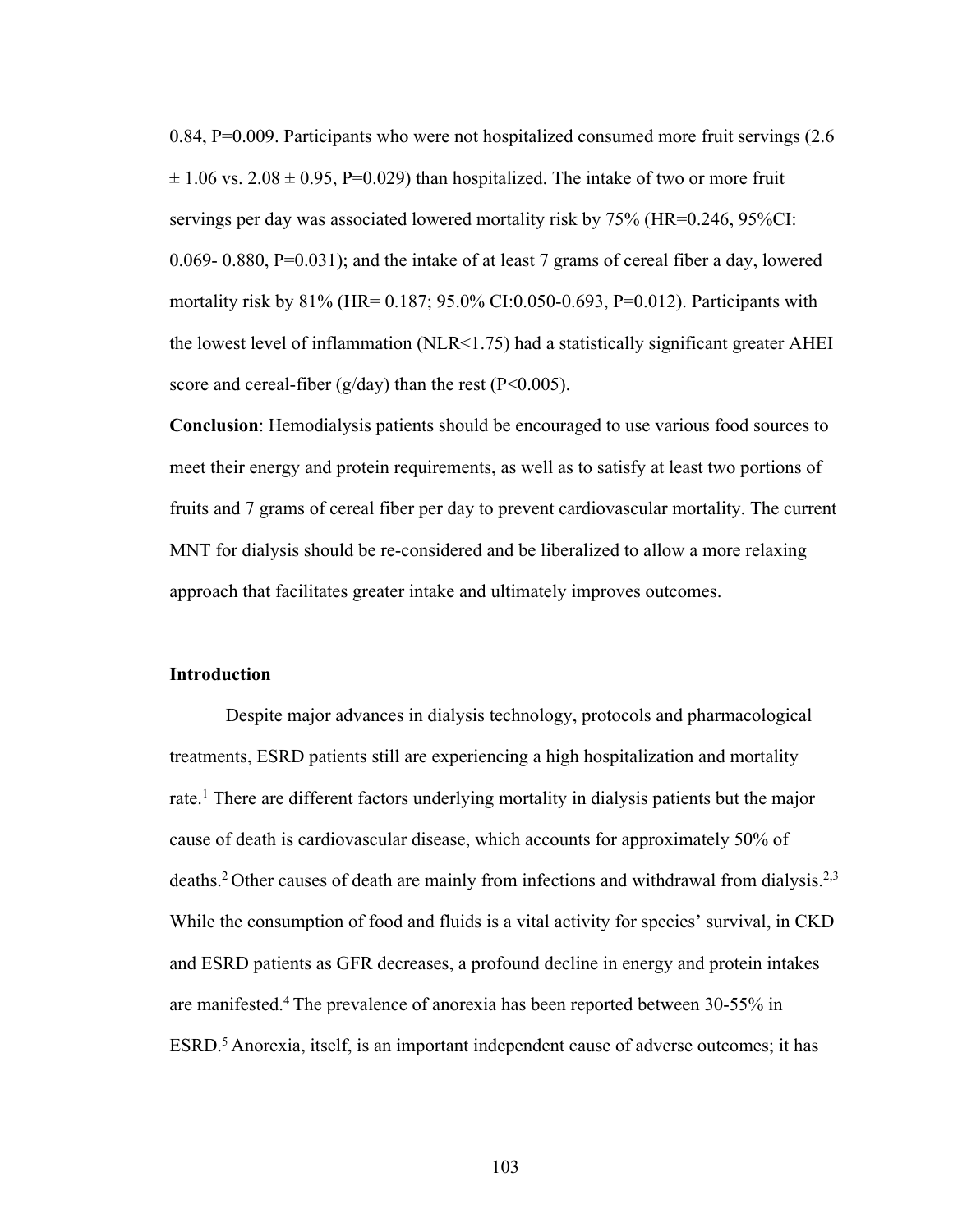been associated with four times higher risk of death in this population.<sup>6</sup> To make things even worse, the standard renal diet, distinctive by its innumerable food and nutrient's restrictions, adds to the problem of poor diet, inadequate intake and malnutrition prevalent among ESRD patients.7

The study of dietary patterns and diet quality indexes have attracted greater attention in the last decades. $8$  The concept of "diet quality" can be very broad, but there is a general consensus that a high-quality diet is a balanced diet that meets the individual nutritional needs and guarantees good health.<sup>8</sup> Many new methods and approaches have recently emerged as reliable ways of determining the adequacy of dietary intake compared to specific guidelines. $8-12,16-21$ 

Dietary quality indexes have many potential applications in the field of health assessment or disease-risk assessment.<sup>11</sup> They have proven to be practical and reliable to investigate the relationship between diet and health outcomes.10-12 Particularly, quality indexes are an easily way to assess the risk for the development of chronic diseases such as cardiovascular disease.12

An eating index is a mathematical algorithm that combines epidemiological observations about food-related concepts, in order to quantify and assign a score to the total quality of the overall diet and or eating patterns.<sup>11</sup>

Healthy dietary patterns have shown to be associated with lower mortality in people with ESRD and HD patients.13 However, dietary intake in hemodialysis patients does not reflect a heart-healthy diet, $^{14}$  on the contrary, it has been reported that, in average, a dialysis patient has low consumption of fruits and vegetables and whole grains, which have been associated with cardiovascular disease risk.15 All-cause mortality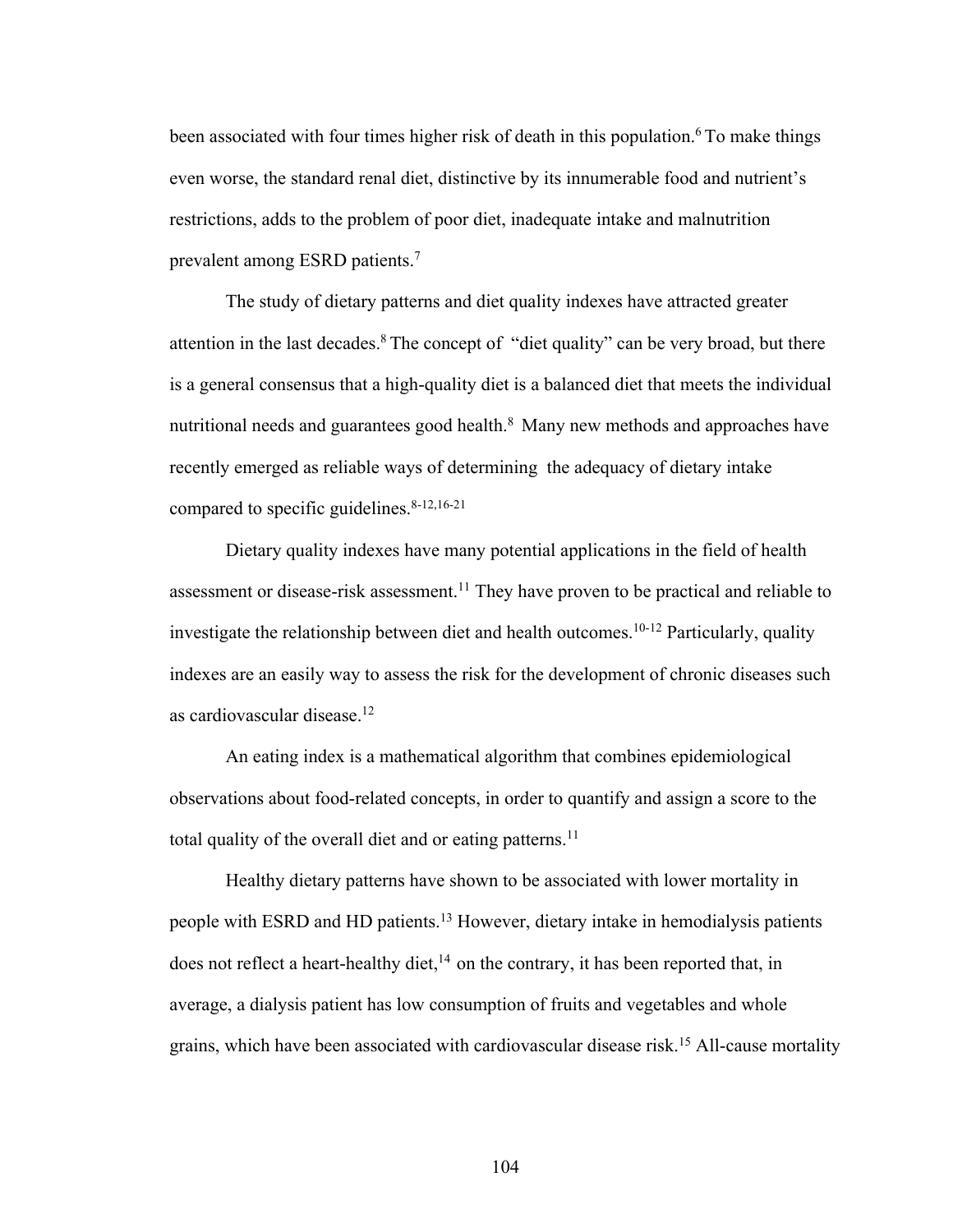in this population have been shown to a have significant association with inadequate intake of fruits and vegetables.16 Insufficient calorie intake has been reported as the single most limiting factor for a better diet quality and adequate energy intake improves outcomes in patients living with dialysis.17

The interrelation of diet quality with inflammation status in hemodialysis patients is not clear and the literature is contradictory.<sup>18,19</sup> There is no specific diet quality index that has been found to better predict morbidity and mortality, specifically in patients treated with hemodialysis.<sup>8,9,15,20</sup> Adequate nutritional intake and dietary eating patterns, including the quality of the diet may have prognostic implications for patients outcomes through mechanisms independent of nutritional status, which warrants further studies. The assessment of the diet quality of hemodialysis patients can be a useful tool for the development and application of new nutritional strategies aiming to make meaningful changes in patient's eating habits to improve their overall well-being.

To fill this gap in the literature, this study evaluated the association of the hemodialysis patient's diet quality index with hospitalization and mortality and explored the relationship between diet quality and inflammation.

#### **Methods:**

# **Study design and population**

This is a 12-month prospective, single center study to evaluate the diet quality index of hemodialysis patients using the Alternative Healthy Eating Index (AHEI). The outcomes and endpoints of this study are hospitalization and mortality. The study was approved by the Florida International University Institutional Review Board (IRB).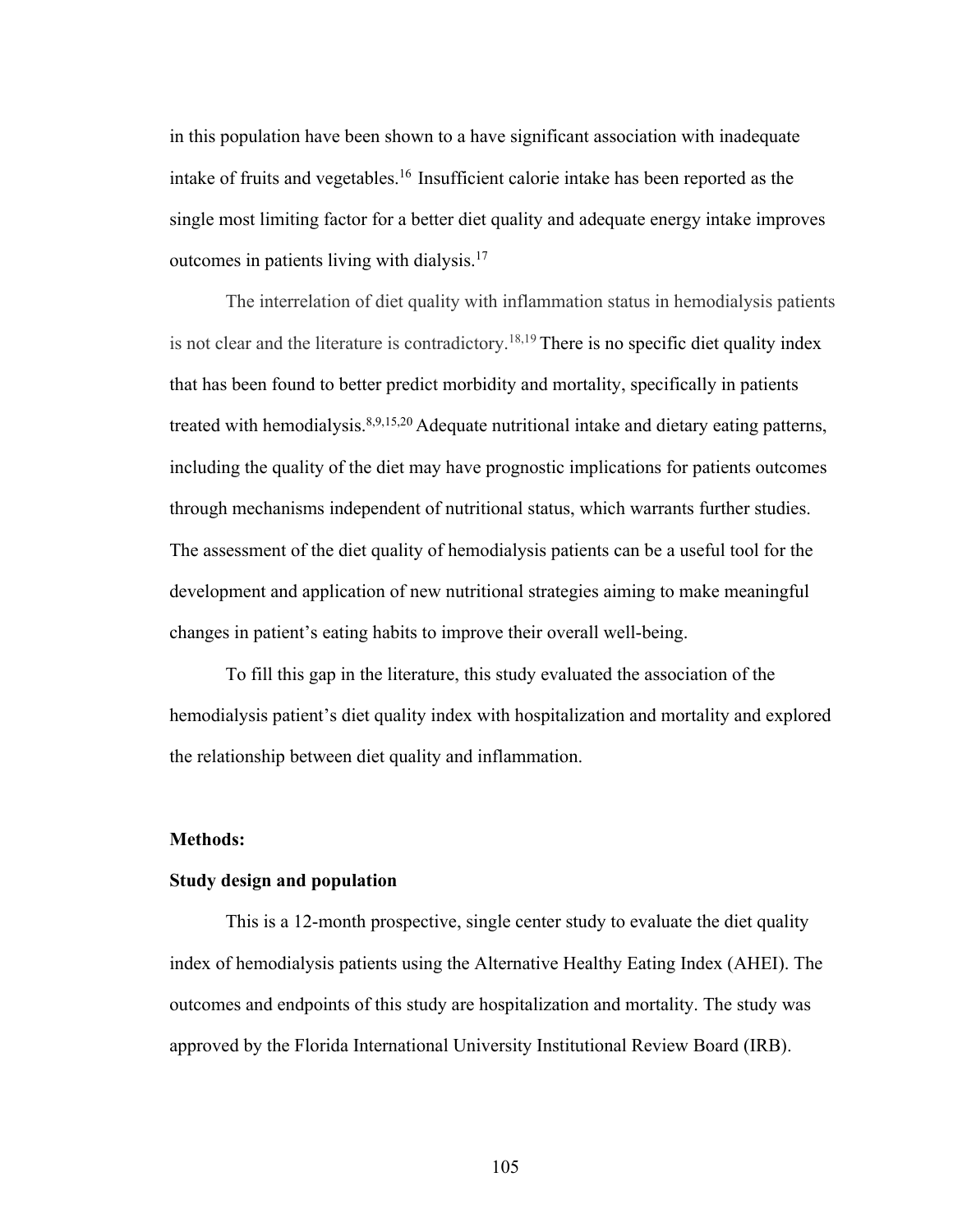Seventy-seven participants were enrolled in the study from May 2016 to Jun 2017 and informed consent was obtained. The inclusion criteria were as follows: participants were 19 years of age or older, received hemodialysis three times per week for at least three months and were medically stable without acute infection. Patients were excluded if they were receiving any type of nutrition support via intradialytic parenteral nutrition or al nutrition, were suffering from dementia that interfered with completing the nutritional questionnaires, or refused or were unwilling to enroll in the study.

#### **Demographic and biochemical data**

Clinical and demographic data were collected from clinical charts and through ongoing interviews with the patients for 12 months. The demographic data included gender, age, ethnicity, hemodialysis start date, body max index (BMI), and diagnosis of diabetes mellitus (DM).

#### **Assessment of dietary intake**

During their hemodialysis treatments, all patients received specific dietary counseling together with menus examples, strategies and advices based on KDOQI Clinical Practice Guidelines for Nutrition in Chronic Renal Failure.<sup>1</sup> For the purpose of this particular study, the average dietary intake of the enrolled participants were calculated from three 24-hour diet recalls, obtained during dialysis and non-dialysis days by a registered dietitian. The daily dietary intake was estimated by using a database from *NutriBase 1986-2019 version 11.64 by CyberSoft, Inc*.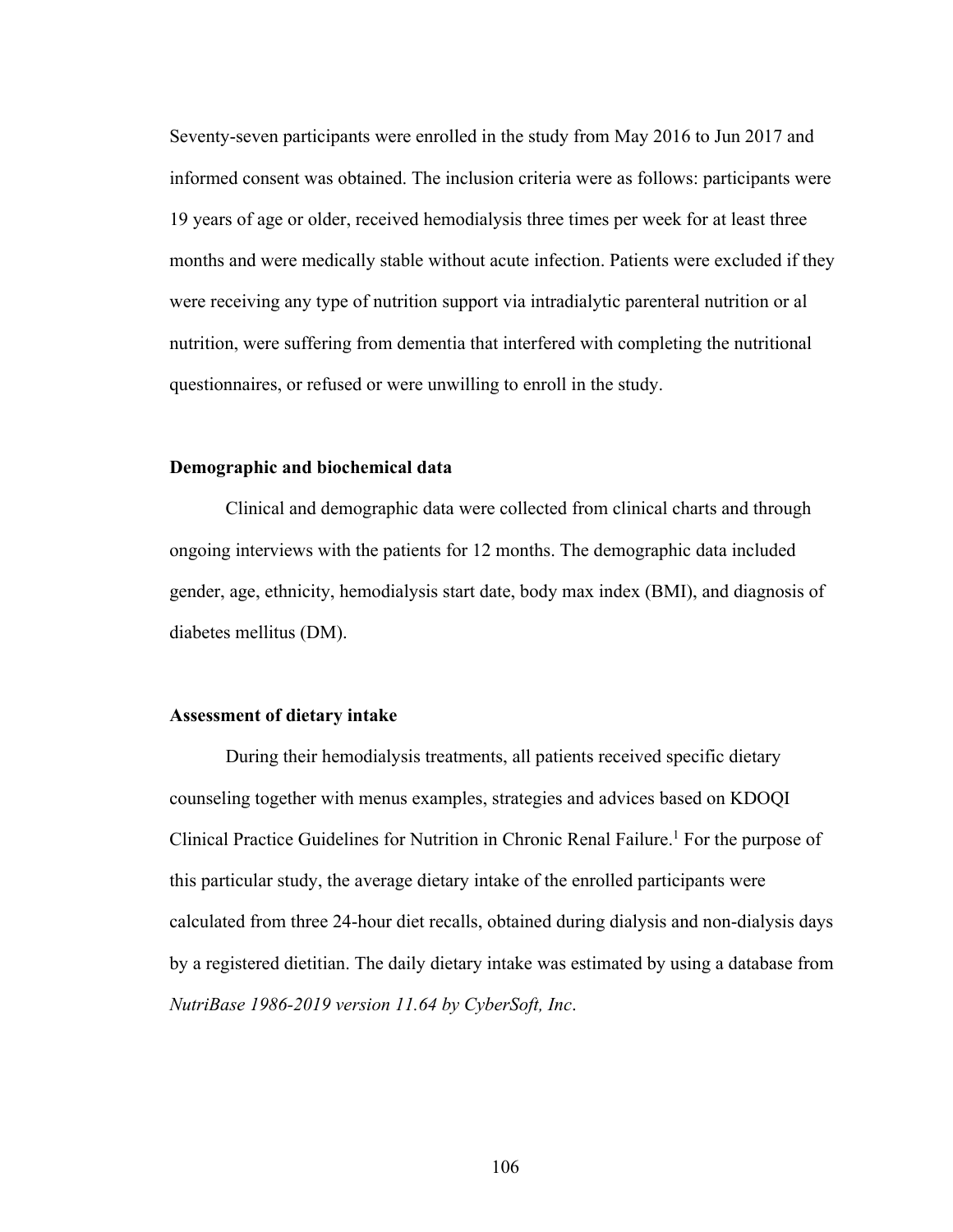# **Diet quality assessment**

The diet quality was assessed by the Alternative Healthy Eating Index (AHEI) originally developed by McCullough et al.<sup>21</sup> using the information collected from the average of the 24-hr recalls. The total AHEI score is based on the points assigned to each food group, each contributed  $0-10$  points to the total, as described elsewhere;<sup>21</sup> a score of 10 indicates that the recommendations were fully met, a score of 0 indicates the least healthy dietary behavior and intermediate intakes were scored proportionately between 0 and 10, based on the dietitian's judgement. The items included in the original version of the AHEI score are as follows: the consumption of vegetables, fruits, nuts &soy protein, all representing by servings per day. The white-to-red meat ratio and the cereal- fiber  $(g/day)$ . The indices also include different type of fats including trans fatty acids (% of total energy), polyunsaturated -to -saturated fatty acid ratio, duration of vitamin use and alcohol intake (servings/day). The rationale for including each component and the scoring criteria are described elsewhere.<sup>21</sup> The multivitamin component has not scaling score, it is dichotomous variable that contributes to the total AHEI score to either 2.5 points (for nonuse) or 7.5 points (for use). After all component scores are calculated and added up, then the total AHEI score ranged from 2.5, which presents the worst diet quality to 87.5, the best diet quality.

In our cohort, all participants were taking vitamins and mineral supplements, according to their prescription. A 7.5-point score was ascribed to the entire cohort for multivitamin use. None of the patients were drinking alcohol at the time that the 24-hour recalls were obtained. For alcohol consumption, all patients were ascribed a score of zero, corresponding to nonuse.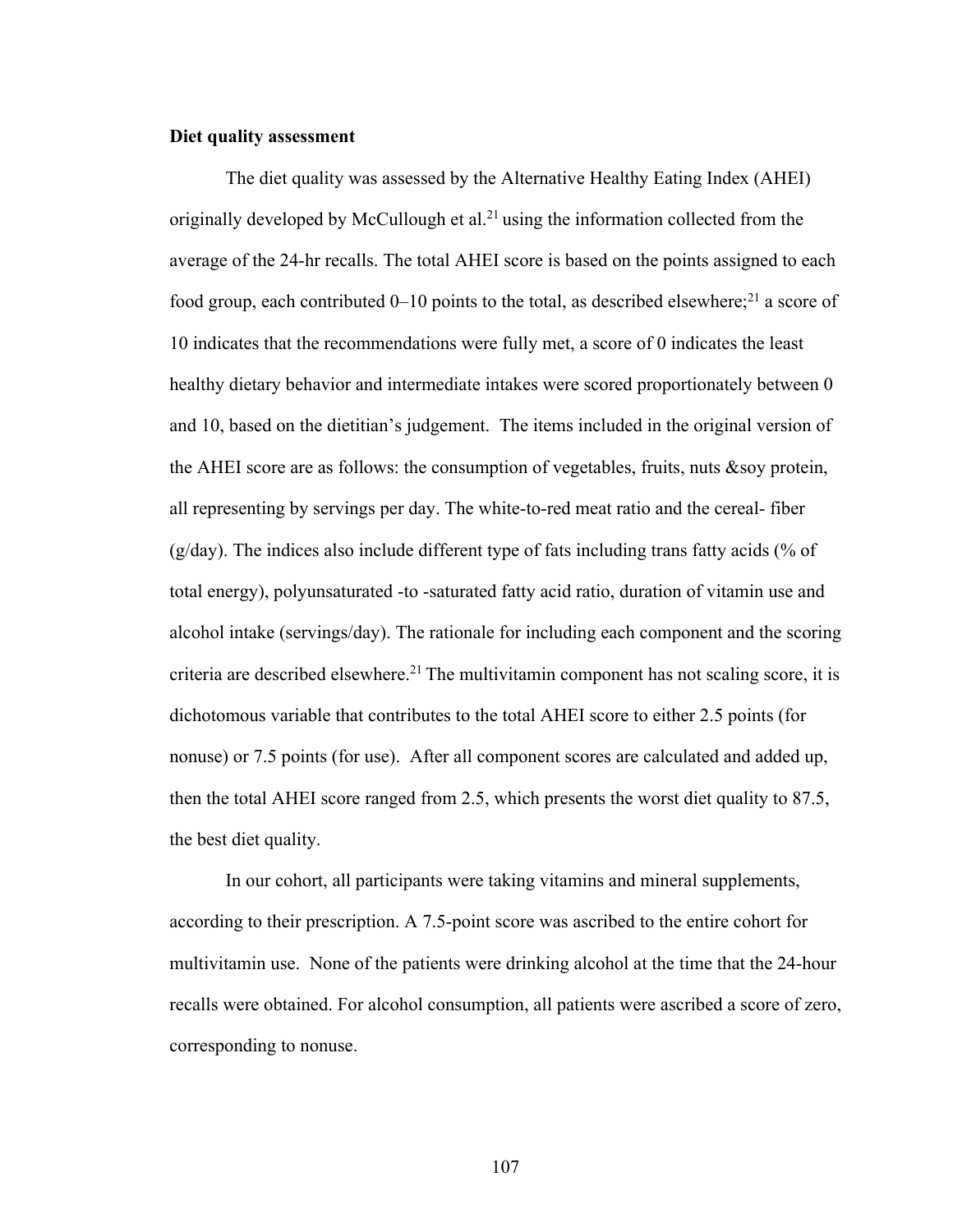# **Analysis of inflammation measured by Neutrophil-lymphocyte ratio (NLR) and its relationship with diet quality**

Neutrophil-to-lymphocyte ratio (NLR) has emerged as practical marker for systemic inflammation in Chronic Kidney Disease (CKD) and ESRD.<sup>22</sup> The ratio is calculated by dividing neutrophil count by lymphocyte count, which makes it a costeffective, simple parameter that allows to easily assess the inflammatory status of a subject.<sup>22,23</sup>It has shown a direct correlation with albumin levels and with C-reactive protein in hemodialysis patients.23

For the analysis of the relationship between inflammation and diet, we measured NLR at baseline and participants were grouped by their NLR value into quartiles for the analysis and comparison of different levels of inflammation. quartile 1 (NLR  $\leq$ 1.75), quartile 2 (NLR 1.76-2.6), quartile 3 (NLR 2.7-3.9) and quartile 4 (NLR  $\geq$ 4), which represents the lowest to the highest level of inflammation.

#### **Endpoints: Hospitalization and mortality**

Hospitalization was defined as any hospital stay lasting one night or longer. The occurrence of hospitalization was verified over 12 months, the data included type of diagnosis for hospitalization, kidney transplant as well as death (all-cause mortality).

# **Statistical analysis**

The final outcomes of interest in the present study were mortality and hospitalization. Normal data distribution was confirmed by the Kolmogorov-Smirnov test, the equality of variances was confirmed by Levene's test. Unpaired Student-t test,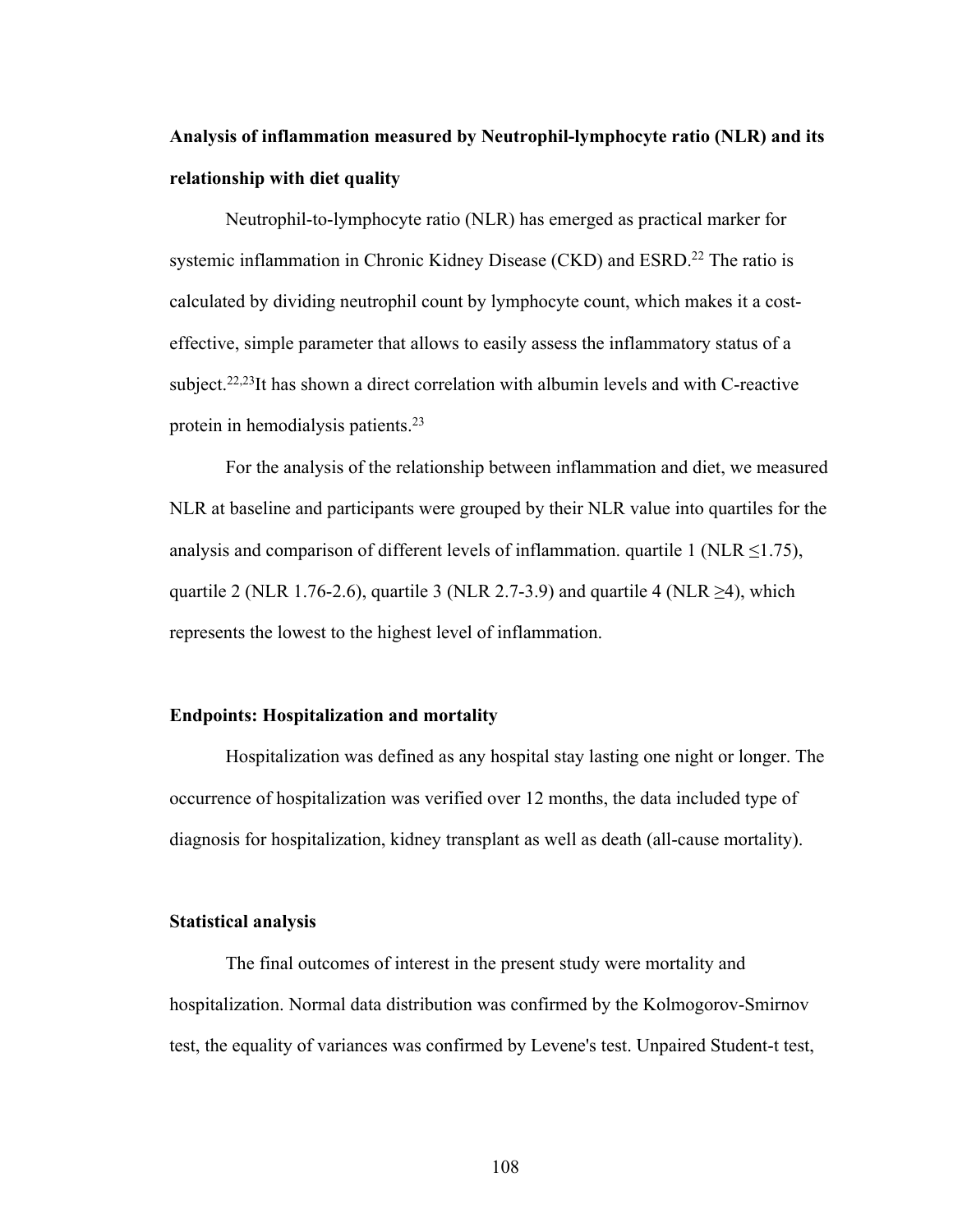Mann-Whitney test were used as deemed appropriated for groups comparison.

Categorical variables were described using proportions and compared by chi-square test, odds ratios and 95% confidence interval were calculated. Pearson and Spearman correlations were used for bivariate analysis. To evaluate independent predictors of survival we used Cox proportional hazard models. The hazard ratios were obtained from Cox regression analysis. The level of statistical significance was P<0.05. All statistical tests were performed with SPSS version 20 software (IBM Corp., Armonk, NY, USA).

#### **Results**

#### **Demographics participant's characteristics**

Fifty-five men and 22 women participated in this study; the mean age for the cohort was  $63.2 \pm SD15.7$  years. Their average time receiving dialysis was  $6.2 \pm 4.2$ years and 58.4% of the patients were diagnosed with Type 2 DM; 18.2% were Hispanics, 39% were Black, 31.2% were Whites and 11.7% were West Indians. In 12 months, 63.6% of participants had at least one hospitalization, 6 participants (7.8%) were terminated due to kidney transplant, one participant (1.2%) was transferred to another dialysis center, and 10 (13%) died of cardiovascular diseases. The mean hospitalization per patient in 12 months (PPY  $\pm$  SD) was 1.1  $\pm$  0.2.

# **Diet intake assessment**

Survivors had a significant greater energy intake when compared with nonsurvivors; DEI (1917 kcal  $\pm$  400 vs. 1615 $\pm$ 321, P= 0.026) while protein intake between survivors and non-survivors did not achieve statistical significance  $(81g \pm 16 \text{ vs. } 66 \pm 11,$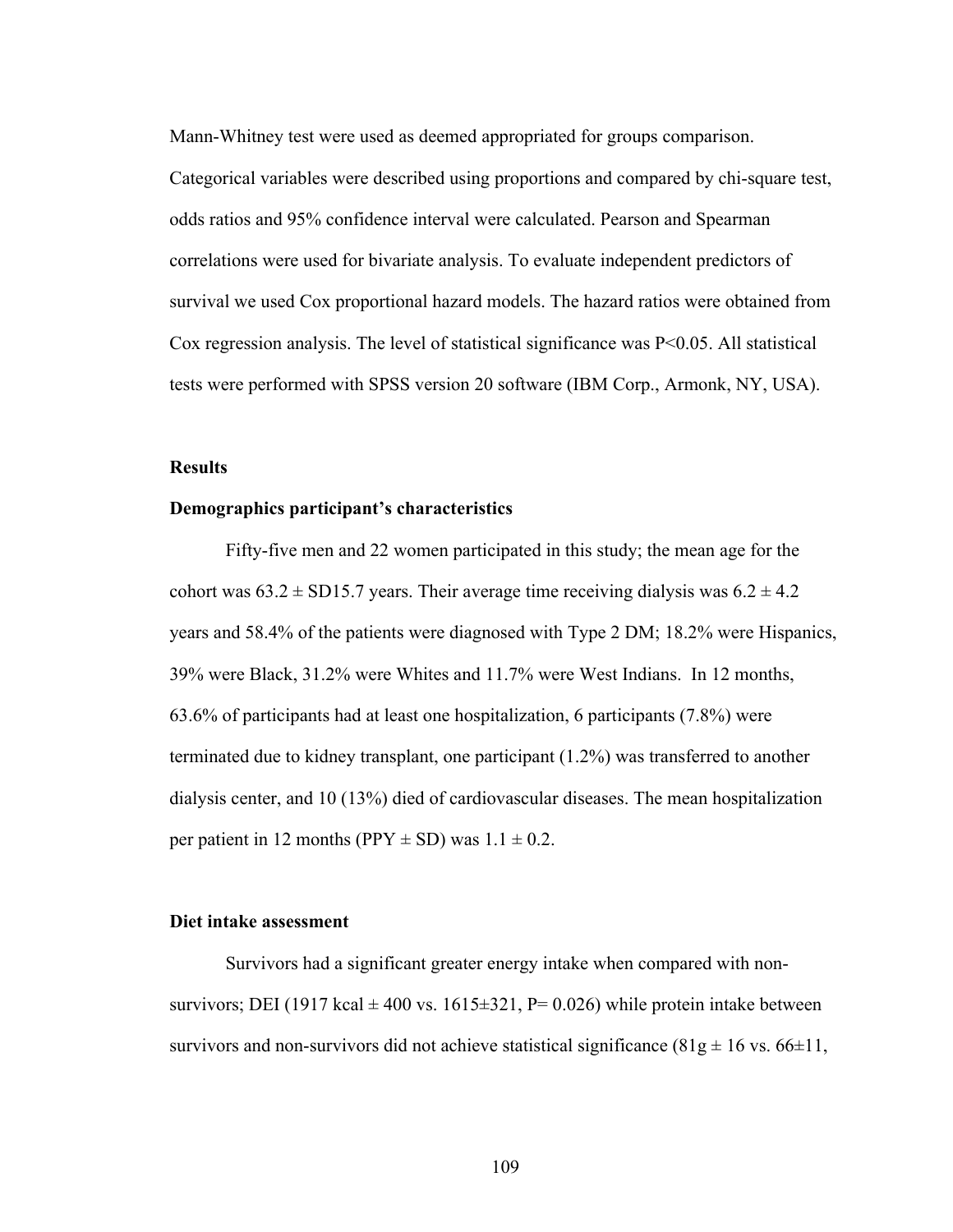P=0.06). Survivor had also greater cereal-fiber intake  $(11.5 \pm 4.4 \text{ vs } 7.4 \pm 4.4, P=0.007)$ and greater fruit intake  $(2.38 \pm 0.99 \text{ vs } 1.5 \pm 0.84, P=0.009)$ . No statistically significant differences were detected with the rest of the examined variables (Table 2).

When comparing patients who were not hospitalized with hospitalized patients, differences in fruit intake was statistically significant  $(2.6 \pm 1.06 \text{ vs. } 2.08 \pm 0.95,$ P=0.029) (Table 2).

#### **Multivariate cox regression analysis models for hospitalization and mortality**

Variables that were significant in univariate analysis (cereal-fiber P=0.007; fruit P=0.009, P=0.029) were further analyzed in a multivariate cox regression analysis for hospitalization and mortality (Table 3 and 4).

Table 3 and Table 4 show a multivariate cox regression analysis models for mortality and hospitalization using gender, age and diabetes as covariates. The intake of two or more fruit portions per day reduced mortality risk by 75% (HR=0.246, 95%CI:0.069- 0.880, P=0.031); and the intake of at least 7 grams of cereal fiber a day, decreased mortality risk by 81% (HR= 0.187; 95.0%CI:0.050-0.693, P=0.012); after adjusting by age, gender and diabetes the relationships remained significant.

### **Diet quality-AHEI calculation**

Table 5 shows the comparison of the AHEI between survivors and non-survivors; not hospitalized and hospitalized. When survivors were compared with non-survivors, the only statistically significant differences that were detected in this analysis were in the cereal -fiber score  $(6.02 \pm 2.2 \text{ vs. } 4.4 \pm 2.4; P=0.035)$  and fruit score  $(5.72 \pm 2.6 \text{ vs. } 3.4)$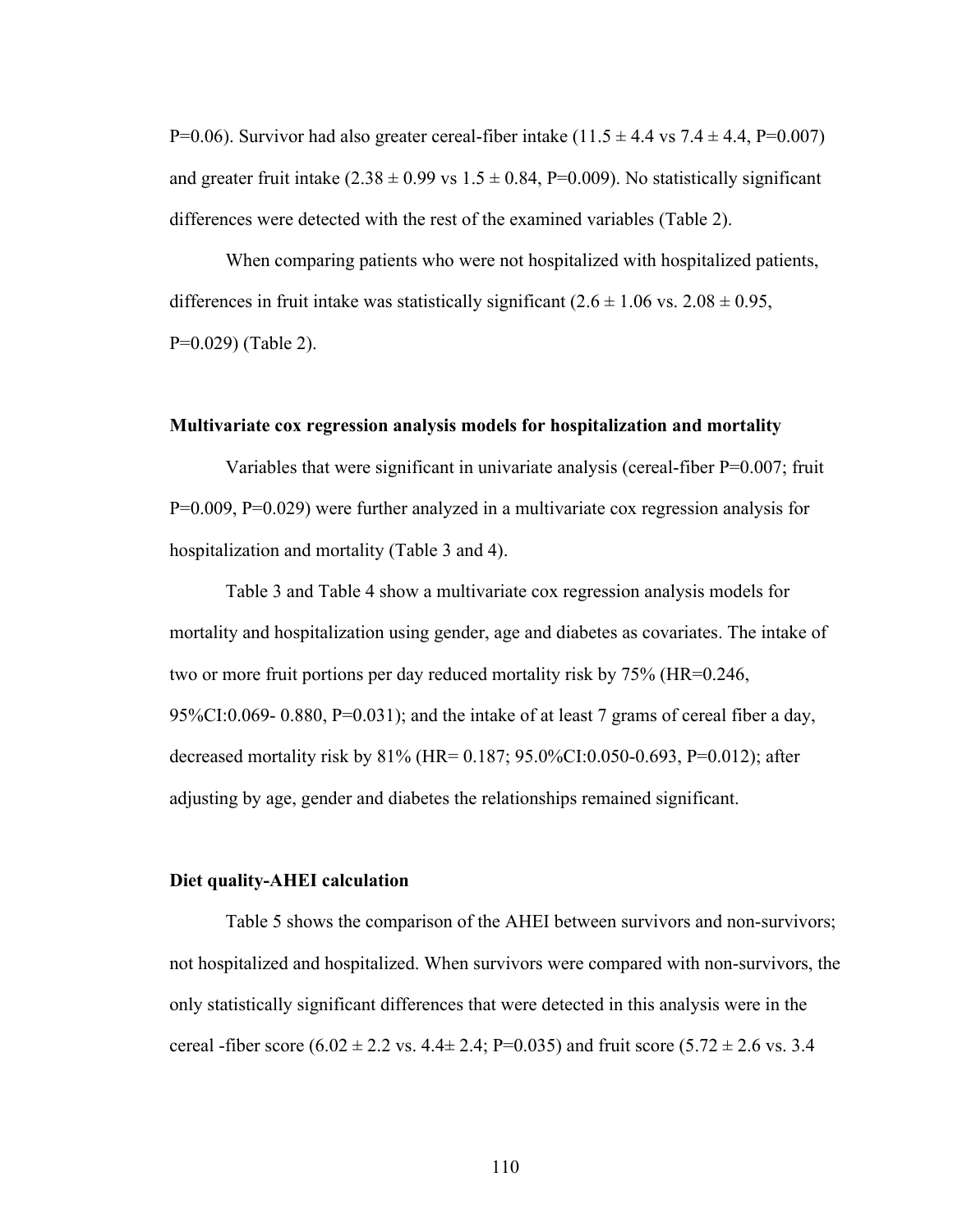$\pm$ 2.4; P=0.010). The total score for AHEI and its individual components did not show statistically significant differences neither for mortality nor hospitalization.

# **Analysis of inflammation measured by Neutrophil-lymphocyte ratio (NLR) and its relationship with diet quality**

Table 6 shows the comparison of the total AHEI score, sub-scores and diet components by comparing participants grouped into NLR quartiles: quartile 1 (NLR  $\leq$ 1.75), quartile 2 (NLR 1.76-2.6), quartile 3 (NLR 2.7-3.9) and quartile 4 (NLR  $\geq$ 4.0). In this one-way ANOVA analysis, we detected statistically significant differences in cerealfiber (g) across the different quartiles of inflammation; quartile 1: 9.4±4.2, quartile 2: 13.4±3.1, quartile 3: 11.1±5.7, quartile 4: 10.2±4.5; P=0.04). Total AHEI and the rest of the score and diet components did not achieve statistically significant differences among inflammation quartiles.

In addition, to analyze the differences between the lowest level of inflammation and the rest on diet quality and its components (NLR  $\leq$  1.75 vs NLR >1.75). In this analysis, participants with the lowest level of inflammation had a statistically significant greater AHEI,  $P= 0.046$ ; cereal fiber score,  $P= 0.014$  and cereal-fiber (g/day),  $P=0.008$ than the rest (Table 7).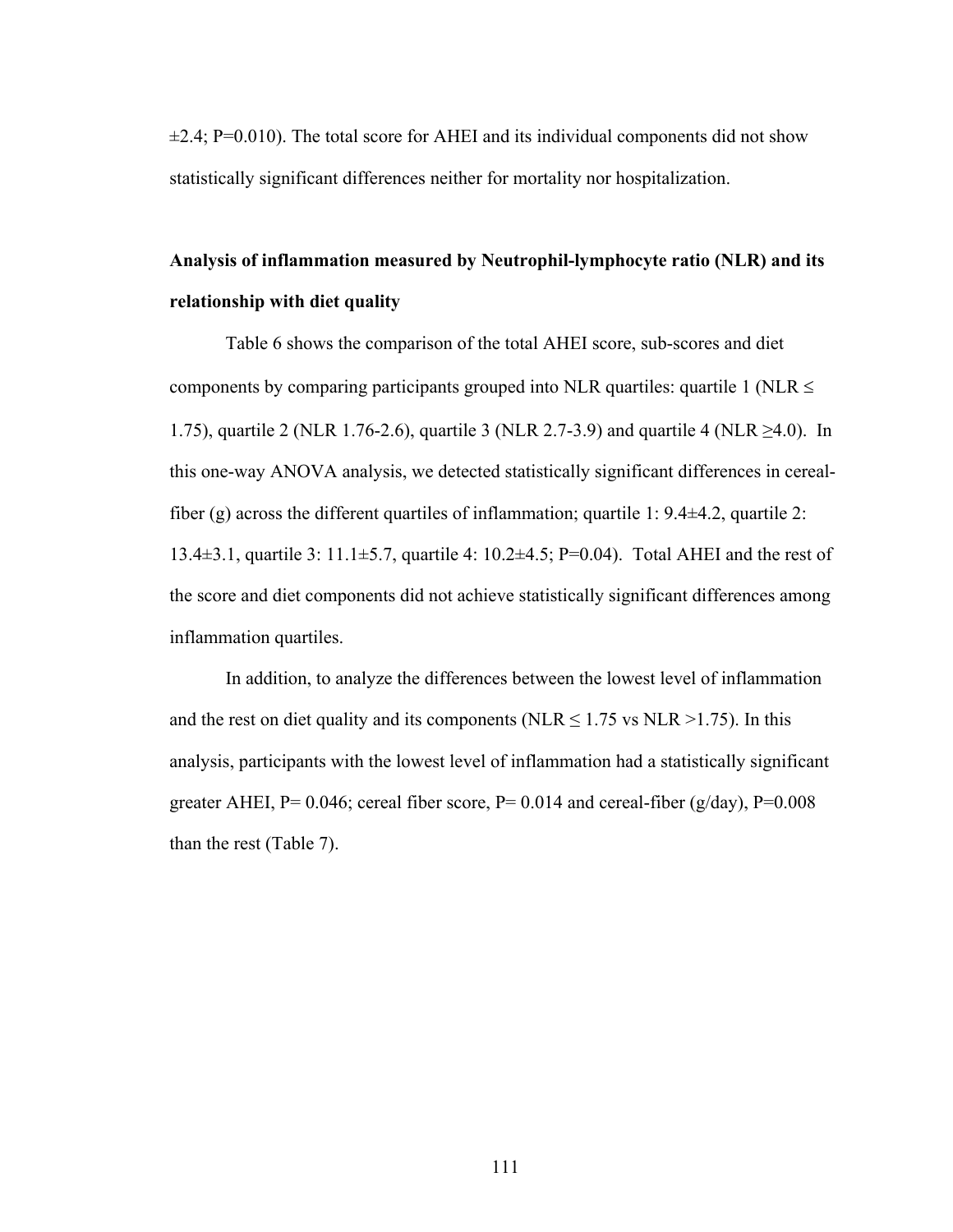# **Discussion**

In the current study, we investigated the diet quality of participants receiving hemodialysis therapy using the AHEI and examined its association with hospitalizations that were registered during the period of the study (12 months) and mortality. We also explored the association of diet quality and diet components with inflammation. The following discussion interprets these findings in the context of the existing literature.

By comparing survivors with non-survivors, we found that patients who died had lower energy intake (DEI:1615 kcal  $\pm 321$  vs. 1917  $\pm 400$ , P=0.026), cereal-fiber (11.5 g  $\pm$  4.4 vs. 7.4  $\pm$  4.4, P= 0.007), and fruit servings per day (1.5  $\pm$  0.84 vs.2.38  $\pm$  0.99, P=0.009). When comparing hospitalized with not hospitalized patients, only the intake of fruit (servings/day) was significant lower in the hospitalized participants (2.08  $\pm$  0.95 vs.  $2.60 \pm 1.06$ , P=0.029).

Analyzing AHEI and its components between survivors and non survivors, hospitalized and not hospitalized patients; we found that consuming at least two fruit servings per day, decreased mortality risk by 75% (HR=0.246; 95.0%,CI 0.069- 0.880, P=0.031), and eating at least 7 grams of cereal fiber a day, decreased mortality risk by 81% (HR= 0.187; 95.0%, CI0.050-0.693, P=0.012); when adjusted by age, gender and diabetes the relationships remained significant; however, neither AHEI total score not its individual components' scores had any significant effect on hospitalization.

Recent systematic reviews and meta-analyses stated that many dietary guidelines agree that the daily fiber intake for the general population should be at least 20–35 g/day to achieve optimal health.<sup>24</sup> In the case of hemodialysis patients, the intake of fiber is far below those recommendations.25,26 Dietary restrictions for potassium, phosphorus and the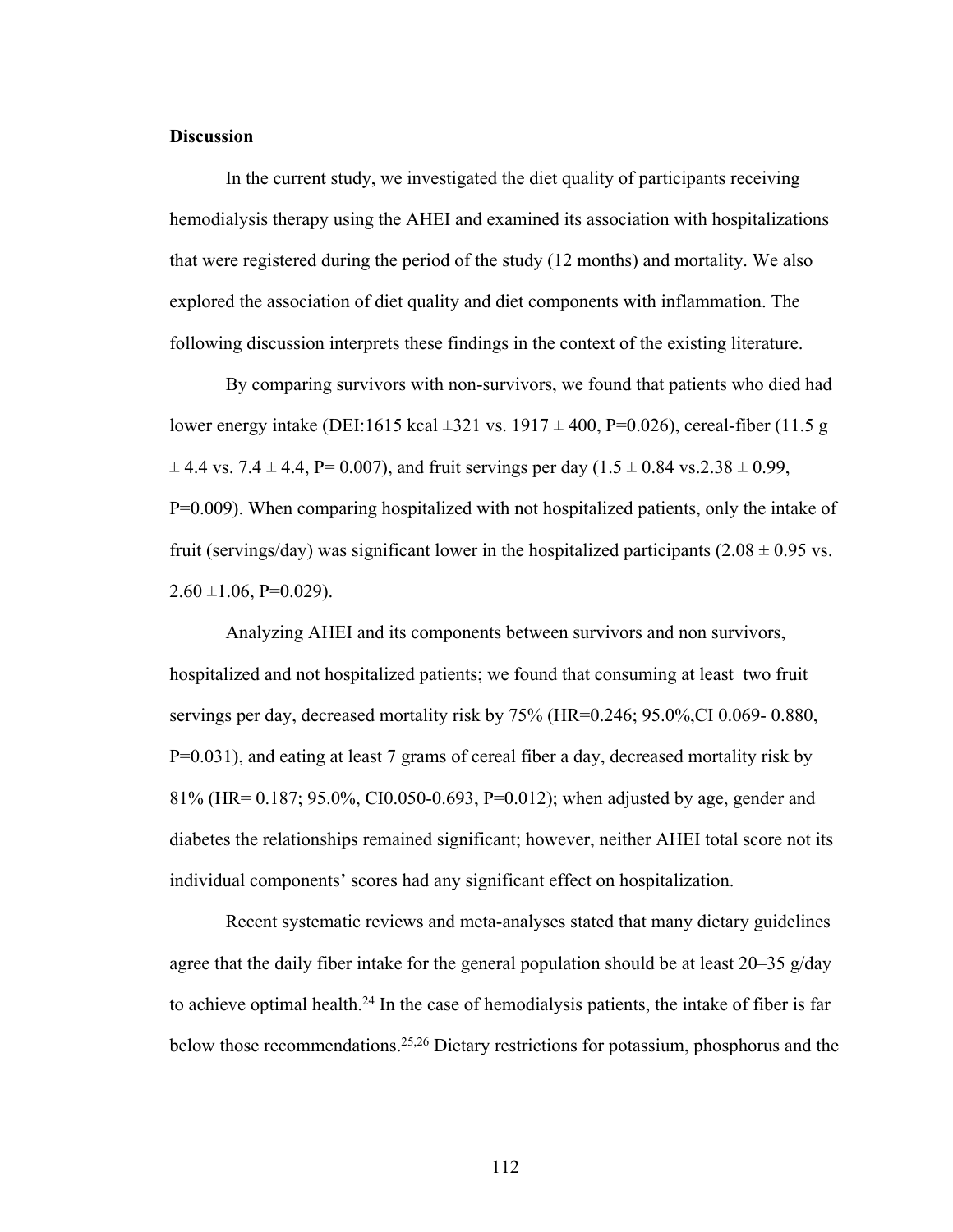presence of malnutrition are the major contributions to this low intake of fiber among CKD patients. Studies of the dietary intake have consistently demonstrated that fiber intake is lower than the recommended for reducing the risk of cardiovascular disease in this population.25

In our cohort, 90% of the participants reported a total fiber intake lower than 25g/day. Similarly, Koueiry et al.<sup>14</sup> conducted a cross-sectional analysis of the diet of 70 hemodialysis patients using a food frequency questionnaire validated in dialysis patients. In this analysis, the main outcome variable was dietary fiber intake, but the authors also focus on energy and protein intake, soluble fiber and fats. Even tough, the analysis included a small sample size, it is remarkable that only two participants had a fiber intake of 25 g/day or above. This means that 97% of the entire cohort did not meet the current recommendations for an optimal cardiovascular health.<sup>14</sup>

It is very well-known that the renal diet is one of the most difficult to teach and to follow, and that it is very unpopular among patient with kidney disease. It consists of multiple nutrient restrictions to guarantee the control within normal limits of nutritionrelated labs, including phosphorous, potassium and calcium. The emotional and physiological burden of those restrictions may present an important contribution to the reported poor intake and low diet quality seen in this population. The intake of many food groups and nutrients, including fruits and fiber are found to be insufficient among dialysis patients.26 Our results are also in agreement with what has been reported by Luis et al., $27$  who after examining the diet of hemodialysis patients described that their diets were potentially atherogenic, very low in fiber and high in saturated fat. The study conducted by Wai et al.16 supports the idea about an atherogenic diet profile found in most dialysis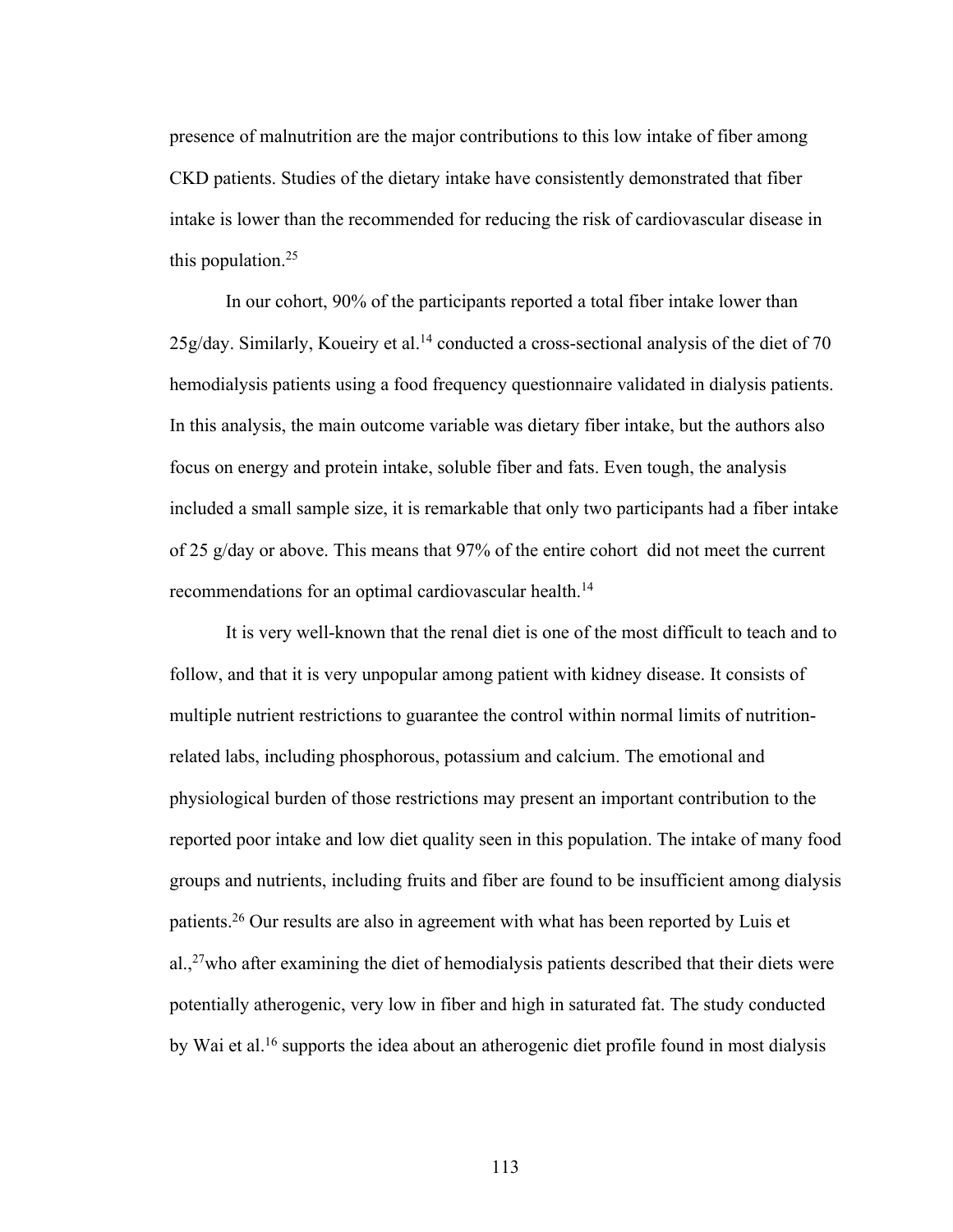patients. The authors found in this study that all-cause mortality had a significant association with adequate intake of fruits and vegetables (HR: 0.35; 95% CI, 0.15-0.83) in patients with CKD stage 3 or 4.

The rationale linking fruit intake and mortality was proposed by Bermejo et al.,<sup>28</sup> who claimed that a high fruit intake is a vehicle for vitamin, minerals, phytochemicals and antioxidants consumption, which may reduce homocysteine levels and improve overall cardiovascular health.<sup>29</sup> Previous research has discussed the physiological advantages of dietary fiber in the context of renal disease. In these conditions, fiber can bind with dietary phosphorous in the gut and be excreted in feces.<sup>30</sup> High serum levels of phosphorus have been associated with adverse outcomes in maintenance HD patients.<sup>31</sup>

In our analysis of the relationship between inflammation and diet quality, we found that in our cohort, participants in the lowest quartile of inflammation had a better diet quality (greater AHEI scores) and scored higher in cereal-fiber subcomponent when compared to the rest of the patients. Our findings suggest a beneficial potential role of cereal-fiber and overall quality of the diet in modulating inflammation and decreasing mortality, which have been reported by previous researches.<sup>24,32,33</sup>

In an attempt to explain the association of high dietary fiber intake with decreased inflammation, several mechanisms have been proposed.33-36 Dietary fiber may modulate inflammation by lowering the absorption of dietary carbohydrates.<sup>34</sup> High-fiber diets are associated with higher plasma levels of functional substances produced by colonic bacteria such as indoles, phenols, and amines. These functional substances are thought to have a role in systemic inflammation.<sup>35</sup> In addition to those effects, high-fiber diet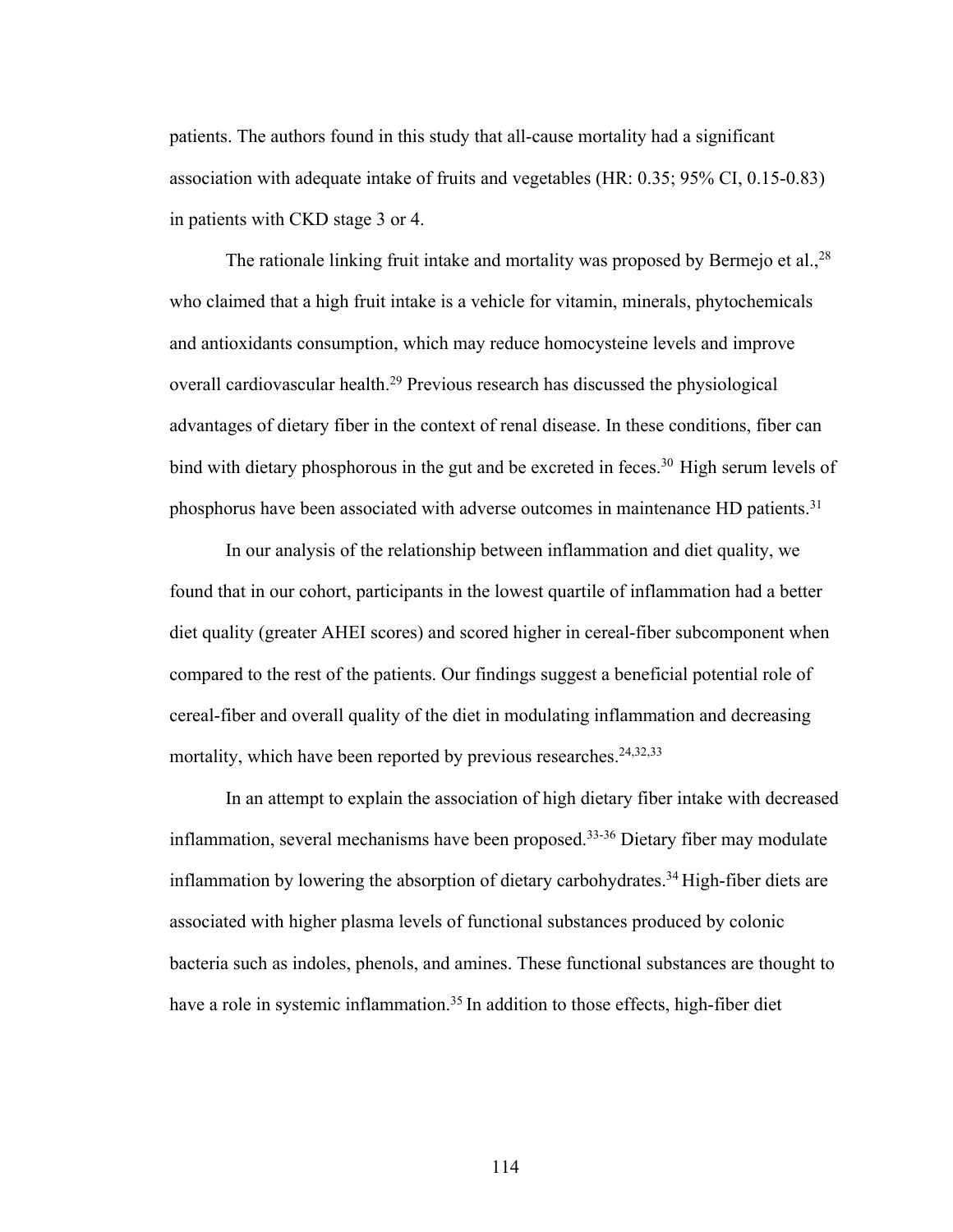decreases systemic concentrations of uremic toxins by potentially altering gut bacterial metabolism.36

Unfortunately, current Medical Nutrition Therapy (MNT) for hemodialysis patients dictates that patients shift their nutrition goals from standard dietary recommendations to limit intake in many foods high in fiber including fruits, vegetables, nuts, whole grains among many others. As a result of numerous restrictions, their diet departs from what is considered a healthy, balanced and adequate diet,  $14, 15, 27, 32$  which may further exacerbate health complications and facilitate the unset of comorbidities associated with ESRD, including cardiovascular disease. 38

# **Limitations**

The extrapolation of our findings and the potential practical applications to other hemodialysis populations are limited by a small sample size of participants from only one hemodialysis facility. Notwithstanding the validity of the aforementioned mechanisms of actions, the long-term consequences of a low quality diet and the nutritional deficiencies corresponding to low cereal-fiber and fruit intake remain unknow. Large scale observational studies have not been conducted to determine outcomes associated with the long-term individual deficiencies observed in renal diets, and clinical control trials concerning supplementations are needed. In addition, our cut-off value for NLR was similar to that used by others; however, studies are needed to answer which NLR cut-off values are optimal and clinically meaningful.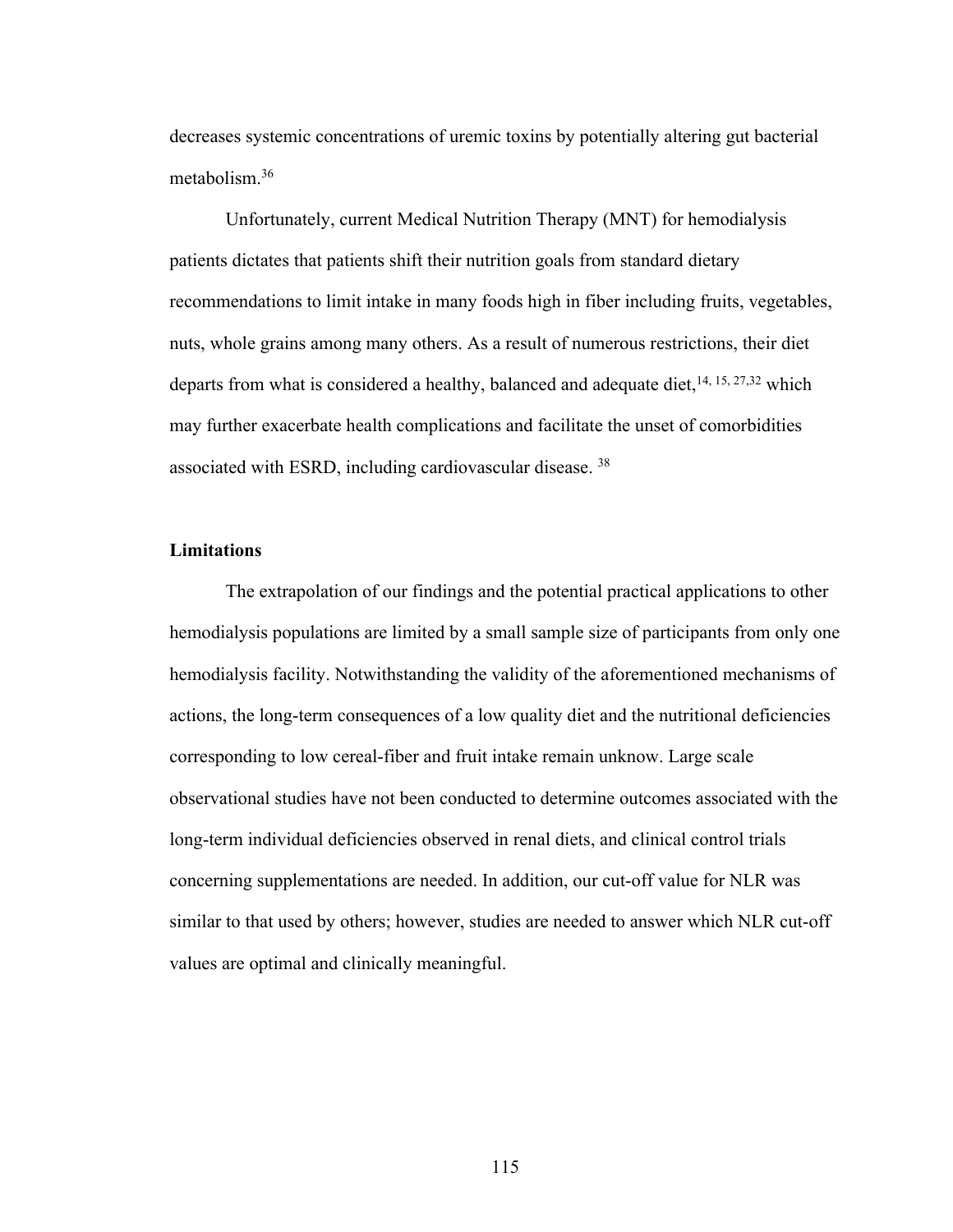# **Conclusion**

Hemodialysis patients should be encouraged to use various food sources to meet their energy and protein requirements, as well as to satisfy at least two portions of fruits and 7 grams of cereal fiber per day to prevent cardiovascular mortality. Considering the socio-economic burden associated with HD treatment, efforts must be made to support a better diet quality and to increase patient dietary choices. The current MNT for dialysis should be re-considered and liberalized to allow a more relaxing and enjoyable approach to eating that facilitates greater intake and ultimately improves outcomes.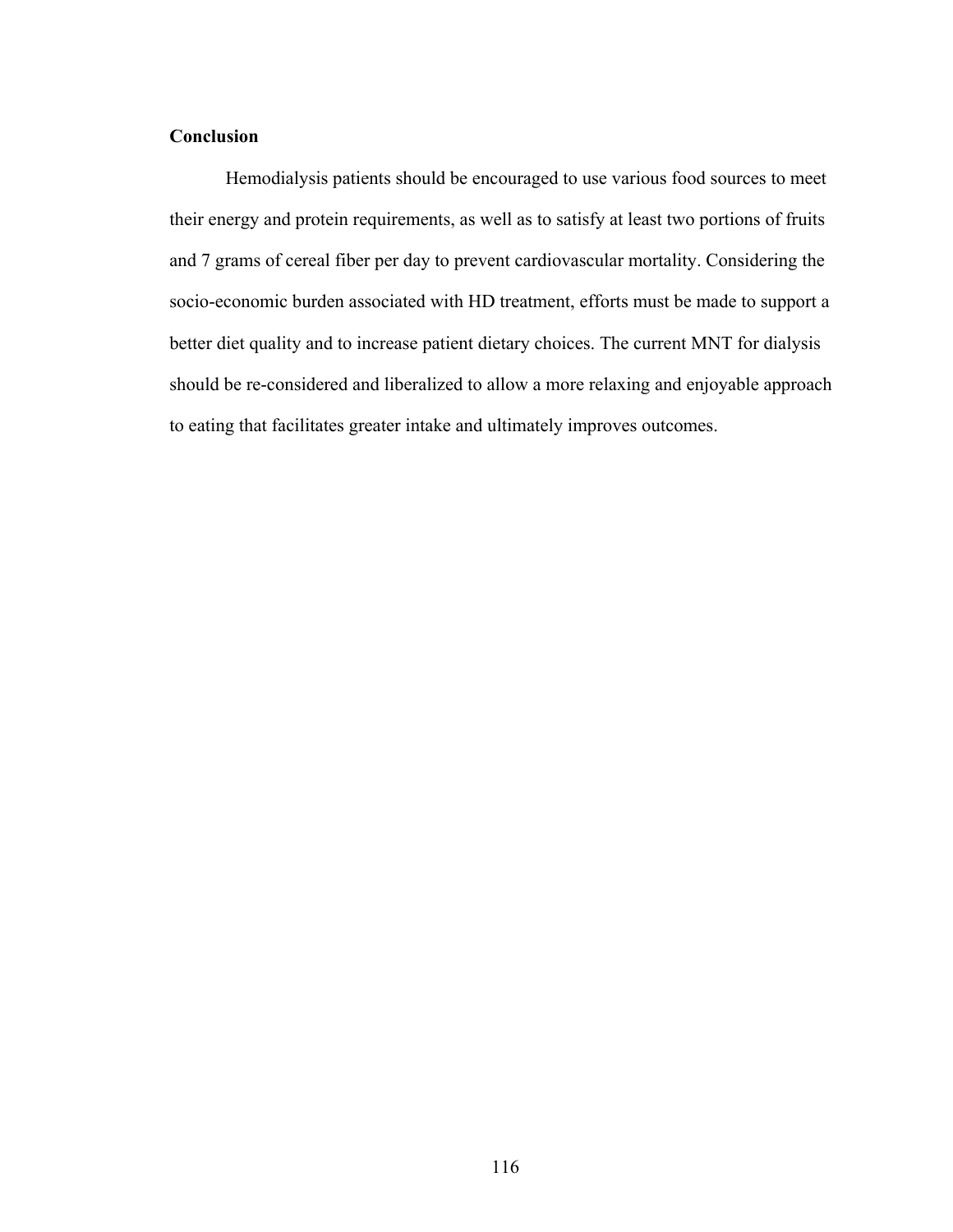| Variable                                               | $Mean \pm SD$   |  |  |  |
|--------------------------------------------------------|-----------------|--|--|--|
| Age                                                    | $62.3 \pm 12.7$ |  |  |  |
| Female                                                 | 28.6%           |  |  |  |
| Years-in-dialysis                                      | $6.2 \pm 4.2$   |  |  |  |
| <b>BMI</b>                                             | $27.2 \pm 5.5$  |  |  |  |
| Diabetic                                               | 58.4%           |  |  |  |
| Ethnicity                                              |                 |  |  |  |
| Hispanic                                               | 18.2%           |  |  |  |
| AA                                                     | 39.0%           |  |  |  |
| Caucasian                                              | 31.2%           |  |  |  |
| West Indian                                            | 11.7%           |  |  |  |
| 12 month-endpoints                                     |                 |  |  |  |
| Hospitalized                                           | 63.6%           |  |  |  |
| <b>Hospitalized PPY</b>                                | $1.1 \pm 0.2$   |  |  |  |
| Mortality                                              | 13.0%           |  |  |  |
| Hospitalized PPY= Hospitalization per patient per year |                 |  |  |  |

Table 1. Cohort's demographics characteristics and 12 month-endpoints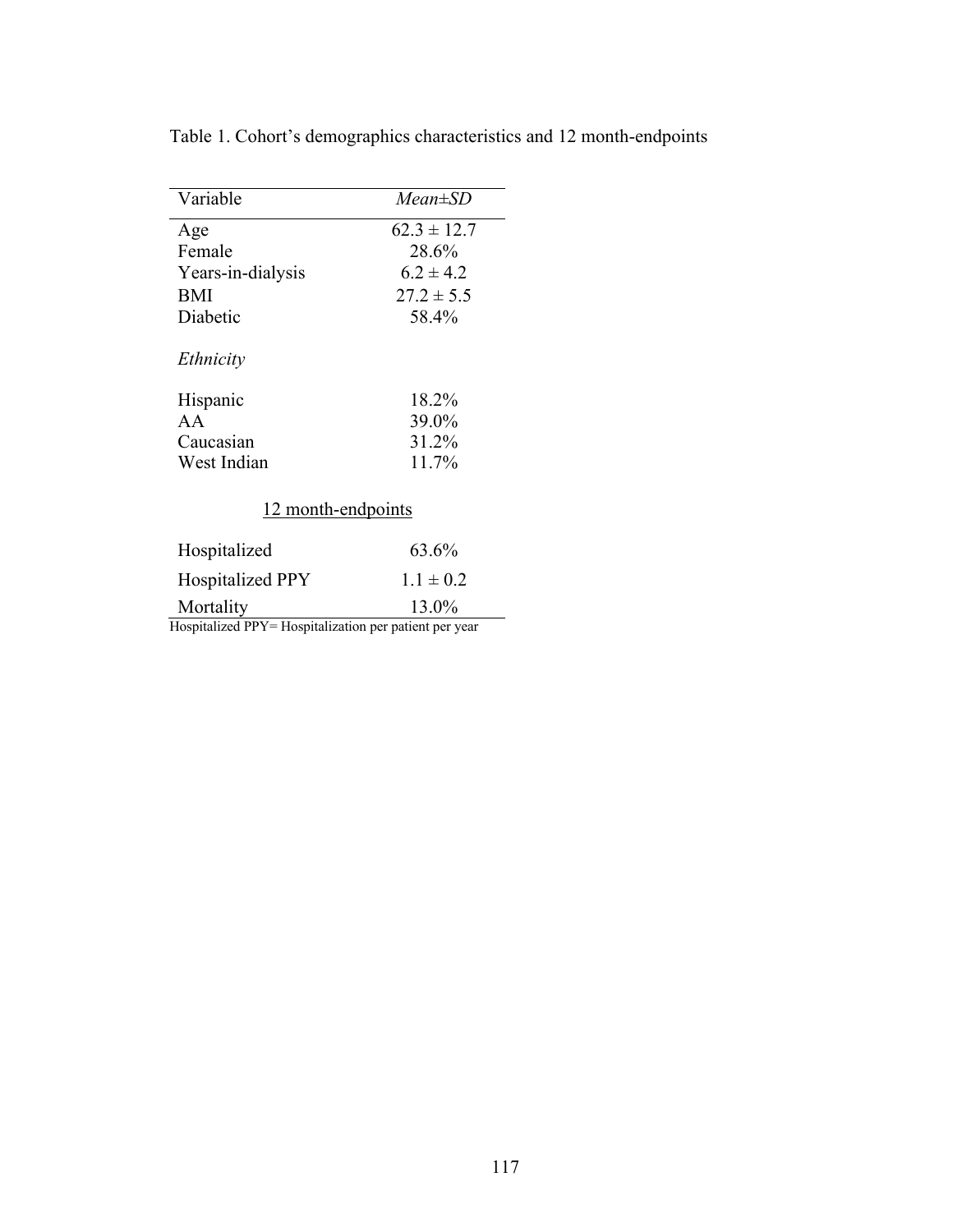| Variable         | Survivors       | Non             | $P-$   | Not-             | Hospitalized    | $P-$   |
|------------------|-----------------|-----------------|--------|------------------|-----------------|--------|
|                  |                 | survivors       | value* | Hospitalized     |                 | value* |
|                  | $N=67$          | $N=10$          |        | $N = 49$         | $N = 28$        |        |
| Energy           | 1917±400        | $1615 \pm 321$  | 0.026  | 1937±351         | $1844 \pm 428$  | 0.332  |
| (kcal)           |                 |                 |        |                  |                 |        |
| Protein $(g)$    | $81 \pm 16$     | $66 \pm 11$     | 0.061  | $80 \pm 16$      | $77\pm16$       | 0.441  |
| $\text{Fat}(g)$  | $73.6 \pm 24.9$ | $76.1 \pm 42.9$ | 0.778  | $77.13 \pm 27.5$ | $71.9 \pm 27.6$ | 0.427  |
| Sat              | $23.1 \pm 10.7$ | $20.9 \pm 15.8$ | 0.580  | $24.0 \pm 10.7$  | $22.1 \pm 11.7$ | 0.480  |
| Poly             | $10.5 \pm 7.4$  | $12.9 \pm 5.5$  | 0.300  | $10.7 \pm 6.8$   | $10.9 \pm 7.4$  | 0.901  |
| Trans            | $0.9 \pm 1.1$   | $1.0 \pm 1.4$   | 0.810  | $0.9 \pm 1.1$    | $0.9 \pm 1.2$   | 0.831  |
| Total            | $17.7 \pm 6.6$  | $16.45 \pm 7.7$ | 0.560  | $17.8 \pm 6.7$   | $17.4 \pm 6.7$  | 0.793  |
| Fiber(g)         |                 |                 |        |                  |                 |        |
| Cereal           | $11.5 \pm 4.4$  | $7.4 + 4.4$     | 0.007  | $11.6 \pm 5.0$   | $10.7 + 4.4$    | 0.424  |
| fiber $(g)$      |                 |                 |        |                  |                 |        |
| Fruit            | $2.38 \pm 0.99$ | $1.5 \pm 0.84$  | 0.009  | $2.60 \pm 1.1$   | $2.08 \pm 0.95$ | 0.029  |
| $(\text{serv.})$ |                 |                 |        |                  |                 |        |
| Veg.             | $3.02 \pm 1.2$  | $2.3 \pm 0.94$  | 0.072  | $3.0 \pm 1.3$    | $2.89 \pm 1.19$ | 0.721  |
| (serv.)          |                 |                 |        |                  |                 |        |

Table 2. Comparing diet components between survivors versus non-survivors and hospitalized versus not hospitalized

\*Student T test, statistically significant P<0.05

Table 3. Multivariate Cox regression analysis analyzing Fruit intake for mortality and hospitalizations

|                                | Mortality             |         | Hospitalizations      |         |
|--------------------------------|-----------------------|---------|-----------------------|---------|
| Variable                       | Hazard ratio<br>CI95% | P-value | Hazard ratio<br>CI95% | P-value |
| Gender                         | $1.23(0.253 - 5.97)$  | 0.789   | $0.905(0.481 - 1.70)$ | 0.757   |
| Age                            | $1.00(0.962 - 1.05)$  | 0.785   | $0.99(0.975 - 1.01)$  | 0.502   |
| Diabetic                       | $2.88(0.587 - 15.12)$ | 0.192   | $1.52(0.836 - 2.79)$  | 0.168   |
| Fruits $(\geq 2 \text{ ser.})$ | $0.24(0.69-0.88)$     | 0.031   | $0.687(0.352 - 1.34)$ | 0.272   |

CI=Confidence interval, statistical significance P<0.05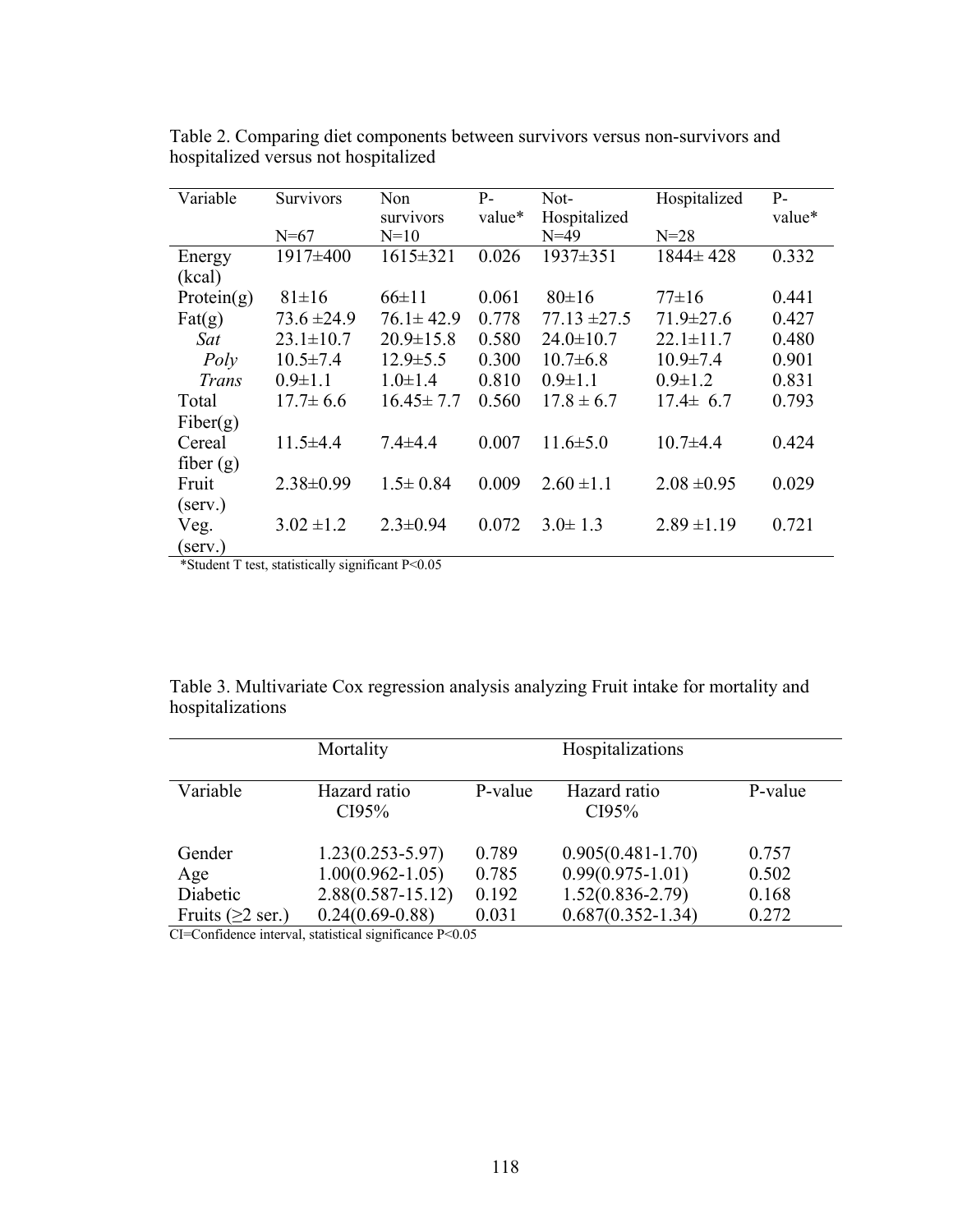|                             | Mortality                 |         | Hospitalizations       |         |
|-----------------------------|---------------------------|---------|------------------------|---------|
| Variable                    | Hazard ratio<br>CI $95\%$ | P-value | Hazard ratio<br>CI 95% | P-value |
| Gender                      | $1.96(0.401 - 9.67)$      | 0.404   | $0.952(0.507 - 1.78)$  | 0.879   |
| Age                         | $1.02(0.975 - 1.074)$     | 0.347   | $0.995(0.977-1.01)$    | 0.625   |
| Diabetic                    | $1.94(0.386 - 9.88)$      | 0.420   | $1.467(0.783 - 2.74)$  | 0.231   |
| Cereal fiber( $\geq$ 7 gr.) | $0.187(0.05-0.69)$        | 0.012   | $0.946(0.512 - 1.752)$ | 0.859   |

Table 4. Multivariable Cox regression analyzing Cereal-fiber intake for mortality and hospitalizations

CI=Confidence interval, statistical significance P<0.05

Table 5. Comparing AHEI total score and its components between hospitalized versus not-hospitalized and survivors versus non-survivors

| Variable        | Survivors       | Non              | $P-$   | Not-             | Hospitalized    | $P_{\text{-}}$ |
|-----------------|-----------------|------------------|--------|------------------|-----------------|----------------|
| $(mean \pm SD)$ |                 | survivors        | value* | Hospitalized     |                 | $value*$       |
| scores)         |                 |                  |        |                  |                 |                |
|                 | $N=66$          | $N=10$           |        | $N=49$           | $N = 28$        |                |
| <b>AHEI</b>     | $45.8 \pm 9.8$  | $41.84 \pm 9.55$ | 0.229  | $45.74 \pm 0.60$ | $45.15 \pm 9.5$ | 0.820          |
|                 |                 |                  |        |                  |                 |                |
| poly-to-        | $7.2 \pm 2.44$  | $5.2 \pm 3.02$   | 0.062  | $5.11 \pm 3.02$  | $5.7 \pm 3.3$   | 0.450          |
| Sat             |                 |                  |        |                  |                 |                |
| transFat        | $9.49 \pm 1.15$ | $9.07 \pm 2.50$  | 0.374  | $9.48 \pm 1.03$  | $9.41 \pm 1.56$ | 0.840          |
| $%$ energy      |                 |                  |        |                  |                 |                |
| white-to-       | $6.3 \pm 2.9$   | $6.0 \pm 3.68$   | 0.711  | $6.30 \pm 2.98$  | $6.34 \pm 3.0$  | 0.952          |
| red meat        |                 |                  |        |                  |                 |                |
| cereal-         | $6.02 \pm 2.2$  | $4.4 \pm 2.4$    | 0.035  | $5.94 \pm 2.2$   | $5.7 \pm 2.3$   | 0.690          |
| fiber           |                 |                  |        |                  |                 |                |
| nuts/soy        | $4.89 \pm 2.2$  | $4.5 \pm 3.2$    | 0.626  | $4.5 \pm 2.3$    | $5.0 \pm 2.3$   | 0.339          |
| fruit           | $5.72 \pm 2.6$  | $3.4 \pm 2.4$    | 0.010  | $6.16 \pm 2.83$  | $5.0 \pm 2.2$   | 0.067          |
| vegetable       | $5.64 \pm 2.94$ | $4.7 \pm 2.4$    | 0.325  | $5.72 \pm 2.87$  | $5.4 \pm 2.91$  | 0.639          |

\*Student T test, statistically significant P<0.05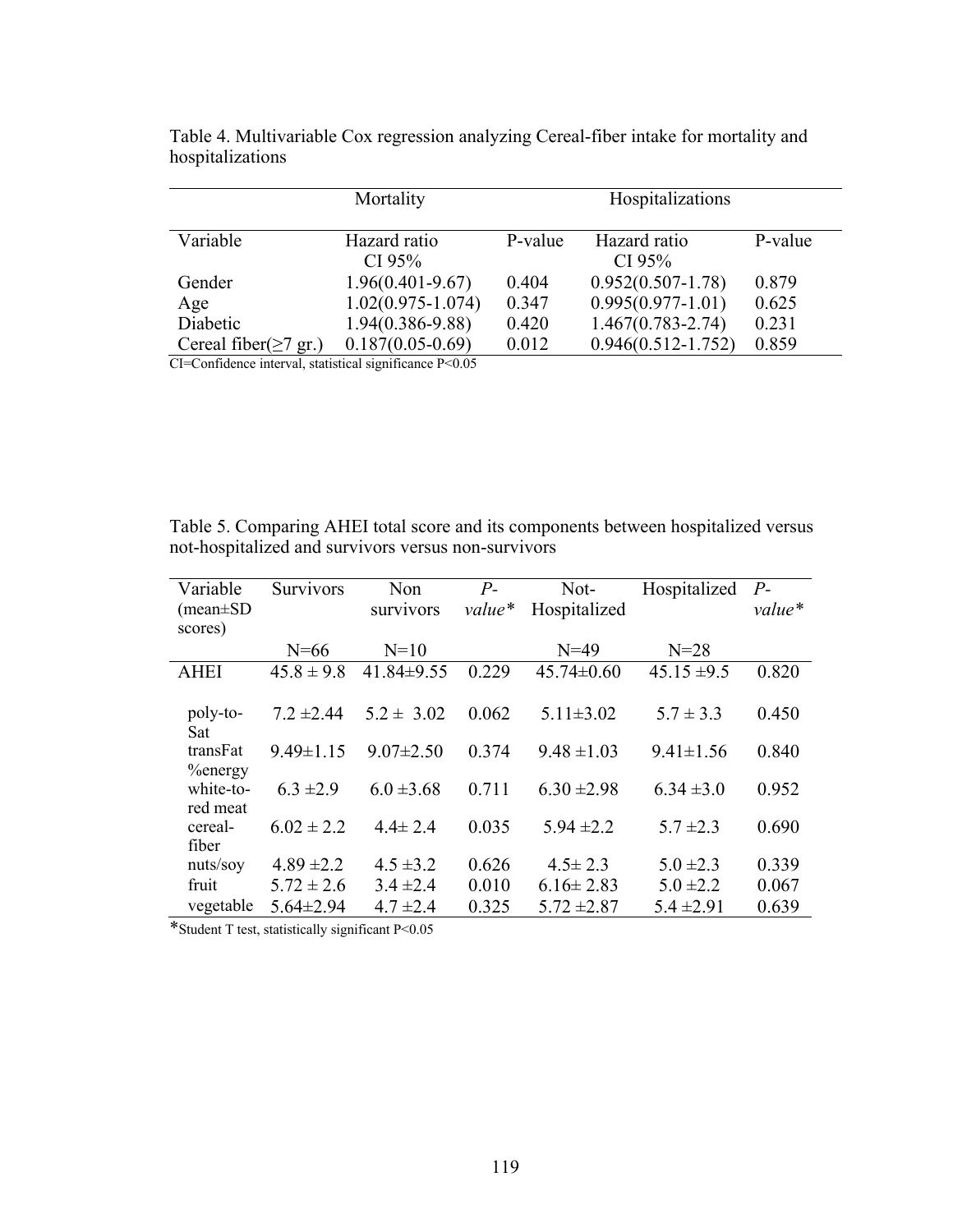| Variable          | quartile 1      | quartile 2                  | quartile 3            | quartile 4              | $P-$    |
|-------------------|-----------------|-----------------------------|-----------------------|-------------------------|---------|
| $(mean \pm SD)$   | <b>NLR</b>      | <b>NLR</b>                  | <b>NLR</b>            | <b>NLR</b>              | values* |
|                   | (≤1.75)         | $(1.76 - 2.6)$<br>$N = 21$  | $(2.7-3.9)$<br>$N=18$ | $( \geq 4.0)$<br>$N=19$ |         |
|                   | $N=19$          |                             |                       |                         |         |
|                   |                 | Diet quality index (scores) |                       |                         |         |
| <b>AHEI</b>       | $49.2 \pm 9.6$  | $43.3 \pm 7.1$              | $43.3 \pm 11.1$       | $45.5 \pm 10.9$         | 0.20    |
| poly-to-sat       | $5.97 \pm 3.5$  | $5.1 \pm 2.8$               | $5.0 \pm 3.2$         | $5.7 \pm 3.4$           | 0.79    |
| transFat%enery    | $9.7 \pm 0.4$   | $9.2 \pm 2.0$               | $9.3 \pm 9.1$         | $9.5 + 9.2$             | 0.62    |
| white-to-red meat | $6.5 \pm 3.0$   | $7.9 \pm 2.5$               | $6.4 \pm 2.9$         | $5.3 \pm 3.4$           | 0.36    |
| cereal-fiber      | $6.9 \pm 2.0$   | $5.0 \pm 2.0$               | $5.3 \pm 2.3$         | $5.8 \pm 2.4$           | 0.06    |
| nuts/soy          | $5.2 \pm 0.9$   | $4.4 \pm 2.8$               | $4.3 \pm 2.8$         | $5.3 \pm 2.2$           | 0.50    |
| fruit             | $6 + 2.4$       | $5 + 2.3$                   | $5.1 \pm 3.1$         | $5.6 \pm 2.6$           | 0.63    |
| vegetable         | $6.3 \pm 2.7$   | $4.9 \pm 2.6$               | $5.1 \pm 2.9$         | $5.6 \pm 3.2$           | 0.45    |
|                   |                 | Diet components (servings)  |                       |                         |         |
| Energy (kcal)     | 1902±412        | 1925±451                    | 1779±141              | 1896±313                | 0.69    |
| Protein $(g)$     | $86.6 \pm 16.9$ | $67.2 \pm 17$               | $66 \pm 16.6$         | $82.3 \pm 14$           | 0.64    |
| Fat $(g)$         | $64.1 \pm 27.1$ | $66.8 \pm 20.2$             | $64.4 \pm 40.7$       | $69.5 \pm 20.3$         | 0.87    |
| Sat.(g)           | $22.7 \pm 9.8$  | $24.3 \pm 12.9$             | $23.9 \pm 15.3$       | $20.1 \pm 5.7$          | 0.67    |
| Poly(g)           | $11.8 \pm 8.3$  | $10.0 \pm 5.3$              | $11.3 \pm 6.7$        | $10.3 \pm 7.6$          | 0.85    |
| Trans(g)          | $0.6 \pm 0.6$   | $1.0 \pm 1.3$               | $1.1 \pm 1.3$         | $0.9 \pm 1.6$           | 0.50    |
| Fiber $(g)$       | $18.7 \pm 7.6$  | $16.5 \pm 6.0$              | $17.5 \pm 6.7$        | $17.7 \pm 6.6$          | 0.77    |
| Cereal-fiber      | $13.4 \pm 3.1$  | $9.4 \pm 4.2$               | $11.1 \pm 5.7$        | $10.2{\pm}4.5$          | 0.04    |
| (g)               |                 |                             |                       |                         |         |
| Veg.(serv.)       | $3.3 \pm 1.0$   | $2.5 \pm 1.0$               | $2.7 \pm 1.3$         | $3.1 \pm 1.2$           | 0.14    |
| Fruit (serv.)     | $2.4 \pm 0.9$   | $2.0 \pm 0.86$              | $2.1 \pm 1.2$         | $2.4 \pm 1.1$           | 0.50    |
| White/Red         | $3.1 \pm 1.2$   | $3.4 \pm 0.9$               | $2.7 \pm 1.2$         | $2.6 \pm 1.5$           | 0.18    |
| meat (serv.)      |                 |                             |                       |                         |         |
| Nuts&soy          | $0.5 \pm 0.1$   | $0.4 \pm 0.3$               | $0.4 \pm 0.2$         | $0.5 \pm 0.2$           | 0.50    |
| (serv.)           |                 |                             |                       |                         |         |

Table 6. Total AHEI score, sub-scores and diet components by comparing participants grouped into NLR quartiles<sup>a</sup>

aquartile 1 (NLR ≤ 1.75), quartile 2 (NLR 1.76-2.6), quartile 3 (NLR 2.7-3.9) and quartile 4 (NLR ≥4.0)

\*one-way ANOVA test, statistically significant P<0.05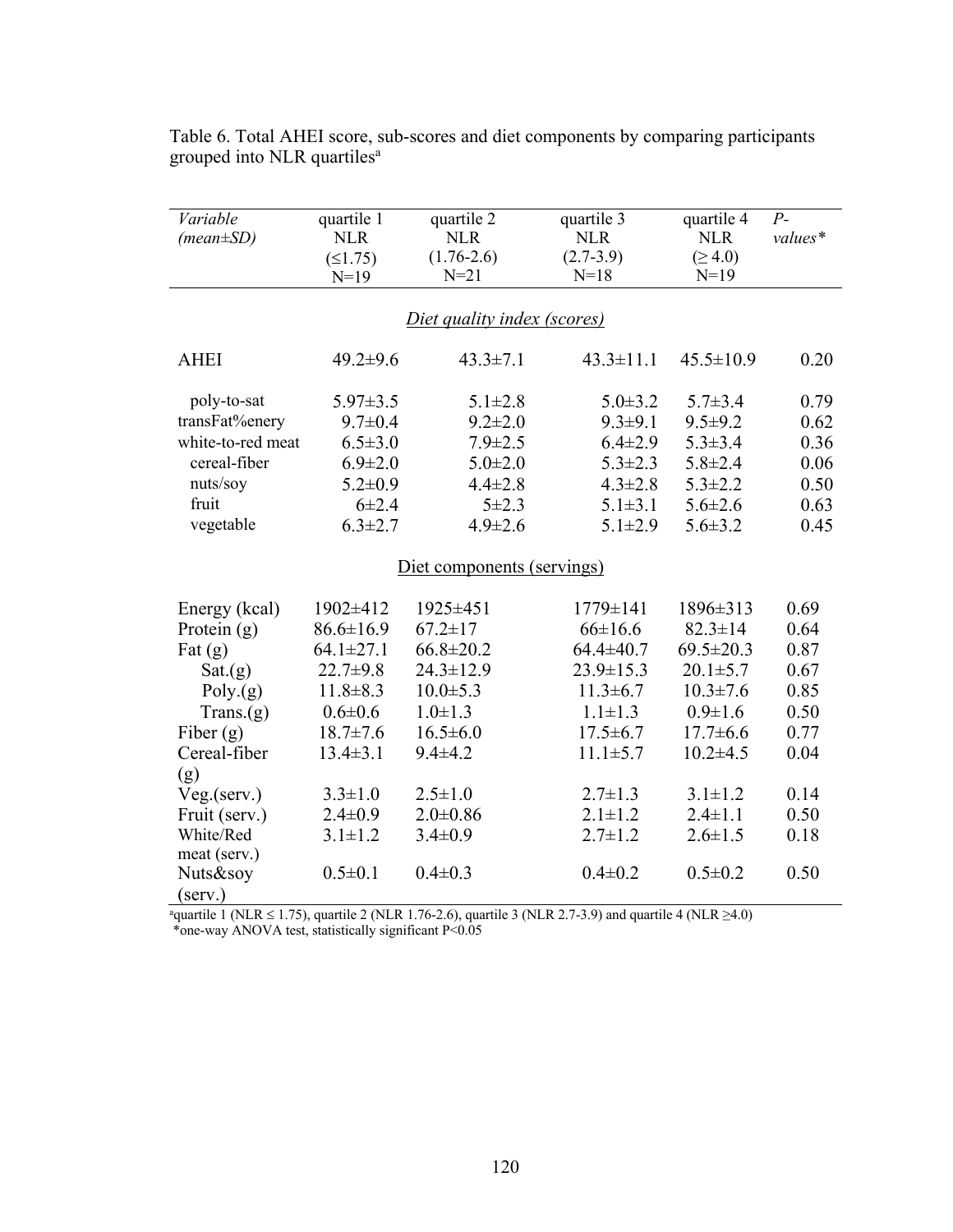| Variable<br>$(\text{mean} \pm SD)$ | $NLR \leq 1.75$ | NLR > 1.75      | $P-value*$ |  |  |  |
|------------------------------------|-----------------|-----------------|------------|--|--|--|
| Diet quality index scores          |                 |                 |            |  |  |  |
| <b>AHEI</b>                        | $49.2 \pm 9.6$  | 44.0 $\pm$ 9.6  | 0.046      |  |  |  |
| poly-to-Sat                        | $5.9 \pm 3.5$   | $5.3 \pm 3.1$   | 0.453      |  |  |  |
| transFat%ener                      | $9.7 \pm 0.4$   | $9.3 \pm 1.5$   | 0.264      |  |  |  |
| white-to-red                       | $6.5 \pm 3.0$   | $6.2 \pm 3.0$   | 0.714      |  |  |  |
| meat                               |                 |                 |            |  |  |  |
| cereal-fiber                       | $6.9 \pm 2.0$   | $5.4 \pm 2.2$   | 0.014      |  |  |  |
| nuts/soy                           | $5.2 \pm 0.9$   | $4.7 \pm 2.6$   | 0.239      |  |  |  |
| fruit                              | $6.0 \pm 2.4$   | $5.2 \pm 2.7$   | 0.282      |  |  |  |
| vegetable                          | $6.3 \pm 2.7$   | $5.2 \pm 2.8$   | 0.144      |  |  |  |
| Diet components (servings)         |                 |                 |            |  |  |  |
| Energy (kcal)                      | 1902±412        | 1870±402        | 0.768      |  |  |  |
| Protein $(g)$                      | $80.6 \pm 16.9$ | $78.5 \pm 15.9$ | 0.624      |  |  |  |
| Fat $(g)$                          | 74.1±27.1       | $73.7 \pm 27.9$ | 0.955      |  |  |  |
| Sat(g)                             | $22.7 + 9.8$    | $22.8 \pm 11.9$ | 0.979      |  |  |  |
| Poly(g)                            | $11.8 \pm 8.3$  | $10.5 \pm 6.8$  | 0.491      |  |  |  |
| Trans(g)                           | $0.6 \pm 0.6$   | $1.0 \pm 1.2$   | 0.064      |  |  |  |
| Fiber(g)                           | $18.7 \pm 7.6$  | $17.2 \pm 6.4$  | 0.381      |  |  |  |
| Cereal Fiber $(g)$                 | $13.4 \pm 3.1$  | $10.2{\pm}4.8$  | 0.008      |  |  |  |
| Veg(serv)                          | $3.3 \pm 1.0$   | $2.8 \pm 1.2$   | 0.110      |  |  |  |
| Fruit(serv)                        | $2.4 \pm 0.9$   | $2.2 \pm 1.0$   | 0.469      |  |  |  |
| White/R(serv)                      | $3.1 \pm 1.2$   | $3.0 \pm 1.2$   | 0.670      |  |  |  |
| Nut/soy(serv)                      | $0.5 \pm 0.1$   | $0.4 \pm 0.2$   | 0.372      |  |  |  |

Table 7. Total AHEI score, sub-scores and diet components by comparing participants grouped in the lowest quartile of inflammation versus the rest

NLR= Neutrophil-to-lymphocyte ratio

\*Student T test, statistically significant P<0.05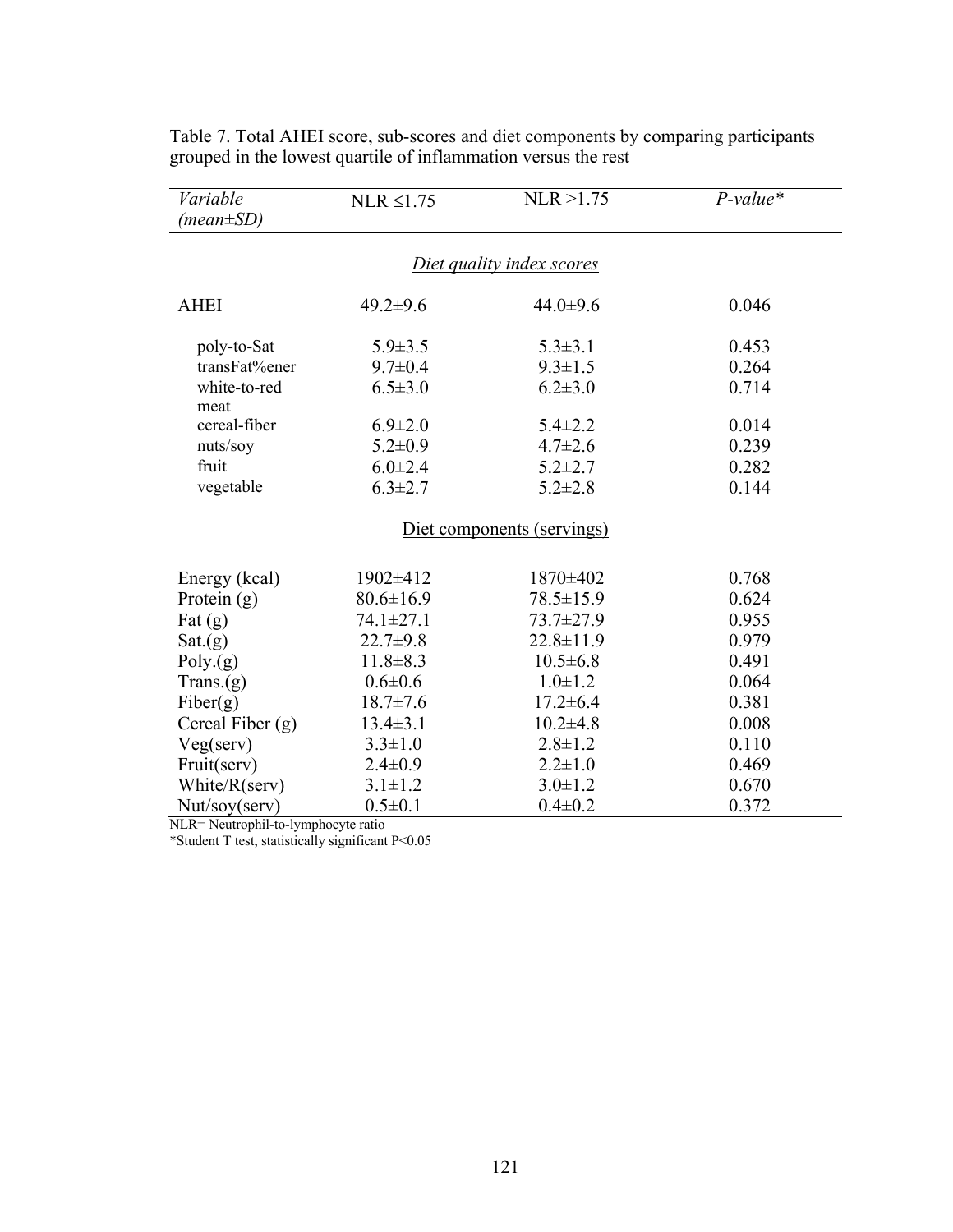#### References

- 1. Saran R, Li Y, Robinson et al. US Renal Data System 2014 Annual Data Report: Epidemiology of Kidney Disease in the United States. Am J Kidney Dis 2014;66(1):A7.
- 2. Bloembergen WE, Port FK, et all. Causes of death in dialysis patients: racial and gender differences. J Am Soc Nephrol 1994;5(5):1231-1242.
- 3. O'Seaghdha CM, Foley RN. Septicemia, access, cardiovascular disease, and death in dialysis patients. Perit Dial Int 2005;25:534.
- 4. Kopple JD, Berg R, Houser H, Steinman TI, Teschan P. Nutritional status of patients with different levels of chronic renal insufficiency. Kidney Int Suppl 989;2(27).
- 5. Bossola M, Tazza L, Giungi S, Luciani G. Anorexia in hemodialysis patients: an update. Kidney Int 2006;70(3):417-422.
- 6. Kalantar-Zadeh K, Block G, McAllister CJ, et al. Appetite and inflammation, nutrition, anemia, and clinical outcome in hemodialysis patients. Am J Clin Nutr 2004 Aug;80(2):299-307.
- 7. Fouque D, Guebre-Egziabher F. An update on nutrition in chronic kidney disease. Int Urol Nephrol 2007;39:239-246.
- 8. Kant AK. Dietary patterns and health outcomes. J Am Diet Assoc 2004;104:615– 635.
- 9. Kelly J, Palmer SC,Wai, Ruospo M, Carrero JJ. Healthy Dietary Patterns and Risk of Mortality and ESRD in CKD: A Meta-Analysis of Cohort Studies. Clin J Am Soc Nephrol 2017;12(2):272-279.
- 10. Orlich MJ, Singh PN, Sabate J, et al. Vegetarian dietary patterns and mortality in Adventist Health Study 2. JAMA Intern Med 2013;173:1230-1238.
- 11. Waijers PM, Feskens EJ, Ocke MC. A critical review of predefined diet quality scores. Br J Nutr 2007;97:219-231.
- 12. Williams CM, Lovegrove JA, Griffin BA. Dietary patterns and cardiovascular disease. Proc Nutr Soc 2013;72:407-411.
- 13. Smyth A, Griffin M, Yusuf S, et al. Diet and major renal outcomes: a prospective cohort study. The NIH-AARP diet and health study. J Ren Nutr 2016;26:288-298.
- 14. Khoueiry G, Waked A, Goldman M, et al. Dietary intake in hemodialysis patients does not reflect a heart healthy diet. J Ren Nutr 2011;21:438-447.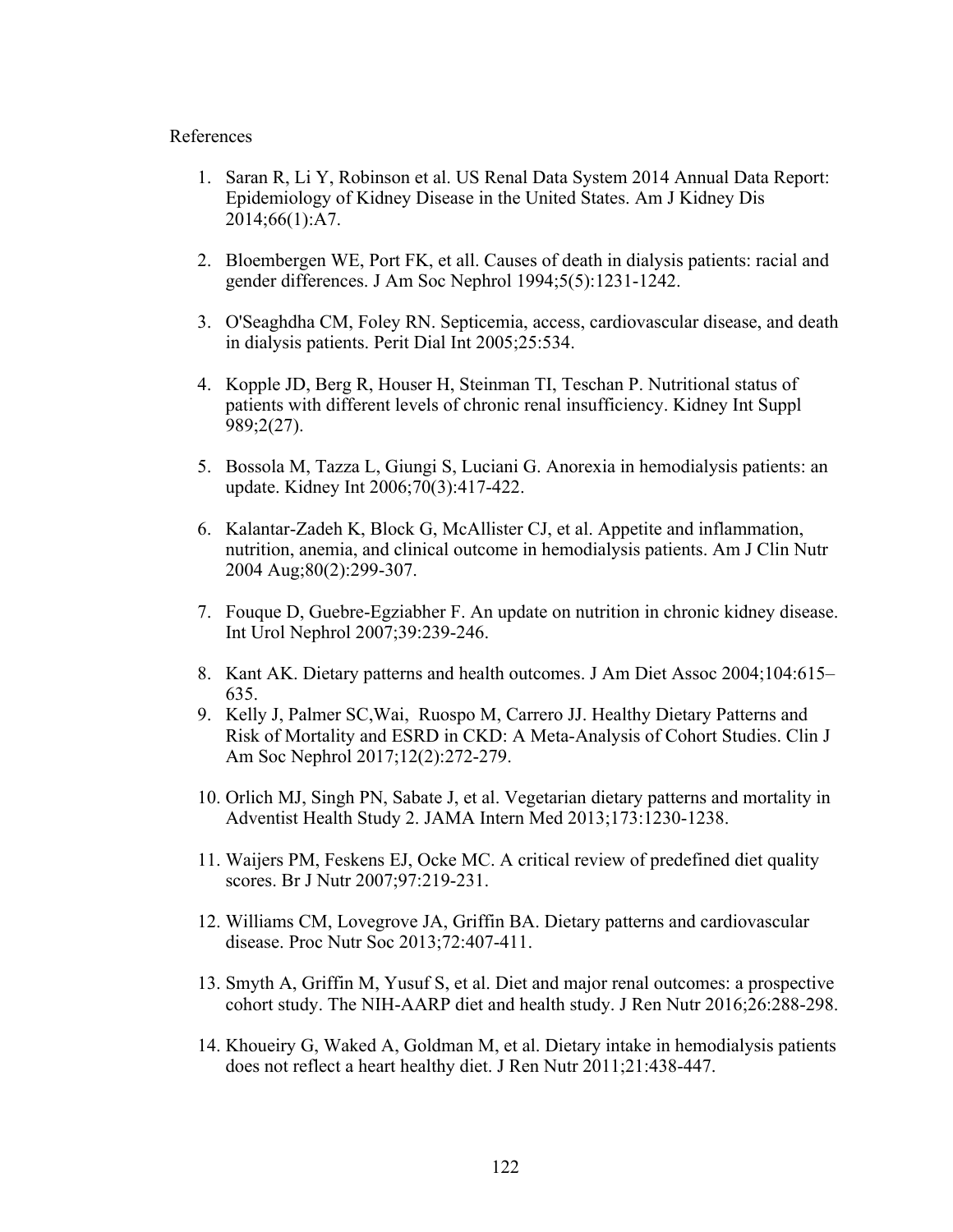- 15. Chiu YF, Chen YC, Wu PY, et al. Association between the hemodialysis eating index and risk factors of cardiovascular disease in hemodialysis patients. J Ren Nutr 2014;24:163-171.
- 16. Wai SN, Kelly JT, Johnson DW, Campbell KL. Dietary patterns and clinical outcomes in chronic kidney disease: the CKD. QLD nutrition study. J Ren Nuutr 2017;27(3):175-82.
- 17. Kim H, Lim H, Choue R. A better diet quality is attributable to adequate energy intake in hemodialysis patients. Clin Nutr Res 2015 Jan 1;4(1):46-55.
- 18. Janett Barbaresko, Manja Koch. Dietary pattern analysis and biomarkers of lowgrade inflammation: a systematic literature review. Nutr Rev 2013;71(8):511-27.
- 19. Colman S, Bross R, Benner D, et al. The Nutritional and Inflammatory Evaluation in Dialysis patients (NIED) study: overview of the NIED study and the role of dietitians. J Ren Nutr 2005;15:231–243.
- 20. Stephanie M. George, Rachel Ballard-Barbash,.Comparing Indices of Diet Quality With Chronic Disease Mortality Risk in Postmenopausal Women in the Women's Health Initiative Observational Study: Evidence to Inform National Dietary Guidance. Am J Epidemiol. 2014;180(6): 616–625.
- 21. McCullough ML, Feskanich D Stampfer, MJ Giovannucci et al. Diet quality and major chronic disease risk in men and women: moving toward improved dietary guidance. Am J Clin Nutr 2002;76:1261–1271.
- 22. Okyay GU, I\_nal S, O  $\degree$ nec [K, et al. Neutrophil to lymphocyte ratio in evaluation of inflammation in patients with chronic kidney disease. Ren Fail 2013;35:29–36.
- 23. Malhotra R, Marcelli D, Von Gersdorff. Relationship of Neutrophil-to-Lymphocyte Ratio and Serum Albumin Levels with C - reactive protein in Hemodialysis Patients: Results from 2 International Cohort Studies. Nephron 2015;130:263-270.
- 24. Veronese N, Solmi M, Caruso MG, et al. Dietary fiber and health outcomes: an umbrella review of systematic reviews and meta-analyses. Am J Clin Nutr 2018;107:436-444.
- 25. Kelly JT, Rossi M, Johnson DW, Campbell KL. Beyond sodium, phosphate and potassium: potential dietary interventions in kidney disease. Semin Dial 2017; May 30(3):197-202.
- 26. Kovesdy CP, Shinaberger CS, Kalantar-Zadeh K. Epidemiology of dietary nutrient intake in ESRD. Semin Dial 2010; 23: 353–358.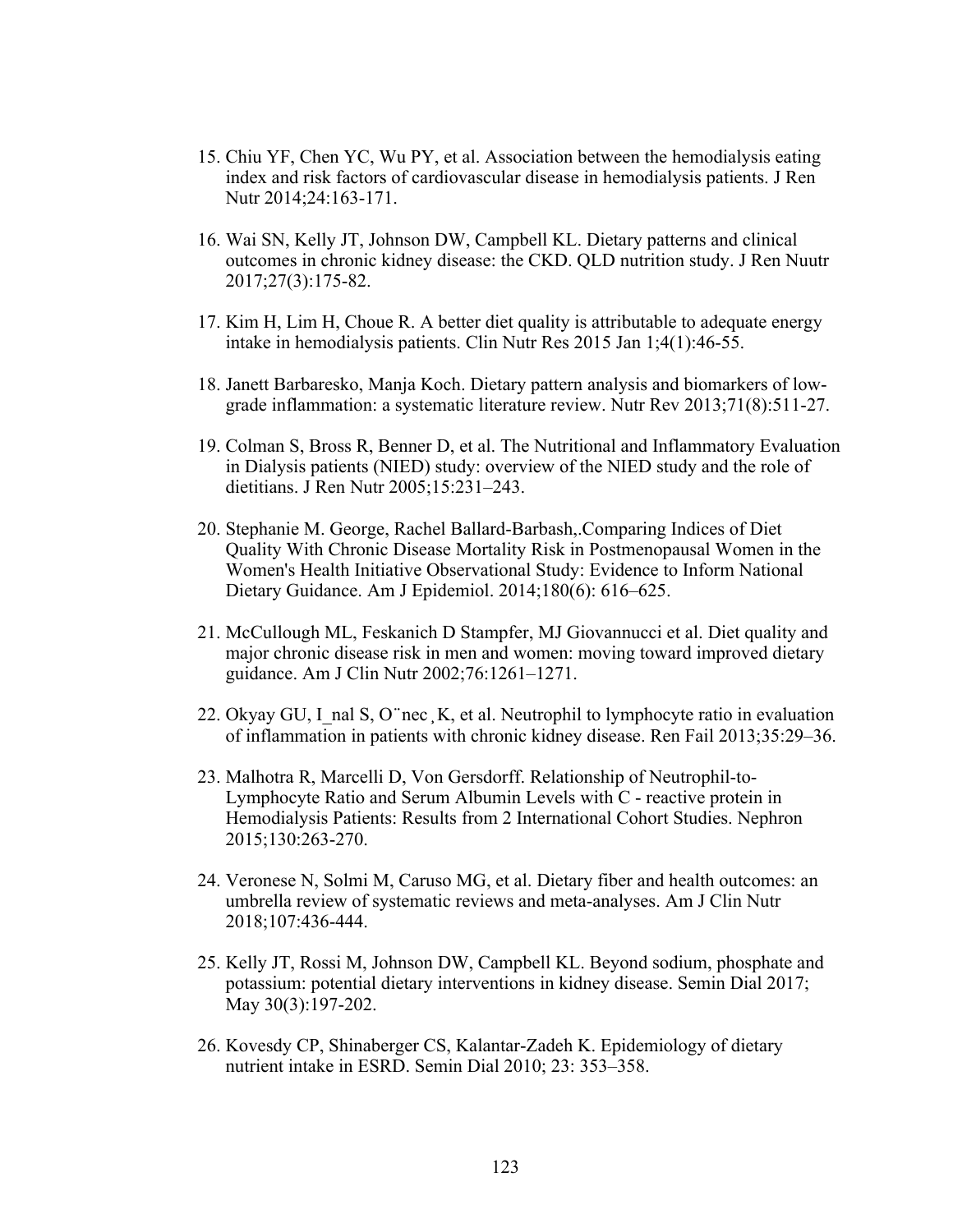- 27. Luis D, Zlatkis K, Comenge B, et al. Dietary quality and adherence to dietary recommendations in patients undergoing hemodialysis. J Ren Nutr 2016;26:190- 195.
- 28. Bermejo L, Aparicio A, Andres P, Lopez-Sobaler AM, Ortega RM. The influence of fruits and vegetables intake on the nutritional status and plasma homocysteine levels of institutionalised elderly people. Public Health Nutr 2007;10:266-272.
- 29. Perna AF, Ingrosso D, Satta E, et al: Metabolic consequences of hyperhomocysteinemia in uremia. Am J Kidney Dis 2011;38:S85-S90.
- 30. Reinhold JG, Faradji B, Abadi P, Ismail-Beigi F. Decreased absorption of calcium, magnesium, zinc and phosphorus by humans due to increased fiber and phosphorus consumption as wheat bread. J Nutr Rev 1991;49:204-206.
- 31. Kalantar-Zadeh K, Kuwae N, Regidor DL, et al. Survival predictability of timevarying indicators of bone disease in maintenance hemodialysis patients. Kidney Int 2006;70(4):771-80.
- 32. Lou LM, Campos B, Gimeno JA, Caverní A., and Boned B. Nutrient intake and eating habits in hemodialysis patients: comparison with a model based on Mediterranean diet. Nefrologia 2007;27: 38–45.
- 33. Krishnamurthy VM, Wei G, Baird BC, Murtaugh M, Chonchol MB, et al. High dietary fiber intake is associated with decreased inflammation and all-cause mortality in patients with chronic kidney disease. Kidney Int 2012; 81: 300–306.
- 34. Liu S, Manson JE, Buring JE, et al. Relation between a diet with a high glycemic load and plasma concentrations of high-sensitivity C-reactive protein in middleaged women. Am J Clin Nutr 2002;75:492–498.
- 35. Qi L, Van Dam RM, Liu S, et al. Whole-grain, bran, and cereal fiber intakes and markers of systemic inflammation in diabetic women. Diabetes Care 2006;29:207–211.
- 36. Evenepoel P, Meijers BK, Bammens BR, et al. Uremic toxins originating from colonic microbial metabolism. Kidney Int Suppl 2009;76:S12–S19.
- 37. National Kidney Foundation. KDOQI clinical practice guidelines for nutrition in chronic renal failure. Am J Kidney Dis 2000;35(2):S1-S14.
- 38. Biruete A, Jeong JH, Barnes JL, Wilund KR. Modified nutritional recommendations to improve dietary patterns and outcomes in hemodialysis patients. J Ren Nutr 2017;27(1):62-70.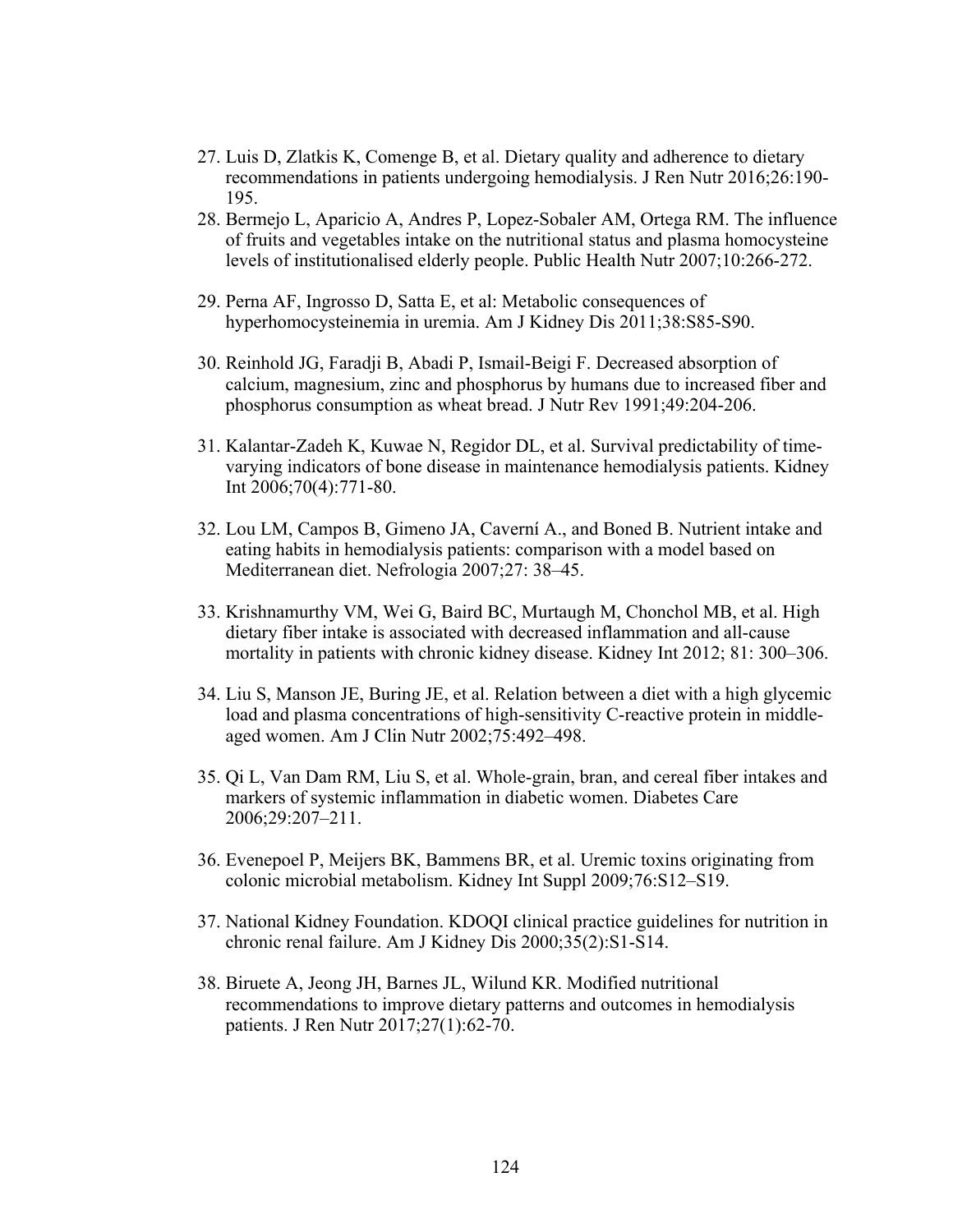#### **CHAPTER VI: SUMMARY OF CONCLUSIONS AND IMPACT ON PRACTICE**

This study investigated the impact of neutrophil-to-lymphocyte ratio (NLR), nutritional status and the diet quantity/quality of 77 hemodialysis (HD) participants on clinical outcomes, specifically on mortality and hospitalization over one year. The relationships between diet quantity and nutrition markers, and between diet quality and inflammation were also explored.

High hospitalization and mortality rates are reported in HD patients;<sup>1</sup> these outcomes have been attributed, in part, to the high prevalence of malnutrition, $2$ inadequate nutrition intake<sup>3</sup> and pro-inflammatory status in this renal condition.<sup>4</sup> However, the extent of which each of these factors contributes individually or in combination to adverse outcomes is a persistent subject of current investigations and controversies.5

Our findings support the use of neutrophil-to-lymphocyte ratio, an inexpensive and convenient inflammation marker, as strong predictor of outcomes in hemodialysis patients, as it was suggested by research in other cohorts of hemodialysis patients and those with other conditions.<sup>6,7</sup> Our results provide preliminary data on the protective effect that a low neutrophil-to-lymphocyte ratio might have on the risk of hospitalizations in diabetic patients receiving hemodialysis and provided significant information regarding other risk factors for hospitalization. We demonstrated a paradoxical relationship between BMI kg/m<sup>2</sup> and the number of hospitalizations; as higher BMI was associated with lower number of hospitalizations in 12 months. This epidemiological paradox, in which high BMI is associated with improved survival, is found in patients with CKD and on those undergoing hemodialysis, and it has been previously reported.<sup>8</sup> In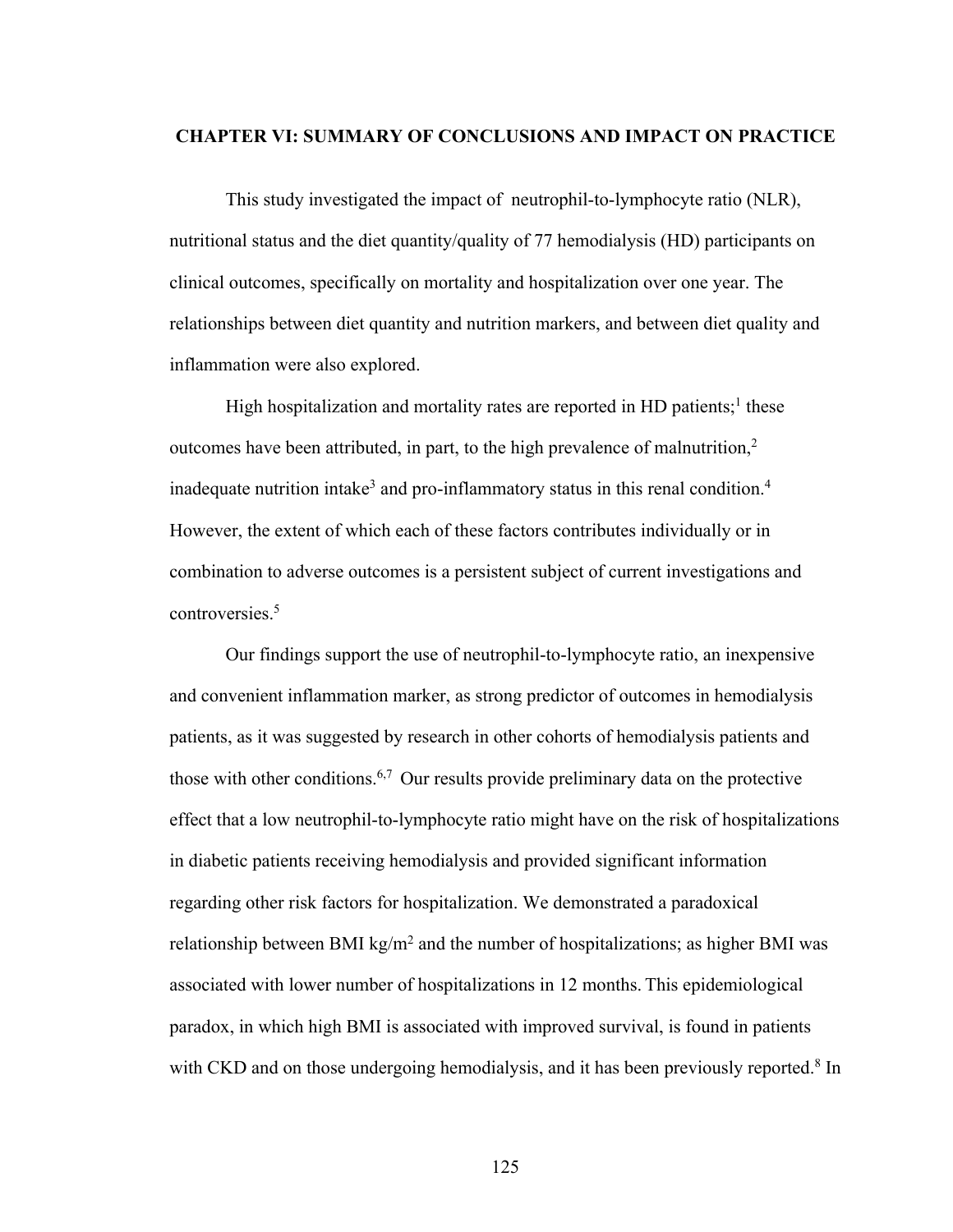our cohort, participants with higher BMI had 10% lower risk for hospitalization, which suggested that, in hemodialysis patients with higher BMI, higher body fat and more years in dialysis, there is a protective effect on adverse events requiring hospitalizations.

Our results demonstrated an association of nutrition-inflammation status measured by the malnutrition-inflammation score (MIS) with energy intake, reduced hospitalization events and mortality risk among hemodialysis patients. Meeting energy recommendations was shown to have a positive impact on preventing hospitalization and lowering mortality rates. We also demonstrated that MIS was more sensitive to detect protein-energy malnutrition and a stronger predictor for disease outcomes than the Subjective Global Assessment (SGA), a result with implications for practice.

The examination of the average daily intake of energy and protein in our study cohort revealed that despite advice on improving adequacy of the renal diet from dietitians, nurses, doctors, and other health professionals, a large proportion of patients did not meet KDOQI for energy and protein recommendations. Approximately only half of our participants (53%) met KDOQI energy recommendations, while 55% met protein recommendations and only 21% met both energy and protein recommendations. These results are supported by prior reports on dietary energy and protein intakes (DEI and DPI) in dialysis patients that clearly demonstrated that most dialysis patients do not meet KDOQI recommendations, which in turn may increase their risk of developing proteinenergy wasting (PEW) and ultimately increase morbidity and mortality rates in this population. 9-13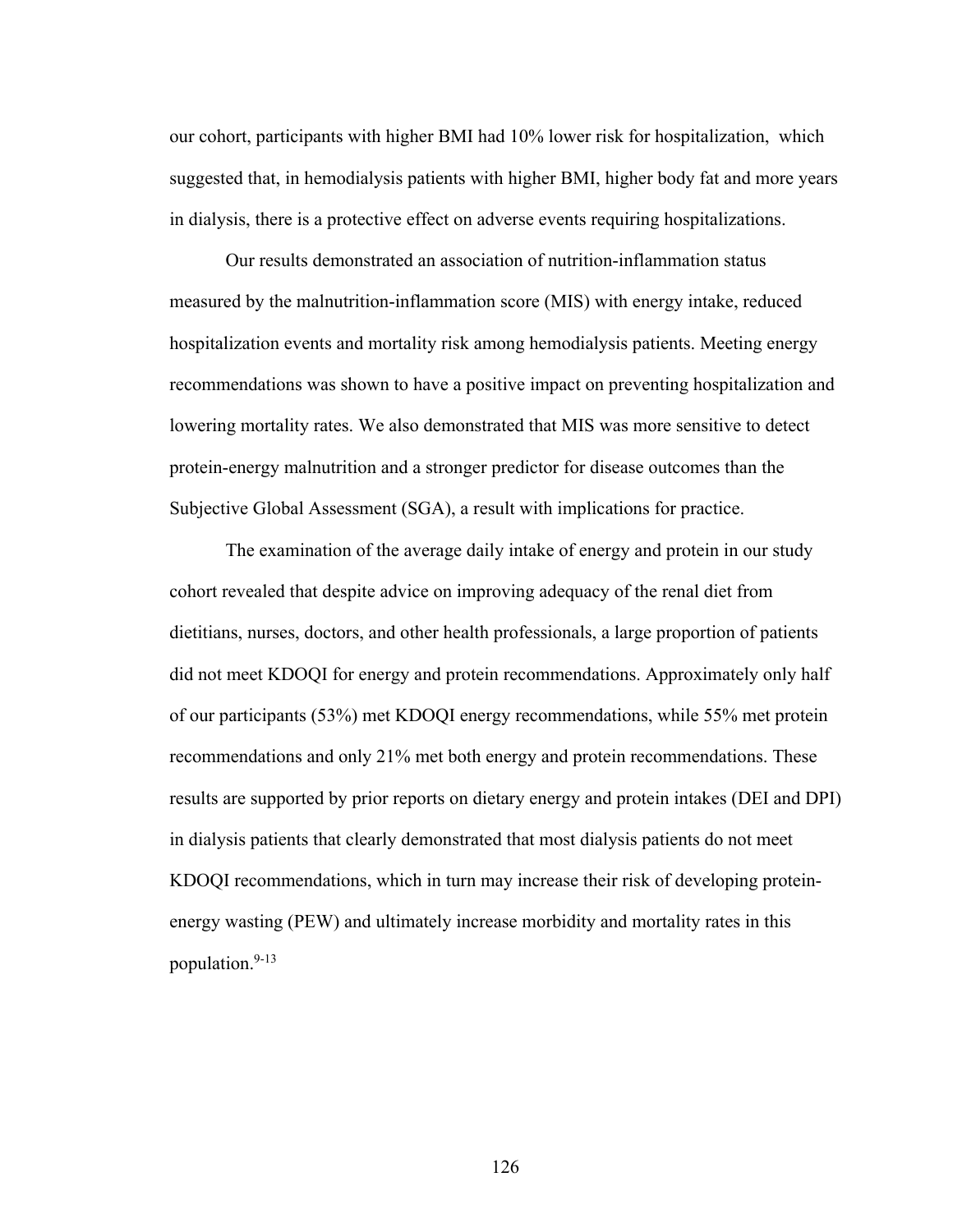In our cohort, patients who died had significantly lower energy intake, ate less fruit servings per day and consumed lower daily amounts (gm) of cereal fiber. Almost 90% of the participants reported a total fiber intake lower than 25g/day. We demonstrated that consuming at least two fruit servings per day decreased mortality risk by 75% and eating at least 7 grams of cereal fiber per day decreased mortality risk by 81%; however, the impact of the diet quality index (measured by AHEI) was neither significant in preventing hospitalizations nor mortality.

In our analysis of the relationship between inflammation and diet quality, we found that in our cohort, participants in the lowest quartile of inflammation had a better diet quality (greater AHEI scores) and scored higher in the cereal-fiber subcomponent when compared to the rest of the participants. Based on these findings, we proposed that hemodialysis patients should be encouraged to use various food sources to meet their energy and protein requirements as well as to satisfy at least two portions of fruits and seven grams of cereal fiber per day to prevent cardiovascular mortality.

Our study provided observational evidence for nutrition interventions that aim at improving nutrition-inflammation status and promote adequate energy, protein and fiber intakes. Our findings suggest that there are benefits in consuming greater amounts of cereal-fiber and increasing the overall quality of the diet for modulating inflammation and decreasing mortality. Considering the socio-economic burden associated with hemodialysis therapy, efforts must be made to support improving dietary options. In view of our results, we recommend that the current medical nutrition therapy for HD patients be modified to afford patients greater food choices by frequently assessing their risks for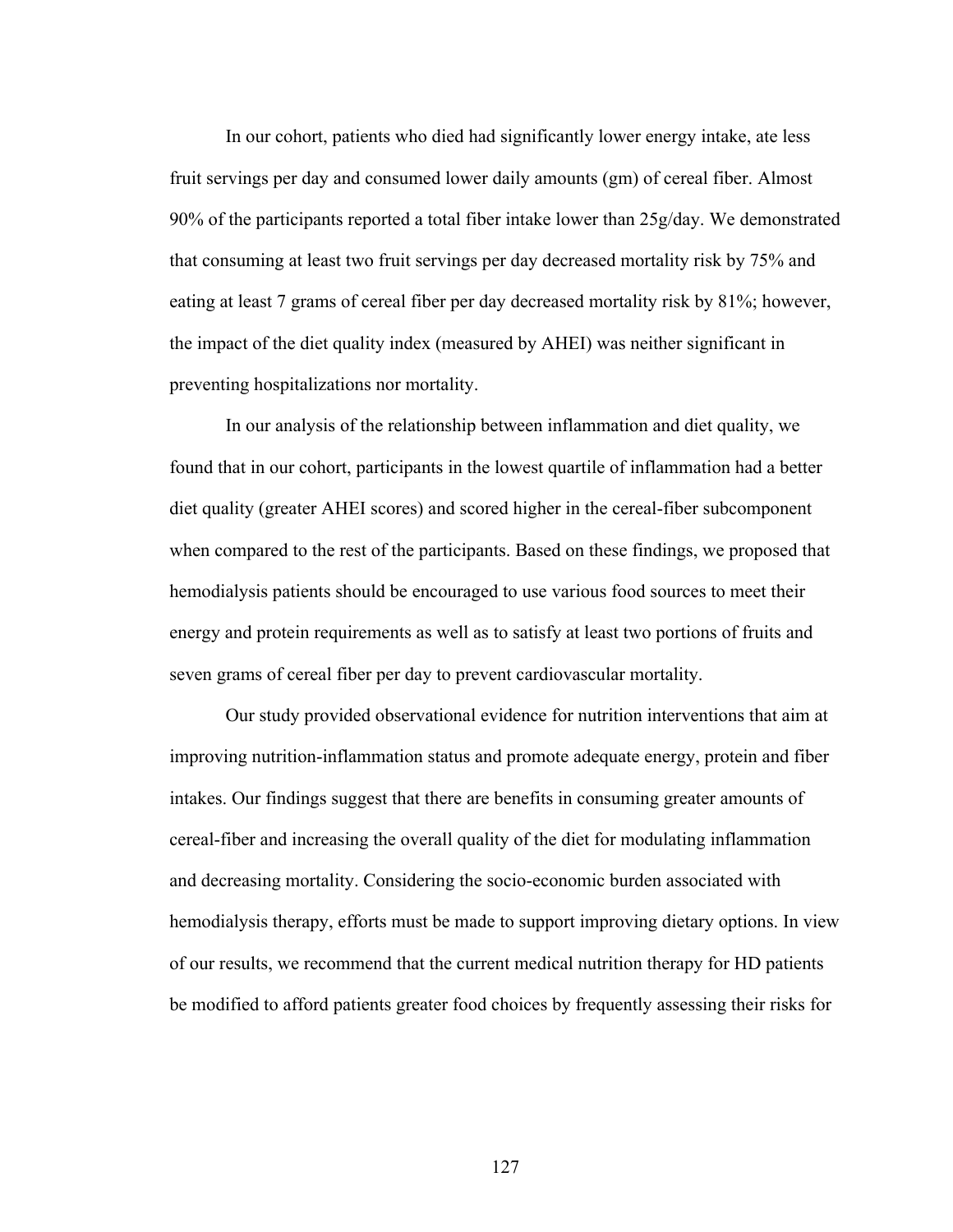malnutrition and inflammation using simple scoring tools, and by tailoring their diets to

their specific nutritional needs to improve clinical outcomes.

References

- 1. U.S. Renal Data System, USRDS 2013 Annual Data Report: Atlas of End-Stage Renal Disease in the United States, National Institutes of Health, National Institute of Diabetes and Digestive and Kidney Diseases, Bethesda, MD, 2014.
- 2. Lopes AA, Bragg-Gresham J, Elder SJ et al. Independent and joint associations of nutritional status indicators with mortality risk among chronic hemodialysis patients in the Dialysis Outcomes and Practice Patterns Study (DOPPS). J Ren Nutr 2010 Jul; 20(4):224-234.
- 3. Kovesdy CP, Shinaberger CS, Kalantar-Zadeh K. Epidemiology of dietary nutrient intake in ESRD. Semin Dial Jul 2010; 23(4):353-358.
- 4. Ikizler TA. Nutrition, inflammation and chronic kidney disease. Curr Opin Nephrol Hypertens Mar. 2008;17(2):162-167.
- 5. Fouque D, Guebre-Egziabher F. An update on nutrition in chronic kidney disease. Int Urol Nephrol 2007;39(1):239-246.
- 6. Li H, Lu X, Xiong R, Wang, S. High neutrophil-to-lymphocyte ratio predicts cardiovascular mortality in chronic hemodialysis patients. Mediators Inflamm. 2017; 2017.
- 7. Huang Y, Sun Y, Peng P, et at. Prognostic and clinicopathologic significance of neutrophil-to-lymphocyte ratio in esophageal squamous cell carcinoma: evidence from a meta-analysis. Onco Targets Ther 2017 Feb;10(23):1165-1172
- 8. Kalantar-Zadeh K, Fouque D, Kopple JD. Outcome research, nutrition, and reverse epidemiology in maintenance dialysis patients. J Ren Nutr 2004 Apr;14(2):64-71.
- 9. Lorenzo V, de Bonis E, Rufino M, et al. Caloric rather than protein deficiency predominates in stable chronic hemodialysis patients. Nephrol Dial Transplant. 1995 Oct;10(10):1885-1889.
- 10. Cooper C and Beaven S. Protein and energy content of diets of patients undergoing hemodialysis for treatment of chronic renal failure-a short report. J Hum Nutr Diet 1993;(6):521-523.
- 11. Araujo IC, Kamimura MA, Draibe SA, et al. Nutritional parameters and mortality in incident hemodialysis patients. J Ren Nutr. 2006 Jan;16(1):27-35.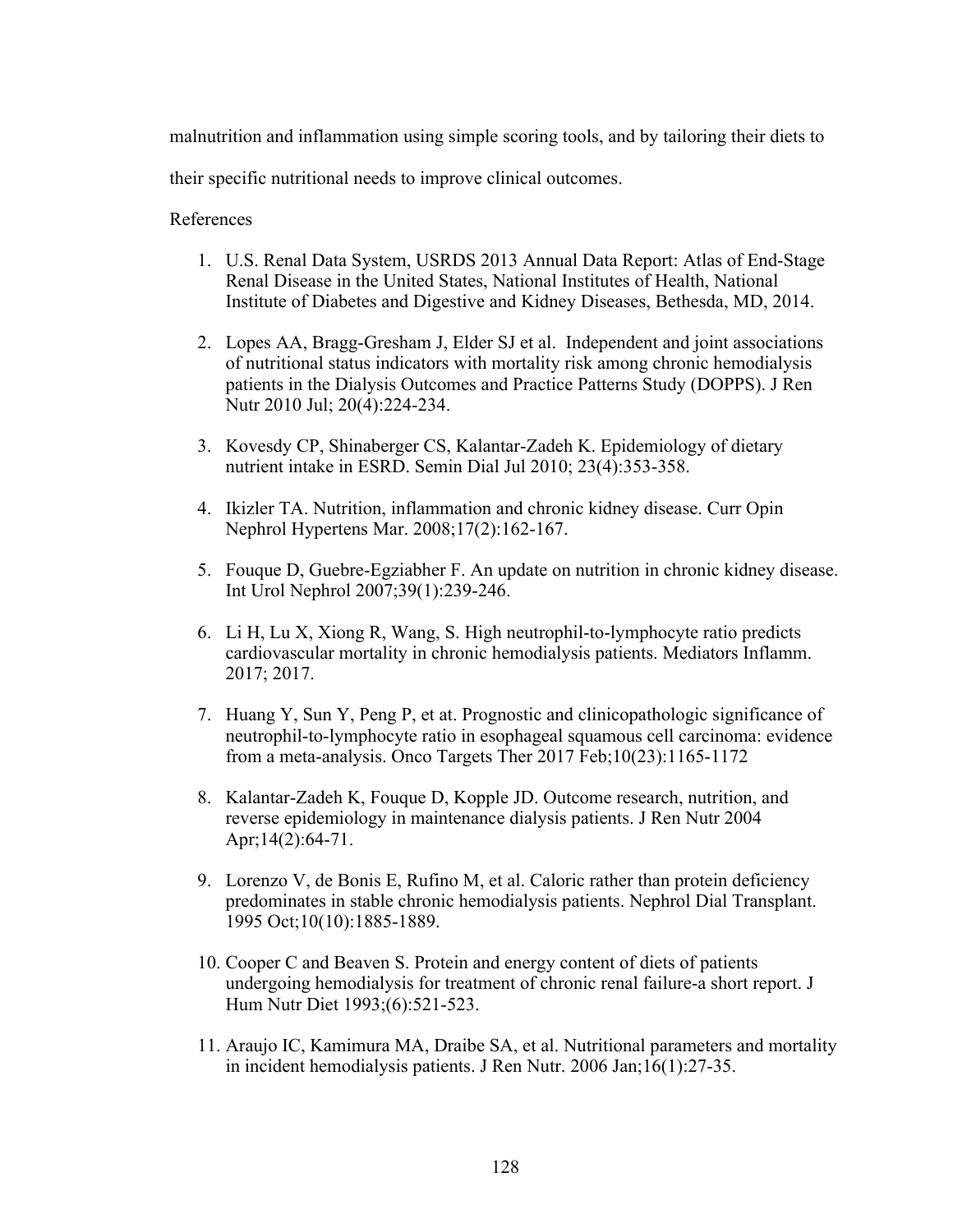- 12. Burrowes JD, Larive B, Cockram DB, et al. Effects of dietary intake, appetite, and eating habits on dialysis and non-dialysis treatment days in hemodialysis patients: cross-sectional results from the HEMO study. J Ren Nutr 2003 Jul;13(3):191-198.
- 13. Wang AY, Sanderson J, Sea MM, et al. Important factors other than dialysis adequacy associated with inadequate dietary protein and energy intakes in patients receiving maintenance peritoneal dialysis. Am J Clin Nutr 2003 Apr;77(4):834- 841.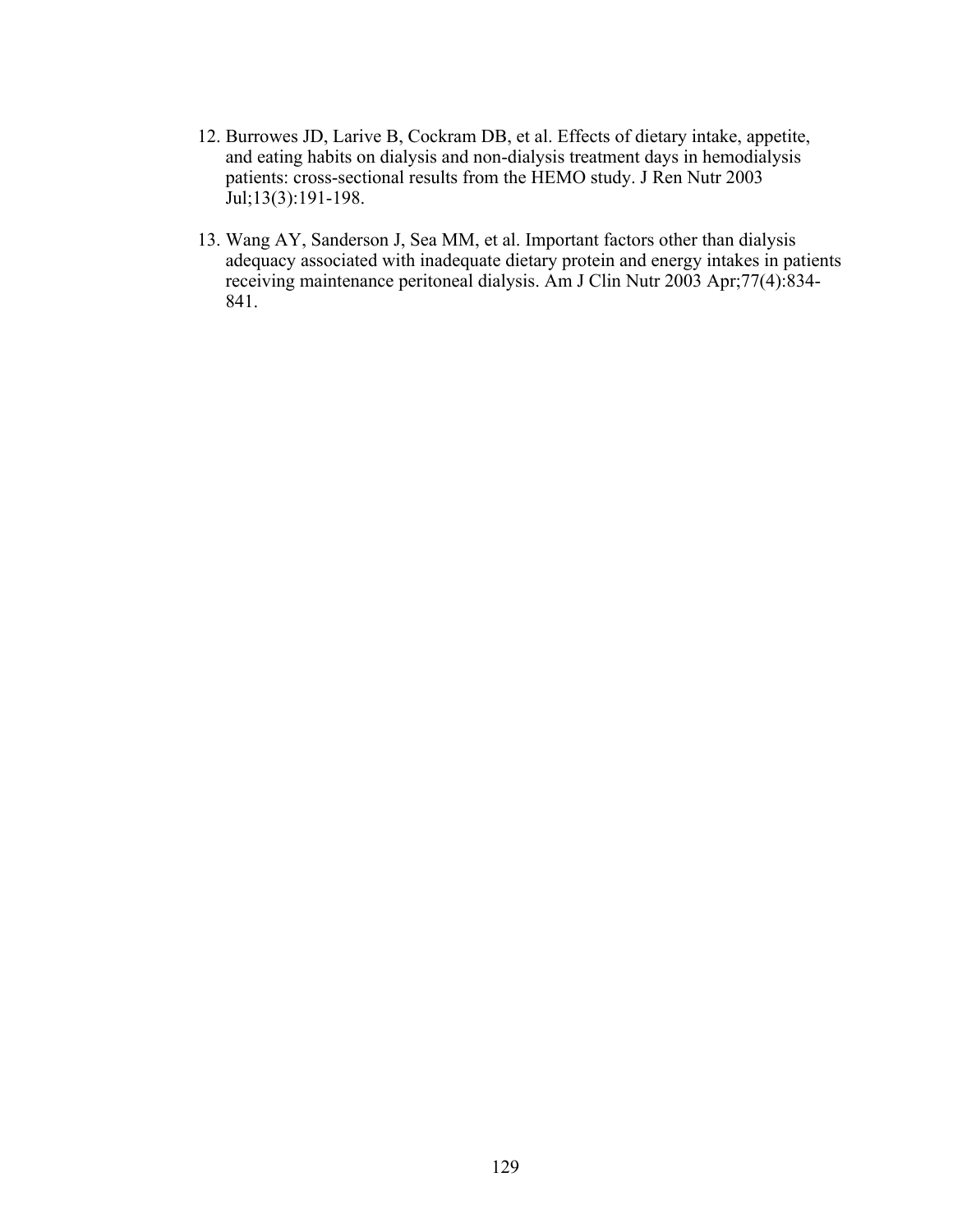#### **CHAPTER VII: STRENGTHS AND LIMITATIONS**

Our study demonstrated that nutritional assessment, using the well-recognized Subjective Global Assessment (SGA), the Malnutrition-Inflammation Score (MIS), and/or the widely available food questionnaires, requires minimal resources to be performed periodically and systematically, integrating these practices into frequent health professionals' clinical routines. These tools provide important information to identify early patients at risk and to prevent the high hospitalization and mortality rates afflicting hemodialysis patients. However, developing strategies to effectively tackle proteinenergy wasting (PEW) for improving the clinical outcomes of these patients demands well- designed intervention studies.

The strengths of this study consisted of capturing and analyzing longitudinal data and directly assessing dietary intake, instead of indirect measurements such as those described in most of the nutritional studies conducted in patients with CKD. In addition, the 24-hour recalls were collected by a registered dietitian, who was responsible for the routine care of the participants enrolled in this study and familiar with participants' dietary practices, which ensured high accuracy of the data. The results of this study could be translated into clinically relevant nutrition interventions for hemodialysis populations.

From a clinical standpoint, our results also increase awareness on the impact of inflammation, PEW and low diet quality on patient outcomes. Patients and their family should work closely with their health-care professionals to tailor patients' diets to incorporate general renal recommendations based on the patient's individual needs, but including a variety of foods within the context of preventing cardiovascular risk. Future studies should investigate the development of effective programs and innovative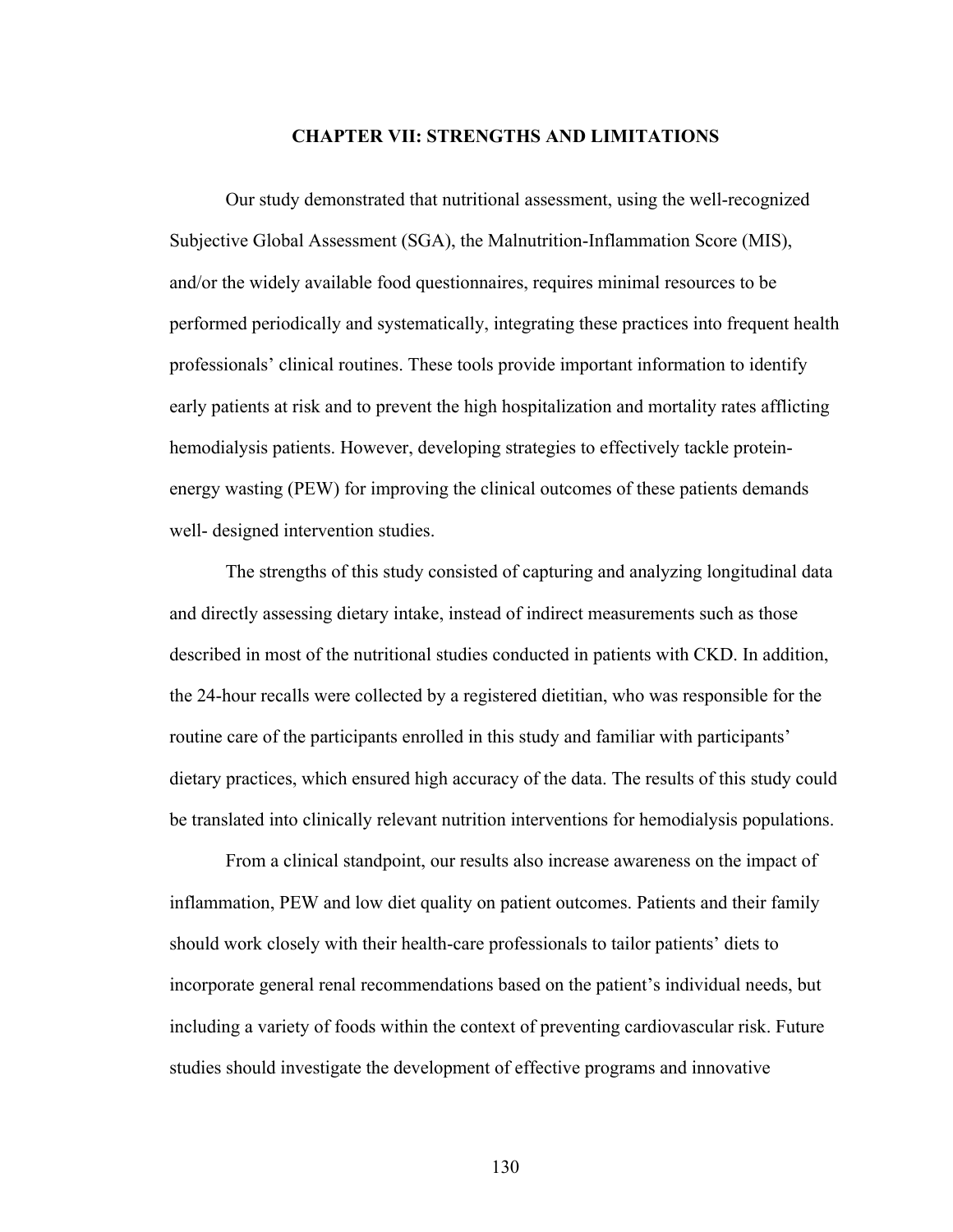approaches to implement PEW screening and monitoring, and a systematical assessment of qualitative and quantitative dietary intakes in hemodialysis patients.

The limitations of this study were a relatively small sample size that was recruited from one dialysis center, which makes generalization to other HD populations difficult; however, several minorities were represented in this study as well as a variety of conditions and dietary needs. A larger sample size might have allowed for calculation of relevant cut-off points for the novel biomarkers.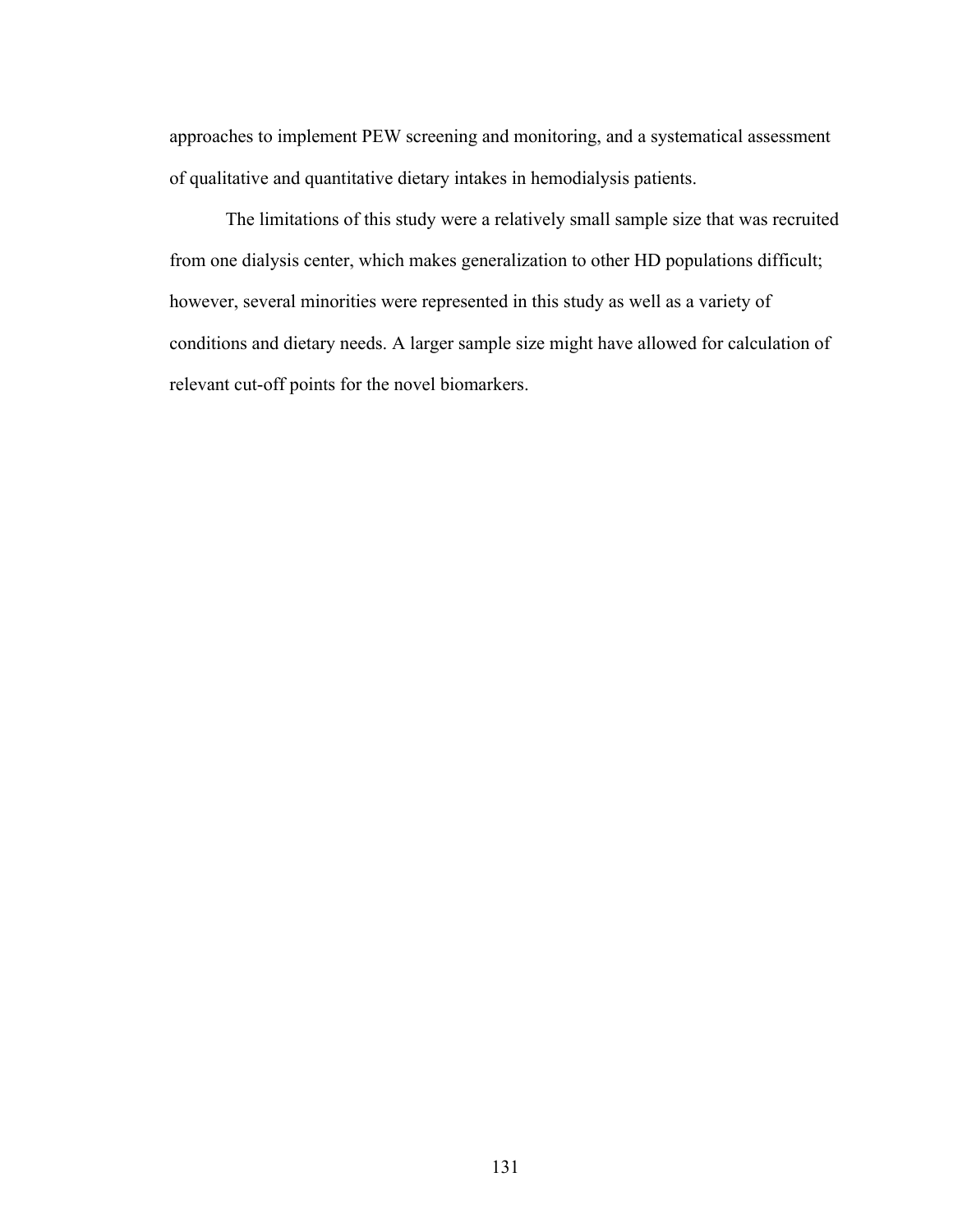### **CHAPTER VIII: FUTURE RESEARCH**

The results from this study demonstrated that adequate fiber intake could prevent cardiovascular death and inflammatory processes in patients receiving hemodialysis therapy. Thus, the relationship of adequate fiber intake with inflammation and cardiovascular events needs further study, specifically mortality from cardiovascular disease in this population. In addition, further clinical trials of potential early interventions are warranted to evaluate the effects of different amounts of fiber intake on inflammation and to better explain the mechanisms that sustain these effects on mortality. Cut-off values for inflammation measured by Neutrophil-to-Lymphocyte Ratio (NLR) and for Malnutrition-Inflammation Score (MIS) are also desperately needed, which will require much larger sample size than the one analyzed in this study.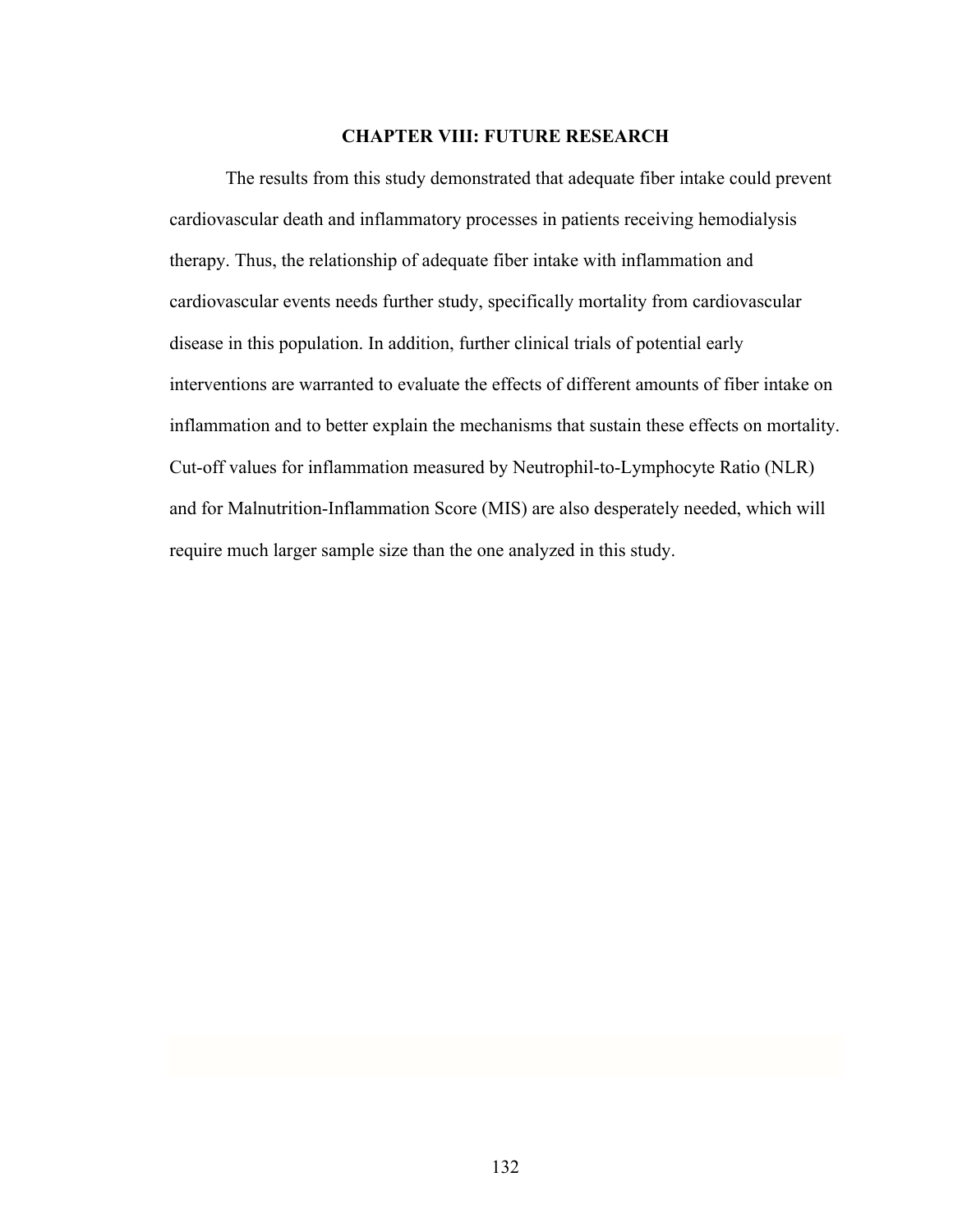## VITA

## JANET DIAZ MARTINEZ

| 1990-1995 | <b>B.S</b> Food Science                                |
|-----------|--------------------------------------------------------|
|           | University of Havana                                   |
|           | Havana, Cuba                                           |
| 1995-1998 | M.S Molecular Biology                                  |
|           | Center of Genetic Engineering and Biotechnology        |
|           | Havana, Cuba                                           |
| 2011-2013 | M.S Dietetics and Nutrition                            |
|           | Florida International University                       |
|           | Miami, Florida, USA                                    |
| 2017-2019 | PhD in Dietetics and Nutrition Dietetics and Nutrition |
|           | Florida International University                       |
|           | Miami, Florida, USA                                    |

## PUBLICATIONS AND PRESENTATIONS

Diaz Martinez J, Campa A, Delgado-Enciso I, Hain D, George F, Huffman F, Baum M. The relationship of blood Neutrophil-to-Lymphocyte ratio with nutrition markers and health outcomes in hemodialysis patients. Int Urol Nephrol 2019. https://doi.org/10.1007/s11255-019-02166-6.

Diaz-Martinez J, Delgado-Enciso I, Burrier V, Bouchard M, Campa A. Comparing hemodialysis (HD) access type on nutrition status, hospitalization and mortality in HD patients. NKF Spring Conference 2019. Boston, MT, May 8-12, 2019.

Diaz-Martinez J, Delgado-Enciso I, Huffman F, Baum M, George F, Campa A. Nutritional Status and Dietary Intake in Predicting Mortality Among Hemodialysis Patients. Journal of Renal Nutrition 2019, Volume 29, Issue 3: 261.

Diaz-Martinez J, Martinez-Motta P, Ivan Delgado-Enciso, Fatma Huffman, Marianna K. Baum, Florence George, Adriana Campa. Diet and mortality in hemodialysis patients. ASN Conference Baltimore, MD 2019.

Diaz-Martinez J, Martinez-Motta P, Delgado-Enciso I, Huffman F, Baum M, George F, Campa A. MIS and SGA as predictors of mortality and their relationship with nutrition parameters in hemodialysis patients. ASN conference Baltimore, MD, 2019.

Diaz-Martinez J, Tamargo J, Campa A, Baum M, Huffman F. Racial/Ethnic Differences in Dietary Protein Intake, Energy Intake and Diet Quality Index Among Hemodialysis Patients. Journal of the Academy of Nutrition and Dietetics,Volume 118, Issue 10, A132, 2018.